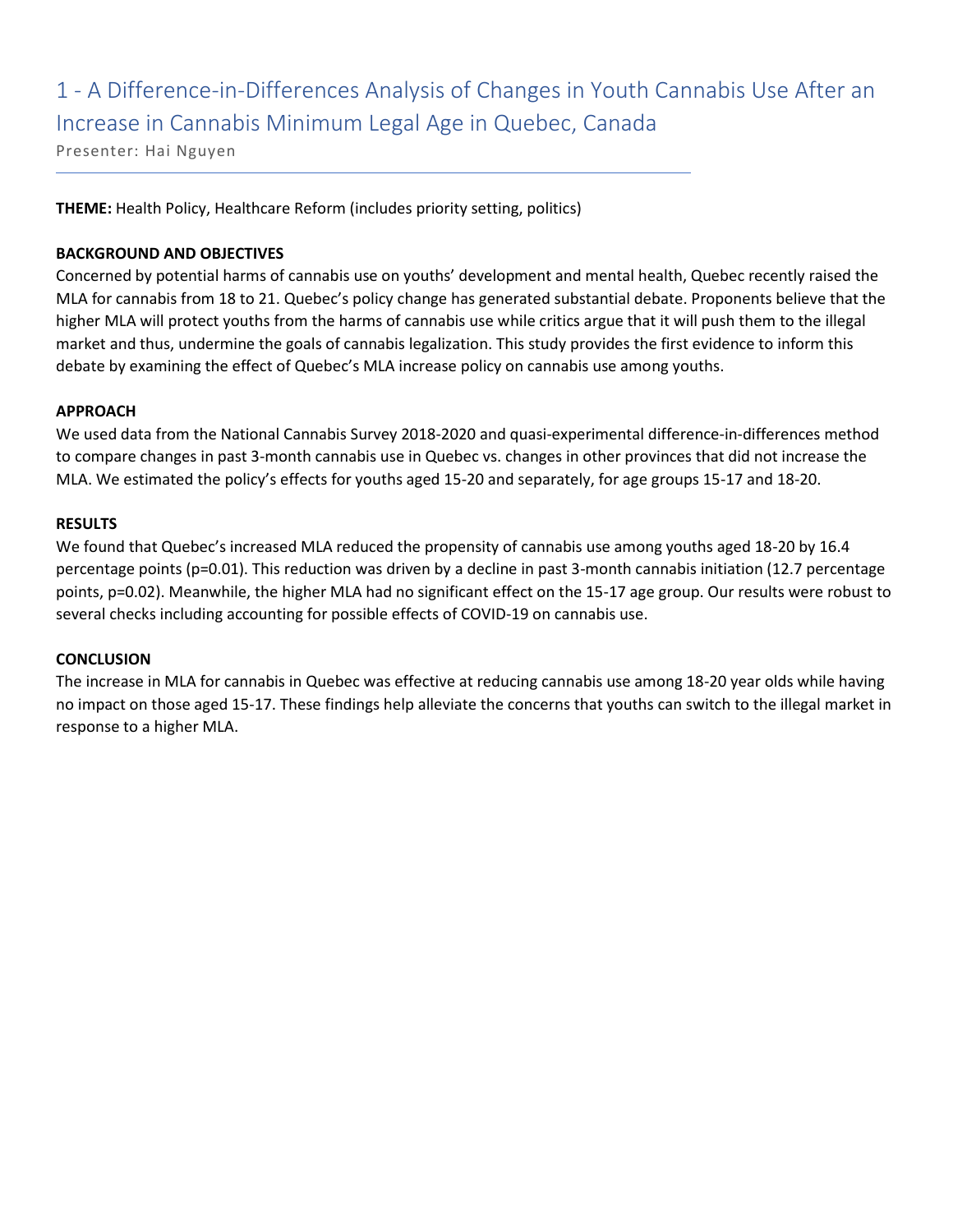# 2 - A framework to support the progressive implementation of integrated teambased care for the management of COPD: A collective case study

Presenter: Madelyn Da Silva

**THEME:** Health System Performance (including access to care, quality, safety, efficiency, leadership)

### **BACKGROUND AND OBJECTIVES**

In Canada, there is consensus about the need for integrated, team-based care in primary care settings to help manage chronic conditions such as chronic obstructive pulmonary disease (COPD). However, less is known on how to support the spread of successful models; there is limited empirical evidence to support this process in chronic disease management. We studied the supporting and mitigating factors required to successfully implement and spread a model for COPD management in primary care.

### **APPROACH**

We conducted a collective case study using multiple methods of data collection including interviews, living documents, and a focus group. Our study explored a team-based model of care for COPD known as Best Care COPD (BCC) that has been implemented in primary care settings across Southwestern Ontario. BCC is a quality improvement initiative that was developed to enhance the quality of care for patients with COPD. Participants in our research included healthcare providers involved in the delivery of the BCC program.

### **RESULTS**

We identified mechanisms influencing the spread of BCC and categorized them as Foundational (evidence-based program, readiness to implement, peer-led implementation team), Transformative (adaptive process, empowerment and collaboration, embedded evaluation), and Enabling Mechanisms (provider training, administrative support, role clarity, patient outcomes). We developed a framework to inform the progressive implementation of integrated, teambased care for chronic disease management. Our framework builds off our empirical work and is framed by local contextual factors.

### **CONCLUSION**

This study explores the implementation and spread of integrated team-based care in a primary care setting. Despite using COPD as an exemplar, we believe the findings can be applied in other chronic disease contexts. We provide a framework to support progressive implementation of integrated team-based care for chronic diseases.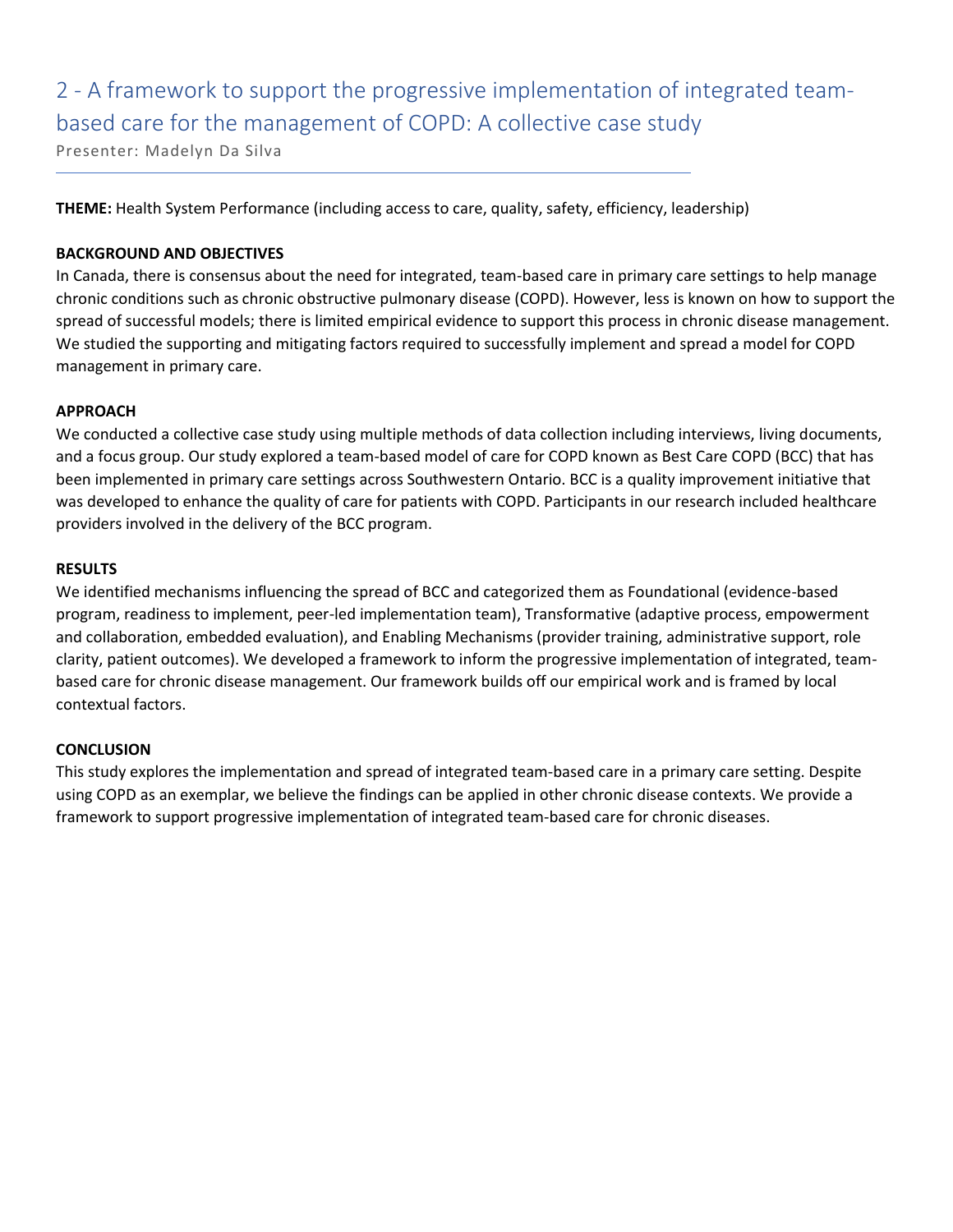## 3 - A Mixed Methods Evaluation of a Remote Care Management Program to Provide Chronic Disease Management and COVID-19 Care in Burlington and Surrounding

### Areas

Presenter: Chi-Ling Sinn

**THEME:** Collaborative Healthcare Improvement Partnerships

### **BACKGROUND AND OBJECTIVES**

The Community Remote Care Management (RCM) program connects individuals with an interdisciplinary team using remote monitoring technology. Patients may bring their own or borrow devices to measure their vitals and communicate with the care team. Patients also complete a health screener, which may prompt referral to the Community Connector. The RCM program was designed by primary care, community paramedicine, home and community services, acute care, and patient partners and launched in November 2020.

### **APPROACH**

Two embedded researchers are evaluating the RCM program one year after implementation. The evaluation will examine patient and caregiver experiences, provider experiences, and self-management and system navigation outcomes. We will use program data to examine program enrollment, assessment, care planning, escalation workflows, and community connections. We will summarise results from patient and provider experience surveys and conduct interviews with program participants. Additionally, operational documents will be reviewed and summarised to provide a detailed description of the program.

### **RESULTS**

An earlier review of assessment data revealed that patients with chronic disease were screened to have significant needs in depressed mood/loneliness, recent high acute care use, and additional comorbidities. Patients were most often connected with a pharmacist, respiratory therapist, or system navigator. We anticipate that patients and caregivers will gain insight about their health condition and signs and symptoms, report more timely access to advice and support, and ultimately, be more confident in their ability to self-manage beyond the program. We also anticipate that the ability to share information on the same platform will improve providers' ability to work with patients, caregivers, and other providers.

### **CONCLUSION**

We anticipate that the RCM program will demonstrate positive changes to the quintuple aim and achieved through a strong community focus, integrating health and social services, and simplifying communication among patients, caregivers, and providers.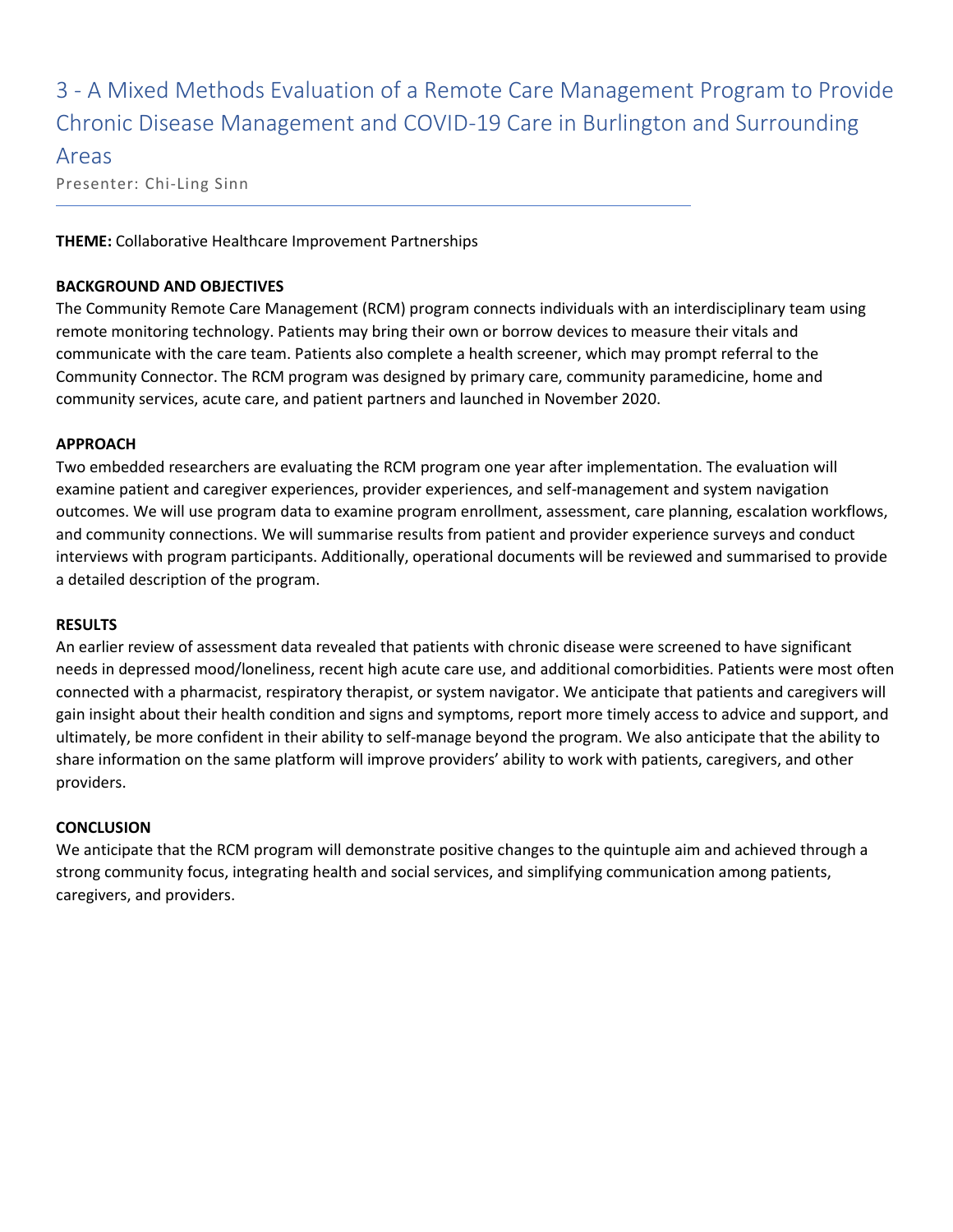## 4 - A new taxonomy was developed for overlap across 'Overviews of systematic reviews': a meta-research study of research waste

Presenter: Carole Lunny

**THEME:** Knowledge Translation & Exchange (includes KTE methods)

### **BACKGROUND AND OBJECTIVES**

Multiple 'overviews of reviews' conducted on the same topic ("overlapping overviews") represent a waste of research resources and can confuse clinicians making decisions amongst competing treatments. We aimed to assess the frequency and characteristics of overlapping overviews.

### **APPROACH**

MEDLINE, Epistemonikos and Cochrane Database of Systematic Reviews were searched for overviews that: synthesised reviews of health interventions and conducted systematic searches. Overlap was defined as: duplication of PICO eligibility criteria, and not reported as an update nor a replication. We categorised overview topics according to 22 WHO ICD-10 medical classifications, overviews as broad or narrow in scope, and overlap as identical, nearly identical, partial, or subsumed. Subsummation was defined as when broad overviews subsumed the populations, interventions and at least one outcome of another overview.

### **RESULTS**

Of 541 overviews included, 169 (31%) overlapped across similar PICO, fell within 13 WHO ICD-10 medical classifications, and 62 topics. 148/169 (88%) overlapping overviews were broad in scope. Fifteen overviews were classified as having nearly identical overlap (9%); 123 partial overlap (73%), and 31 subsumed (18%) others.

### **CONCLUSION**

One third of overviews overlapped and a majority covered broad topic areas. A multiplicity of overviews on the same topic adds to research waste across medical disciplines. Authors of overviews can use this study and the sample of overviews to identify topics that do not need to be duplicated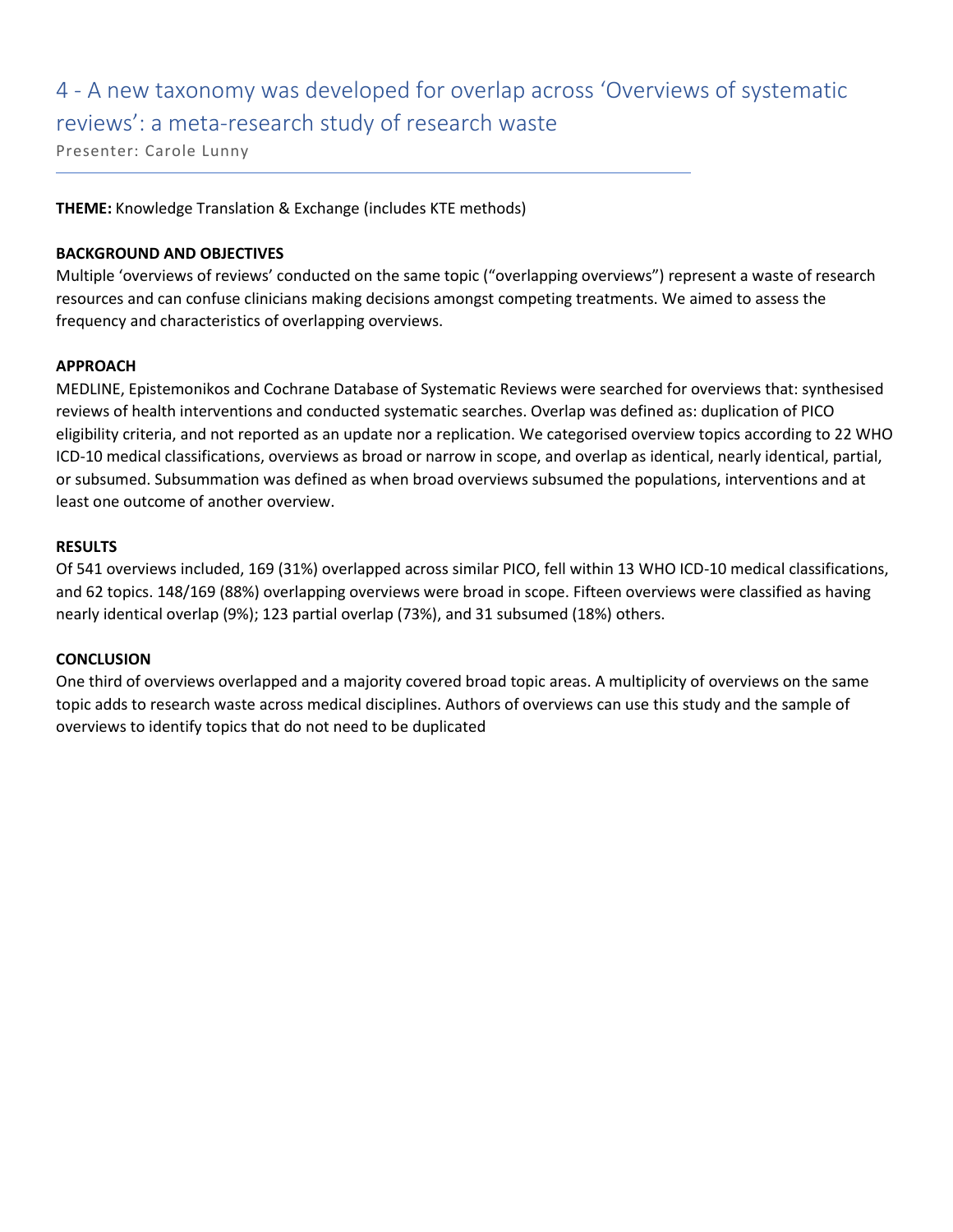5 - A Novel, Hybrid Intensive Ambulatory Care Program for Eating Disorders in Adolescents: Protocol for a Naturalistic Feasibility, Acceptability, and Preliminary Effectiveness Trial

Presenter: Kaylee Novack

### **THEME:** Mental Health and Addictions

### **BACKGROUND AND OBJECTIVES**

The incidence of eating disorders (EDs) among adolescents has increased significantly since the beginning of the COVID-19 pandemic. Virtual care is a promising treatment modality for adolescents with EDs but remains understudied in this population. We aim to implement a novel, hybrid (virtual and in-person) day hospital program for youth and evaluate its feasibility, acceptability, and preliminary effectiveness.

### **APPROACH**

We will use a naturalistic pretest-posttest design to evaluate our proposed pilot intensive ambulatory care program (IACP). This novel type of day hospital care follows evidence-based principles and uses a family-centered, educational, and motivational approach. It will be tailored to the psychological needs of each participant and delivered in a hybrid format. One hundred participants meeting DSM-5 criteria for EDs, aged 12-18 years, will be recruited over the 2-year trial period. We will examine (1) recruitment, retention, and adhesion to protocol rates, (2) participant and family satisfaction, and (3) preliminary effectiveness using quantitative self-report questionnaires.

### **RESULTS**

We expect to recruit approximately 80% of eligible participants, to retain at least 75% of eligible participants, and to have at least 70% of participants complete at least one therapeutic session per week and all pre- and post-intervention questionnaires. We base our estimates on previous literature and consider that the highly flexible design of the IACP, with no additional work required from participants to participate in the study will lead to high levels of feasibility. We anticipate that participants and their families will be satisfied both with the program and with the hybrid delivery format. We expect that participation in the IACP will be associated with a medium effect size reduction in eating disorder psychopathology, from baseline to end-of-treatment.

### **CONCLUSION**

Given the high clinical burden associated with EDs, this project, has the potential to fill an important research gap, by testing the implementation of a novel hybrid mode of intervention. If proven feasible, acceptable, and effective, the IACP could lead to important improvements in healthcare services for adolescents with EDs.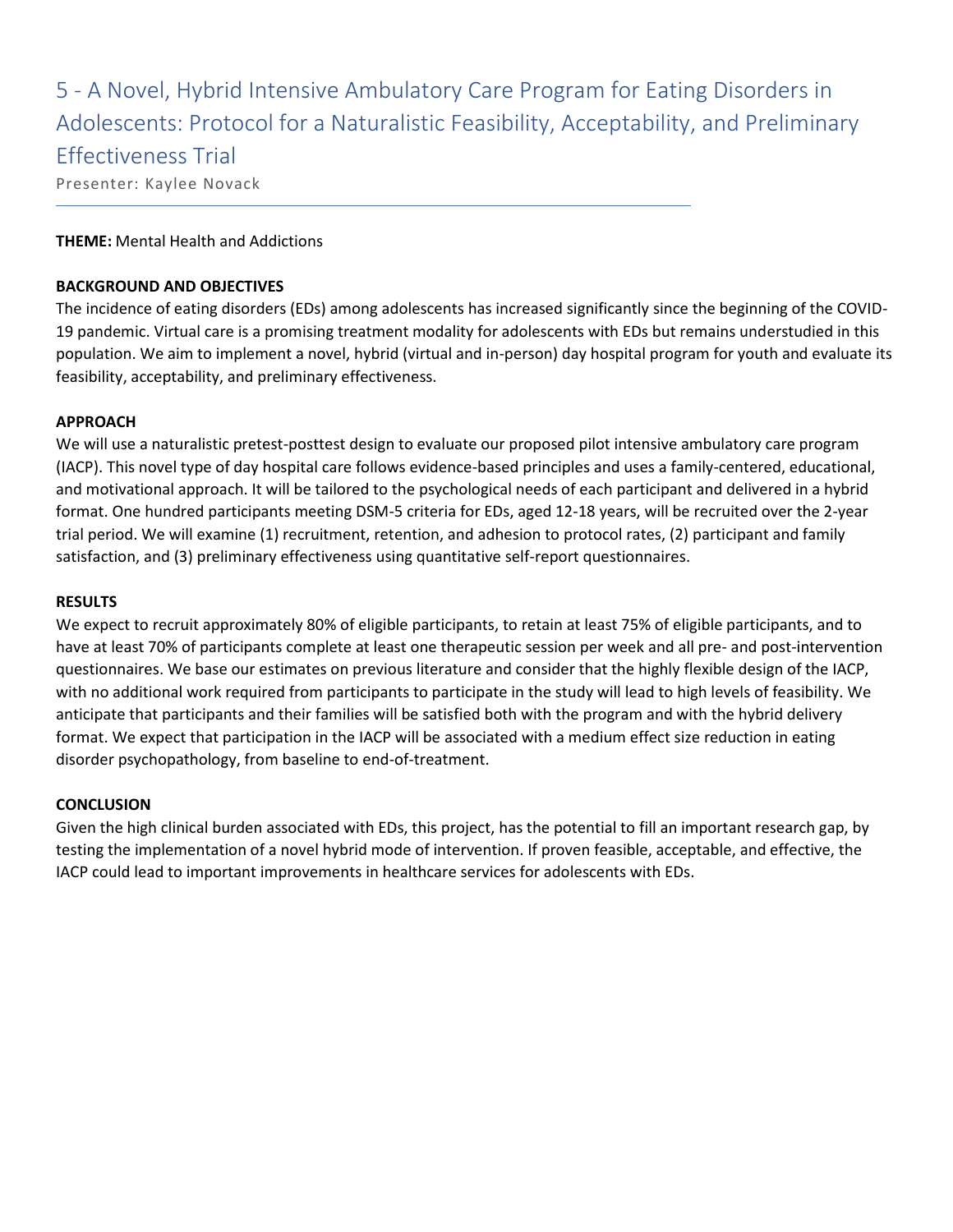## 6 - A Prospective Cohort of Substance Users in British Columbia: Preliminary Results of the Outcomes for Patients Accessing Addiction Care (The OPAC study)

Presenter: Hannah James

### **THEME:** Mental Health and Addictions

### **BACKGROUND AND OBJECTIVES**

Hospitals are an important setting to engage individuals with a substance use disorder (SUD) in evidence-based treatment. Understanding hospital-based addiction care among individuals with a SUD is largely unknown. This study aims to describe the sociodemographic, substance use, mental health, and service access characteristics of individuals in receipt of specialized addiction care in an urban, tertiary hospital setting.

### **APPROACH**

This study is a longitudinal cohort of individuals accessing specialized addiction care at an urban tertiary care centre in Vancouver, BC. Participant recruitment occurred between January 2018 and March 2020 and included individuals with a SUD who accessed hospital-based addiction care. A one-time interviewer-administered questionnaire was administered to solicit sociodemographic data, patterns of substance use, anxiety and depression (as assessed by a validated tool), and previous hospital and addiction treatment experiences. Participants additionally consented to annual linkage to health administrative databases over a five-year period to determine health and treatment outcomes after hospital discharge.

### **RESULTS**

Between January 2018 and March 2020, 539 participants were recruited from either an inpatient or hospital-based outpatient setting. The mean age of participants was 42 years, 63% identified as being male gender, 63% reported identifying as White while 29% reported identifying as Indigenous. Patterns of high-frequency substance use in the preceding 6 months included: nicotine (85%), illicit prescription opioid, opioid, or stimulant use (28%, 59%, and 51% respectively), or marijuana use (41%). Approximately 82% of participants had ever injected drugs. Lifetime and past-sixmonth overdose events occurred among 71% and 40% of participants respectively. Depression and anxiety were common, being identified in 71% and 57% of participants respectively. Regarding mental health treatment, lifetime access was reported by 60% with 32% reporting past-six-month treatment.

### **CONCLUSION**

Preliminary results demonstrate that most participants were older, male, identified as being White, were smokers, and used illicit opioids, with nearly as many using stimulants. This unique description of a cohort of participants is important for designing health service interventions and structuring policies for people accessing hospital-based addiction care.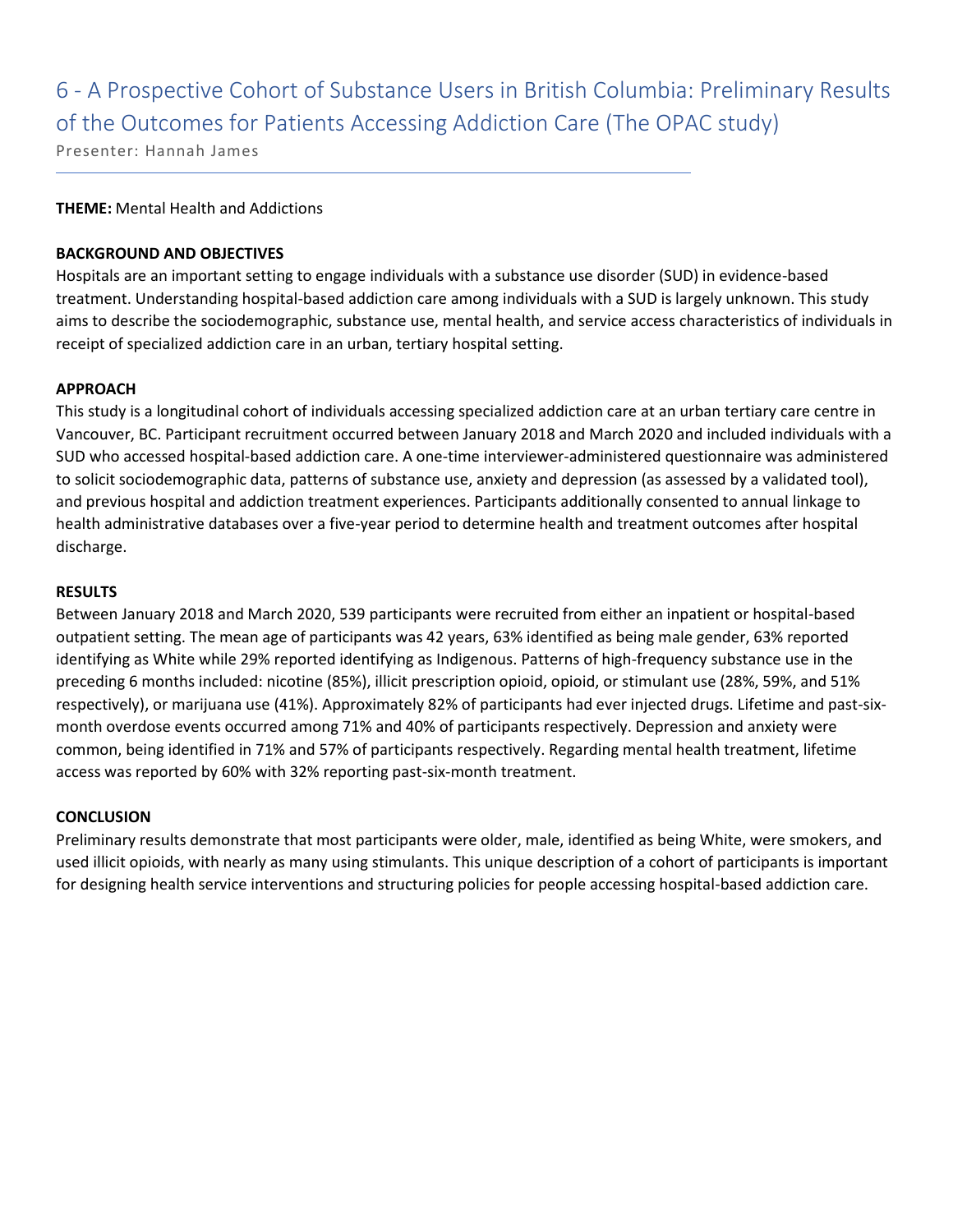### 7 - A qualitative exploration of youth, family, and provider perspectives on supports needed for access to and transitions through youth mental health and addictions

### care

Presenter: Roula Markoulakis

### **THEME:** Mental Health and Addictions

### **BACKGROUND AND OBJECTIVES**

Transitional-aged youth (TAY) are at a vulnerable stage of their development in which mental health and/or addiction (MHA) issues tend to manifest and/or increase in severity. These youth also tend to find themselves caught in the gap between child and adult MHA services, often resulting in sub-optimal access to and transition through MHA services. Navigation services may be one way to close this and other system gaps and improve service utilization and supports for TAY.

### **APPROACH**

This is a descriptive qualitative study of TAY, family, and provider perspectives on their experiences with accessing/providing MHA care and transition supports for TAY. Focus groups and semi-structured interviews were conducted with 63 participants with varying levels of familiarity with navigation. Participants were asked about their experiences with navigating the MHA system, their perceptions of the barriers and facilitators to accessing care for TAY with MHA concerns, and their views on the role of navigation services in supporting access to and transitions in care. Data was analyzed utilizing a thematic analysis approach.

### **RESULTS**

Focus groups and interviews were conducted with 14 TAY, 26 family members, and 23 service providers. Seven themes emerged during the data analysis phase: pathways to care; appropriate and comprehensive care; continuity of care; informed care; family involvement; TAY involvement; and finally, navigation supporting TAY and family care, which encompassed all aforementioned themes. These results provide a better understanding of the needs of TAY and their families in relation to accessing and transitioning through MHA system supports and improving MHA outcomes. They also include the views of service providers on the current state of access to and transitions through MHA care, including perceived barriers and/or facilitators to quality MHA care, specifically for the TAY population.

### **CONCLUSION**

This information is useful in examining how navigation services can be meaningful in mitigating the challenges faced by TAY and their families when seeking help for MHA issues. It is also valuable in exploring how navigation services can support MHA system transformation for enhanced access to care.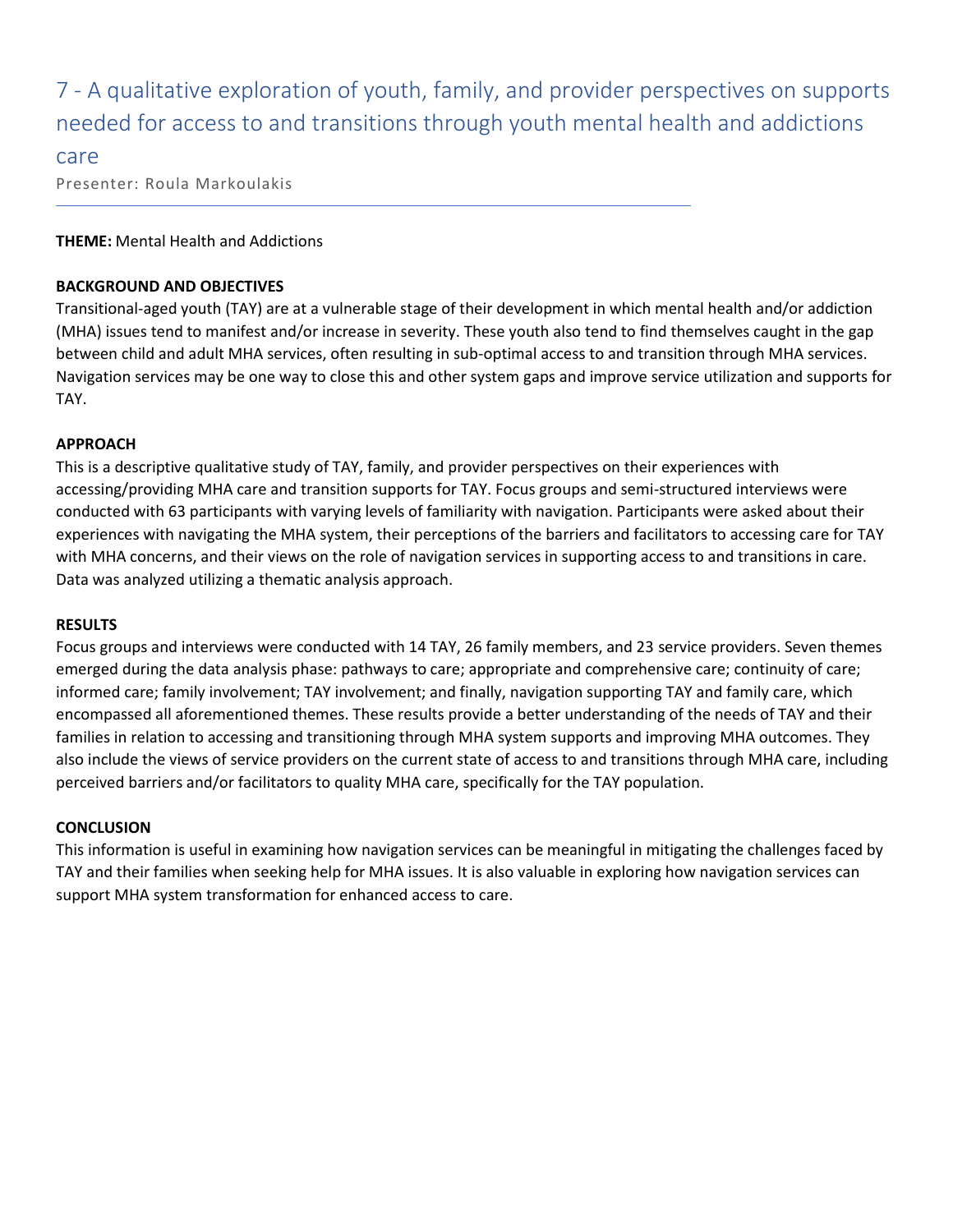## 8 - A scoping review of mental health and/or addiction care needs, barriers, and facilitators for transitional-aged youth and their families

Presenter: Hinaya Cader

### **THEME:** Mental Health and Addictions

### **BACKGROUND AND OBJECTIVES**

Transitional-aged youth (TAY) with mental health and/or addictions (MHA) concerns and their families experience significant challenges finding, accessing, and transitioning through needed MHA care. In order to develop appropriate supports that assist TAY and their families in navigating MHA care, their experiences in the MHA care system must be better understood. This scoping review identified and explored the roles of, and barriers and facilitators for, TAY and their families when seeking MHA care.

### **APPROACH**

This scoping review commenced with a search in five relevant databases using Arksey and O'Malley's framework. Three research team members were involved in title, abstract, and full-text scanning and data extraction. Studies focusing on TAY anywhere between the ages of 12-29 and meeting the study objectives were included. Extractions compiled background and narrative information pertaining to the nature and extent of the data. Analysis and synthesis of findings involved numerical description of the general information extracted (e.g., numbers of studies by country) and thematic analysis of narrative information extracted (e.g., family involvement in TAY help-seeking).

### **RESULTS**

A total of 5894 articles were identified. Following title and abstract scanning, 1037 articles remained for full-text review. A total of 66 articles were entered into the extraction stage. Findings to be presented include background information about extracted articles, in addition to five themes that emerged pertaining to barriers and facilitators to access and transitions through care and the needs and roles of families in supporting help-seeking and care transitions: holistic supports; proactive preparation; empowering TAY & families in transitions; collaborative relationships; and systemic considerations. Six consultations were conducted with experts in the field to discuss findings, verify themes, and inquire about additional literature. This review provides essential contextual information regarding TAY with MHA concerns and their families' needs when seeking care.

### **CONCLUSION**

Identifying the factors that influence transitions for TAY with MHA concerns with a family lens lends to an enhanced understanding of the ways in which MHA programs can support this population's needs, involve family members as appropriate, reduce the barriers experienced, and work to build upon existing facilitators.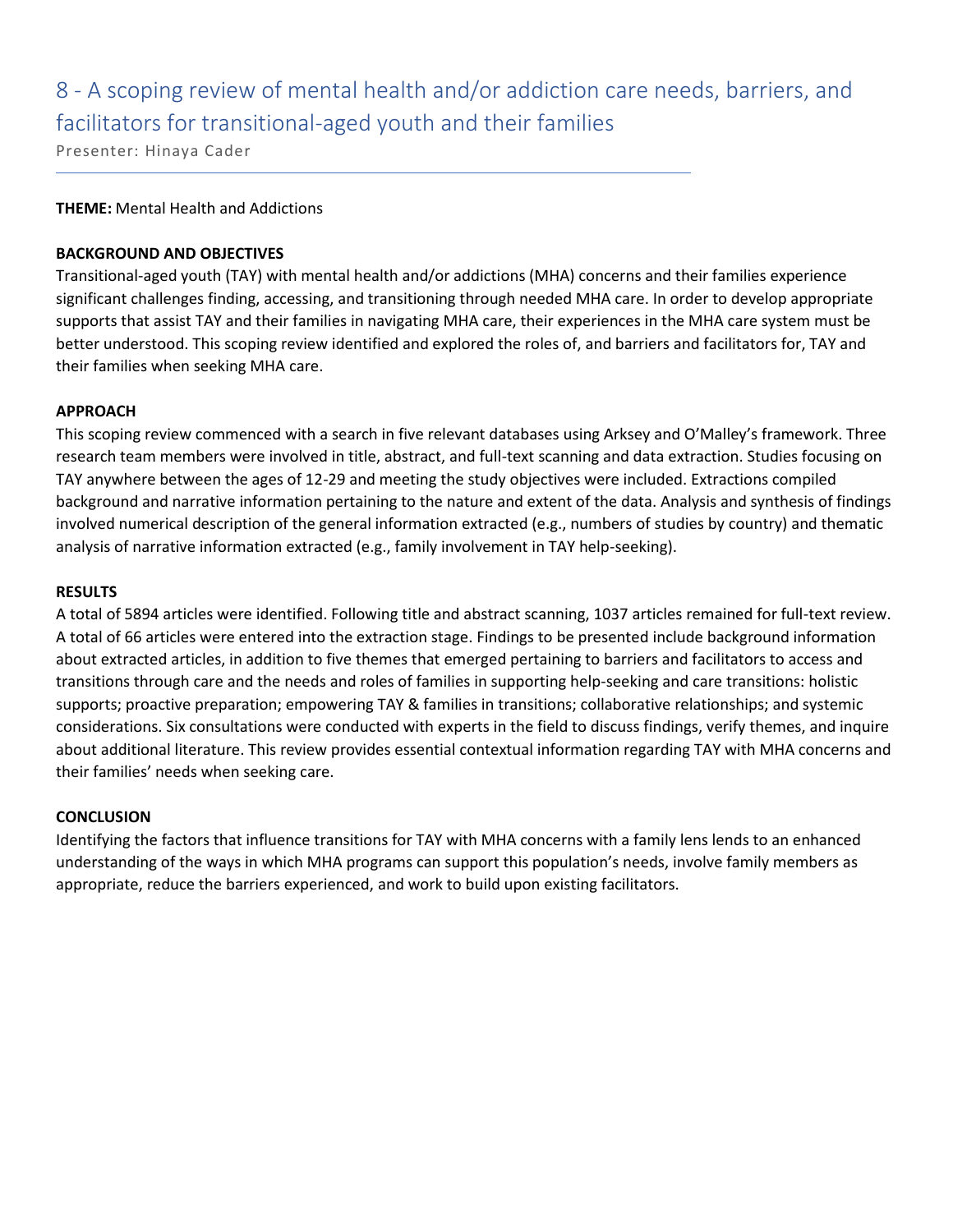## 9 - Acceptability of Automatic Referrals to Supportive and Palliative Care by Patients Living with Advanced Lung Cancer: A Co-Design Process

Presenter: Aynharan Sinnarajah

### **THEME:** Cancer

### **BACKGROUND AND OBJECTIVES**

People with advanced lung cancer experience high symptom burden and emotional distress. However, timely access to supportive and palliative care (PC) remains a challenge. A proposed solution is to trigger an automatic referral process to PC by pre-determined clinical criteria. Patient acceptability of automatic referrals is unknown. This study sought to co-design with patients and providers the operational processes and communication pieces for automatic PC referral for patients newly diagnosed with stage IV lung cancer.

### **APPROACH**

Nine one-on-one interviews were conducted with advanced lung cancer patients on their perspectives on the acceptability of phone contact by a specialist PC provider triggered by an automatic referral process. Patient advisors, healthcare providers (oncologists, nurses from oncology and PC, clinical social worker, psychologist), and researchers were invited to join a co-design working group to develop and provide input on the operational and communication processes needed for the automatic referral process. Using the findings from patient interviews, the group developed the automatic referral process and met biweekly (virtually) over the course of 5 months.

### **RESULTS**

Patients perceived being phoned directly by a PC provider offering a consult to be acceptable and beneficial for patients with advanced lung cancer. Patients emphasized the need for timely support, access to peer and community resources. They also addressed necessary components such as the naming of the service, timing of the referral, and information needed from the phone call. Using these findings, the co-design working group identified the eligibility criteria for identifying newly diagnosed stage IV lung cancer patients using the cancer centre electronic health record, co-developed a telephone script for specialist PC providers, a patient handout about supportive care, and handout on supportive care resources. Additionally, interview and survey guides for evaluating the implemented automatic process were refined.

### **CONCLUSION**

A co-design process ensures stakeholders are involved in program development and implementation from the very beginning, to make outputs relevant and acceptable for stage IV lung cancer patients. The next phase of this work will evaluate acceptability of an automatic referral process from perspectives of patients called and healthcare providers.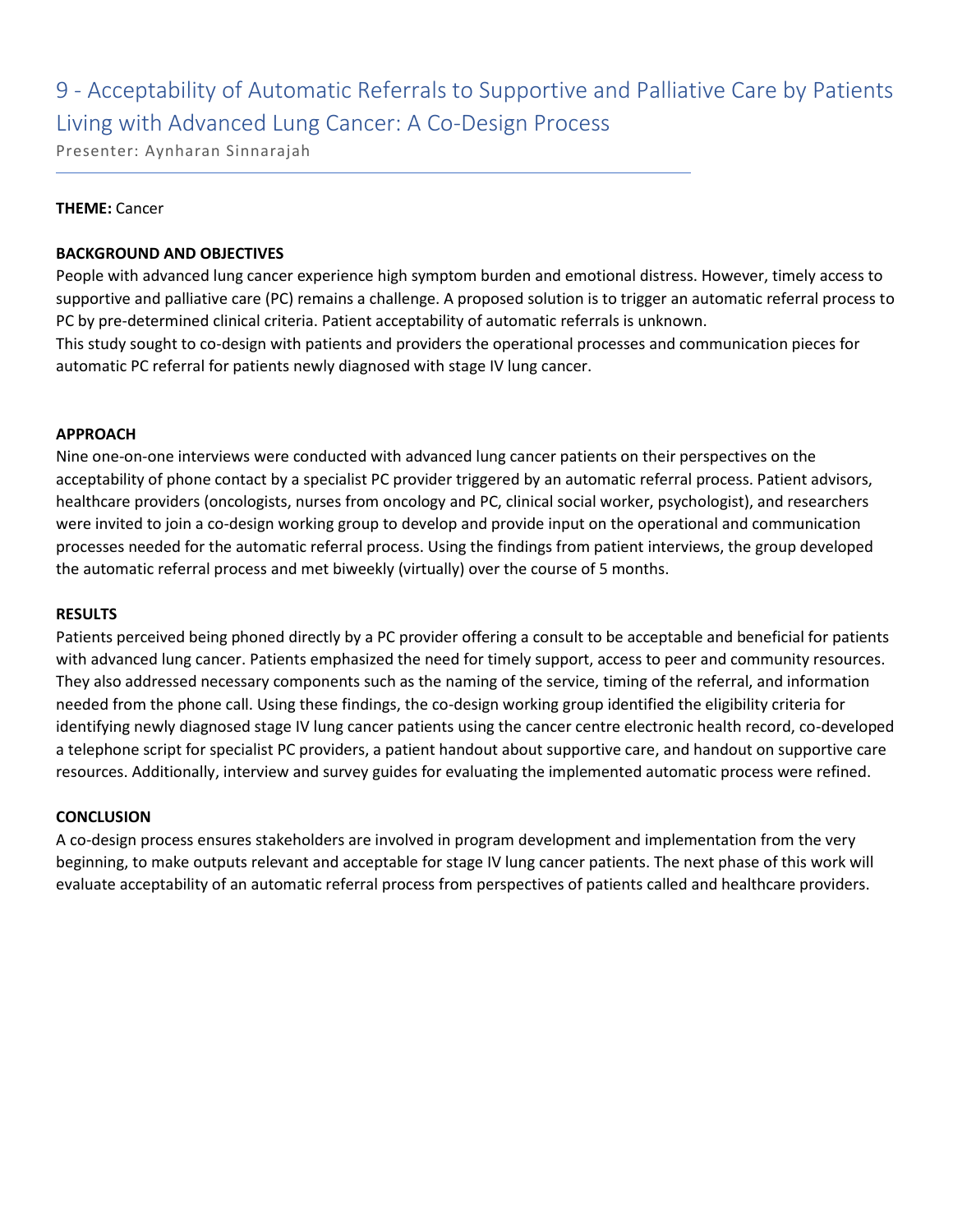# 10 - Access to and utilization of healthcare for people with osteoarthritis: a spatial analysis approach

Presenter: Xiaoxiao Liu

**THEME:** Health System Performance (including access to care, quality, safety, efficiency, leadership)

### **BACKGROUND AND OBJECTIVES**

Achieving equitable access to care is a priority in Canada, especially for patients in rural and remote areas. Examining rural-urban differences in access to care and utilization of health services is critical to provide a comprehensive picture of gaps in access to needed care.

### **APPROACH**

Using Alberta administrative health data, we identified patients with OA and associated health records. We calculated travel time from patient to physician's postal code using validated road network. We summarized rural-urban differences in travel time to primary care physicians(PCP), orthopedic surgeons(Ortho), and physiotherapists(PT) along the Rural-Urban continuum. We explored geospatial patterns using hotspot analysis and distance decay effect of healthcare utilization. We applied multivariate linear regression and geographically weighted regression (GWR) to investigate rural-urban differences in associations of area-level factors to non-local PCP utilization in local geographic area (LGA), which was defined as the PCP utilization outside patients' home LGA.

### **RESULTS**

Median travel time in Alberta was 11.6 minutes(IQR=4.3–25.7) to PCP, 28.9(IQR=14.8–65.0) to Ortho, and 33.7(IQR=23.1–47.3) to PT. We observed rural-urban differences in travel time to providers (PCP rural-remote (2.9, IQR=0.0–92.1) vs. metro(12.6, IQR=6.4–21.0); Ortho rural-remote (233.3, IQR=171.3–363.7) vs. metro (21.3, IQR=14.0– 29.3); PT rural-remote (62.4, IQR=0.0–232.1) vs. metro (32.1, IQR=25.2–39.9)). Both GWR and multivariate linear regression identified two factors (median travel time to PCP and percentage of low-income families within LGAs) that were significantly associated with non-local PCP utilization. GWR model only showed non-local PCP had significantly negative association with discontinuity of care index (percentage of patients not having PCP visit) in southwest Alberta, while positive association with population percentage with a university degree in northern Alberta

### **CONCLUSION**

These findings may inform accessibility evaluation, health resources allocation, and reduction of inequity in access to care. This research can contribute as a part of evidence for the development, design, and implementation of local and/or provincial initiatives that aim to reduce rural-urban disparities in utilization and access to OA care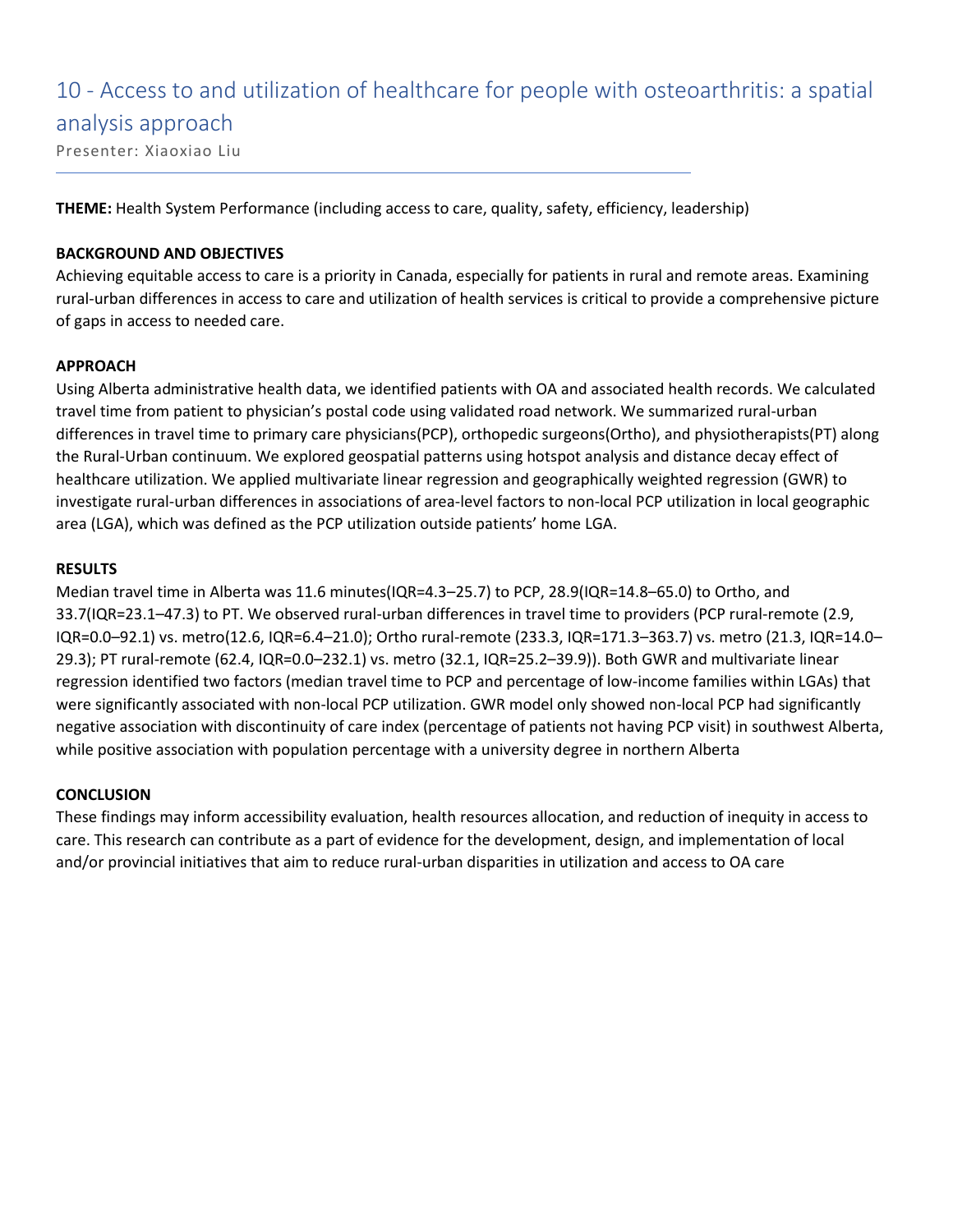## 11 - Access to Mental Health and Substance Use Services for Youth and Caregivers during the COVID-19 Pandemic: A Cross-Sectional Survey

Presenter: Maida Khalid

### **THEME:** Mental Health and Addictions

### **BACKGROUND AND OBJECTIVES**

The COVID-19 pandemic continues to significantly impact Canadians' mental health and/or addictions (MHA) concerns and exacerbate barriers to service access. Recent research shows, pandemic-related psychological distress (anxiety and depression) continues to affect Canadians' ability to function with 59% of Canadians expressing a need for relevant and effective MHA services. This study will explore the association of access to services with factors that may influence service-seeking and access among Ontario youth and caregivers during the pandemic.

### **APPROACH**

A cross-sectional survey of 5000 participants 18 years or older, representative of the population of Ontario based on age, gender and location was conducted utilizing Delvinia's AskingCanadians panel from January – February 2022. The ASSIST and DSM-5 Self-Rated Level 1 Cross-Cutting Symptom Measure–Adult were used to assess the presence of substance and mental health concerns. Participants were also asked which MHA services they were seeking and/or accessing prior to and during the pandemic. Predictors of service access (i.e. sociodemographics, mental illness and/or addiction, and social supports) before and during the COVID-19 pandemic will be assessed.

### **RESULTS**

Through a logistic regression, we anticipate our results will describe the significance of various sociodemographic, MHA, and social support predictors' effects on the likelihood of MHA service seeking and service access. We will also descriptively present the ratio of youth/caregivers that were in need of but were/were not accessing care during the pandemic, self-reported satisfaction with services accessed, and a hierarchy of the kinds of assistance preferred by respondents to support seeking and accessing services in the MHA system.

These analyses will be completed by March 2022, and will articulate existing gaps in MHA services to improve MHA service engagement, especially for those that have experienced considerable MHA impacts during the COVID-19 pandemic.

### **CONCLUSION**

Identifying the factors influencing MHA service seeking and access, especially during global health emergencies, can provide crucial information for targeted MHA service planning and response, in order to meet the needs of service users and ease the MHA system navigation burden on vulnerable populations.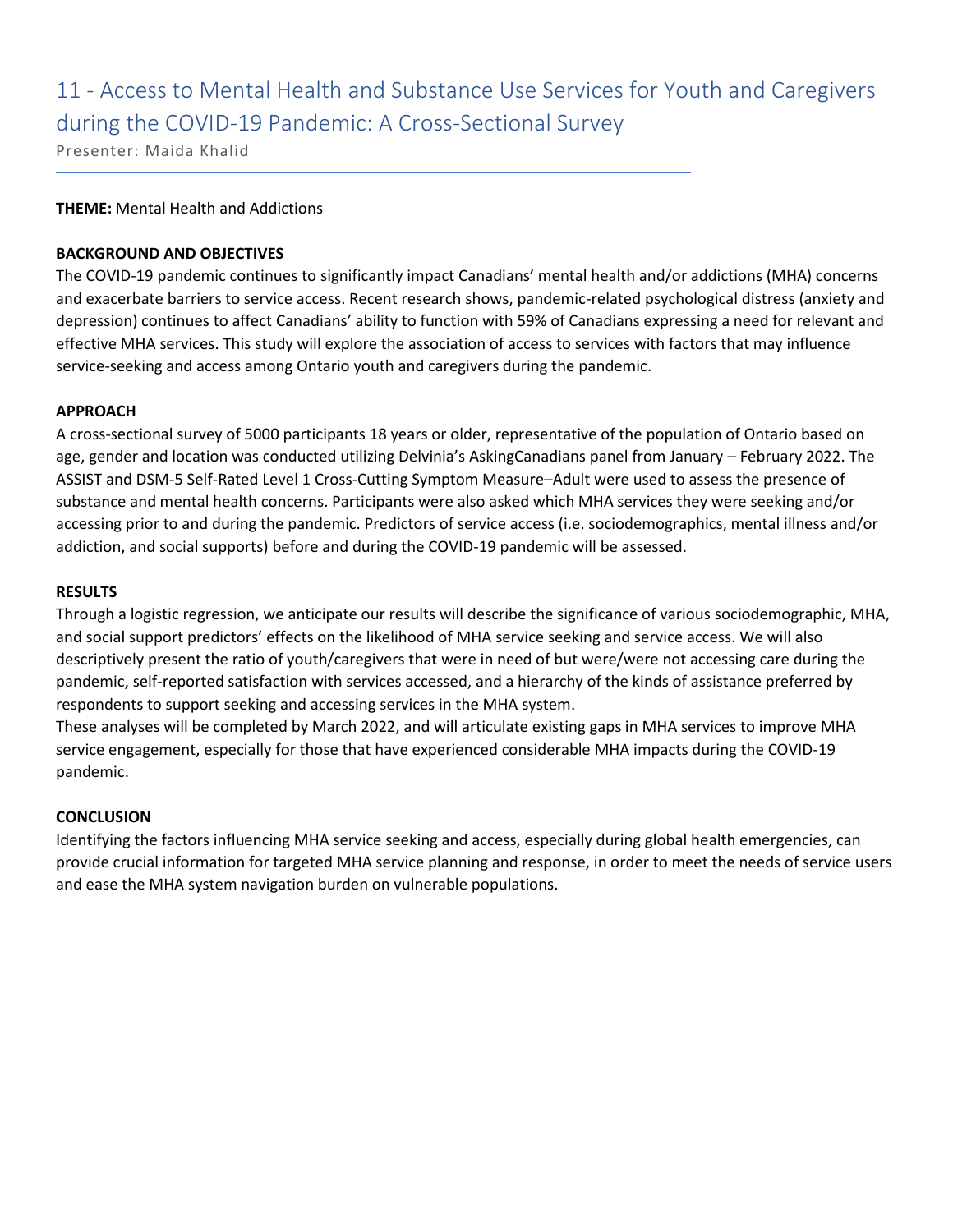### 12 - Adult Experiences with Hospitalization in Alberta during the COVID-19

### Pandemic

Presenter: Kyle Kemp

### **THEME:** COVID-19

### **BACKGROUND AND OBJECTIVES**

Little is known about the experiences of those hospitalized during the COVID-19 pandemic in Canadian hospitals. Our aims were to a) report on the experiences, b) compare with historical results, and c) assess for potential monthly differences of patients hospitalized in the early months of the COVID-19 across Alberta.

### **APPROACH**

A random sample of adults were surveyed within six weeks of discharge from 93 hospitals, using a modified version of the Canadian Inpatient Experiences Survey – Inpatient Care. Discharges from April to September 2020 comprised the "during COVID-19 pandemic" cohort, while April to September 2019 formed the historical one. Results were reported as percent in "top box", indicative of the most positive answer choice. Odds of reporting a "top box" response were calculated, while controlling for demographic and clinical features.

### **RESULTS**

In total, 23,412 surveys (11,344 during COVID-19, 12,068 historical) were obtained. Those hospitalized during COVID-19 had higher odds of "top box" ratings on 17 of 39 questions examined, and lower odds on two questions (information about the admission process, inclusion of family/friends in care decisions). The remaining 20 questions showed no difference between the two cohorts.

### **CONCLUSION**

Our results indicate that respondents hospitalized during the early months of the pandemic had experiences that were largely better or comparable to pre-pandemic. This speaks to the dedication and resilience of staff who provided care during challenging circumstances. Our findings may assist in mitigating fears among those who are hesitant to seek medical care during future pandemics or public health emergencies, including subsequent waves of COVID-19.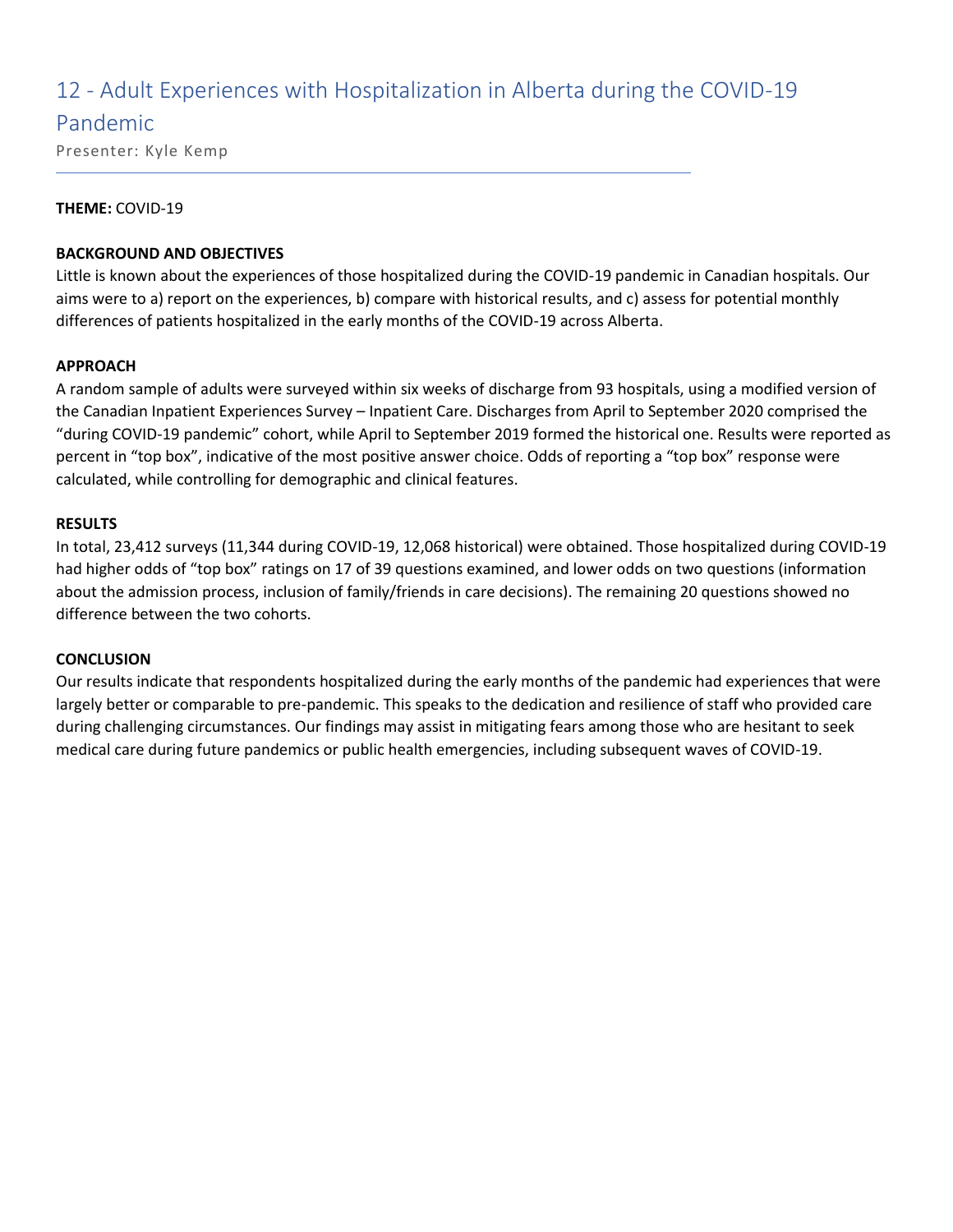### 13 - An international comparison and typology of opioid use disorder treatments

Presenter: Kellia Chiu

**THEME:** Pharmaceutical Policy

### **BACKGROUND AND OBJECTIVES**

Opioid agonist therapy (OAT) is an effective evidence-based treatment for opioid addiction and has been implemented in many countries as part of national drug strategies. Countries may have similar broad drug policy goals of prevention, treatment, and harm reduction; however, policy design and implementation may differ based on contextual factors. We aimed to compare opioid addiction treatment models involving OAT across different countries, by describing program features and building a typology of treatment approaches.

### **APPROACH**

We conducted a policy content analysis on 12 countries, using documentary data.

For each country, we collected documents that provided information on health systems, drug use and substance use disorder epidemiology, national drug strategies, and national and subnational (where relevant) treatment guidelines and programs.

We used the Health System Dynamics Framework to guide our data extraction fields: health system structure and role of primary care; drug policy approaches; opioid addiction epidemiology; OAT regulation, funding, and delivery; and key OAT program features.

To enable international comparison, we developed an exploratory typology to classify these programs on both the macro- and micro-levels.

### **RESULTS**

We found existing typologies in the drug policy literature focus on describing macro-level policy approaches and have a legal/regulatory framing, rather than a micro-level approach, focused on clinical/healthcare outcomes. However, a framework solely classifying features at a micro-level based on clinical practices and implementation may not account for contextual factors that influence the existence and impact of OAT programs. We anticipate our typology of treatment models would classify them against two dimensions: 1) the policy context (sociocultural, political, geographical, health system, and epidemiological factors) and 2) policy design (i.e. program details). We anticipate the OAT pharmacological agents used will be similar among countries. However, preferred OAT agents, treatment settings, primary care and specialist physicians' roles, and provider/OAT funding will likely differ.

### **CONCLUSION**

Our novel typology for opioid addiction treatment programs may help explain the relationships between policy contexts, program features, and outcomes. Additionally, identifying combinations of macro- and micro-level conditions that may lead to certain outcomes and health improvements could inform policymaking, by facilitating policy learning between national or subnational jurisdictions.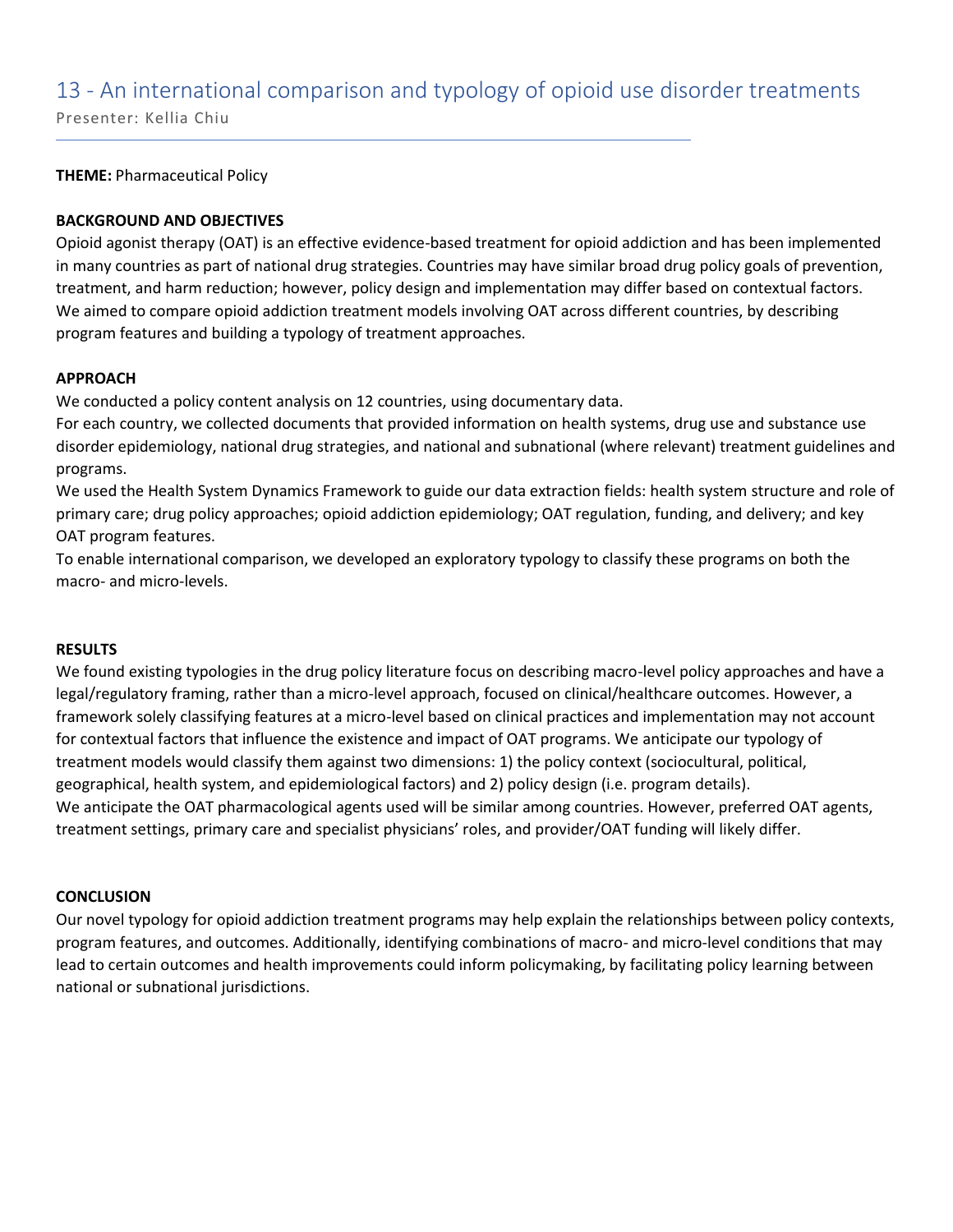## 14 - An investigation of the socioeconomic gradient of physical capability among older adults using the Canadian Longitudinal Study on Aging (CLSA)

Presenter: Christina Torrealba

### **THEME:** Home Care, Long Term Care and Aging

### **BACKGROUND AND OBJECTIVES**

As the Canadian population aging accelerates, it is important to assess and track the socioeconomic gradient of health among older adults. Physical performance measures, such as the chair rise test, correlate with future health outcomes and other health measures, and may provide additional measures of health status in studies of the socioeconomic gradient of health. We aim to assess whether the socioeconomic gradient of health exists in the chair rise test among older adults.

### **APPROACH**

We use the first follow-up data from the Canadian Longitudinal Study on Aging (CSLA) Comprehensive, which includes over 27,000 participants aged 46-90, who completed both computer-assisted interviews and clinical/physical examinations, including physical performance tests. We use ordinary least squares regression models to assess associations between the chair rise test and socioeconomic status as measured by education and subjective wealth and income. This study also gains insight from older adults, caregivers, and relevant community members through stakeholder consultations focusing on the usefulness and meaning of chair rises from their perspectives.

### **RESULTS**

This study is in progress. Based on the existing literature regarding physical performance measures of health in older adults, we expect the chair rise test will exhibit an independent, statistically significant socioeconomic gradient of health. We also expect there will be associations between the chair rise test and other measures of health (i.e., selfrated health). The socioeconomic gradient of the chair rise test is expected to be evident by middle-age and is hypothesized to be steeper among males than females, following findings of the relevant existing literature. Due to the importance of the chair rise motion for many activities of daily living, we anticipate that this measure will capture a more nuanced understanding of the socioeconomic gradient of health compared to other physical performance measures.

### **CONCLUSION**

This study will show the potential use of the simple chair rise test for the assessment of health inequalities in the aging Canadian population. Findings of this study may encourage the incorporation of this measure in future population health surveys and in the routine clinical assessment of older adults.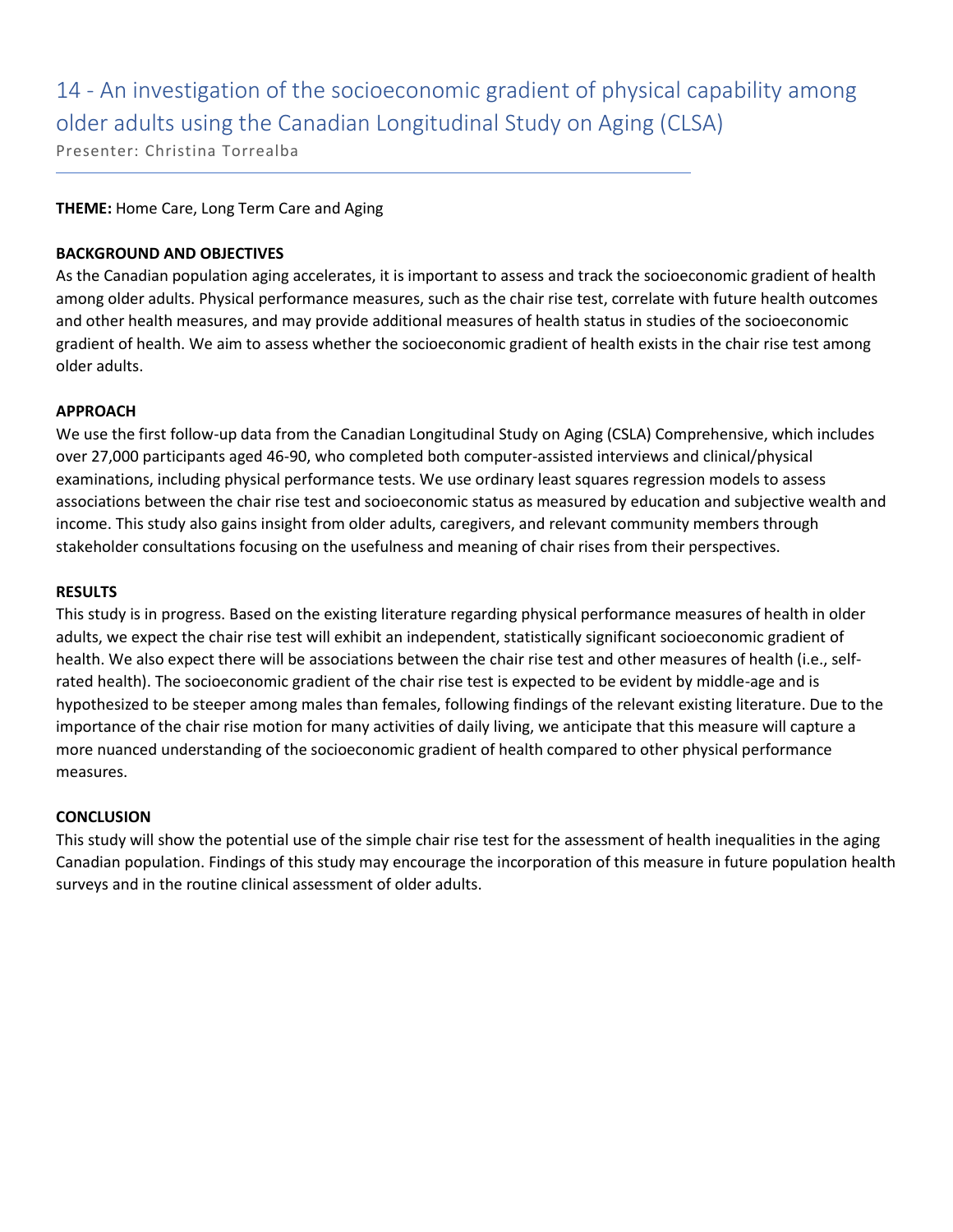### 15 - Analyzing documents to describe the COVID-19 crisis in long-term care in

### Ontario

Presenter: David Oldenburger

### **THEME:** Home Care, Long Term Care and Aging

### **BACKGROUND AND OBJECTIVES**

Long-term care has experienced significant issues for over two decades, including staff shortages, aging infrastructure, and residents with increasing complexity and needs. The COVID-19 pandemic saw these issues exacerbated into a national long-term care crisis. This study examined recent documents from the perspectives of different interest groups and organizations, to synthesize issues and recommendations for addressing the crisis in long-term care in Ontario.

### **APPROACH**

Documents provide an understanding of the background and context of issues. Many documents have been written on the issues in long-term care which help understand how these existing issues were exacerbated into a crisis. This study conducted an analysis of public documents published between January 2020 and February 2021 on long-term care in Ontario. Thematic analysis of issues and recommendations in the documents was used to identify key themes. The themes help describe the crisis, providing a framework for policy reform.

### **RESULTS**

Thirty-three documents published by twenty different groups were analyzed. Six key themes were identified from the issues and recommendations in the documents: a. Resident Care, b. Human Resources, c. Governance, Leadership and Management, d. Financing, e. Physical Infrastructure and Supplies and f. Training and Preparation. Groups and organizations who published these documents included academic institutions, government and public agencies, nonprofit and professional organizations, and for-profit organization. There was congruence across many of the documents on some of the key themes. The six identified themes are not new issues in long-term care but like those expressed in documents and reports for over two decades.

### **CONCLUSION**

Documents can shed light on how groups perceive certain issues. Many documents have been published since the pandemic describing the situation in long-term care. An analysis of these documents synthesized issues and recommendations into six key themes. These themes can be used for priority setting and policy reform.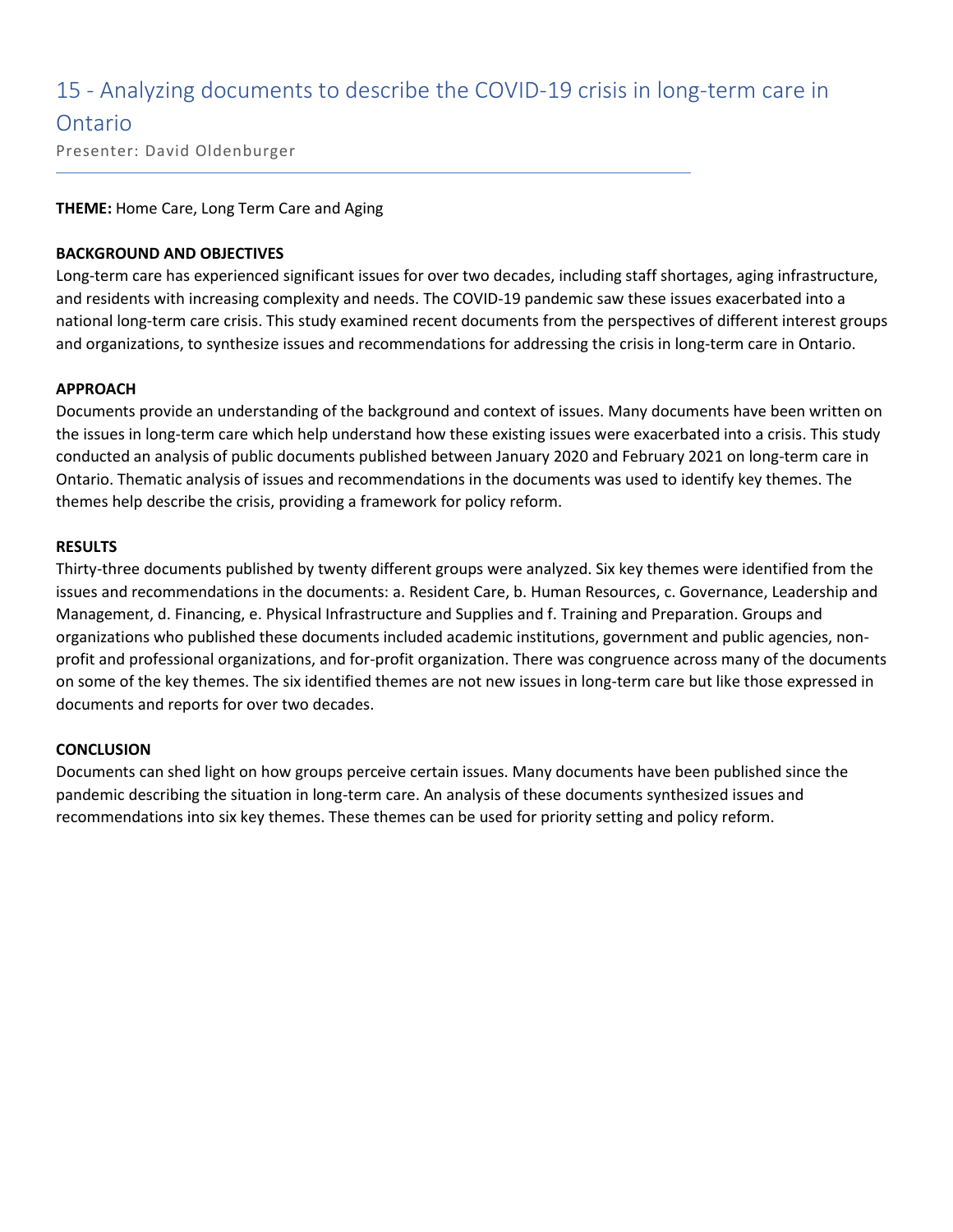## 16 - Anti-Black Racism in the Early Years: The Experiences of Black Families and Early Childhood Educators in Nova Scotia

Presenter: Emma Stirling Cameron

### **THEME:** Equity and Vulnerable Populations

### **BACKGROUND AND OBJECTIVES**

Anti-Black racism is a specific form of discrimination, stemming from a legacy of enslavement and segregation, that is targeted against people of African descent. Anti-Black racism is a social determinant of health that has had significant impacts on Black children and their families. Limited research has examined anti-Blackness during the early years—a period critical of development. This study sought to understand the manifestations of anti-Black racism in early childhood and explore its impact on families with Black children.

### **APPROACH**

This qualitative research project used Critical Race Theory and thematic analysis. Early childhood educators (ECEs) who care for Black children and parents with Black children between the ages of 18 months and five years participated in virtual semi-structured interviews. Participants were recruited through social media, community organizations, and child care centres until theoretical saturation was reached. Interviews were recorded and transcribed verbatim. Several transcripts were coded collaboratively by the research team to establish a code book, after which remaining interviews were coded individually before regrouping to establish themes and sub-themes.

### **RESULTS**

Both parents and ECEs described the ways in which anti-Blackness impacted the lives of Black children and their families. Parents described feeling like their children were constantly 'othered,' with White children and educators inappropriately touching children's hair and commenting on their skin. Black children were also described as victims of racial slurs, bullying, and over-punishment in majority-White child care settings. Parent's own experiences of segregation, otherness, and racial violence as children created feelings of concern and apprehension, knowing that their children are liable to experience similar traumas. Despite these challenges, parents and Black ECEs described the advocacy and decolonization work they were leading in their community and in their child's early learning spaces.

### **CONCLUSION**

Results from this study suggest that families of Black children carry high levels of angst in early learning and that African Nova Scotian children are experiencing early racial violence and adverse childhood experiences. Findings may contribute to anti-racist policy development and a focus on more inclusive early childhood education for Black children and families.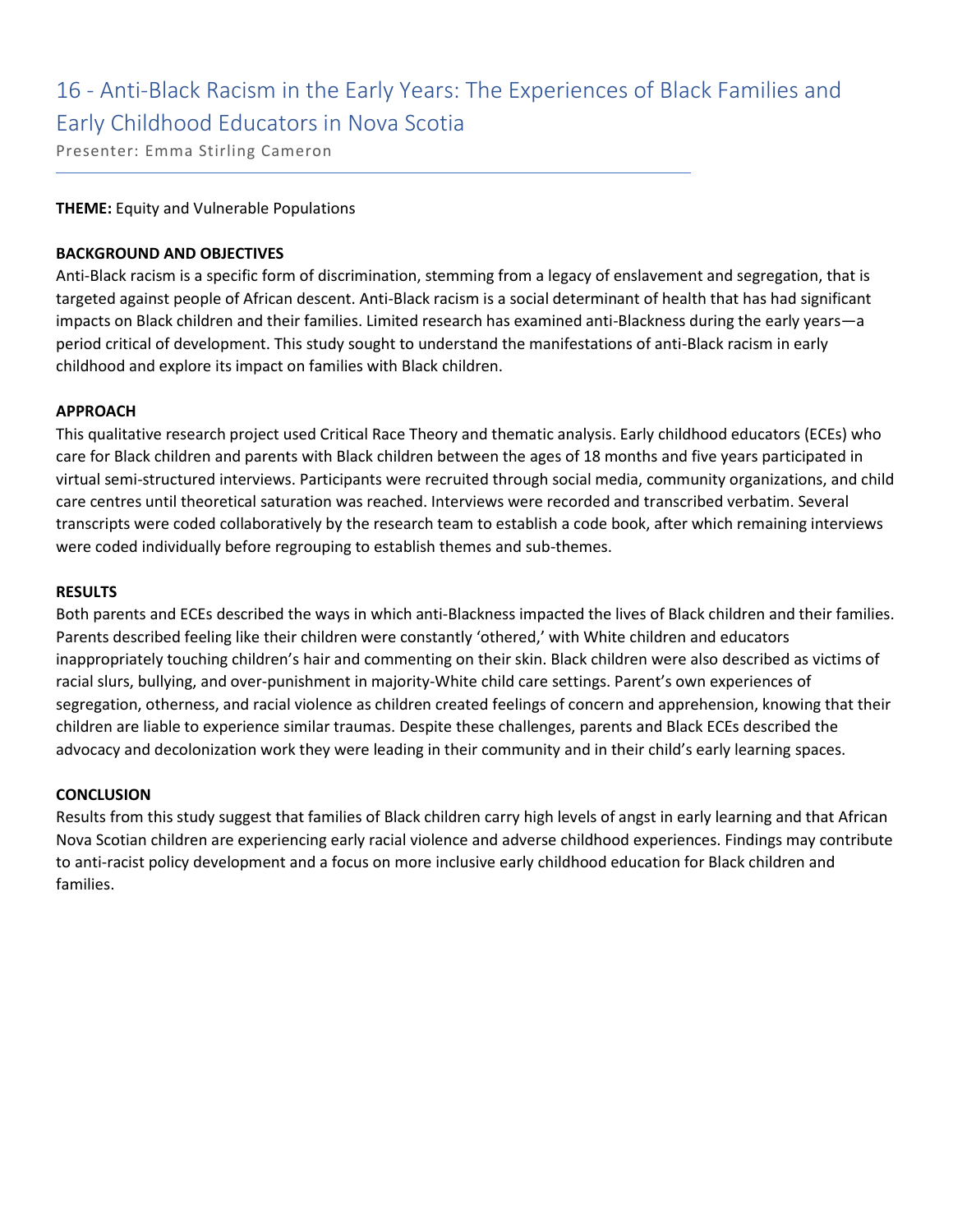# 17 - Approaches used to capture and improve patient experiences in hospital settings: A scoping review

Presenter: Michelle Marcinow

**THEME:** Health System Performance (including access to care, quality, safety, efficiency, leadership)

### **BACKGROUND AND OBJECTIVES**

Collecting and using patient experience data is a fundamental component of a learning health system. For health systems to deliver the best value for their users, it is critical that we capture what is important to patients, caregivers and families and use this information to inform initiatives aimed at improving care. This scoping review identified approaches reported in the literature that were used to capture and improve patient experiences in a hospital setting.

### **APPROACH**

Articles included in this review required a description of an embedded strategy for capturing patient experience within a hospital setting that was used to inform quality improvement. Articles also had to be published in English between January 2004 and December 2020. Six databases (MEDLINE, EMBASE, PsycINFO, CINAHL, Health and Psychosocial Instruments and Cochrane Library) and grey literature (relevant hospital and government websites) were searched. Article screening was done by two reviewers who reconciled any disagreements through consensus. Data were extracted from eligible articles using a study-specific form in Microsoft Excel and synthesized using descriptive qualitative and quantitative approaches.

### **RESULTS**

Thirty articles were included in this scoping review. Patient experience data were typically captured using standardized quantitative surveys, with few organizations supplementing survey data with qualitative data (e.g., patient complaints) for additional context. A wide range of quality improvement initiatives were implemented as a result of hospitals' low and/or declining patient experience/satisfaction scores. The process from collecting data to implementing and evaluating quality improvement initiatives was not well documented. Initiatives that were developed, implemented and monitored by a dedicated, multidisciplinary quality improvement team (nurses, administrators, physicians, etc.) generally saw improvements in patient experience and quality of care. The majority of working groups did not incorporate patients, caregivers, and families as members.

### **CONCLUSION**

Current approaches to capture and improve patient experience in hospital settings vary, but should include a multidimensional approach led by a dedicated team. More work is needed to understand how to implement this type of approach for collecting actionable data that can be synthesized from various sources to inform quality improvement.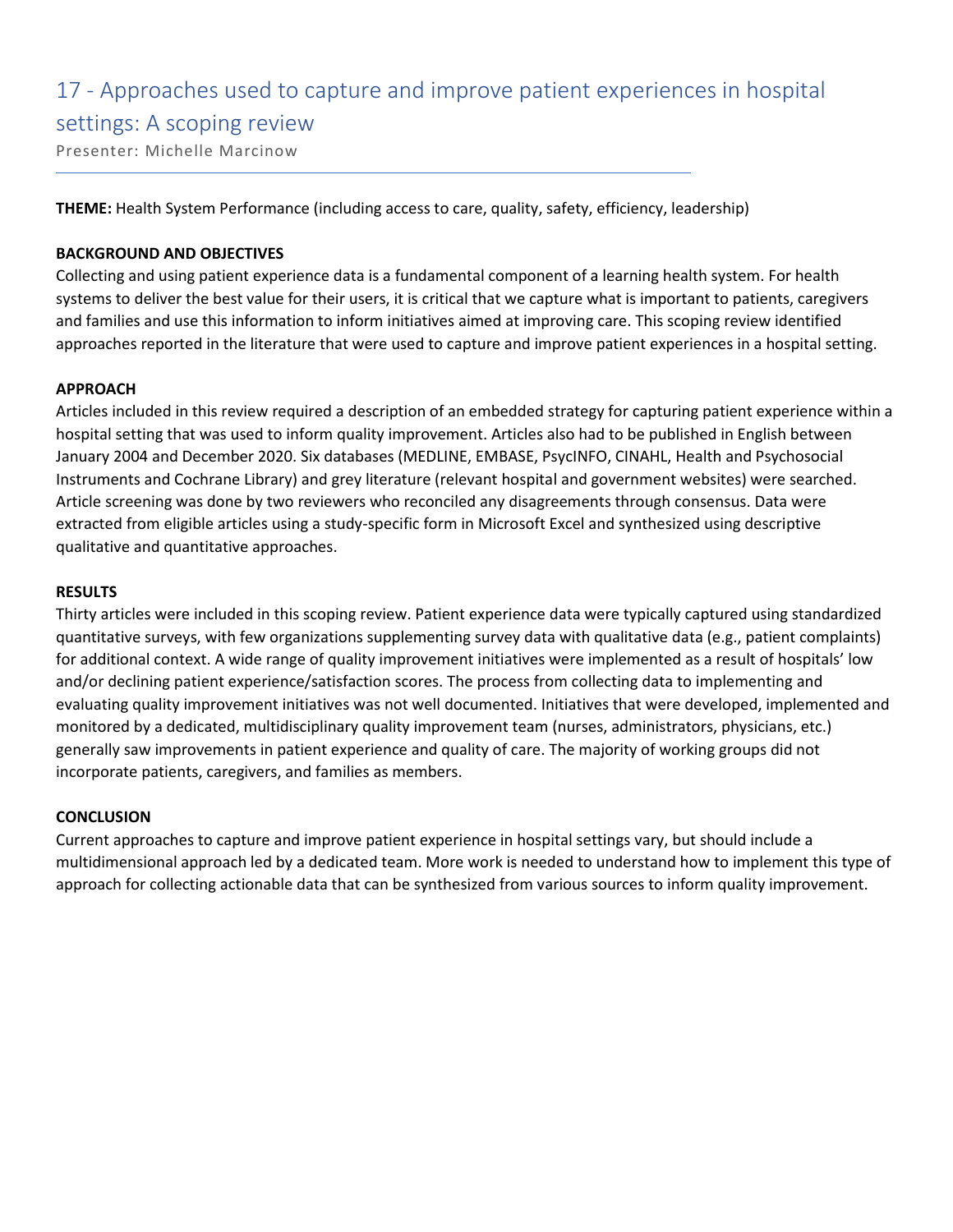### 19 - Assessing ICD-11's potential for improved mental health reporting in Canada

Presenter: Janice MacNeil

**THEME:** Mental Health and Addictions

### **BACKGROUND AND OBJECTIVES**

CIHI reports on mental health using data from different sources coded with the International Statistical Classification of Disease, Tenth revision, Canada (ICD-10-CA) and the Diagnostic and Statistical Manual of Mental Disorders, 5th Revision (DSM-5). To ensure comparable pan- Canadian reporting, conversion algorithms between DSM-5 and ICD-10-CA are currently needed

CIHI is assessing the implications of implementing ICD-11 in Canada. This project contributes to that assessment by comparing the content of ICD-11's Chapter 06 on Mental, behavioural or neurodevelopmental disorders, with DSM-5.

### **APPROACH**

A sample of DSM-5 clinical concepts were assessed for comparability in ICD-11. The DSM-5 concepts were mapped using DSM-5 concept titles to ICD-11 target codes and titles with the specificity of the match assigned an outcome type. These outcome types included exact (or conceptual) match, ICD-11 code less specific than DSM-5 concept, ICD-11 code more specific than DSM-5 concept, and no match found.

For cases where ICD-11 was less specific than DSM-5, we assessed whether combining multiple ICD-11 codes ("post coordination") could improve code matching. Reliability was optimized via dual mapping and validation of all concepts.

### **RESULTS**

Of the 824 DSM-5 clinical concepts assessed, 77.1 % (n=635) were found to be an equivalent conceptual match with ICD-11 when mapped to a single or a combination of ICD-11 codes. Whereas 20.0% (n=165) of DSM-5 concepts were less specific in ICD-11 when mapped to a single or combination of ICD-11 codes, representing a loss of detail. Conversely, 2.2% (n=18) of DSM-5 concepts were more specific in ICD-11, resulting in greater specificity. For the remaining 0.7 % (n=6) of DSM-5 concepts, there were no match, meaning that the DSM-5 concept could not be found in ICD-11. These findings represent preliminary results with further analysis and validation required.

### **CONCLUSION**

Better data can support improved mental health data capture for research, policy and decision-making in Canada. With the improved clinical content coverage of ICD-11, there will be potential opportunities for enhanced reporting of mental health data. Results of this project will contribute to the preparation for ICD-11 implementation in Canada.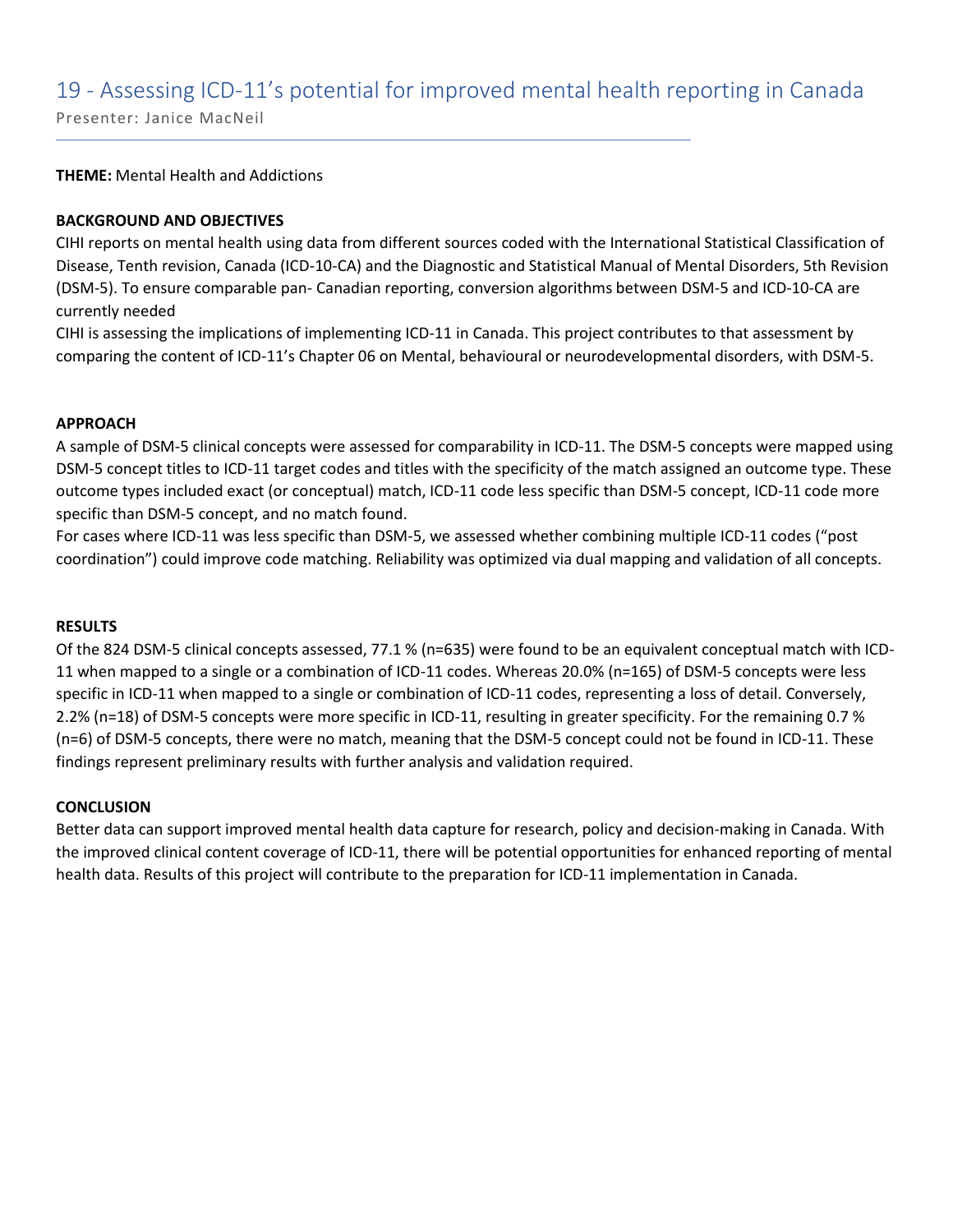### 20 - Association Between Primary Care Delivered Virtually and Emergency Department Use During the COVID-19 Pandemic in Ontario, Canada

Presenter: Nadine Chami

### **THEME:** Primary Healthcare

### **BACKGROUND AND OBJECTIVES**

Concerns have been raised about increased use of the emergency department (ED) because of reduced in-person care in Ontario, Canada due to the SARS-CoV-2 (COVID-19) pandemic. The aim of this study was to examine whether a shift from in-person to virtual visits by primary care physicians was associated with increased ED utilization among their enrolled patients.

### **APPROACH**

We conducted a population-based cross-sectional study of virtual visits and ED utilization from April 1, 2020 to September 30, 2021 using administrative data from Ontario, Canada. Multivariable regression analysis was used to estimate the association between a physician's share of virtual visits and their enrolled patients' ED utilization.

#### **RESULTS**

In an unadjusted analysis, a 1% increase in the ratio of virtual visits by a physician was found to be associated with 11.4 fewer ED visits per 1,000 rostered patients. The results were significant even after controlling for month of year, Ontario census division, patient complexity, rurality, physician age and gender, and total number of visits per rostered patient, with 1.3 fewer ED visits per 1,000 rostered patients for every 1% increase in the share of virtual visits.

### **CONCLUSION**

Counter to anecdotes and media reports, we did not find evidence of patients substituting ED visits because of less inperson care being available with their family physician. Future research should focus on examining the long-term impact of providing care virtually on access and quality of patient care.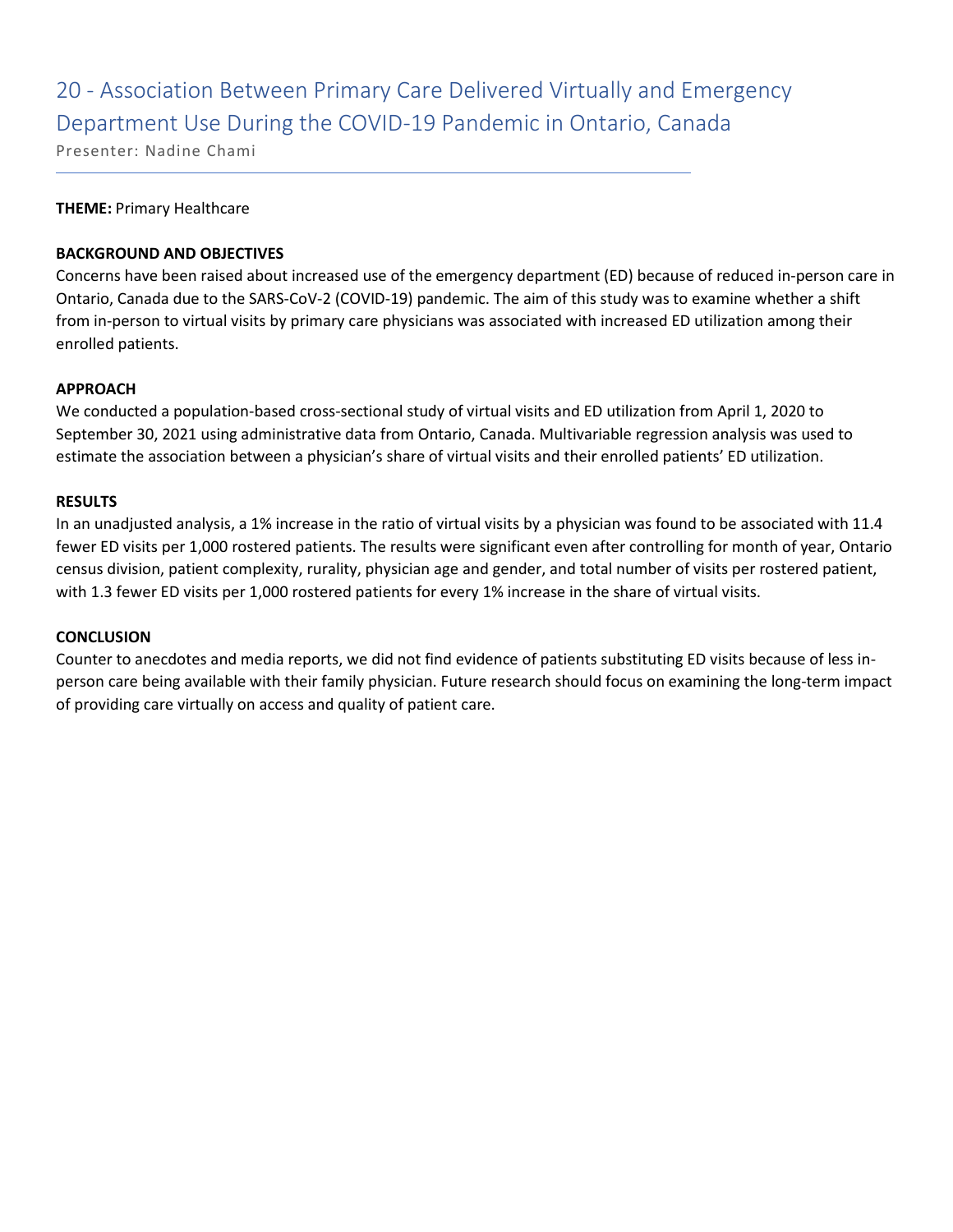# 21 - Barriers and facilitators to interprofessional collaborative practice when health workers provide care across settings

Presenter: Kathryn Asher

**THEME:** Health System Performance (including access to care, quality, safety, efficiency, leadership)

### **BACKGROUND AND OBJECTIVES**

Interprofessional collaborative practice is key to successful health care, including when health workers provide care across locations. While obstacles and enablers to such practices are discussed in the literature, there has yet to be a synthesis of these findings. This scoping review addresses this knowledge gap by identifying the barriers and facilitators to interprofessional collaborative practice at the macro, meso, and micro ecosystem levels when health workers collaborate across settings.

### **APPROACH**

A scoping review of peer-reviewed literature was conducted across five databases: CINAHL, Embase, MEDLINE, PsycINFO, and SocINDEX. Studies available in English were included if they were a primary research study using qualitative methods or mixed methods with qualitative findings. First title and abstracts and then resulting full text articles were screened by two independent reviewers in Covidence™ with conflicts resolved by a third reviewer. Data was extracted in NVivo™ and synthesized using deductive and inductive analysis to uncover themes and subthemes.

### **RESULTS**

Data was extracted from a total of 177 articles that met the inclusion criteria. We identified seven overarching themes reflecting barriers and facilitators across the macro, meso and micro levels of interprofessional collaborative practice: 1) policy; 2) governance; 3) finances and resources; 4) communication; 5) collaborative partnerships; 6) professional roles; and 7) enhancing patient-centred care. As well, we identified 34 subthemes within the overarching themes. Most themes applied across all three ecosystem levels and the findings showed interrelationships between the themes and subthemes, as well as across the system levels.

### **CONCLUSION**

Our scoping review revealed numerous barriers and facilitators to interprofessional collaborative practice across the ecosystem levels when health workers provide direct care across settings. The results show that interprofessional collaboration across healthcare entities exhibits distinct features from collaboration within healthcare organizations. The findings point to several recommendations for practice.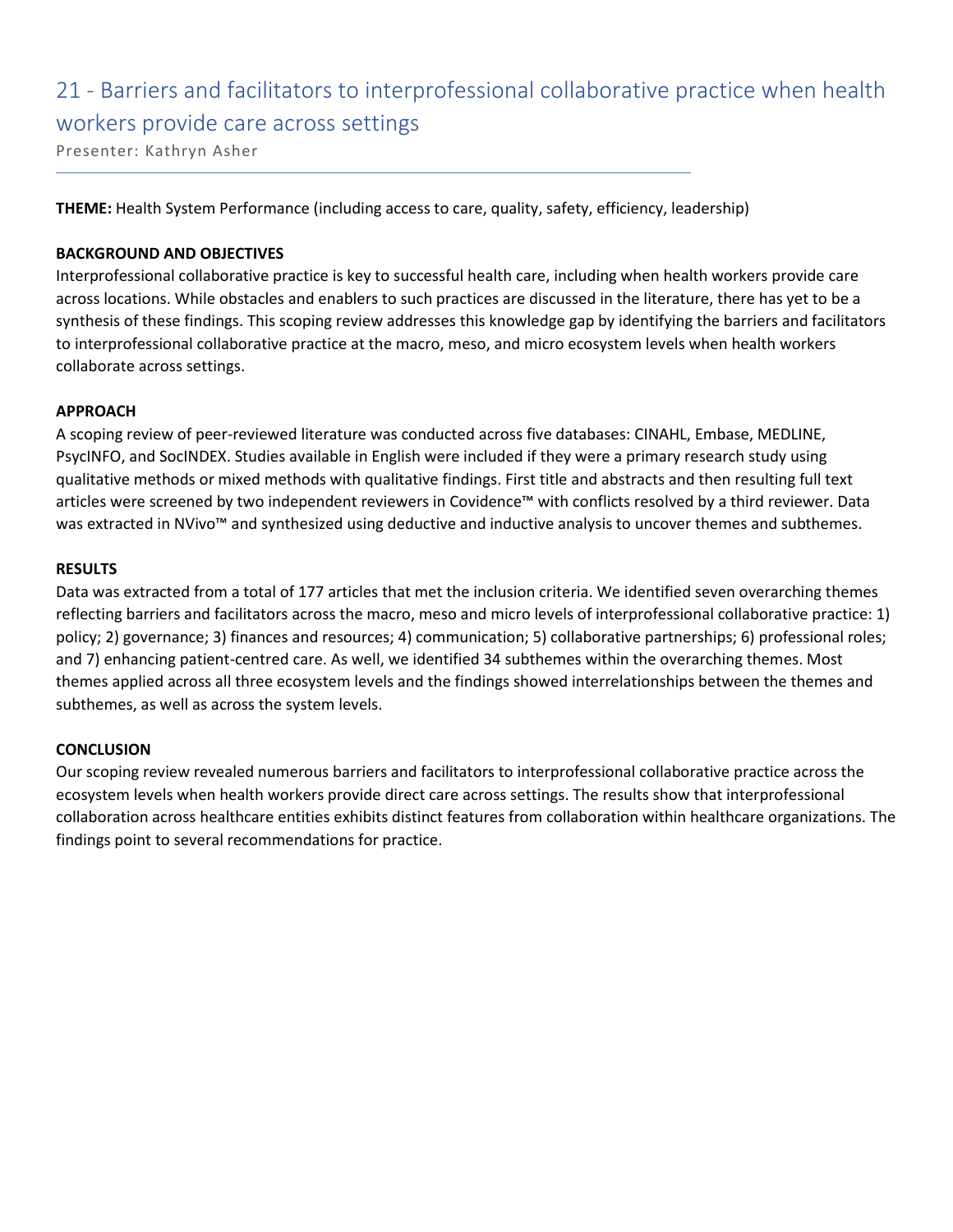## 22 - Barriers to Care for Visual Deficits After Stroke: Perspectives of Stroke Survivors and Stroke Care Providers in Alberta, Canada

Presenter: Kiran Manhas

**THEME:** Health System Performance (including access to care, quality, safety, efficiency, leadership)

### **BACKGROUND AND OBJECTIVES**

Post-stroke visual impairment (VI) may have deleterious effects on rehabilitation potential, quality of life, psychological health, socialization and risk of falls for 30-85% of stroke survivors. Stroke survivors experience disparities for managing post-stroke VI with ophthalmologists, optometrists and occupational therapists reporting inconsistent knowledge and comfort with approaches to low vision rehabilitation. This study sought to clarify the perspective of stroke survivors and their care providers on post-stroke-VI care experience and gaps in care provision in Alberta, Canada.

### **APPROACH**

In this cross-sectional retrospective observational study, stroke survivors and providers were surveyed to quantify perspectives regarding care received for post-stroke VI. Surveys were developed from qualitative interviews, underwent cognitive interviews, and accessibility testing. Adult stroke survivors and care providers (allied health professionals, nurses, ophthalmologists, neurologists, physiatrists, ophthalmic technologists, orthoptists) were recruited from acute, tertiary rehabilitation, and outpatient clinics across rural and urban settings. Consenting participants completed online or phone surveys from March to August, 2021. Provider and survivor survey data were descriptively analyzed separately, but brought together in final narrative synthesis.

### **RESULTS**

46 stroke survivors (mean age 63 years) participated an average of 27 months post-stroke. Ninety-five percent of stroke survivors reported manifestations of post-stroke VI including: visual field loss (67%), blurred vision (50%), impaired reading (37%), and difficulties with object recognition (22%). Two-thirds of stroke survivors received some visual rehabilitation including scanning assistance (39%), computer therapy (33%), and reading strategies (26%). 68% of survivors felt satisfied with the management of their post-stroke VI; satisfaction levels were lowest in acute (29%) and inpatient rehabilitation (44%) versus outpatient care (63%). Among 87 stroke-care providers (41% allied health), most (81%) reported comfort with screening for post-stroke VI but less than a third felt communication and referral processes were adequate. Few providers found educational resources (18%) and tools (16%) adequate.

### **CONCLUSION**

Stroke survivors in Alberta were generally satisfied with the management of their visual disturbances, but levels of satisfaction with vision care and provider collaboration were lowest in the acute care and inpatient rehabilitation settings. Stroke care providers expressed dissatisfaction with available resources and tools for post-stroke VI in Alberta. There was consensus among stroke survivors and providers that a provincial pathway was needed to optimize equitable access to care.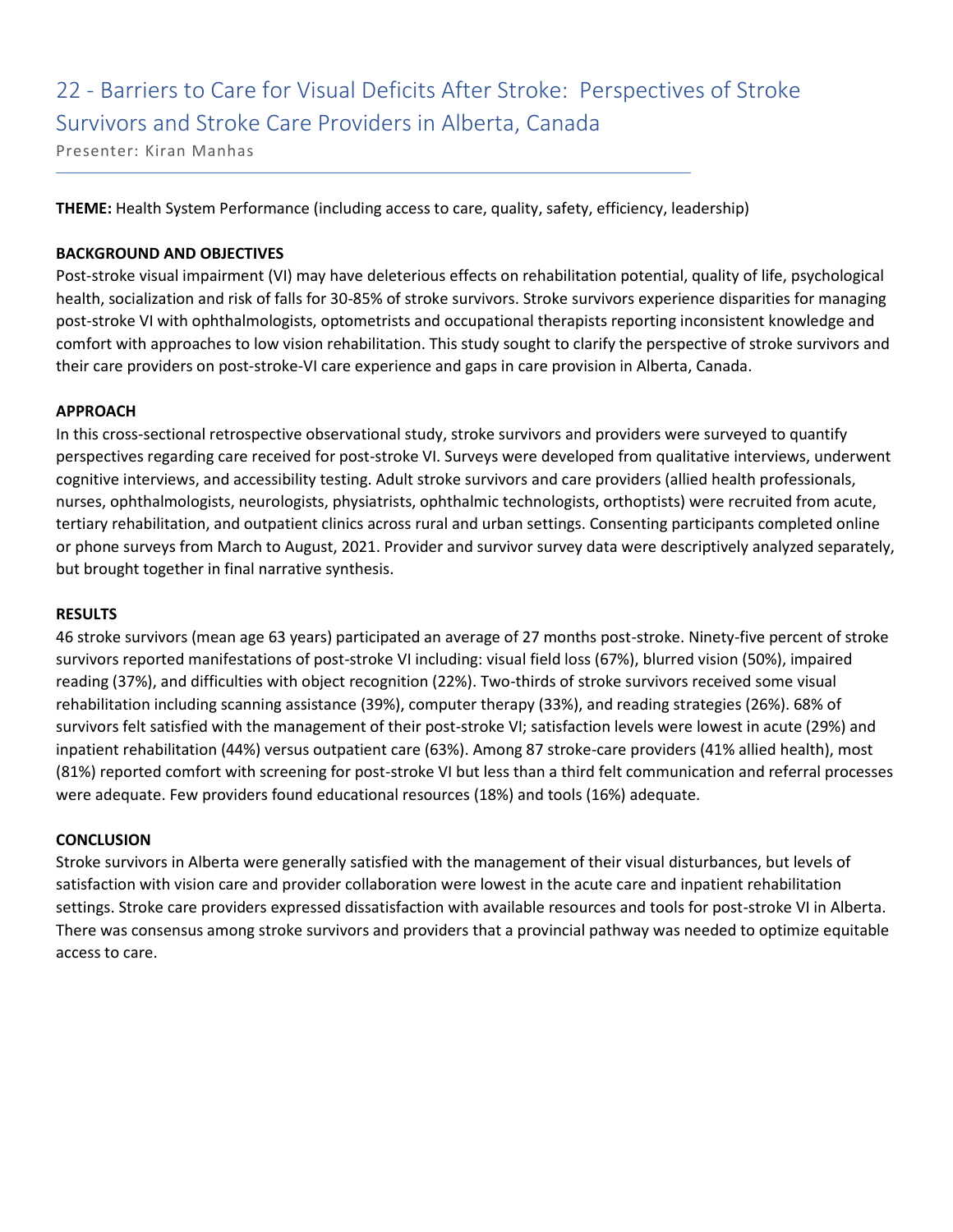# 23 - Benefits and challenges of "Resilience Coaching" - an embedded staff support program for hospital based healthcare workers during the COVID-19 pandemi

Presenter: Benjamin Rosen

### **THEME:** Health Human Resources

### **BACKGROUND AND OBJECTIVES**

The COVID-19 pandemic has created severe challenges with health and human resources. Clinicians from the Psychiatry Department at Sinai Health responded to the acute need for staff support by implementing a program called "Resilience Coaching", designed to bolster frontline healthcare workers' resilience and wellbeing. Coaches are equipped with principles of pandemic resilience, and offer opportunities for emotional expression and decompression, collaborative advocacy and education about stress

### **APPROACH**

An embedded research project into the "Resilience Coaching" program began in October 2021. A research team comprised of 5 coaches and 2 researchers conducted qualitative research into the experiences of providing and experiencing "Resilience Coaching." In total, 37 interviews were conducted and analysed for themes using a grounded theory approach. This paper summarizes results from the interviews with Resilience Coaches and staff who participated in "Resilience Coaching."

### **RESULTS**

"Resilience Coaching" was an initiative that was well regarded by participating staff. Staff noted appreciation for the opportunity to connect with colleagues, learn and practice coping skills and identified need for further support. They also valued the opportunity to decompress during a workday, and receive assistance in connecting to clinical mental health care when needed. Challenges related to logistics, such as finding time to participate. For coaches, the intervention was meaningful, and provided a sense contribution to the pandemic response. Challenges for coaches were in the area of scheduling and logistics, role tensions, and working while experiencing personal burnout.

### **CONCLUSION**

"Resilience Coaching" is a program that has provided staff with important support during the COVID-19 pandemic. Further research is required to explore the extent to which it is transferrable to new contexts, and how to engage more staff.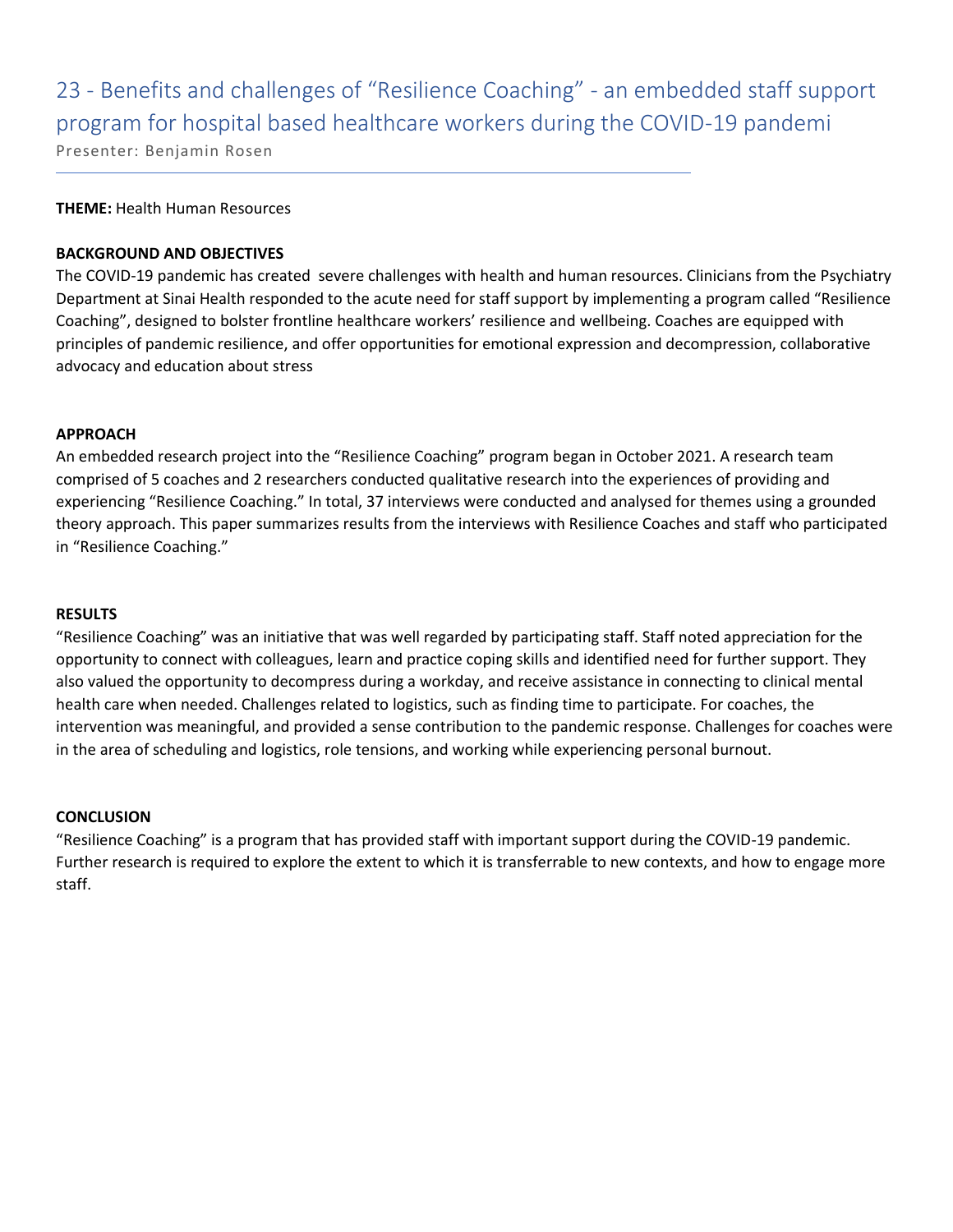### 24 - Black nurses in the nursing profession in Canada: A scoping review

Presenter: Chelsa States

**THEME:** Equity and Vulnerable Populations

### **BACKGROUND AND OBJECTIVES**

Historical records indicate a legacy of racism and discrimination in nursing that continues to impact Black nurses. Recently, the nursing profession began to reckon with anti-Black racism in Canada, and the residual effects. This scoping review charts the existing evidence on Black nurses in the nursing profession in Canada. The guiding question for this review was 'what evidence exists regarding Black nurses in the nursing profession in Canada?"

### **APPROACH**

This scoping review was conducted in accordance with JBI methodology, involving a search of peer-reviewed evidence as well as unpublished and gray literature. Sources were considered for inclusion if they met the eligibility criteria outlined in the a priori protocol including: 1) focus on Canada, 2) Black nurses in Canada and 3) focus on nursing practice. No restrictions were placed on date of publication. Language was limited to English and French. All screening and extractions were completed in Covidence by two independent reviewers.

### **RESULTS**

The database search yielded 688 records. Seven sources were identified through gray literature search and 338 from citation search. After removing duplicates, 600 titles and abstracts were screened for eligibility and 127 advanced to fulltext screening. Eighty-two full-text articles were excluded, for a total of 44 sources meeting the inclusion criteria. Subsequently, 31 sources underwent data extraction. Of the 31 sources, 18 are classified as research (n=18), six are commentaries (n=6); one report (n=1) and five are classified as announcements, memorandums or policy statements (n=5). Research designs included qualitative, quantitative and mixed methods. The review findings are classified in five categories: racism (n=12); history (n=2); leadership and career advancement (n=7); immigration (n=4); and diversity  $(n=4)$ .

### **CONCLUSION**

This review charts the current available evidence pertaining to Black nurses in the nursing profession in Canada. This review offers suggestions for future research as well as insight regarding anti-Black racism and discrimination in nursing.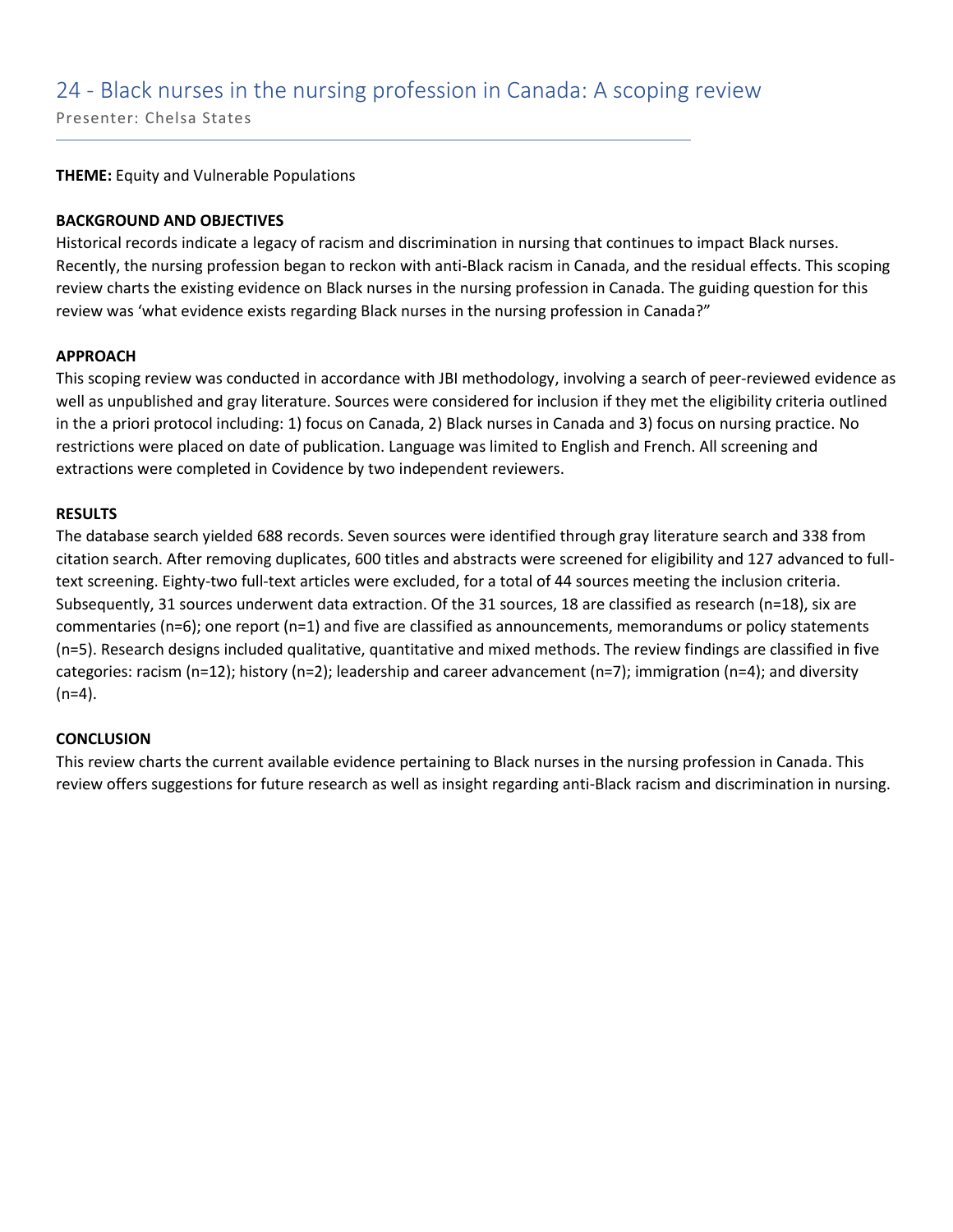## 25 - Child and Adolescent Mental Health Services: Learnings from Virtual Care during COVID-19

Presenter: Leslie Anne Campbell

### **THEME:** Mental Health and Addictions

### **BACKGROUND AND OBJECTIVES**

Prior to the pandemic, the uptake of virtual mental health care was limited. While promoted as a means of improving access to services, the technology was not perceived to be user friendly or able to offer quality comparable to that afforded by face-to-face care. The pandemic necessitated a rapid shift to virtual mental health care, and a need to understand why it appeared to offer benefits for some clients and clinicians, but not all.

### **APPROACH**

We employed an iterative, pragmatic multi-methods approach, incorporating routinely collected administrative health data, system metrics, and key informant interviews to identify barriers and facilitators to the readiness and uptake of virtual care, and to understand the experiences of children, adolescents, families, clinicians and staff using virtual care in a pediatric mental health service setting. We took advantage of existing continuous quality improvement activities, adding qualitative sources to promote data richness and allow for methodological triangulation. Interviews were coded to identify themes and patterns of similarity or divergence across the data sources, respondent type, or other relevant characteristics.

### **RESULTS**

Participants (n=48) in semi-structured interviews included 9 young clients, 10 parents/caregivers, 21 clinicians, and 8 administrative staff. Overall perceptions of virtual care were that it is useful as a supplementary tool to in-person services in providing mental health care. Five themes emerged regarding drivers of virtual mental health care including the pandemic wave, client characteristics, clinician characteristics, type of appointment, and organizational policies and resources. Decisions regarding modality considered appointment complexity, therapeutic alliance, and convenience for client and clinician. Choice of modality was influenced by client preference during lower COVID-19 activity and required greater clinical justification at peaks. The nature of some presenting concerns made virtual care more challenging. Organizational policies and messaging were present, but participants identified a need for more structured guidance.

### **CONCLUSION**

A hybrid model of mental health services is supported. Decision-making about treatment modality needs to weigh multiple factors and be a shared decision that considers more than access to a device and convenience. Understanding what works for whom and when is important for ensuring accessible, safe, and high-quality care.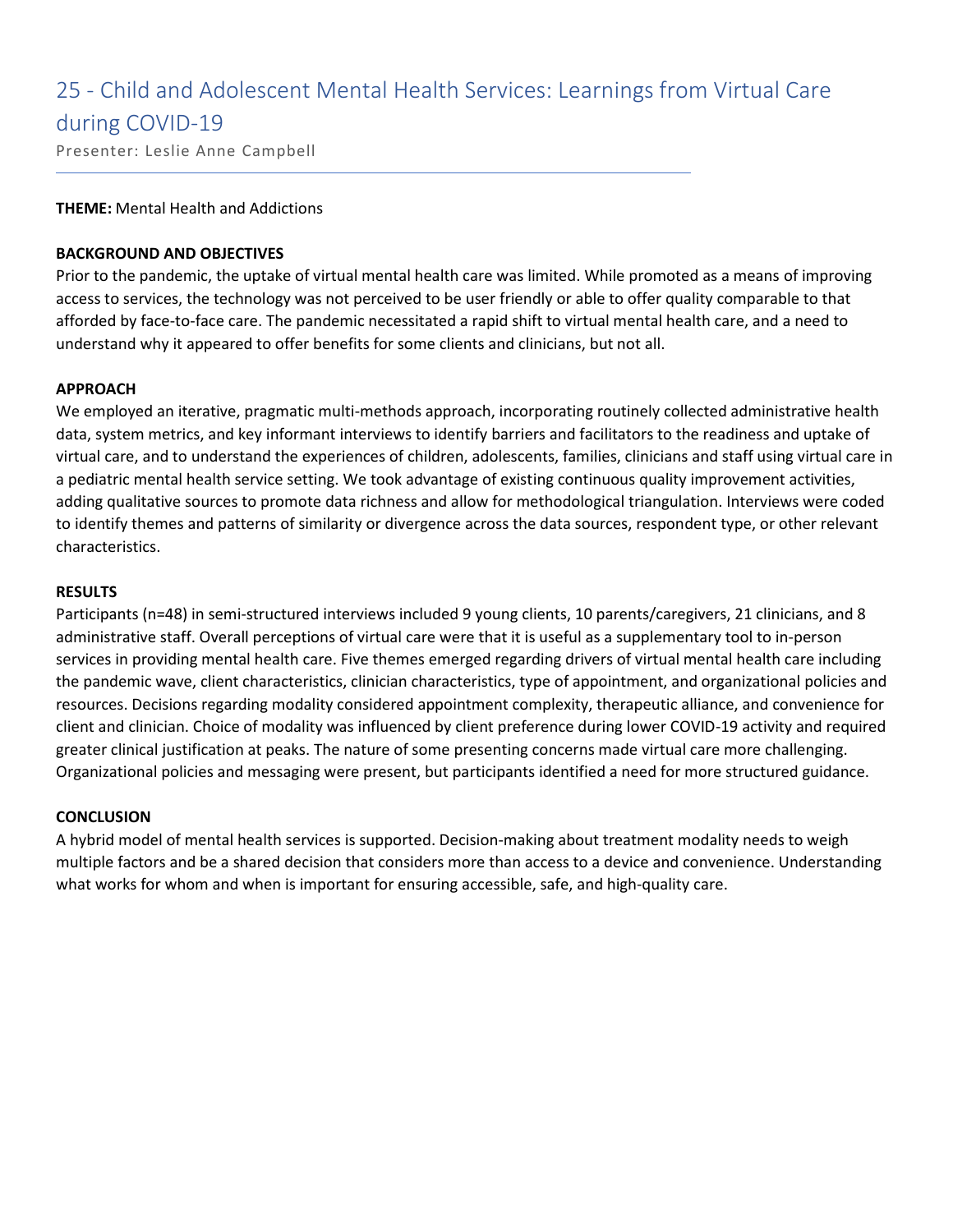### 26 - Co-designing mental health conversations at the point-of-care in the home and

### community context

Presenter: Elizabeth Kalles

### **THEME:** Mental Health and Addictions

### **BACKGROUND AND OBJECTIVES**

Stigma toward both aging and mental health has been reinforced during the COVID-19 pandemic, as concerns rise about exacerbated mental health needs of aging Canadians and inequitable access to services based on geography, ethnocultural differences, gender identity and other factors. To build a more resilient health and social care system for the future, it is essential to better integrate opportunities for mental health conversations into already occurring support, care and treatment interactions across the continuum.

### **APPROACH**

Recent work identified skill building for health and social care providers and user-friendly evidence-based tools to recognize signs of positive and poor mental health as key research priorities according to Canadians. We will apply a participatory research framework to co-design community mental health conversations at the point-of-care. This threephase study will include: 1) pan-Canadian online workshops to validate an evidence-based framework for describing mental health along a continuum with older adults, caregivers and community health providers; 2) co-design sessions in six sites across 3 provinces, leveraging existing evidence-based tools, resources and available training; and 3) pilot and feasibility testing.

#### **RESULTS**

The anticipated results of this study include: 1) the development of a sustainable pan-Canadian working group of researchers, collaborators, knowledge users, and experts-by-experience (older adults, caregivers and health and social care providers) to guide and learn from each other throughout the project; 2) an evidence-based mental health conversation approach customized to community point-of-care interactions between health and social care providers and older adults; 3) an implementation plan to guide scale and spread of mental health conversations across Canada, with ideas for customization required by province and in rural and urban contexts; and 4) a preliminary understanding of the potential positive effects of enhanced mental health conversations in community care on measures of individual resilience including improved help seeking behaviours and quality of life.

### **CONCLUSION**

This study directly responds to the research priorities identified by aging Canadians during the COVID-19 pandemic. Stimulating more evidence-based mental health conversations at the point-of-care in community settings across Canada can help combat stigma towards aging and mental health, enhance provider confidence, and begin to address system access barriers.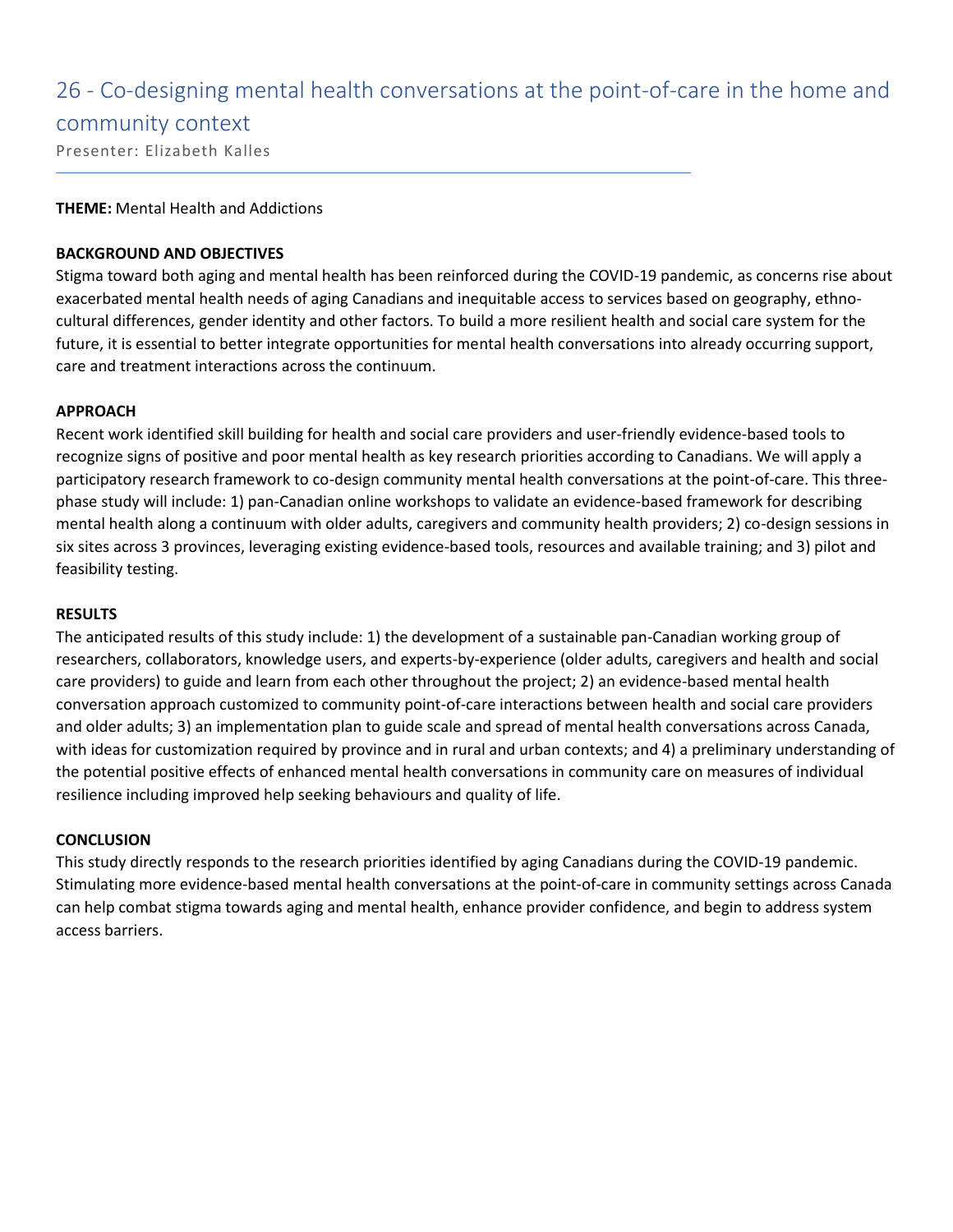## 27 - Collaborating with patient partners to model clinical care pathways for major depressive disorder: mixing evidence and experience

Presenter: Mary Bunka

### **THEME:** Patient and Public Engagement

### **BACKGROUND AND OBJECTIVES**

While including patient partners in the design and development of simulation models is encouraged for the robustness of results, it is uncommon and there is a scarcity of guidelines or "best practices" for patient-partnered modeling. We present the steps we took to form an effective partnership with patients to design a microsimulation-Markov model of depression care pathways in British Columbia with the hope that it will encourage other teams to form similar partnerships.

### **APPROACH**

We began our partnership by acknowledging that no clear guidelines existed for this type of partnership, thus we would need to be flexible and understanding. Key aims for collaboration included being respectful of one another's time and supporting the patient partners to provide the expertise that comes with lived experience. We retrospectively found that our cooperative approach could be sorted into three unique phases: uncertainty, mapping, and collaboration, each of which we describe. We also present key perspectives from both the modeler and the patient partners and describe the unique contributions the patient partners made throughout the project.

### **RESULTS**

During the "uncertainty" phase, the patient partners and modeler outlined their motivations and hopes for the model. In the "mapping" phase, patient partners made distinct contributions to the modeling process, setting up a framework for working together effectively (for example, by changing the way meeting materials were distributed). In the "collaboration" phase, the patient partners contributed to the model itself by checking assumptions, noting limitations, and suggesting areas for future research, which was an unexpected but immensely valuable benefit of their participation. Both the patient partners and the modelers were satisfied with the partnership and agreed that the model was strengthened by the diverse experiences of the team behind it.

### **CONCLUSION**

Collaborating with patient partners resulted in a more robust model and an enriched modeling experience. While not a set of "best practices" for collaboration, we hope that our experience will serve as a scaffold that other teams can work within to produce guidelines for patient-partnered modeling in healthcare and beyond.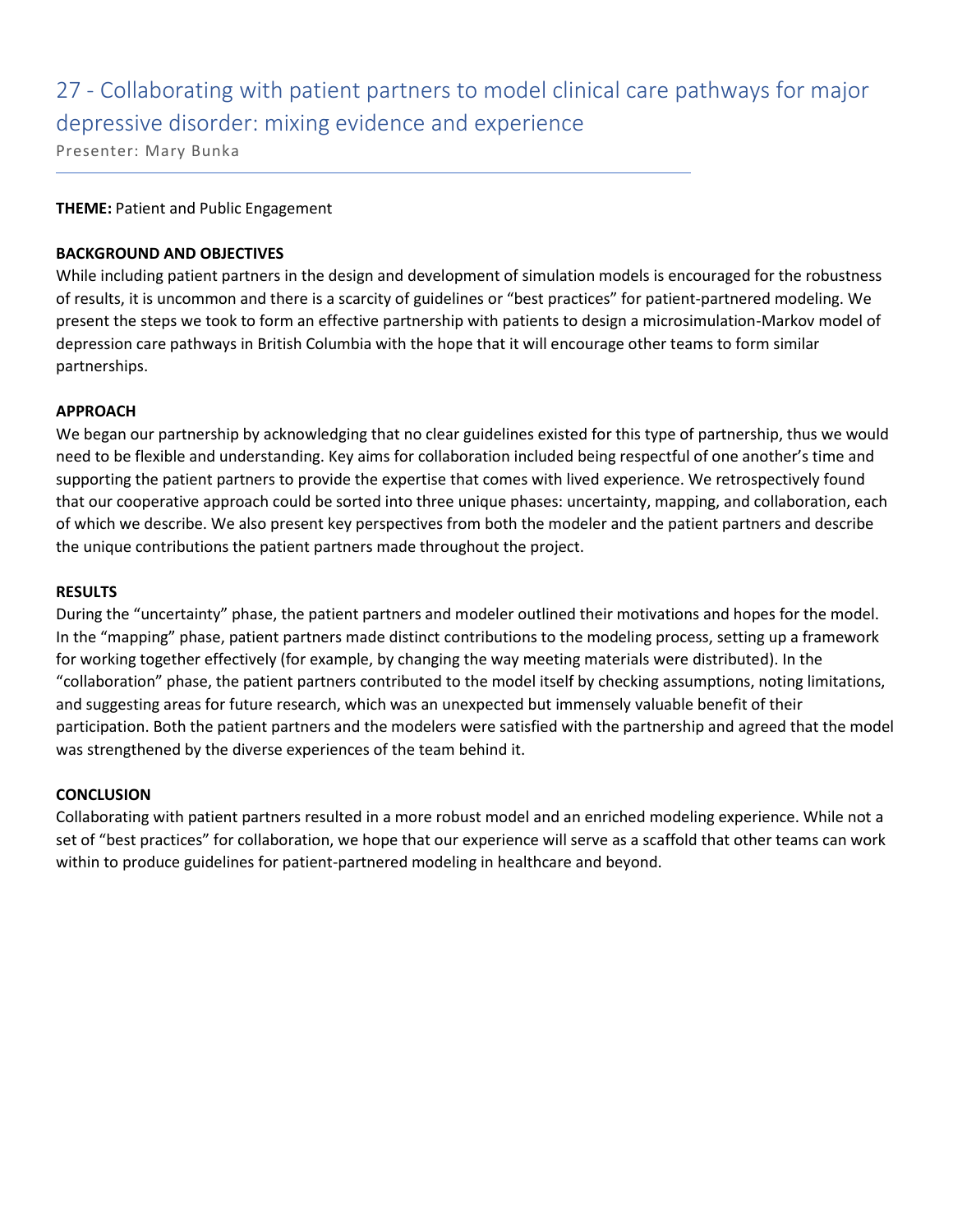### 28 - Collaborative Implementation of eMental Health and Addictions Services in

### Nova Scotia

Presenter: Lori Wozney

### **THEME:** Collaborative Healthcare Improvement Partnerships

### **BACKGROUND AND OBJECTIVES**

As people increasingly use the internet to inform health care choices, it is vital mental health and addictions organizations connect with the public in online spaces. Nova Scotia Health's Mental Health and Addiction Program partnered with the Mental Health Commission of Canada and other partners in late 2019 on a quality improvement initiative to bring recovery-oriented, eMental Health and Addictions (eMH) services into the provincial stepped care model of service delivery.

### **APPROACH**

The project brought together researchers, policymakers, community partners, external funders, people with lived expertise and health system decision-makers to increase access to quality eMH services across the province. The twoyear project employed a phased approach based on a hybrid- implementation/evaluation model. Key methods and approaches included: varied opportunities for community engagement; needs-based planning; digital equity assessment, establishment of a governance structure for eMH service planning; development of procurement criteria and standards for accountability; an evaluation framework including logic model and key performance indicators; and an integrated knowledge exchange and promotion plan to support system level learning.

#### **RESULTS**

The initiative has met all three of its major objectives: delivering new low barrier eMH services to Nova Scotians, building public awareness about the credibility and potential benefits of eMH services in the journey of mental wellness and recovery, and strengthening eMH collaboration across the care continuum. Over 1300 individuals were engaged in opportunities for input and feedback on service planning during the project. The new bilingual site (MHAhelpNS) sees over fourteen thousand visitors on average a month and connects people to both online and offline supports and programs in their community. Over ten thousand Nova Scotians have signed up for an eMH services, completing thousands of self-directed, peer-supported, and coached sessions on topics and skills that can benefit their mental health and substance use issues.

### **CONCLUSION**

Through strong interdisciplinary planning approaches, cross sector collaboration, knowledge exchange and strategic partnerships the project achieved significant system transformation and greater scale than ever in access to mental health and addictions supports to Nova Scotians along a stepped care continuum.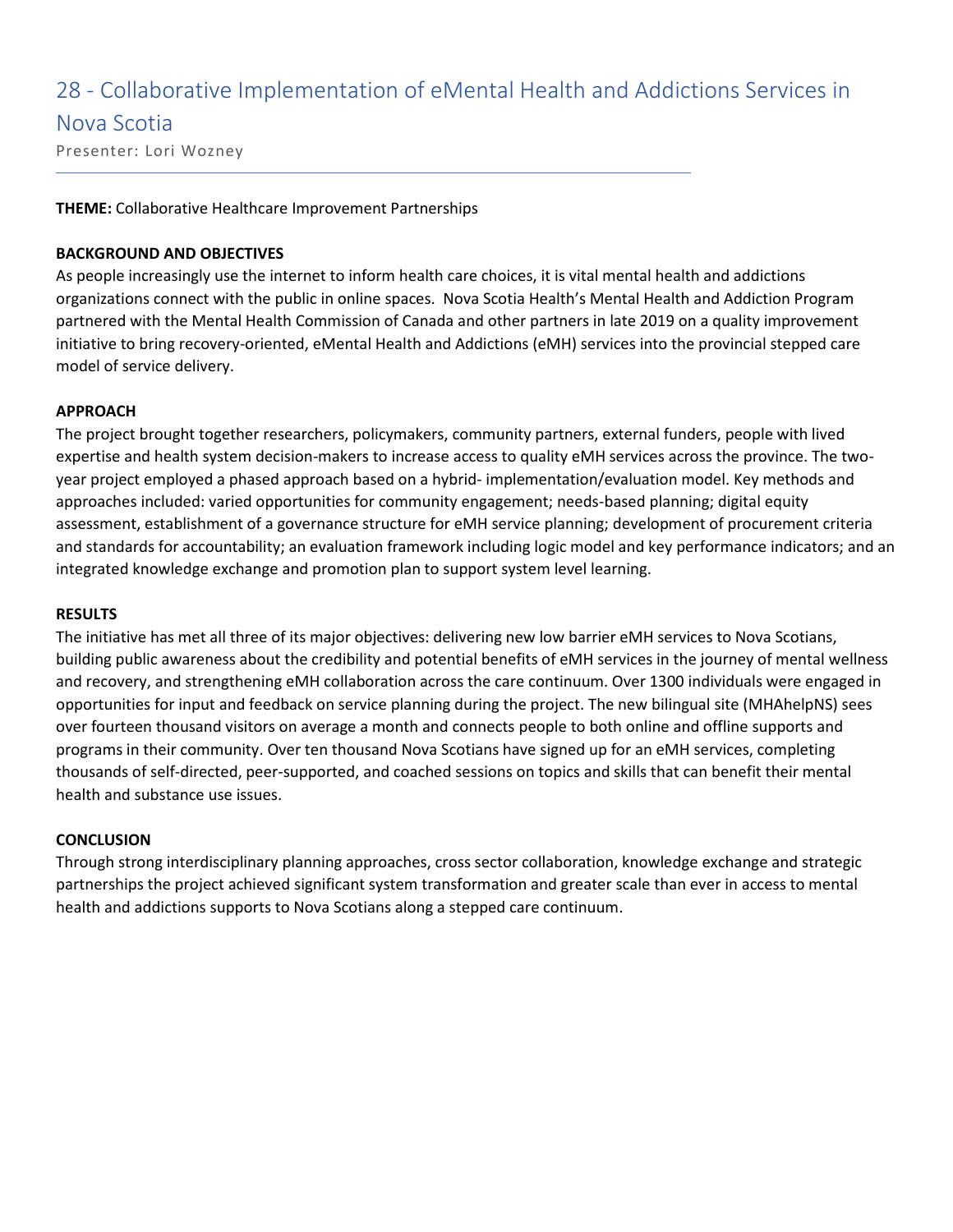## 29 - Communication challenges experienced by healthcare workers providing care to older adults with dual sensory impairment (DSI) during COVID-19

Presenter: Shreya Budhiraja

### **THEME:** COVID-19

### **BACKGROUND AND OBJECTIVES**

Around 1.1 million Older Canadians are living with hearing and vision impairment (or dual sensory impairment/ DSI). Ineffective communication is a significant barrier to access healthcare services experienced by individuals with DSI. COVID-19 gave rise to unique challenges for healthcare workers providing healthcare services to older adults with DSI. This study aimed to explore the communication challenges experienced by healthcare workers providing care to older adults with DSI during COVID-19.

### **APPROACH**

An online survey study was conducted across Canada to capture the responses of healthcare workers working with older adults with DSI. The data consisted of survey responses from 228 healthcare workers collected through Lime Survey. The quantitative and qualitative data were analyzed using SPSS and NVIVO software, respectively.

### **RESULTS**

The majority of respondents worked in Quebec, Ontario, Alberta, and British Columbia. 90.4% of respondents reported that COVID-19 negatively affected care delivery to older adults with DSI. They identified the use of masks and personal protective equipment posed communication challenges since it prevents lip-reading, creates muffled sounds, and fogging of glasses. Two-thirds of respondents felt that healthcare workers are not adequately trained to meet the communication needs of this population in pandemic situations, such as COVID-19. Only one-fifth of respondents completed training on the use of assistive devices (such as pocket talker) to provide communication support to their older patients with DSI.

### **CONCLUSION**

The study findings highlight that the pandemic negatively affected the care for older adults with DSI, mainly due to communication challenges. To ensure effective healthcare communication and optimal care experiences, there is a dire need for training on DSI-specific communication challenges and needed support for healthcare workers and family caregivers.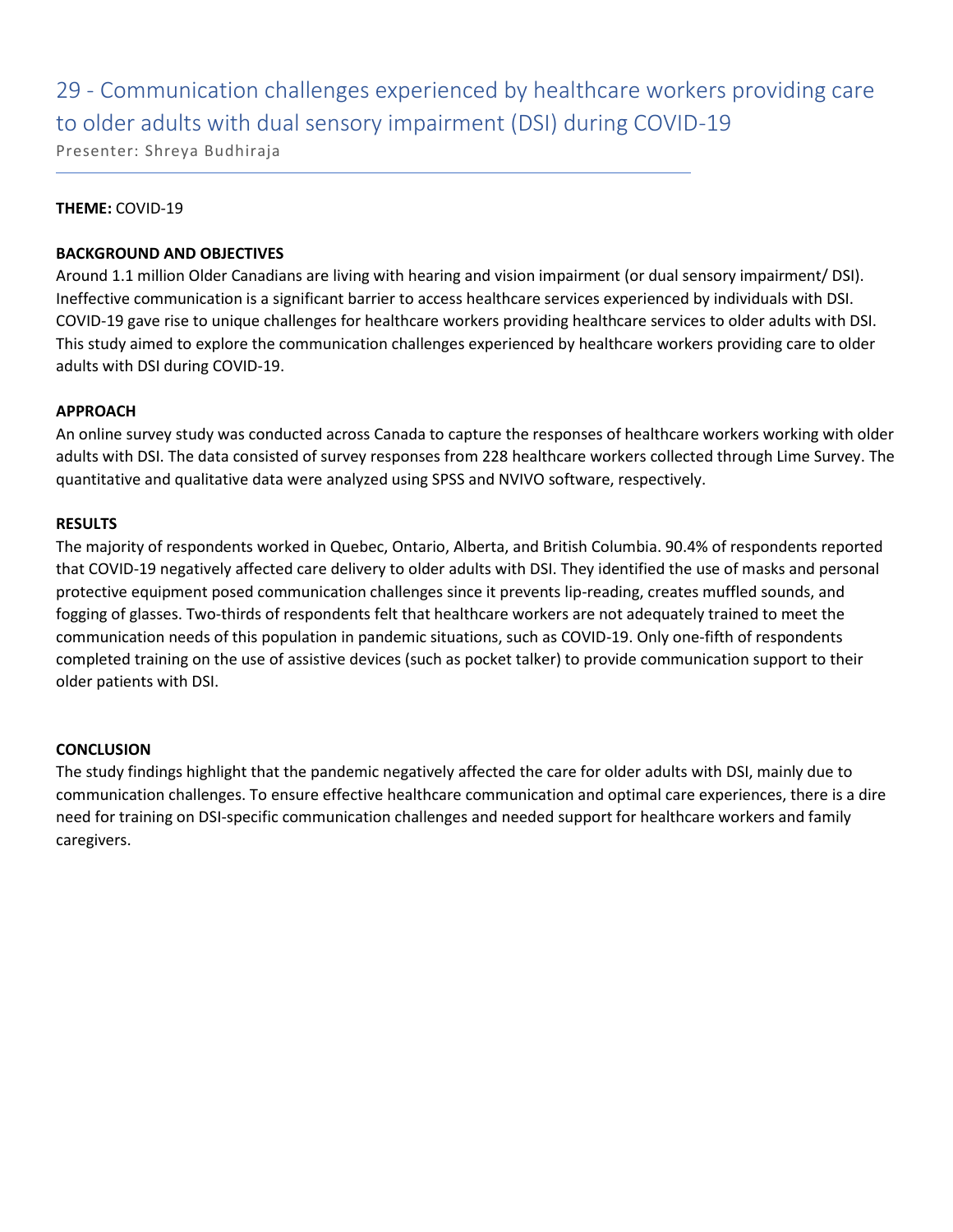## 30 - Comparison of Delay in Discharge Rates Before and During the COVID-19 Pandemic Among Persons Admitted in Acute Hospital Care in Ontario, Canada: An Interrupted Time Series Analysis

Presenter: Sara Guilcher

**THEME:** Health System Performance (including access to care, quality, safety, efficiency, leadership)

### **BACKGROUND AND OBJECTIVES**

During the early phase of the spread of COVID-19, hospitals across Canada quickly adopted processes to reduce inpatient occupancy, such as among persons hospitalized with a delay in discharge (also known as Alternate Level of Care, ALC). Persons become ALC when they have completed their medical treatment but remain in hospital because they are unable to transition to the next point of care. Care usually decreases as individuals wait for their next transition, which often exacerbates a heightened risk of functional decline, and hospital-related harm (e.g., falls and infection). Our objective was to examine the impact of COVID-19 pandemic on ALC rates in Ontario, Canada.

### **APPROACH**

We conducted an interrupted time series using linked administrative data. Persons admitted to an acute hospital in Ontario, Canada between June 1, 2019 and November 30 2020 were included. The exposure was the onset of COVID-19 as of March 1, 2020. The outcome was a monthly delayed discharge rate, calculated by the total number of delayed discharge patients per the total number of discharges per month multiplied by 100. We used segmented regression analysis to examine the association of COVID-19 on delayed discharge rates.

### **RESULTS**

We identified 882,727 admissions (43,392 with delayed discharges, 4.91%) during the pre-COVID-19 period and 775,981 admissions (38,200 with delayed discharges, 4.92%) post COVID-19 onset. Standardized differences were less than 10% on clinical and demographic characteristics of the individuals admitted pre and post COVID-19 onset, suggesting no meaningful differences. On visual inspection of trends, there was an initial drop of delayed discharge rates to 4.3% during the month of March 2020. However, our interrupted time series model showed no significant level or slope changes on delayed discharge rates during the observation window [parameter estimate = 0.27; standard error = 0.34, p value > 0.05].

### **CONCLUSION**

We identified continued high ALC rates despite the substantial efforts in hospital to reduce hospital occupancy during COVID-19, which raises the importance of cross-sector for ALC prevention. The rapid discharges for these individuals may have resulted in negative health outcomes, which warrants further exploration.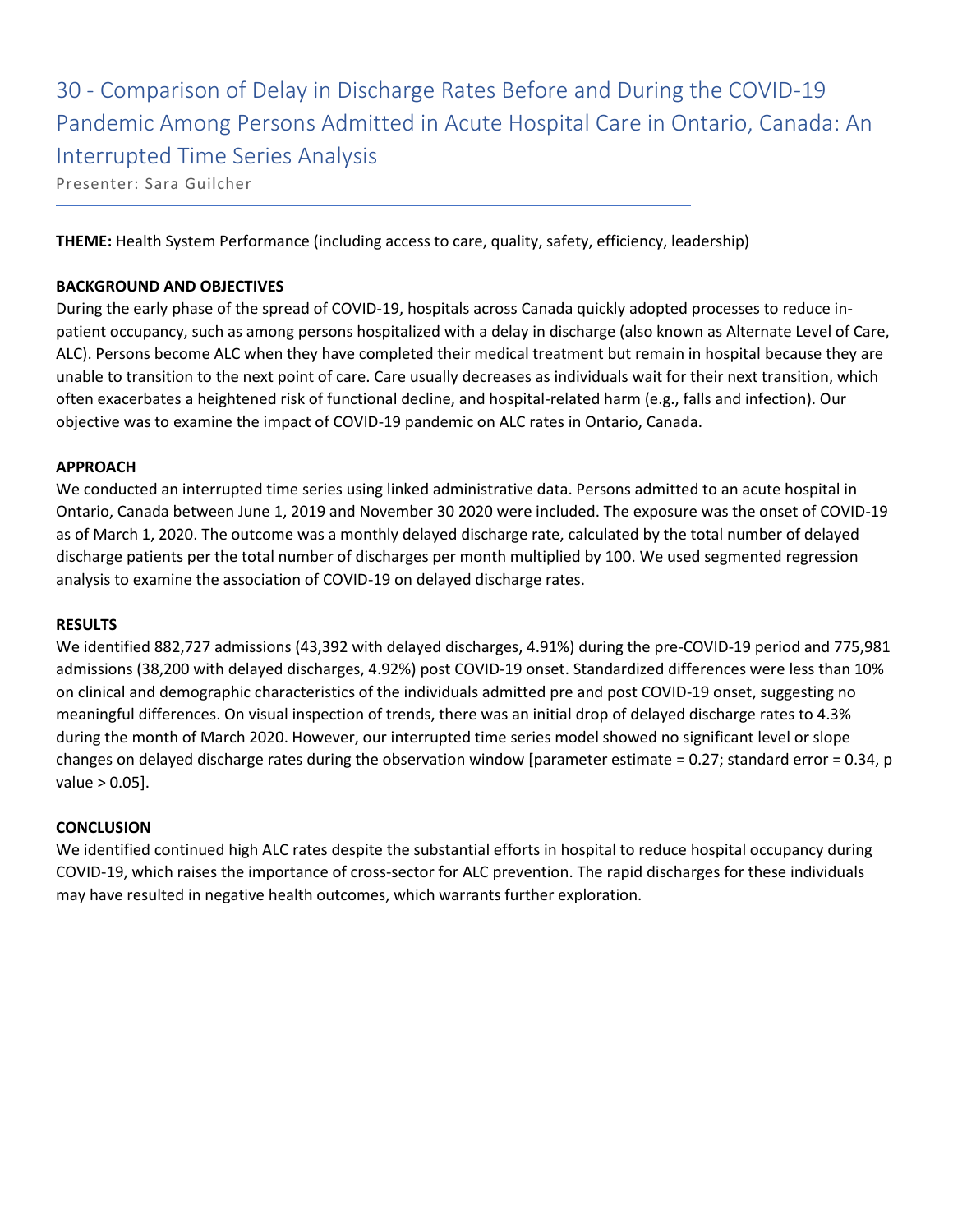### 31 - Compliance to health technology assessment recommendations: A two-decade

### experience

Presenter: Eva Suarthana

**THEME:** Health System Performance (including access to care, quality, safety, efficiency, leadership)

### **BACKGROUND AND OBJECTIVES**

The Health Technology Assessment Unit of the McGill University Health Center was established in 2001 to support evidence-based usage of health technologies, i.e., drugs, devices, or procedures at our hospital. We conducted an evaluation of the policy and economic impact of health technology assessment (HTA) recommendations on hospital practice.

### **APPROACH**

We contacted clinical heads, medical archivists, and the McGill University Health Center data warehouse to follow-up on recommendations issued for 60 technologies regarding (1) the current status of the technology; (2) detailed description of patient selection criteria for each intervention; (3) average number of patients who received the intervention per year; (4) reason for stopping or non-implementation (safety, effectiveness, ethics, legal, and/or budget issue). Policy and budget impact will also be determined from hospital clinical-administrative data from finance.

### **RESULTS**

Of 60 evaluated technologies, we obtained follow up data from 57 (95%) of them. Of 20 technologies that received approval for routine use, 15 (75%) are currently used. Of 26 technologies with conditional or restricted-use approval, 14 (53%) are used with indications. All technologies approved in a research setting were used in research context. All nonapproved technologies are not used. Of 38 technologies that are currently used, data have been collected for 15 (40%) of them while 8 (20%) are unknown. Budget impact analysis is ongoing.

### **CONCLUSION**

This exercise emphasizes the need for regular follow-up of HTA reports to ensure proper compliance with recommendations for evidence-based use and mandated collection of valid and reliable data.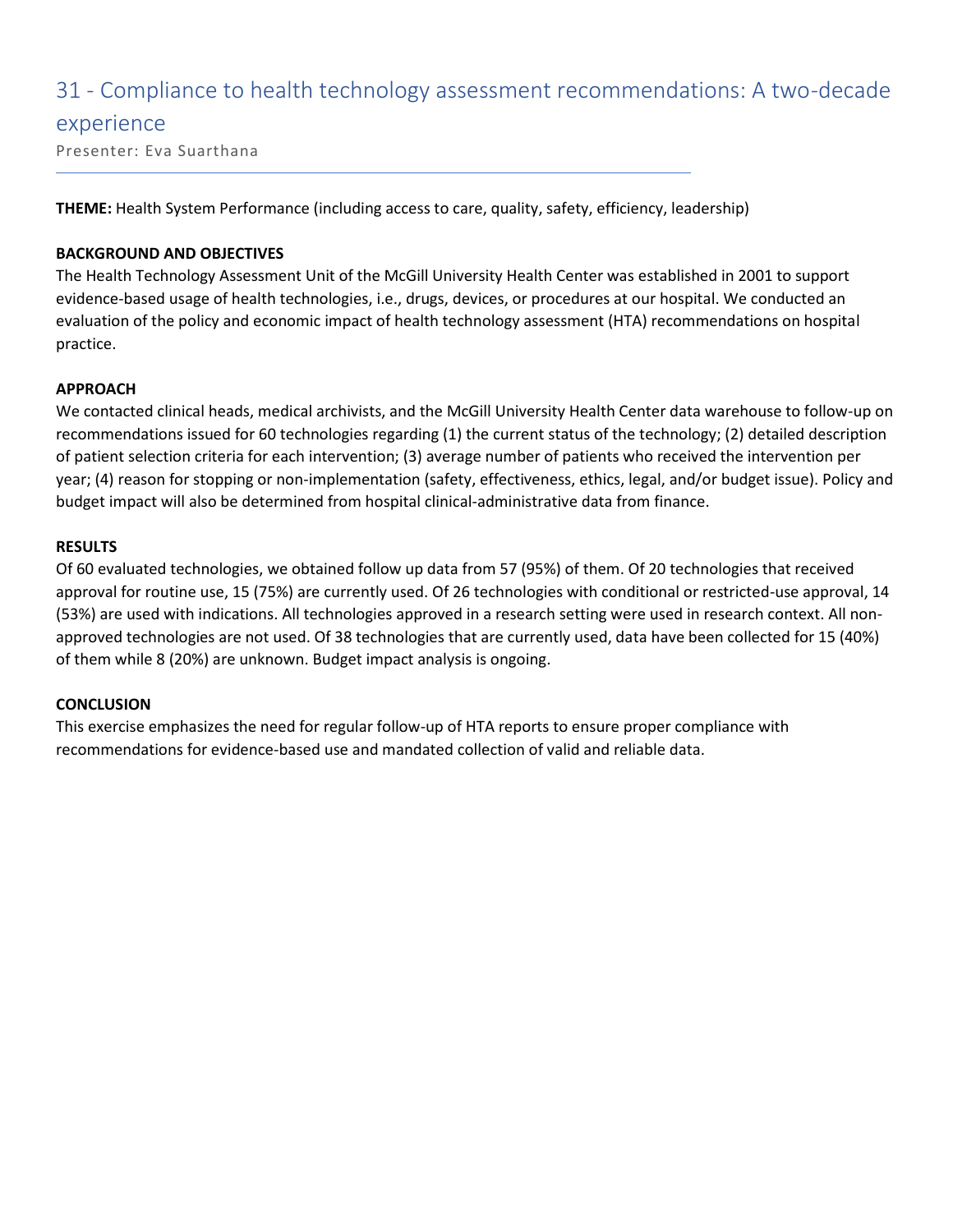# 32 - Consensus out of chaos: Finding the way to quality healthcare across the continuum for persons after neurotrauma

Presenter: Judith Gargaro

**THEME:** Health Policy, Healthcare Reform (includes priority setting, politics)

### **BACKGROUND AND OBJECTIVES**

Ontario lacks an equitable system of care for traumatic spinal (SCI) and/or brain (TBI) injuries, where quality of care and health outcomes depend on where you live, available funding and severity/type of injury. Quantifying the size and impact of this problem is difficult due to non-standardized care pathways used by healthcare providers. The goal of the project is to develop an evidence-based standardized neurotrauma care pathway for all Ontarians living with SCI and/or TBI injuries.

### **APPROACH**

Key stakeholders from across the province developed evidence-based ideal care pathways for concussion, moderatesevere TBI and traumatic SCI. Stakeholders (101) included people with lived experience, clinicians, researchers, funders, and community providers from different sectors. Acute, Rehab, and Community working groups reviewed published literature and selected building blocks for the pathway. We focused on key elements ("the what"; e.g., access to primary care), not specific recommendations ("the how"; e.g., hours of therapy). A fourth working group focused on Critical Considerations related to care planning and provision (e.g., geographic location, marginalized populations). Building blocks were translated into injury-specific pathway diagrams.

### **RESULTS**

Three subcommittee meetings, 1 one-day virtual summit, and 20 working group meetings were held as of January 2022. The Acute group focused on appropriate assessment, initial management and transition planning; the Rehab group on access to specialized rehab and assessment and planning of community needs; the Community group on community follow-up, mechanisms for re-access and holistic support for patients and families; and all groups on those at-risk. We have brought together the most comprehensive group of stakeholders to date, including health planners and government representatives. The Ideal Pathways have been developed through consensus and strategies are being developed to prioritize implementation, focusing on regional realities and how and when changes should be implemented to ensure equitable quality evidence-based care for all Ontarians after neurotrauma.

### **CONCLUSION**

Considering the representative and diverse group of stakeholders engaged in this project and the availability of neurotrauma-specific clinical practice guidelines, we are moving forward with implementation activities to standardize care provision reducing the inequities in neurotrauma care across the province.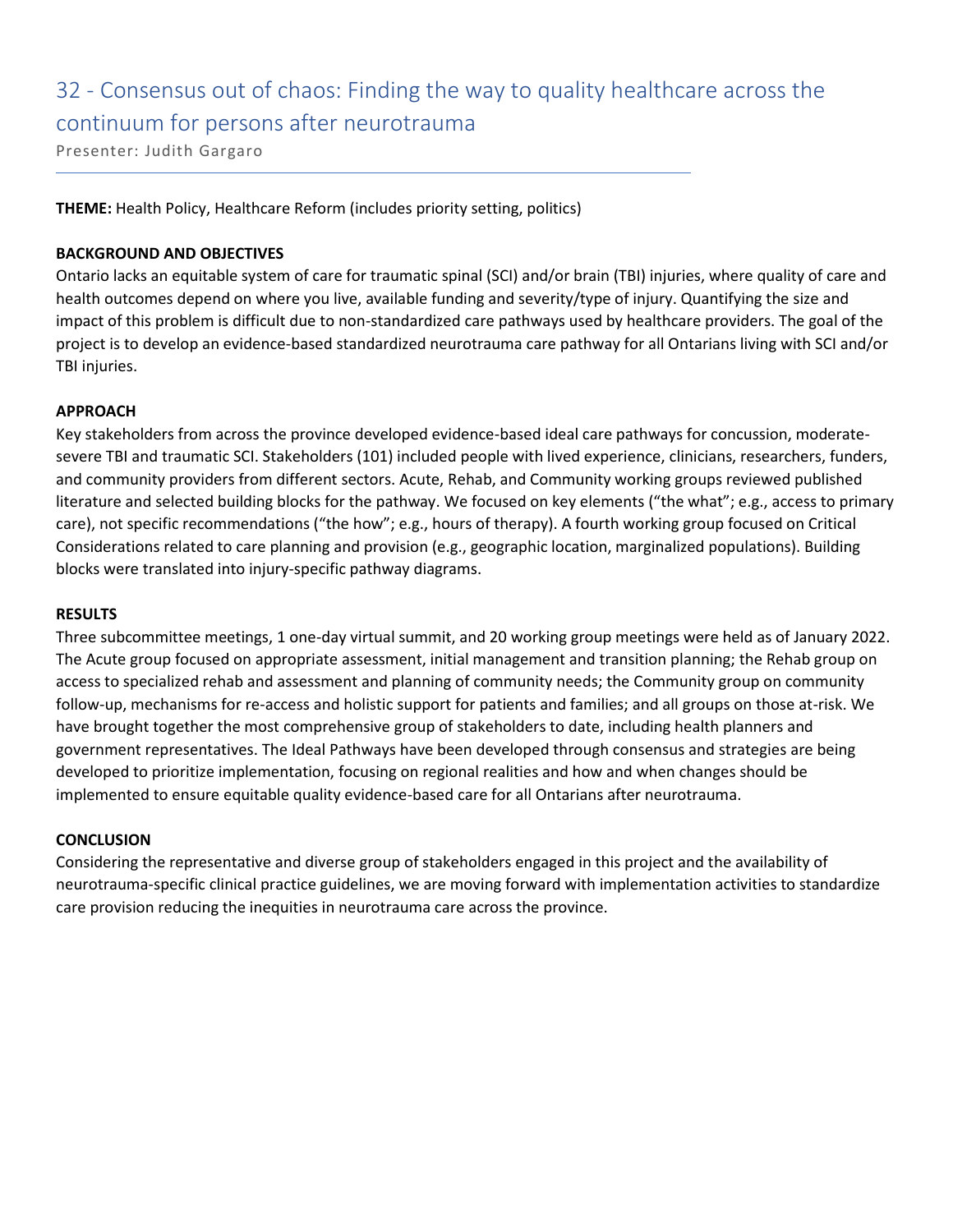# 33 - COVID-19 and the duration of operating room procedures in Ontario: A

### population-based retrospective study

Presenter: Nadine Chami

### **THEME:** COVID-19

### **BACKGROUND AND OBJECTIVES**

Studies have estimated a large backlog of procedures generated by emergency measures implemented in Ontario, Canada at the onset of the coronavirus disease 2019 (COVID-19) pandemic wherein non-essential and scheduled procedures were postponed. Understanding the impact of COVID-19 on the time needed to perform a procedure may help determine the resources needed to tackle the substantial backlog caused by deferred cases.

### **APPROACH**

A population based, retrospective cohort study was conducted using Ontario Health Insurance Plan claims data, and other administrative healthcare datasets, from the period April 1, 2019 to September 30, 2020. Statistical analysis was conducted using multivariate regression, with procedure duration as the outcome variable.

### **RESULTS**

Results showed that average procedure duration for non-elective procedures increased 34 minutes during the COVID-19 period and 19 minutes after the resumption of scheduled procedures. Controlling for physician, patient, and hospital characteristics, and the procedure code submitted, procedure duration increased by 12 minutes (14%) for non-elective procedures and by 5 minutes (5%) for scheduled procedures compared to the pre-COVID-19 period.

### **CONCLUSION**

Procedures may take longer in the COVID-19 period. This will impact the already increased wait times due to deferred procedures at the beginning of the pandemic, and Ontario's ability to provide patients with timely care.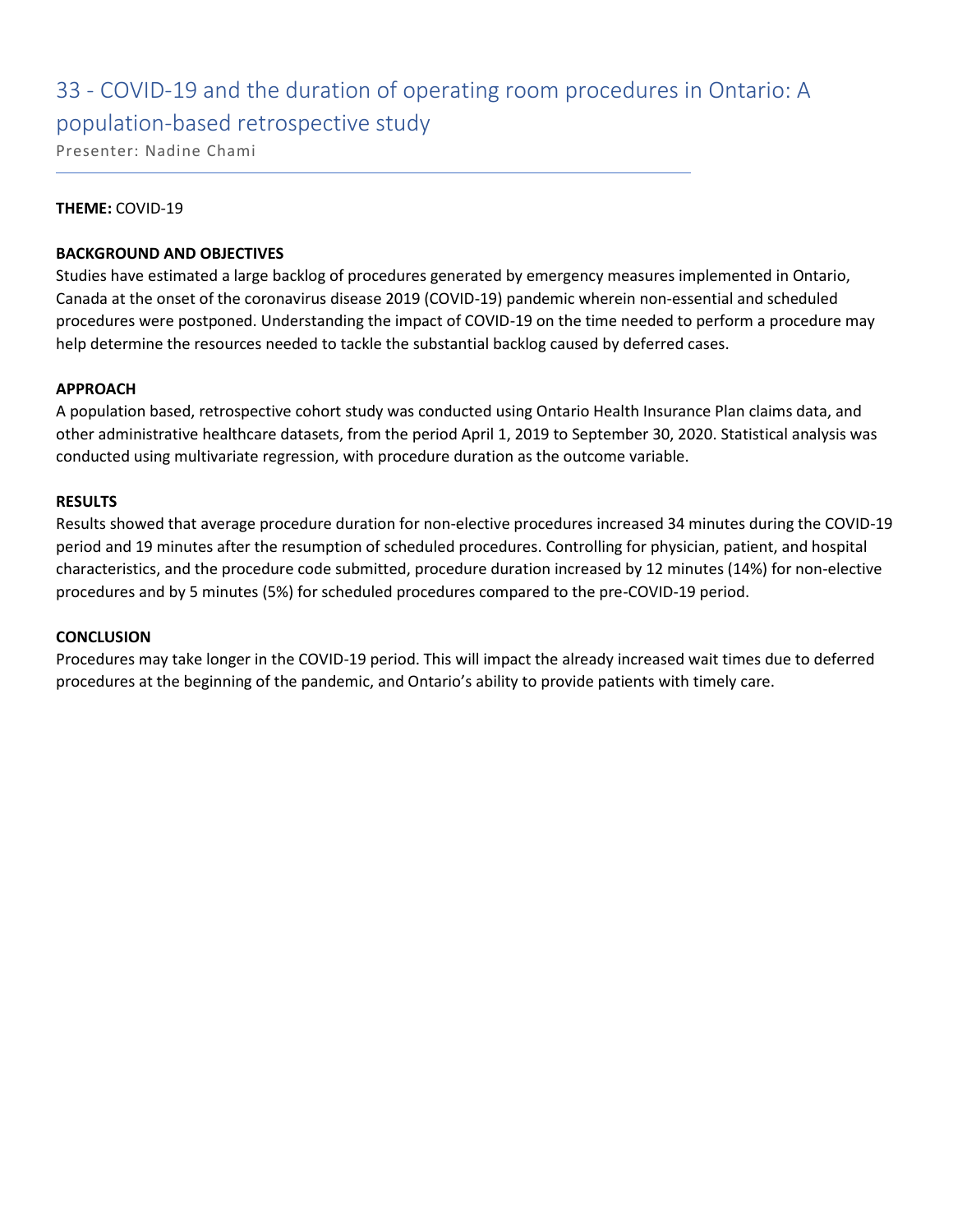### 34 - COVID-19 Planning and Responses: Calls for equitable approaches for urban

### Indigenous peoples

Presenter: Shannon Field

### **THEME:** Indigenous Health

### **BACKGROUND AND OBJECTIVES**

The Canadian and BC governments rapidly instated several strategies to limit COVID-19 transmission, including the closure of businesses and services, and the implementation of physical distancing measures. For Indigenous peoples who are disproportionately affected by intersecting factors which amplify the impacts of health emergencies, there are concerns around how this has impacted their health and healthcare access. This has led to calls for an equitable response to the pandemic and establishing Indigenous-specific pandemic response plans.

### **APPROACH**

Using Two-Eyed seeing methodology we combined Indigenous and Western ways of doing research. We conducted interviews and an online survey, keeping in mind Indigenous principles and teachings. We reached out to health and social service leaders and staff across Vancouver who worked with a high proportion of Indigenous patients/clients, many of whom were Indigenous themselves. We further discussed the results with an advisory committee consisting of those in the participant pool, which helped us to interpret the findings, and ensure the context of the data remained, providing valuable insight.

### **RESULTS**

After speaking with health and social service staff across Vancouver, we found the majority believed that responses to the pandemic were confusing and did not meet the needs of Indigenous peoples. Additionally, over 85% believed that it would be beneficial to have an Indigenous specific plan, with many participants calling for the inclusion of Indigenous leadership in pandemic planning and across healthcare. Amplified by the pandemic, participants acknowledged that racism needs to be addressed in order to have better healthcare for Indigenous peoples. Participants also recommended a better network of communication between governments, authorities, community organizations, and community members to avoid confusion, misinformation, and duplication of work. Lastly, participants called for more resources to support patients/clients, like access to PPE, technology, and mobile health vans.

### **CONCLUSION**

As the pandemic continues, we need to ensure Indigenous cultural safety and equity-informed decision making is occurring. This involves having more Indigenous leadership in pandemic planning as well as across the healthcare system. Communication networks also need to be improved to ensure that pandemic information is shared timely and accurately.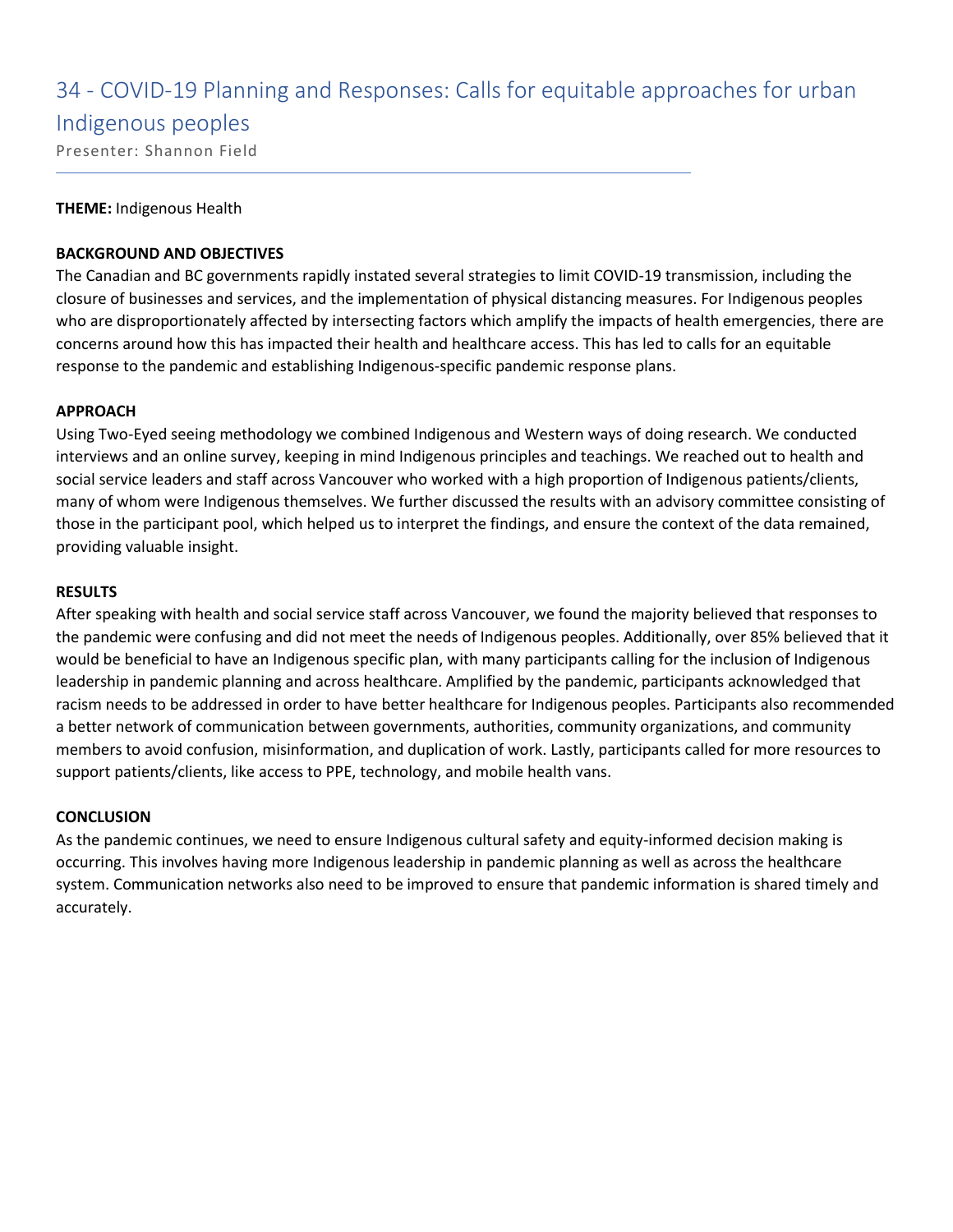### 36 - Decomposition Analysis of Gender Pay Gaps Among Psychologists in Canada

Presenter: Adrienne Gulliver

**THEME:** Health Human Resources

### **BACKGROUND AND OBJECTIVES**

Female healthcare practitioners worldwide face gender-related challenges like pay gaps. Early research on the Canadian psychologist workforce highlights differences in earnings between women and men, which may adversely affect the quality of patient care; however, evidence to inform policy to optimize gender equity in the health workforce is limited. The objective of this research is to investigate the drivers of gender-related pay gaps among psychologists in Canada to support evidence-based and gender-responsive health workforce financing policy.

### **APPROACH**

Microdata from the 2016 Canadian Population Census was accessed from the Statistics Canada Research Data Centre (RDC) at the University of New Brunswick. Microdata is analyzed with linear regression models to decompose trends in employment income differences by sex (male/female), traditional labour market measures (e.g., education), and components of the motherhood penalty model (e.g., presence of children, marital status). The adjusted gender pay gap is estimated using the Oaxaca-Blinder decomposition method which compares differences in male and female earnings as a function of two components; an explained portion and an unexplained residual. The psychologist workforce is identified through the National Occupational Classification.

### **RESULTS**

It is hypothesized that traditional labour market measures will not fully explain the persistence of gender-related pay gaps between male and female psychologists in Canada, and that additional factors associated with motherhood earning penalties and fatherhood earning premiums will offer a more comprehensive explanation for these gaps. The anticipated results of this study will be released by the time of this conference. The findings will shed light on factors that contribute to the persistence of gender pay gaps within the psychologist workforce and highlight the need for greater focus on gender equity and gender-responsive health workforce policy, ultimately resulting in better mental health services provision in Canada.

### **CONCLUSION**

This research will help to measure and explain the gender-related pay gap within the Canadian psychologist workforce, an area where research is outdated and limited. Results will support the need for greater implementation of genderbased health workforce analyses to inform gender-transformative health system policies.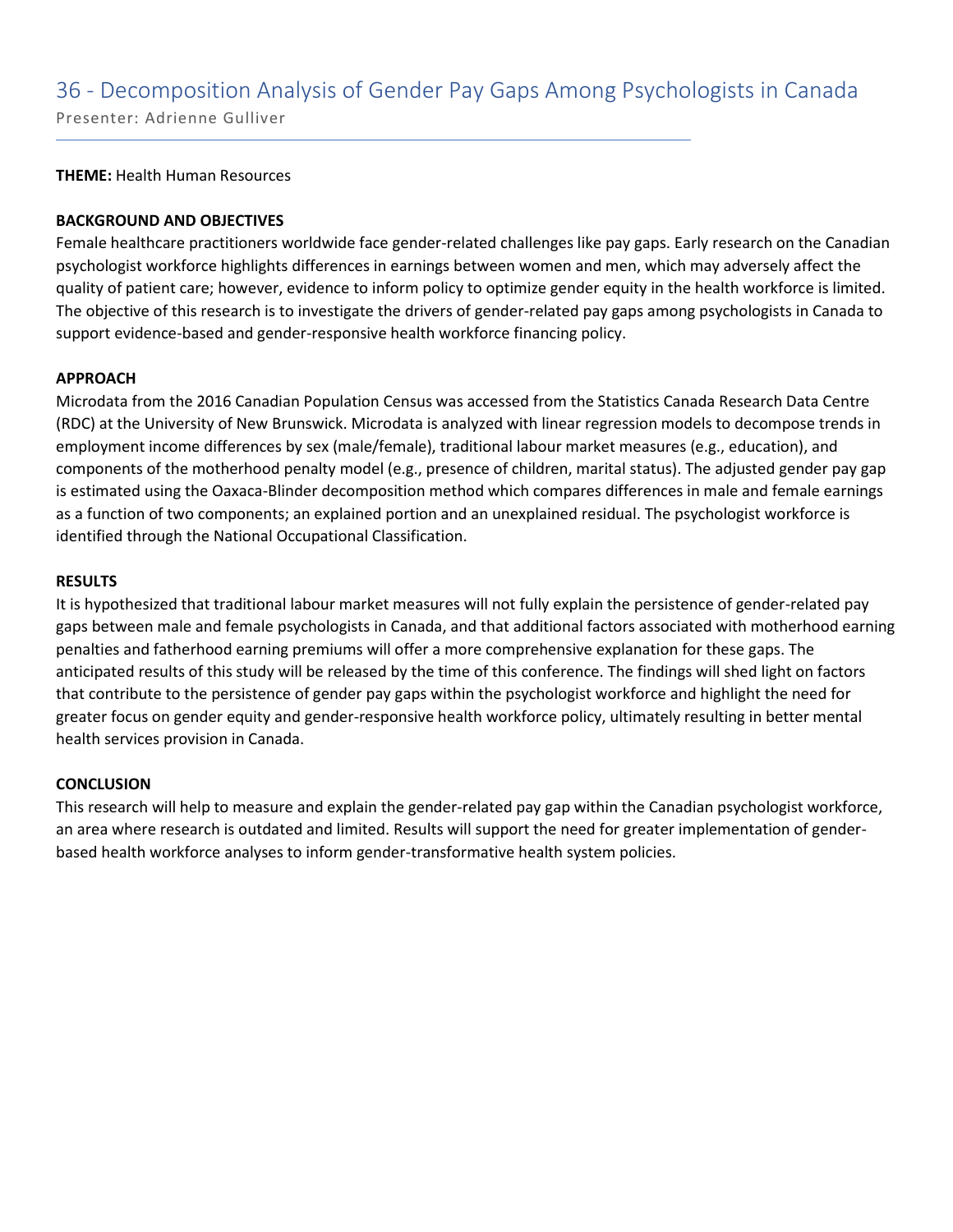### 38 - Demographic and socio-structural factors associated with non-fatal overdose among patients enrolled in the OPTIMA trial

Presenter: Hannah Crepeaut

### **THEME:** Mental Health and Addictions

### **BACKGROUND AND OBJECTIVES**

In recent years, the number of fatal and non-fatal overdoses (NFO) has continued to climb in North America, with prescription-type opioids and fentanyl analogues being primary contributors. Currently, little is known about correlates of NFO among treatment-seeking individuals with prescription-type opioid use disorder. The present study examines individual and social-structural factors associated with a lifetime history of non-fatal overdose among individuals with prescription-type opioid use di

### **APPROACH**

Data were drawn from OPTIMA, a multicenter, pragmatic, open-label, two-arm randomized control trial comparing supervised methadone and flexible take-home dosing buprenorphine/naloxone models of care among adults with POUD conducted at seven Canadian hospitals and community-based clinics between 2017 and 2020. Bivariable and multivariable logistic regression were used to determine factors associated with a lifetime history of non-fatal overdose among participants enrolled in the trial.

#### **RESULTS**

A total of 271 participants were included in the present study, with 158 (58.1%) reporting an overdose event in their lifetime. Of those with a history of NFO, 86 (54.4%) reported having a non-fatal overdose in the last six months. In multivariable analyses, positive urine drug screen (UDS) for methamphetamine (Adjusted Odds Ratio [AOR] = 3.16; 95% confidence interval [CI]: (1.59 to 6.56), positive UDS for fentanyl (AOR = 2.26; CI: (1.01 to 5.10), receiving income assistance (AOR = 2.00; CI: (1.09 to 3.73) and currently not having housing (AOR = 2.38; CI: (1.26 to 4.57) were positively associated with a lifetime history of NFO.

### **CONCLUSION**

Our research found a high proportion of treatment-seeking adults with POUD in Canada with a history of non-fatal overdose. NFO strongly associated with current use of methamphetamine and fentanyl as well as social-structural marginalization, highlighting the need for individualized care to address the concurrent use of other substances and mitigate future overdose.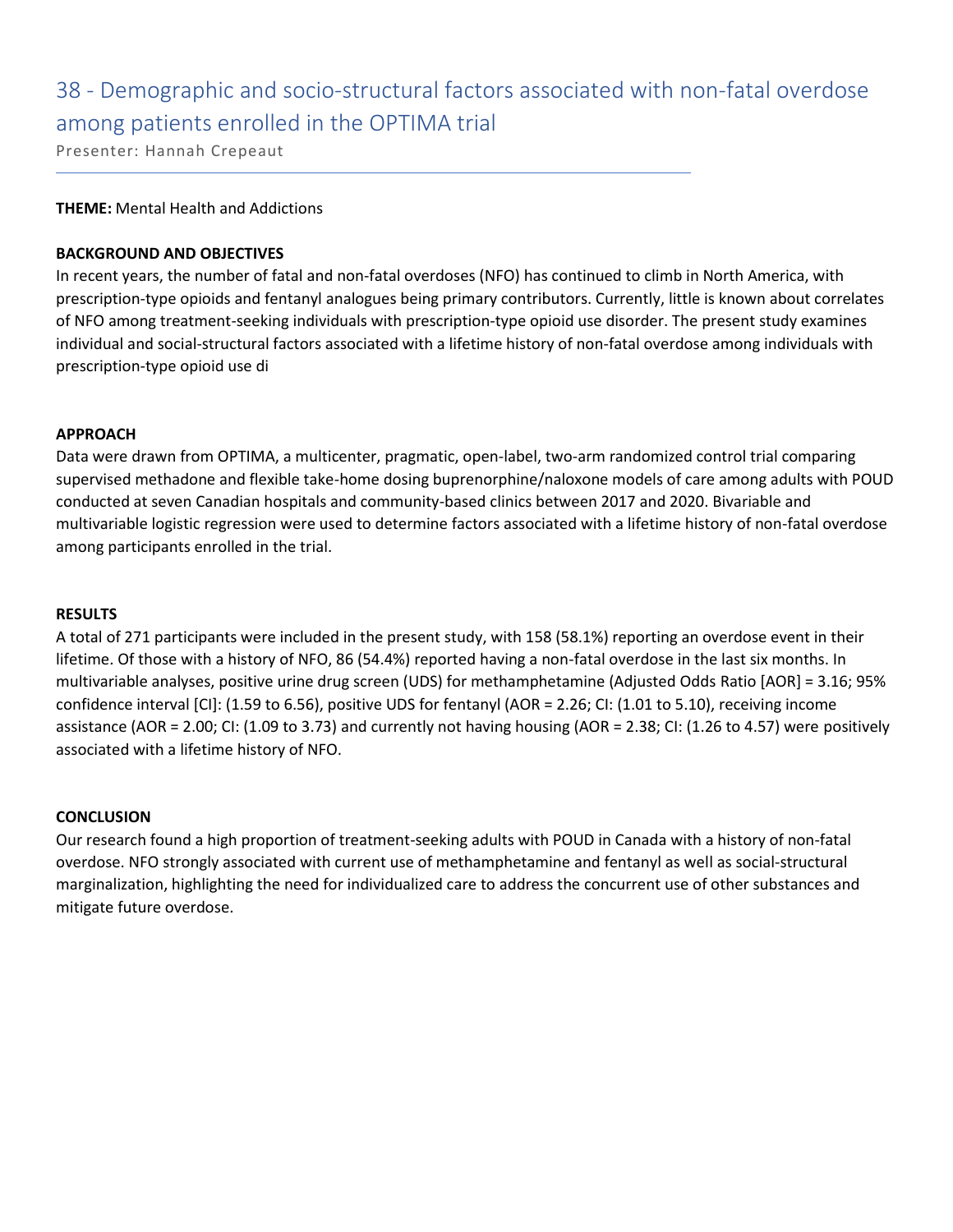## 39 - Describing Patterns of Medication and Healthcare Use among Construction Industry Workers who Died of Acute Opioid Toxicity in Ontario

Presenter: Anita Iacono

### **THEME:** Mental Health and Addictions

### **BACKGROUND AND OBJECTIVES**

Research describing characteristics of people who died of acute opioid toxicity in Ontario found that, among cases among individuals known to have been employed, nearly one-third of deaths between March and December 2020 occurred among people who were employed in the construction industry. A similar pattern has been observed in British Columbia. We sought to describe circumstances surrounding death, healthcare interactions, and clinical characteristics of construction workers who died of acute opioid toxicity in Ontario.

### **APPROACH**

We will conduct a cross-sectional study of all opioid-related deaths that occurred between January 1, 2018 and December 31, 2020 among Ontarians who were actively or previously employed in the construction industry prior to death. We will use linked healthcare and demographic databases from ICES to describe demographics (age, sex, location of residence, neighbourhood income quintile), circumstances surrounding death (manner of death, types of opioids and other substances contributing to death), medication history (prescription opioid, benzodiazepine, and stimulant use), and patterns of healthcare use (types of recent healthcare interactions, and history of chronic pain and mental health disorders).

### **RESULTS**

Preliminary results identified a total of 396 opioid-related deaths between January 1, 2018 and December 31, 2020 that occurred among individuals known to have been employed or previously employed in the construction industry. The majority of opioid-related deaths among individuals employed or previously employed in the construction industry were male (95.7%), between the ages of 25 to 44 years (60%), and were employed at the time of death (58.6%). Fentanyl (78.8%) was the most common opioid that directly contributed to death. When considering non-opioid drugs that were directly involved in opioid toxicity deaths, cocaine (43.2%) and methamphetamine (26.8%) were the most common. The full study results will be available for presentation at the conference.

### **CONCLUSION**

Preliminary data suggests unique impacts from acute opioid-related toxicity within the construction sector. By thoroughly describing the circumstances and characteristics of opioid-related deaths among people employed in the construction industry, this study will inform preventative strategies and targeted support programs to address opioidrelated toxicity in the construction industry.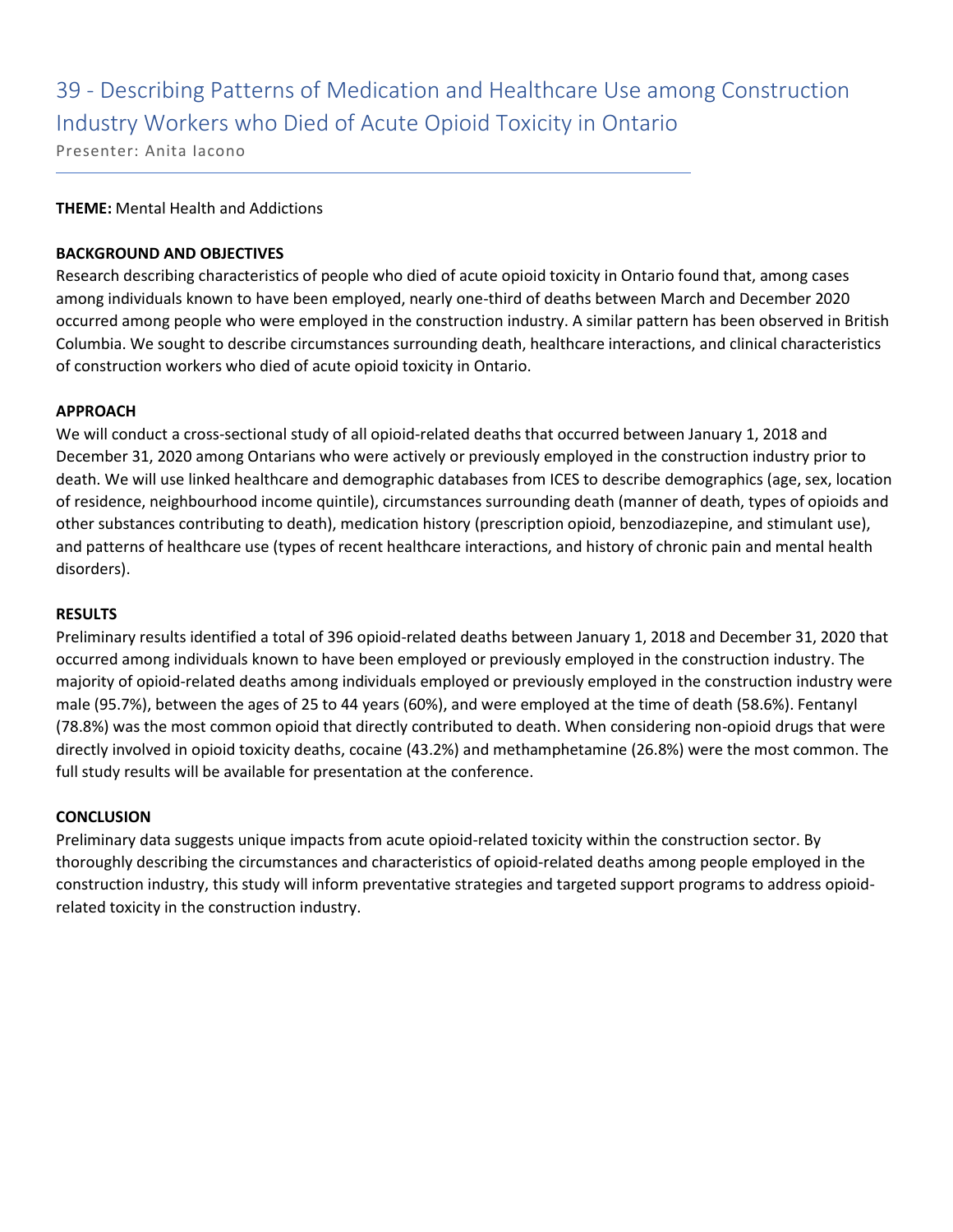# 40 - Describing transition in care pattern between hospital and home using administrative health data from Ontario

Presenter: ?Xiaomeng Ma

**THEME:** Health System Performance (including access to care, quality, safety, efficiency, leadership)

### **BACKGROUND AND OBJECTIVES**

Poorly managed transitions between hospital and home result in avoidable hospital admissions, ED visits and patient distress. Understanding patterns of care prior to and following hospitalization is essential to identify priorities to improve patient flow and the safety of care transitions in Ontario. The objective of this study is to characterize transitions in care between hospital and home and to determine the association between the mix of health care services received following hospitalization and ED visits/unplanned hospitalizations.

### **APPROACH**

We conducted a population-based retrospective cohort study of patients admitted from the community and discharged from medical and surgical units in Ontario hospitals between March 1, 2016-February 28, 2017. Administrative healthcare databases from the Ontario Ministry of Health were analyzed. Patterns of patient care were measured by identifying the care setting 30-days prior to the index hospitalization (home in community, receiving home care, long term care, rehabilitation) as well as in the 30-days following discharge. Patients were followed until ED visit, unplanned re-hospitalization or death in 30-days following discharge. Multivariable time varying Cox models were used to determine the association between post-discharge care setting and risk of ED visits.

### **RESULTS**

459,610 patients included in our study, mean (SD) age was 64 (SD 18), 52% were female and 61% were discharged from a medical unit. 78% of patients were admitted from home, 10% were receiving homecare, 9% were in a rehabilitation facility and 4% were admitted from long term care. The four most common patterns of care following discharge included patients being discharged home without any supports (61%); home care (29%); long term care (2%); rehabilitation (2%). 108,900 (24%) patients visited the ED in 30-days post-discharge. After accounting for patient severity and institution, patients receiving home care had the highest risk of ED visits 30-days post discharge (of all other care settings) when compared to those who were discharged home (adjusted hazard ratio: 2.01, 95% CI:1.94-2.06).

### **CONCLUSION**

Patients receiving home care were the most likely to visit the ED in 30-days compared to all other cares settings. These results suggest that the provision of home care services following discharge may be a priority to improve the safety of transitions between hospital and home.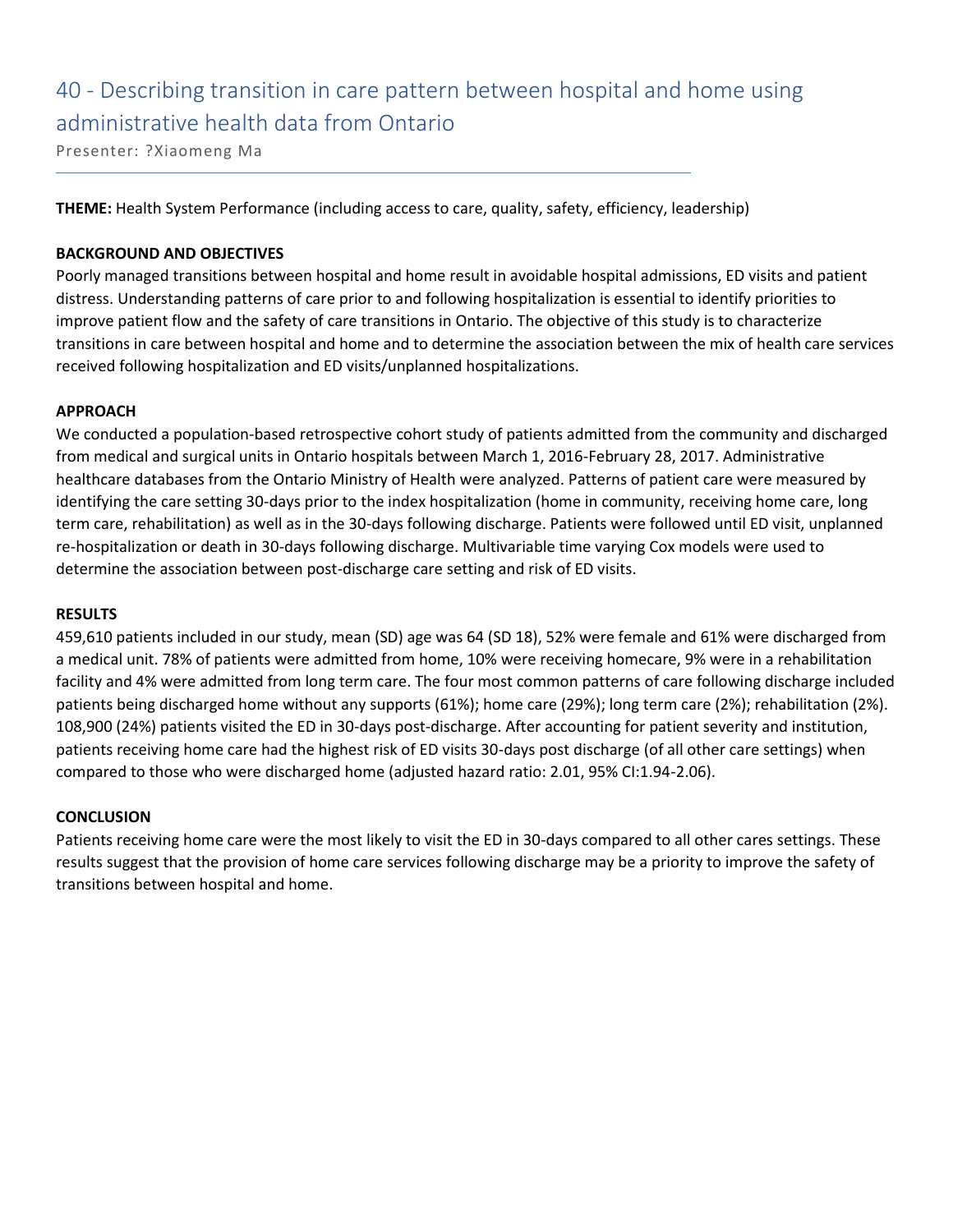### 41 - Developing a Health Equity Measurement Approach in Northern Ontario

Presenter: Grace Spiro

**THEME:** Equity and Vulnerable Populations

### **BACKGROUND AND OBJECTIVES**

The current climate in Ontario is one where access to health/social services and opportunities for health vary widely across the province. Existing indicators used to measure this variability have been developed within the context of health systems in densely populated areas and may not be relevant for more remote geographies. The objective of this research was to develop a health equity measurement approach that better reflects the realities of health opportunities in Northern Ontario.

### **APPROACH**

Through interviews with key informants, each with a unique set of expertise contributing to rural and northern health, a qualitative inquiry was conducted. During semi-structured interviews, key informants were asked to review the health indicators in existing provincial and pan-Canadian health indicators suites and propose quality indicators best suited to study health equity in Northern Ontario. Two simultaneous streams of analysis took place. The first was a theoretical thematic analysis of the interview text guided by the WHO social determinants of health conceptual framework, and the second a text analysis of indicators.

### **RESULTS**

In total, eight telephone interviews were completed in full and transcribed verbatim. The interview transcripts were exported into MS Excel as 263 distinct phrases of text. Overall, 316 codes were applied to the 263 fragments of text. Interrater reliability was found to be 83%. The thematic analysis revealed four main themes: structural determinants, intermediary determinants, products and health equity. The text analysis revealed 15 distinct health equity indicators for consideration. Of these, four health equity indicators and two health equity stratifiers were prioritized for future health equity measurement approaches in Northern Ontario. These included patient experience, infant mortality, life expectancy and perceived health as indicators, and geographic position (rurality) and material welfare (income) as stratifiers.

### **CONCLUSION**

Individuals residing in Northern Ontario may have complex needs that are distinct from the province. Considering the weight of standardized metrics on policies and decision making, it is important that the metrics measure what they are designed to measure, and that they measure the same thing in various contexts.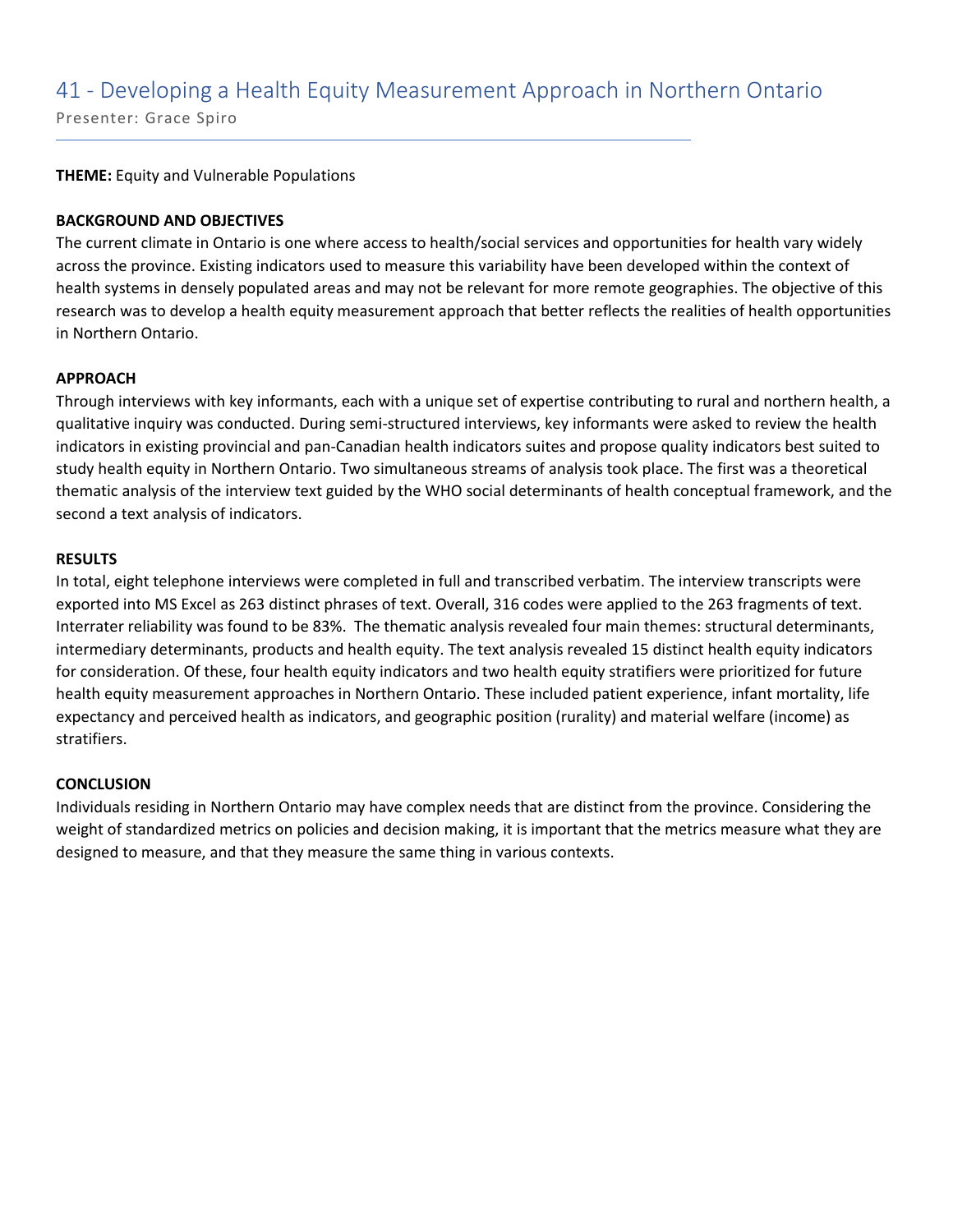42 - Developing Consensus Recommendations to Inform the Design of "Sick Day" Medication Guidance Interventions: Healthcare Providers Opinions' using a Modified Delphi Process

Presenter: Eleanor Benterud

### **THEME:** Chronic Disease Management

### **BACKGROUND AND OBJECTIVES**

Medications are crucial for the management of many chronic conditions. Several guidelines recommend that some medications be stopped or adjusted during times of acute dehydrating illness, referred to as sick day medication guidance (SDMG). However, there is variability in recommendations from different societies. Our objective was to develop clinically informed recommendations for SDMG for patients with diabetes, kidney, or cardiovascular disease to be implemented in a research program.

### **APPROACH**

An initial review of the results from a scoping review identified areas of inconsistencies in SDMG guidelines. A modified Delphi process was conducted, using three sequential rounds of structured questions derived from the scoping review results. Expert clinicians (physicians, nurses, pharmacists) and patient partners were involved. Patient partners did not vote but provided insight on discussion points. Each round consisted of a 2-hour virtual meeting to allow participants to provide input, voice opinions, rapidly prioritize and refine ideas. Mentimeter Interactive Software was used to vote and review results in real time. Consensus was defined by ≥70% agreement on a recommendation.

### **RESULTS**

There were 25 clinician participants (13 women, 12 men) from Canada, USA, UK, and Australia providing expertise in primary care, internal medicine, emergency medicine, pharmacy, endocrinology, nephrology, cardiology, and nursing. The panel achieved consensus on 42 recommendations for SDMG including 10 on symptoms or signs that should trigger sick day guidance, 15 related to components of SDMG that should be provided to patients, and 17 related to specific medication adjustments for SDMG. For patients with diabetes, the committee felt that more frequent self-monitoring and titration of antihyperglycemic medications based on individual blood glucose readings was more appropriate than empiric dose changes.

### **CONCLUSION**

We used a modified Delphi to engage experts to refine recommendations. This process resulted in 42 recommendations regarding specific trigger symptoms, medications to withhold, and other direct guidance to be provided as part of SDMG. The results will guide the development of a future intervention to be implemented and evaluated.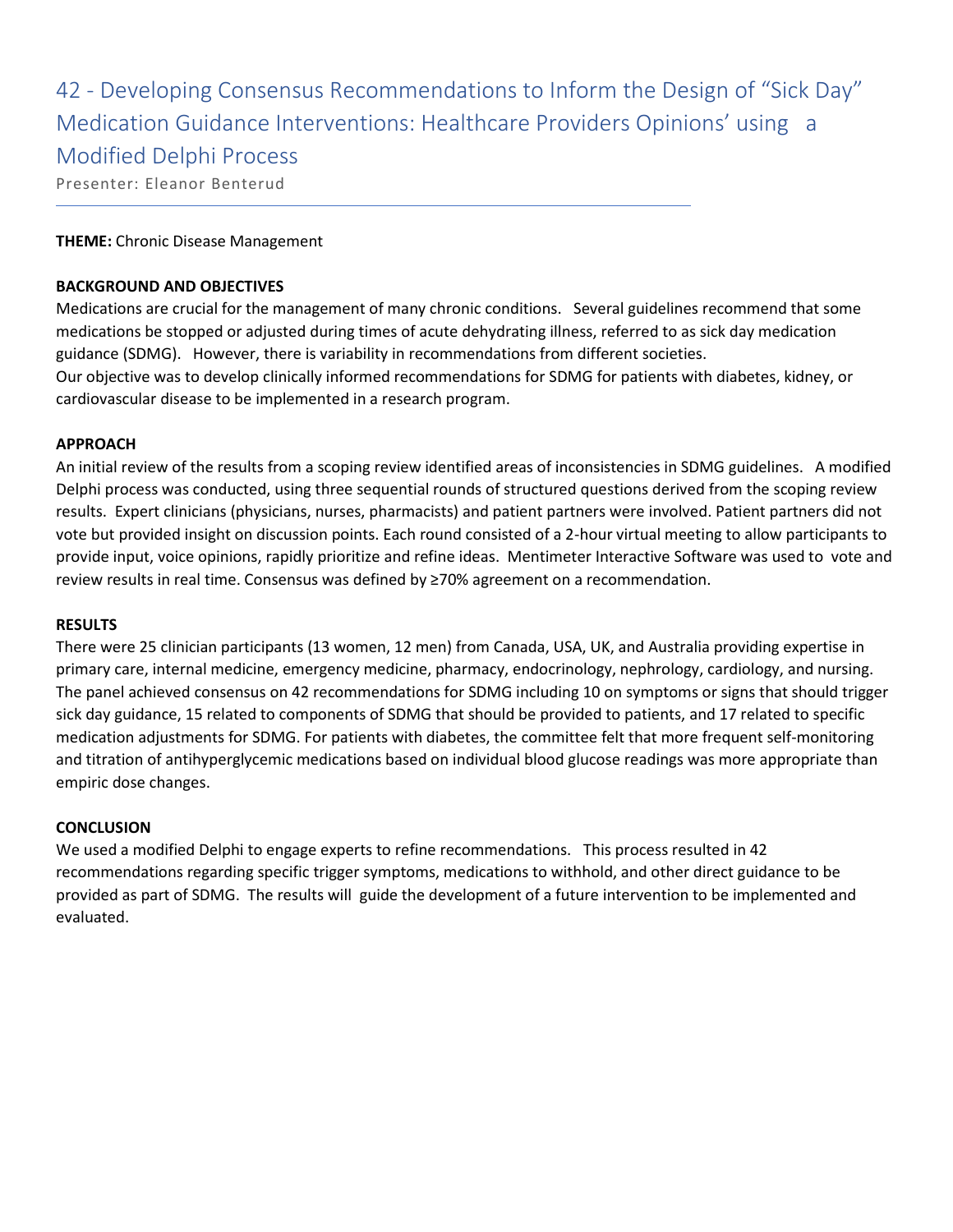43 - Development and evaluation of a palliative approach to care (PA2Care) curriculum co-designed with social care workers for supporting persons experiencing homelessness through their end of life

Presenter: Elizabeth Kalles

### **THEME:** Equity and Vulnerable Populations

### **BACKGROUND AND OBJECTIVES**

For persons experiencing homelessness, access to palliative care and services can be difficult and complicated by issues like long-standing institutional distrust and discrimination. To provide a bridge to appropriate care, a co-designed training program includes information, approaches, and resources for social care workers, who often are a key, trusted and non-judgmental contact for persons experiencing homelessness. The training program was piloted and evaluated in 3 cities in Canada over a 10-month period.

### **APPROACH**

Created using a participatory co-design approach with people from various perspectives, this training program consists of an online e-learning module, an in-person workshop, and an on-the-job guide/website. Topics include education about a palliative approach to care, identifying and supporting a person's health needs, navigating the health care system, legal/financial resources, and dealing with grief and bereavement. In 3 cities across Canada (Toronto, Calgary, Thunder Bay), 24 training workshops were held. Mixed methods analysis was conducted by integrating survey responses, and open-ended feedback to evaluate the extent to which the program met co-designed value statements and fulfilled learners' expectations and needs.

### **RESULTS**

Triangulation of the quantitative survey responses with qualitative free-form answers indicates that participants largely felt the curriculum met their values and educational needs. Participants felt both the online and in-person components strongly met the values of cultural humility and being relationship-driven, and almost all indicated they would apply some part of the training program in their work going forward. Responses emphasized the importance of engaging workshop facilitators with knowledge about the local context and resources to tailor certain aspects of the training. Additionally, some learners indicated that a mixed online and in-person curriculum was not their preferred method of learning, while quantitative analysis indicated a near universal increase in self-reported knowledge, attitudes, and confidence among all participants at course completion.

### **CONCLUSION**

Social care workers can provide valuable end of life care services to individuals experiencing homelessness. This free training program was co-designed with experts-by-experience and found to largely meet the values and educational needs of learners. Future iterations of the curriculum should support flexible workshops that reflect the local context.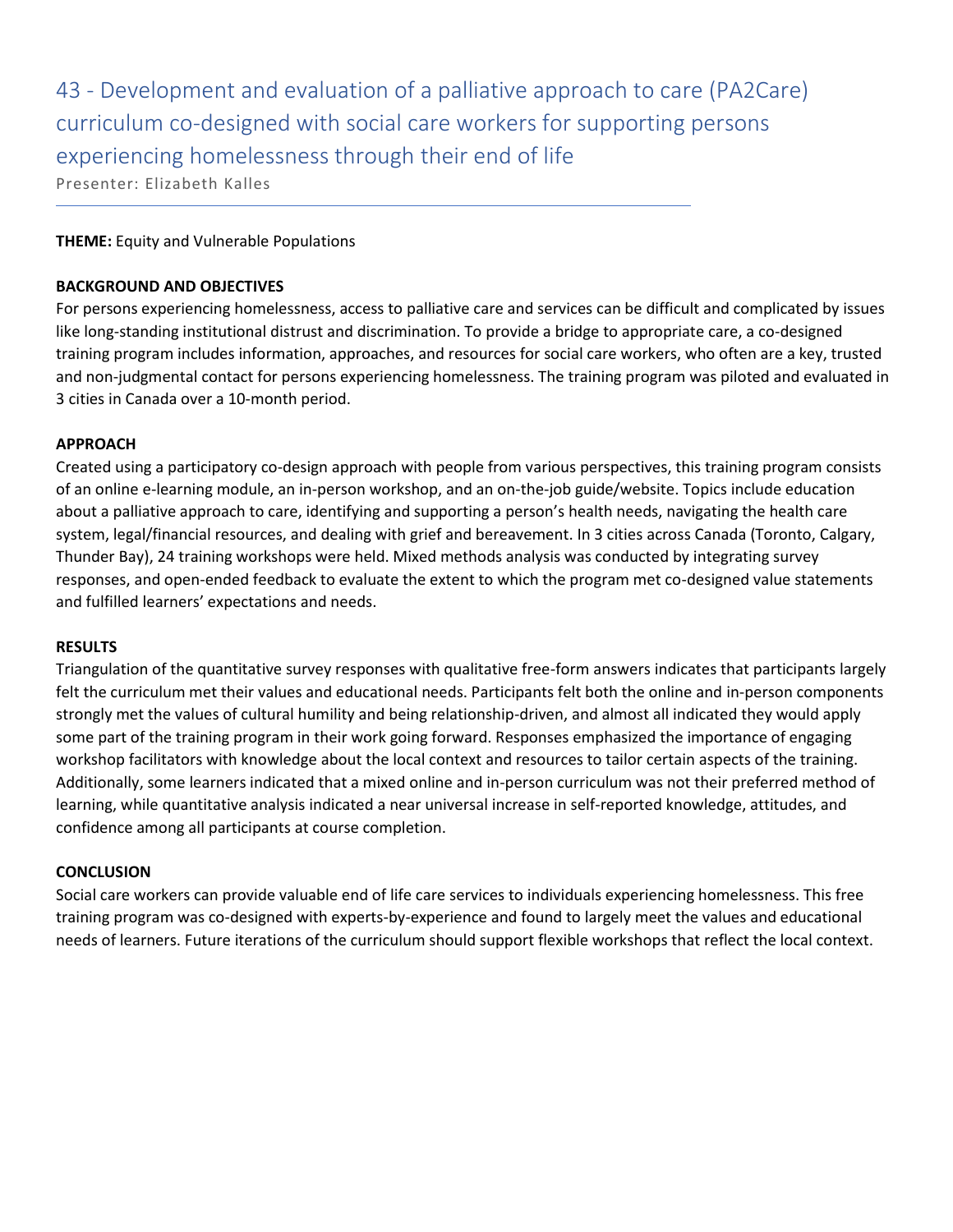### 44 - Development and Evaluation of the Dietary Pattern Calculator (DiPaC) for Personalized Assessment and Feedback

Presenter: Mahsa Jessri

**THEME:** Knowledge Translation & Exchange (includes KTE methods)

### **BACKGROUND AND OBJECTIVES**

Most dietary assessment tools have a long completion time or impose a high participant burden. Brief screeners examining fewer foods have the potential to increase participant uptake. This study aimed to develop and validate a digital short diet assessment screening tool – the Dietary Pattern Calculator (DiPaC) for personalized assessment of diet quality.

### **APPROACH**

A scoping review identified currently available short diet quality assessment tools. Then, 24-hour dietary recalls from the nationally-representative Canadian Community Health Survey (CCHS)-Nutrition 2015 (n=19,400) were used to derive and validate a personalized dietary pattern informed by the scoping review using weighted partial least squares. Dietary pattern assessment was used to create and evaluate DiPaC following an Agile and User-Centred Research and Development approach and through patient and public engagement.

### **RESULTS**

Twenty-one articles covering 19 unique tools were included in the scoping review. The tools mainly focused on individual nutrients or food groups or were developed for a specific population, few ascertained overall dietary patterns. The dominant dietary pattern in CCHS-Nutrition 2015 was characterized by high consumption of fast-foods, carbonated drinks, and salty snacks and low consumption of whole fruits, orange vegetables, other vegetables and juices, whole grains, dark green vegetables, legumes, and soy (Figure). DiPaC, which demonstrated high validity and intermediate reliability (internal consistency=0.47-0.51), is publicly available at www.projectbiglife.ca. (Currently https://projectbiglife.webflow.io/dietary-pattern-home Password: v9n1J3)

### **CONCLUSION**

DiPaC can be used by the public, clinicians, and researchers for quick and robust assessment of diet quality, providing immediate feedback with the advantage of being easy to implement. Future directions include government and health care system implementation of DiPaC to inform policy and triage referrals to dietitians.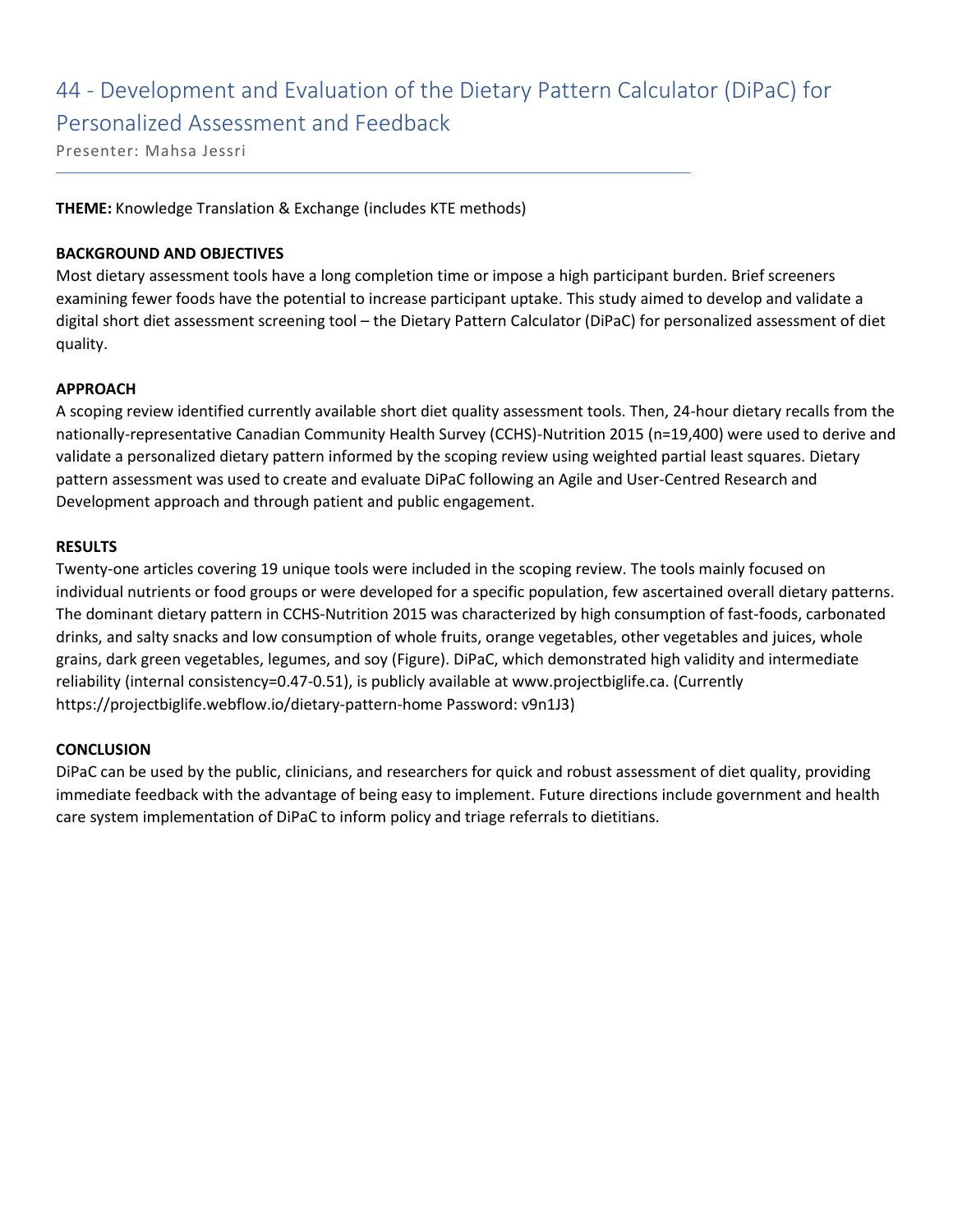45 - Development and Evaluation Protocol of a Novel Care Rehabilitation Pathway for Post-COVID Conditions in a Provincial Health System in Alberta, Canada

Presenter: Kiran Manhas

### **THEME:** COVID-19

### **BACKGROUND AND OBJECTIVES**

Post-COVID conditions (PCC) are common, diverse, and pervasive symptoms experienced by 10-40% of COVID-19 survivors. Systematic reviews have found over 100 symptoms, which can be supported through rehabilitation, while medical management is less-consistently required. Health systems are urged to better prepare for PCC by developing patient co-designed, multidisciplinary approaches for assessment and management; creating novel care pathways; and developing appropriate resources. Herein, we describe the development of such a framework, and the evaluation protocol.

### **APPROACH**

We used a collaborative, consensus-based approach involving two iterative provincial taskforces in a Canadian provincial health system. The first taskforce (59 multi-disciplinary stakeholders) sought to clarify the requisite facets of a sustainable, provincially-coordinated rehabilitation approach for post-COVID rehabilitation needs based on available research evidence. The second taskforce (129 multi-disciplinary stakeholders) translated that strategy and criteria into an operational framework for provincial implementation. Both taskforces sought to align with operational realities of the provincial health system. The evaluation protocol was co-designed with operational leaders and patient advisors to evaluate implementation of the operational framework at provincial and Zonal (local) levels.

### **RESULTS**

This collaborative, consensus approach developed the Provincial Post COVID-19 Rehabilitation Response Framework (PCRF). The PCRF includes three Care Pathways across the care continuum targeting in-hospital care, continuing care, and community-based care, with three key elements: (a) PCC symptom screening and assessment tools to systematically identify symptoms and functional impairments; (b) pathways to determine patients' rehabilitation trajectory and guide transitions in care; and, (c) patient and provider self-management and education resources. The proposed evaluation aligns to the quadruple aim to consider: (a) patient experience (surveys, interviews); (b) patient and population outcomes by examining access to appropriate resources (outpatient rehabilitation visits; telehealth access; website traffic); (c) health system value for money via health service utilization (emergency department visits); and, (d) provider experience of PCRF implementation (focus groups).

### **CONCLUSION**

The PCRF addresses international mandates to systematically address PCC across the care continuum. The PCRF allows for local adaptation and highlights equity considerations enabling further spread and scale. The proposed evaluation will explore the impact of PCRF implementation on patient outcomes, patient and provider experiences, and health system utilization.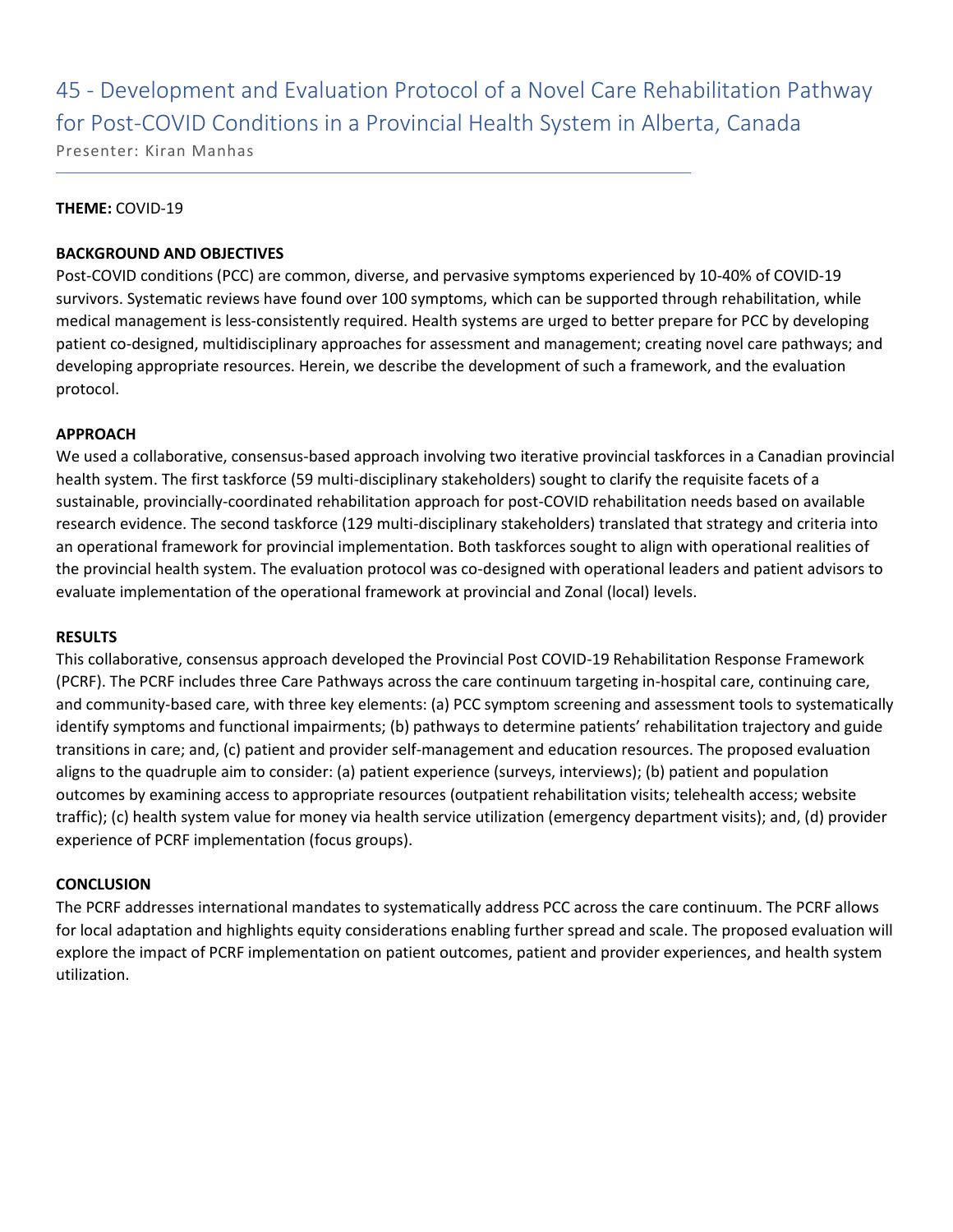46 - Development of a simulation model of major depressive disorder to evaluate the effectiveness and cost-effectiveness of pharmacogenomic testing as part of routine care in BC

Presenter: Shahzad Ghanbarian

### **THEME:** Mental Health and Addictions

### **BACKGROUND AND OBJECTIVES**

Major depressive disorder (MDD) is the most common mood disorder worldwide. Currently, in BC, patients often go through a trial-and-error process to find the "right" antidepressant. Pharmacogenomic (PGx) testing can guide prescription decisions to minimize adverse events and cost whilst maximizing medication efficacy. The aim of this study was to develop a simulation model to evaluate the effectiveness and cost-effectiveness of introducing PGx testing in BC as part of routine care for people with MDD.

### **APPROACH**

Key stakeholders including clinical experts, researchers, modelers, and patient partners came together to design and develop a microsimulation-Markov model containing the entire clinical pathway of adults with MDD in BC, including all publicly-funded treatment options and multiple treatment steps. The model was coded with a modular approach to enhance flexibility. The model was populated using multiple original data analyses that were conducted with administrative data in BC, a systematic review, and an expert panel. An extensive cost analysis was performed to capture all direct and indirect medical costs from the public payer and societal perspectives.

### **RESULTS**

The model accommodates both newly-diagnosed and prevalent adult patients with MDD in BC, with and without PGxguided treatment. The model is comprised of eight modules (entry cohort, demographics, disease progress, treatment, adverse events, hospitalization, payoff (costs and quality-adjusted life-years), mortality). The model has the capacity to incorporate interactive decision nodes to address different implementation strategies for PGx testing along the clinical pathway. The model synthesizes existing information and incorporates new BC-specific data to deliver predictions of benefits and costs associated with PGx testing. These predictions estimate the budget impact, resource utilization, and health gains from alternative strategies. The model is now fully coded and calibration and validation work is nearing completion. Full model results will be presented for the first time at the conference.

### **CONCLUSION**

This model was built to address the policy question relating to pharmacogenomic testing in MDD. However, it can be viewed as an analytic infrastructure to support other policy decisions and facilitate the rapid synthesis of new data for a broader search for efficiency improvements in the clinical field of depression.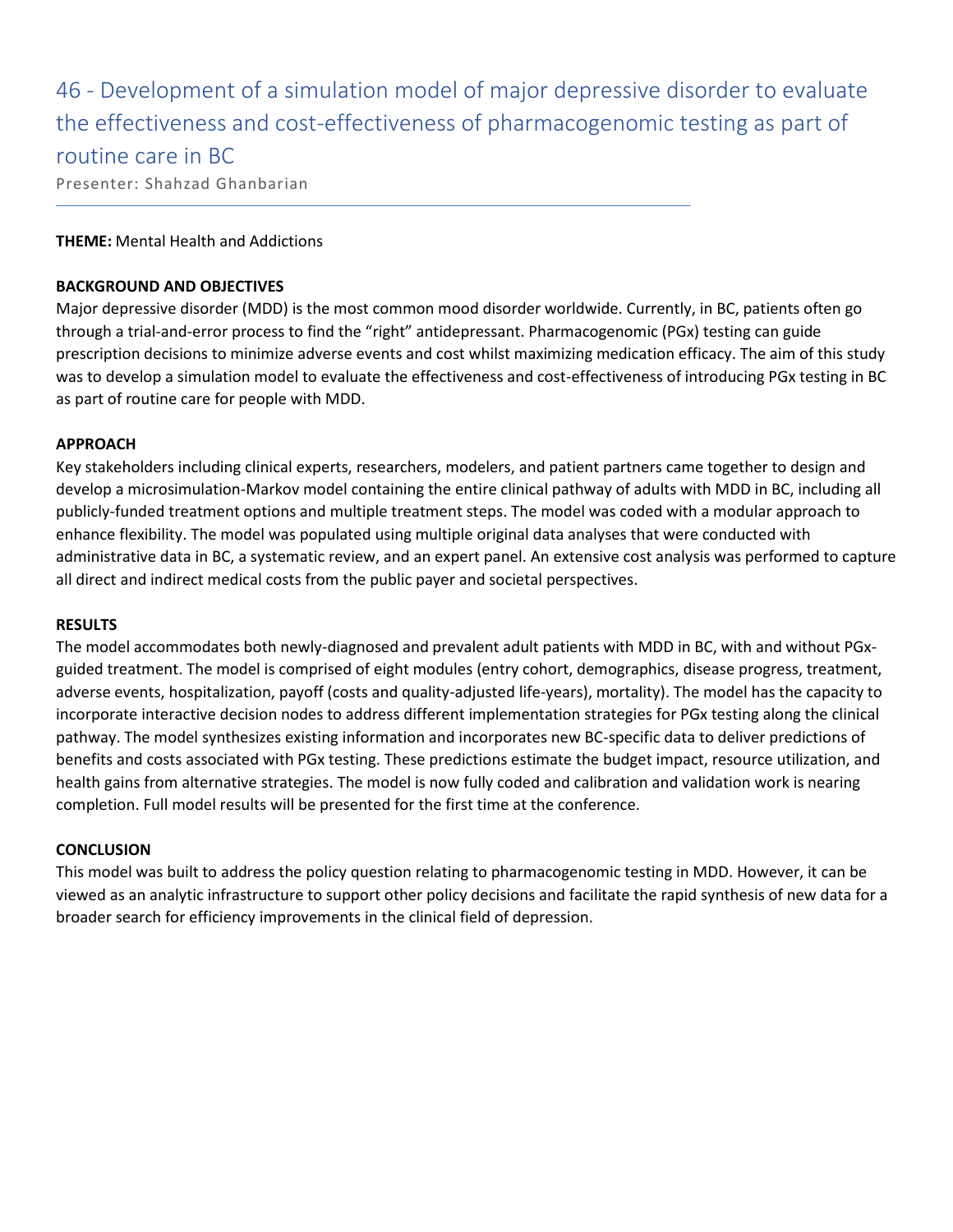### 47 - Did the COVID-19 pandemic cause family physicians to stop practice? Results

### from Ontario, Canada.

Presenter: Michael E. Green

### **THEME:** COVID-19

### **BACKGROUND AND OBJECTIVES**

The COVID-19 pandemic forced family practices to change how they delivered care. Practices needed to implement and pay for personal protective equipment, enhanced infection control practices, and infrastructure to adopt virtual care. At the same time, fee-for-service practices experienced a decrease in revenue as non-essential care was discouraged. Our aim was to understand changes in family physician practice patterns and whether more family physicians stopped working during the COVID-19 pandemic compared to previous years.

### **APPROACH**

We used linked administrative data including physician billings, age, sex, rurality of practice, practice model, and panel size. Total physician visits, office visits and virtual visits during March- September 2020 were compared to the same period in 2019. We identified the percentage and characteristics of family physicians with a minimum of 50 billing days in 2019 but no billings during the first six months of the pandemic. From 2010 to 2020, we calculated the percentage of physicians who billed for services in the first quarter of each year but submitted no bills between April and September of the given year.

### **RESULTS**

We analyzed data for 12,247 physicians who were actively practicing in 2019. Mean total visits dropped from 2061 (SD: 1,795) in 2019 to 1703 (SD: 1,674) in 2020 with 66.0% of visits being virtual in 2020. Between March and September 2020, 3.1% of physicians (N = 385) stopped working entirely, compared with an average of 1.6% of physicians between 2010 and 2019. Compared to all study physicians, a higher portion of physicians who stopped work in 2020 were age 75 or over (13.0% vs. 3.4%, p<0.001), practicing fee-for-service (37.7% vs 24.9%, p<0.001), and had a panel size under 500 patients (40.0% vs 25.8%, p<0.001).

### **CONCLUSION**

Approximately twice as many family physicians stopped work during COVID-19 compared to previous years, but the absolute number was small. Our findings suggest COVID-19 may have accelerated retirement plans for a subset of older physicians with smaller, fee-for-service practices. Research is needed to understand the impact on primary care attachment.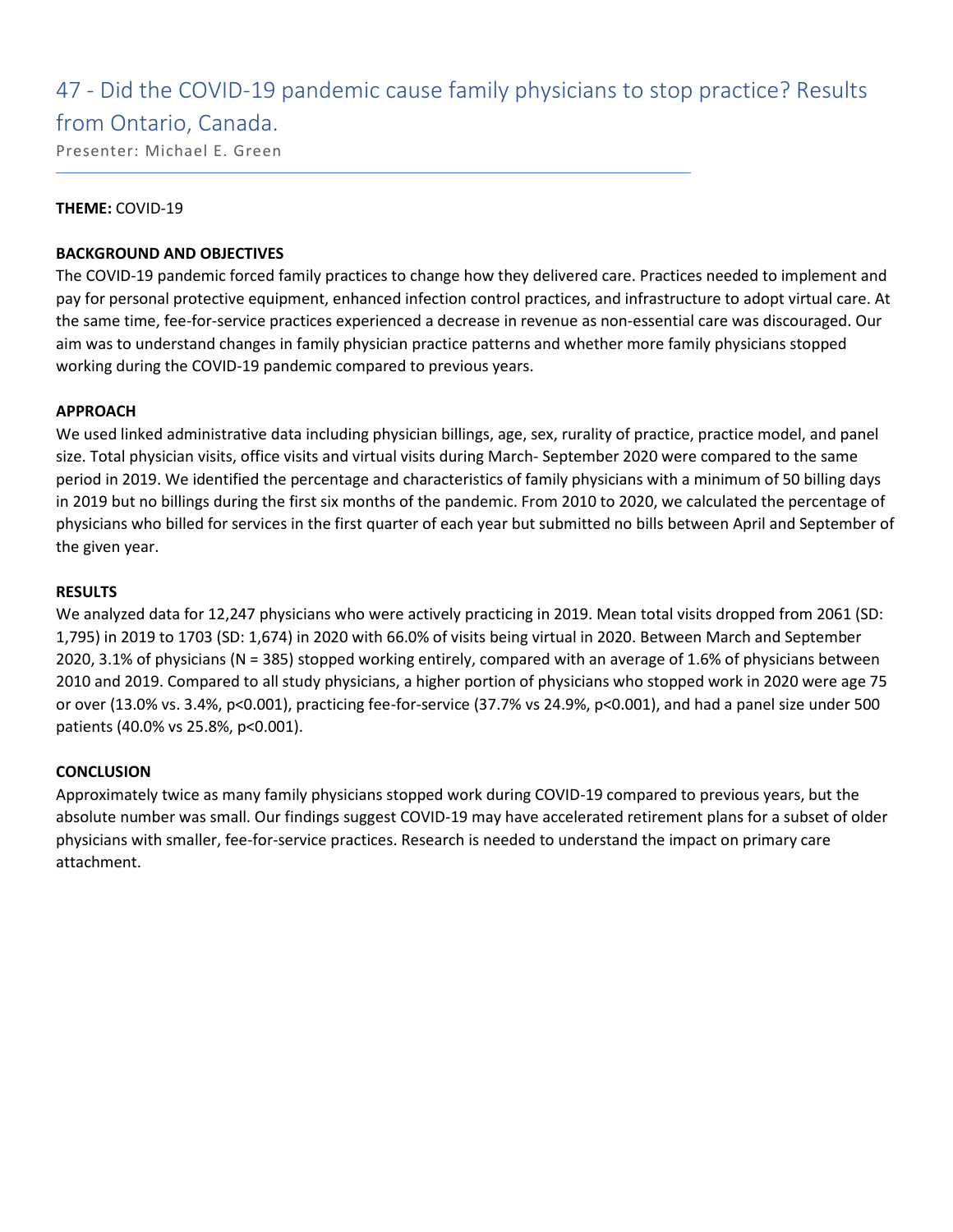### 48 - Early Career Outcomes of Embedded Research Fellows: An Analysis of the Health System Impact Fellowship Program

Presenter: Bahar Kasaai

### **THEME:** Health Human Resources

### **BACKGROUND AND OBJECTIVES**

The Canadian Institutes of Health Research (CIHR) Health System Impact (HSI) Fellowship is an embedded fellowship program designed to modernize health services and policy research (HSPR) training and optimize the career readiness and impact potential of the future HSPR workforce in the context of learning health systems. The present study reports on the early career outcomes of postdoctoral fellows who received an HSI fellowship between 2017 and 2019.

### **APPROACH**

Employment data of HSI Fellow alumni upon completion of the fellowship were tracked using internet searches of publicly accessible online sources and compared with their career aspirations from a baseline survey completed at the start of the fellowship. Data were entered into a standardized career-tracking template. Descriptive analyses summarized fellows' current employment sectors, roles and locations based on a published HSPR career taxonomy.

### **RESULTS**

Of the 91 unique HSI postdoctoral fellows who were alumni during our study period, 87 were successfully tracked through social media and thus included in the study (96% tracking rate). Descriptive analyses show that all 87 included alumni are currently employed (100% of 87), with 92% employed in Canada. Their employment spans several sectors, including in academic (37%), public (29%), healthcare delivery (17%), and private (14%) sectors. Altogether, 32% of all alumni held hybrid roles with an affiliation in academia and another sector. Across all sectors, the most common position types were senior scientist (42%), professorships (18%), and director, manager or administrator roles (12%).

### **CONCLUSION**

This study explores the diverse career paths stemming from the embedded HSI Fellowship program, suggests that the program elements equip fellows with skills that are valued in HSPR employment sectors/roles, and suggests traditional notions of research impact must evolve to encompass policy and system impacts when considering future directions in building and growing the embedded research workforce.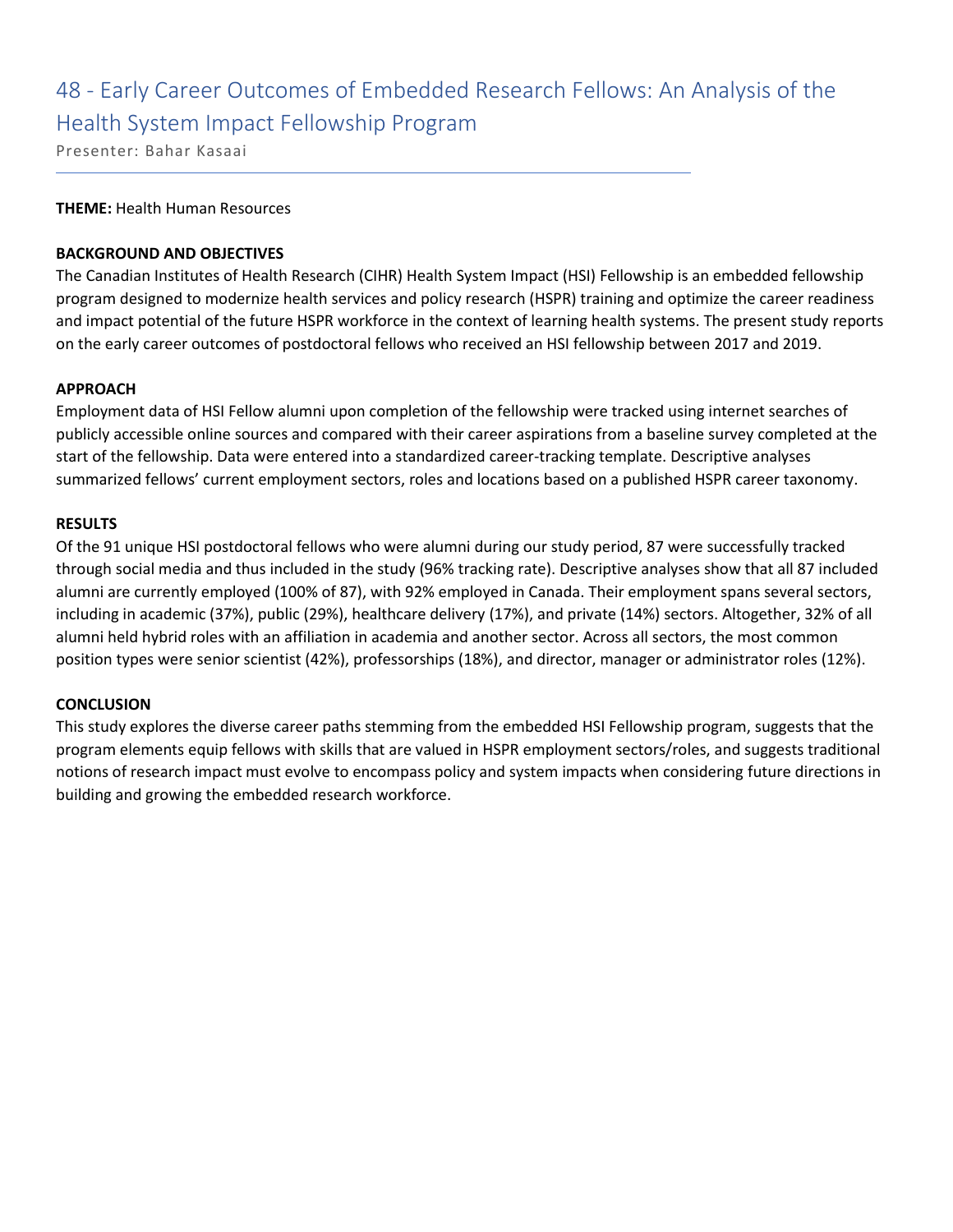50 - Emergency department utilization and hospitalizations for ambulatory care sensitive conditions among unattached people actively seeking a primary care provider during the COVID-19 pandemic: A retrospective cohort study. Presenter: Emily Gard Marshall

**THEME:** Health Policy, Healthcare Reform (includes priority setting, politics)

### **BACKGROUND AND OBJECTIVES**

Primary care attachment improves healthcare access and prevention and management of chronic conditions. Yet, growing proportions of Canadians are unattached and are signing up on provincial primary care waitlists. Understanding variations in healthcare utilization during COVID-19, and among potentially vulnerable unattached patients, is needed. This study compares emergency department (ED) utilization and hospitalization among those on and off a provincial primary care waitlist during the first two waves of COVID-19.

### **APPROACH**

The Nova Scotia centralized primary care waitlist and administrative health data were linked to describe persons ever/never on the waitlist between January 1, 2017 and December 24, 2020. ED utilization and ambulatory care sensitive conditions (ACSC) hospitalization rates by current waitlist status were quantified from physician claims and hospitalization data. Relative differences during COVID-19 first (Q2 2020; April-June 2020) and second waves (Q4 2020; October-December 2020) were compared with the previous year.

### **RESULTS**

During the study period, 100,867 primary care-eligible Nova Scotians (10.1%) were on the waitlist. Those on the waitlist had higher ED utilization and ACSC hospitalizations. ED utilization was higher overall for individuals ≥65 years and females; lowest during the first two COVID-19 waves; and differed more by waitlist status for those <65 years and for males. ED contacts and ACSC hospitalizations decreased during COVID-19 relative to the previous year, and for ED utilization, this difference was more pronounced for those on the waitlist.

### **CONCLUSION**

Nova Scotians seeking primary care attachment utilize hospital-based services more frequently than those not on the waitlist. Both groups had lower utilization during the COVID-19 pandemic than the year before. The degree to which forgone services produces downstream health burden remains to be seen.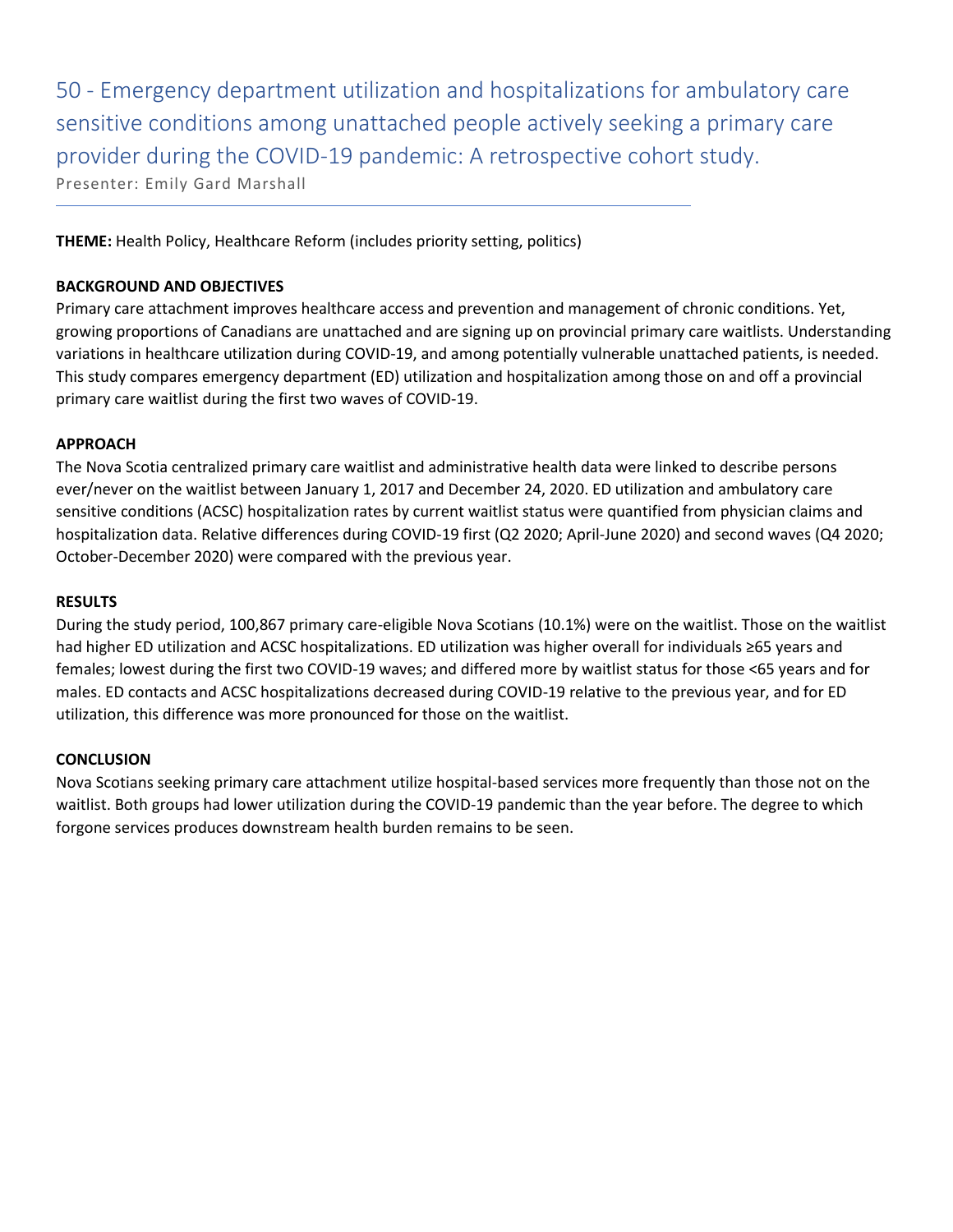### 51 - Engagement of people with lived experience in a research project on dementia and COVID-19: lessons learned and contributions

Presenter: Laura Rojas-Rozo

### **THEME:** Patient and Public Engagement

### **BACKGROUND AND OBJECTIVES**

Patient engagement strategies can ensure meaningful inclusion of persons with lived experience in research project and can be implemented in studies involving people living with dementia (PLWD) and care partners. Our objective is to describe the process of the involvement of PLWD and care partners in our research project; specifically, the aim is to describe their contribution our research approach, research questions, and creation of data collection tools.

### **APPROACH**

This is a reflective case study from our mixed methods research project in which we sought to understand the impact of the COVID-19 pandemic for PLWD and care partners, as well as their experiences in using health and social care services. We will carry out semi-structured individual interviews with our research partners (i.e., PLWD, care partners, and academic researchers) to understand their experiences during this endeavor. A thematic analysis of these interviews will be conducted. We will describe the process of the engagement of persons with lived experience and how their collaboration shaped our research protocol, data collection tools (e.g., interview guides) and other research materials.

### **RESULTS**

Persons with lived experience have influenced the research project by 1) modifying overall research question and subquestions; 2) co-generating a framework for our research project based on their experiences; 3) implementing the use of the World Health Organization human-rights framework for PLWD for data analyses, 4) co-developing the qualitative data collection tools (interview guides), and 5) co-developing recruitment materials for the qualitative portion of our study. For the rest of the project, they will also collaborate with the following activities: recruitment of participants, results interpretation, and organization of and participation in a deliberative dialogue for providing policy recommendations. A list of recommendations on engagement of persons with lived experience in research will be generated.

### **CONCLUSION**

This study demonstrates how collaboration with people with lived experience in dementia are possible and have a positive impact in research development, conception, and outcomes. In addition, this work will inform and guide future research projects aiming to engage persons with lived experience in dementia in a meaningful way.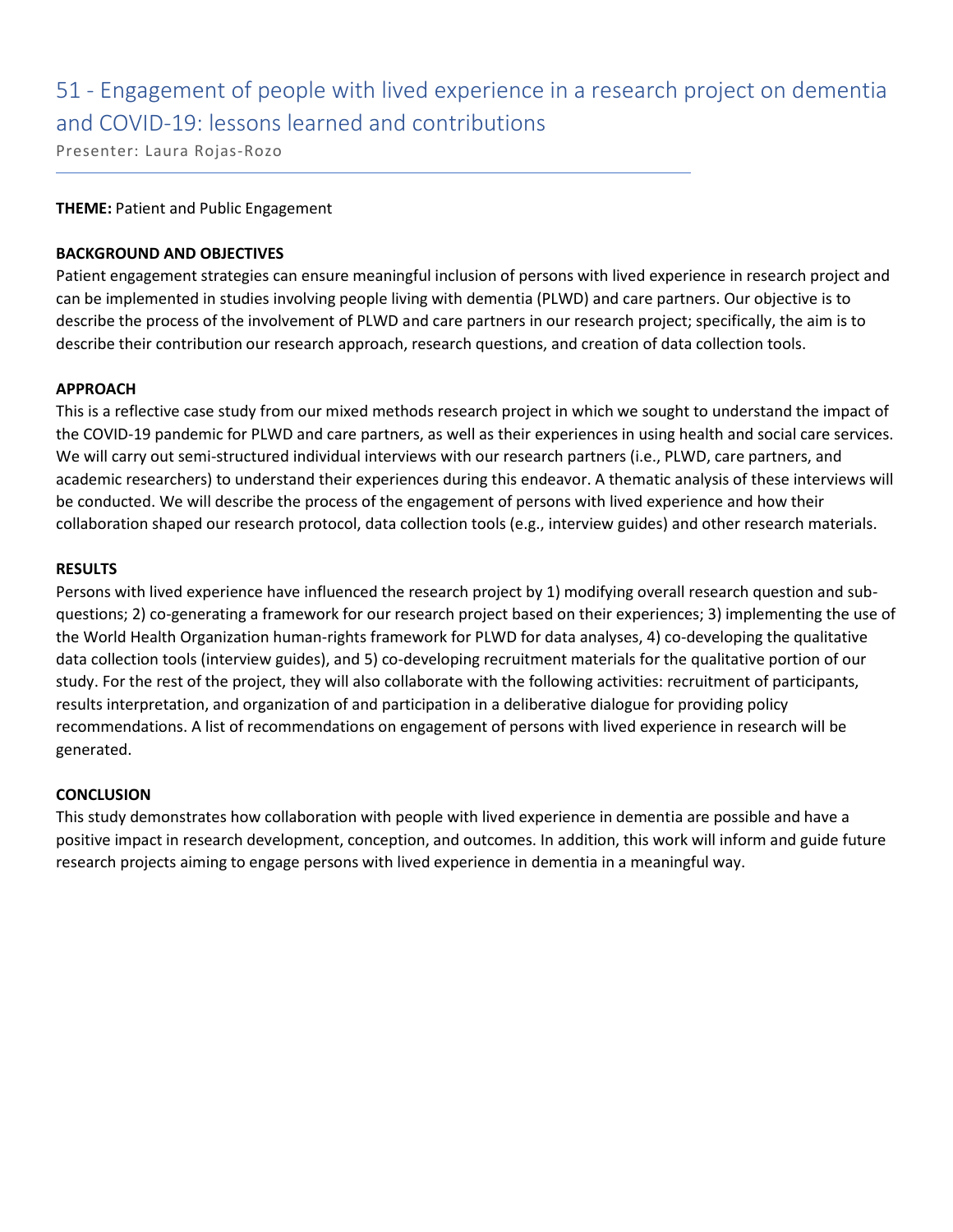### 52 - Engaging patients in paediatric mental health research: A systematic review

Presenter: Erin McCabe

**THEME:** Patient and Public Engagement

### **BACKGROUND AND OBJECTIVES**

Patient engagement (PE) in paediatric mental health (MH) research is critical to focus research conception and design on policy and clinical issues most relevant to patients. However, there is limited evidence to guide MH researchers on PE approaches that foster a positive research engagement experience for patients. This systematic review will aim to describe the experiences of patients and researchers using various engagement strategies for PE in MH research.

### **APPROACH**

The following databases will be searched: MEDLINE, EMBASE, CINAHL, and PsycINFO, from 1990 to present, using a combination of subject headings, keywords, and synonyms for the concepts "patient engagement", "paediatric" and "mental health". Articles that describe engaging children or youth in MH research will be included, any methodology or research design. Two independent reviewers will do study selection and quality appraisal. We will extract study characteristics, including stage(s) of research where patients were involved, the strategies used to engage patients, and barriers/facilitators to PE described. Studies will be stratified based on degree of PE using CIHR's Strategy for Patient-Oriented Research Framework.

### **RESULTS**

The review is in progress and results will be presented at the CAHSPR 2022 conference. A preliminary search with high specificity revealed 31 potentially relevant studies. We expect to find varying degrees of engagement in the research process. We will identify specific strategies that optimize the experiences of PE in MH research. If sufficient literature is available, we hope to examine the relationships between the degree of engagement and the patient's experience of PE in MH research.

### **CONCLUSION**

This study will provide an understanding of the PE strategies that can enhance the experience of children and youth engaged in MH research. Researchers may use these findings to inform their PE approaches in pediatric MH research, which will improve the relevance and impact of the research they produce.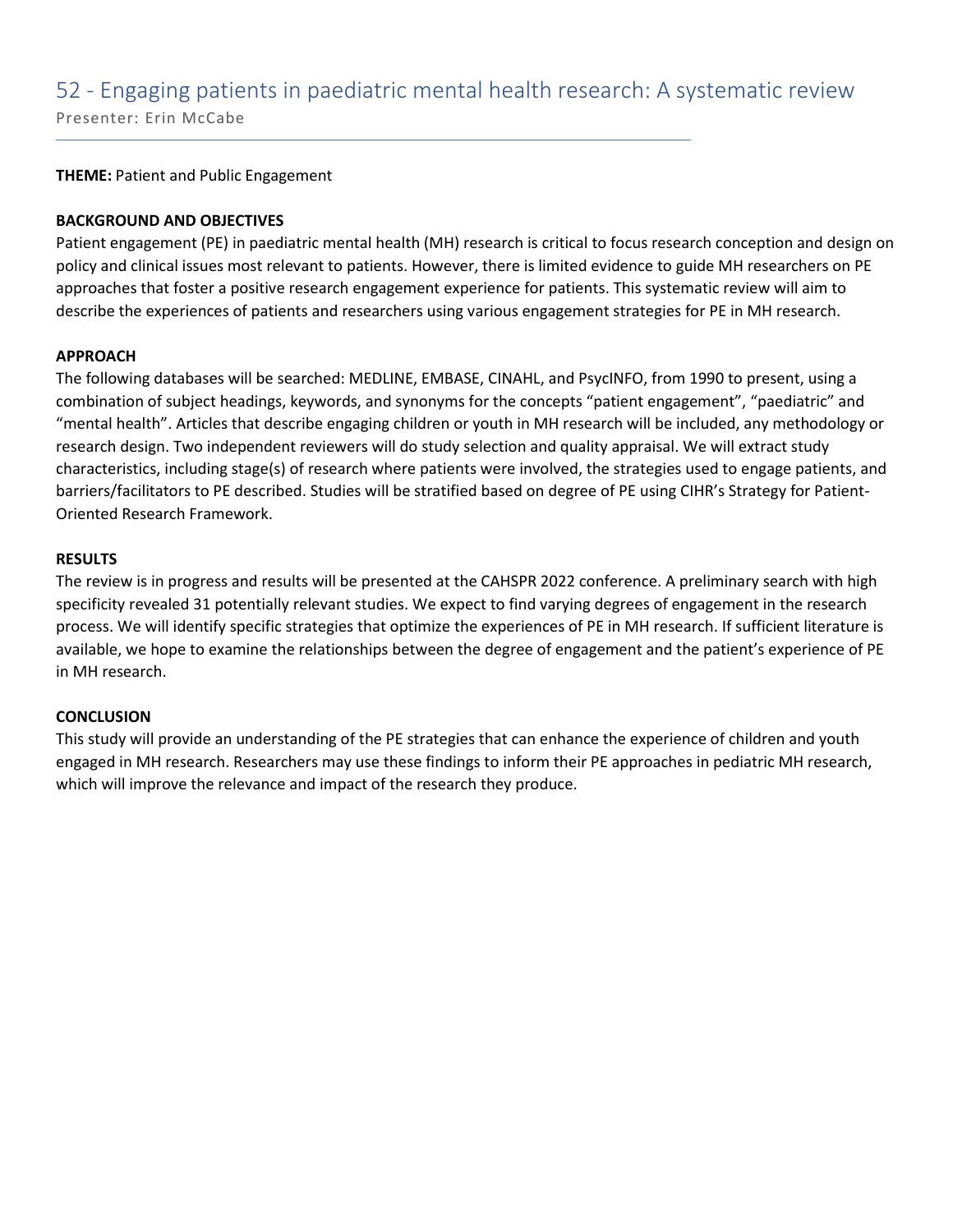### 53 - Evaluating the Impact of Policies and Mapping a Way Forward for Health Professional Learners in a Pandemic

Presenter: Kelly H

### **THEME:** COVID-19

### **BACKGROUND AND OBJECTIVES**

The COVID-19 pandemic has created unprecedented health, economic, and social challenges for countries around the world. With community health and safety at the forefront of decision-making, most U-15 universities and practice partners in Canada suspended or re-structured clinical practice. This generated questions about how to include health professional students safely in skills-based learning to ensure that they meet program learning objectives, support pandemic response efforts, and potentially offer skilled support to the overstretched healthcare workforce.

### **APPROACH**

A rapid review conducted to address the following objectives:

1. Inventory volunteer and paid pandemic response activities involving students - document review and survey of students and 2020 graduates of prelicensure programs in the Faculties of Medicine and Health, Dalhousie University. 2. Identify barriers/risks to mobilizing students in response activities - interviews and/or focus groups to explore student, faculty, and health authority manager/administrator perspectives/experiences.

3. Create new/adapt existing policies/strategies to overcome identified barriers/risks; create clear structures and processes to support decisions about student clinical placements amidst a pandemic - Stakeholder forum to review findings and develop/revise principles, strategies, and structures/processes.

### **RESULTS**

Thirteen health education programs, representing approximately 1751 students, completed the document inventory of changes to skills-based learning. Within one month of the onset of the pandemic, skills-based learning was amended (suspended, transitioned to online platform); reintroduction was a lengthier process, taking approximately 11 months. Ninety-six students, across a range of programs, responded to the survey. Despite 76% reporting pre-Covid online learning, 38.5% somewhat-strongly disagreed that it effectively replaced face-to-face learning, 43.8% believed that learning was negatively affected, and 44.8% had concerns of future performance.

Student and educator interviews (n=5) and focus group (n=1) data revealed the impact that disruptions in learning had, specifically on the ability to practice skills in person. Several innovative approaches to support student learning and faculty teaching were shared.

### **CONCLUSION**

This rapid review provided insight into student and faculty experiences during the onset and throughout subsequent waves of the pandemic. Several innovations made by the Faculties of Health and Medicine may be sustainable. A stakeholder forum is planned for late March 2022, where findings will be shared and recommendations co-developed.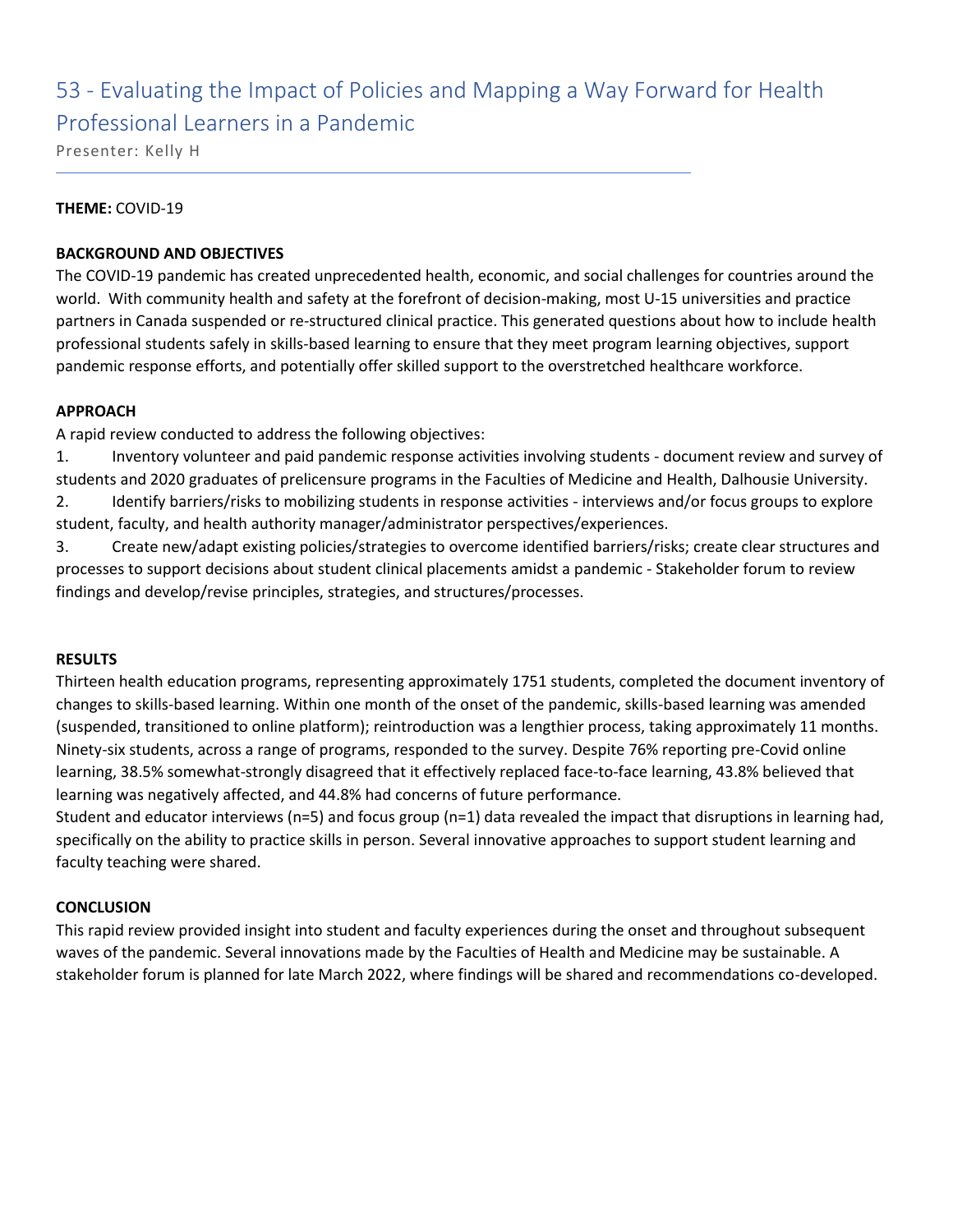### 54 - Evidence-Informed, Community-Engaged Research Funding Design: Advancing Transformative Integrated Care and Impact

Presenter: Nida Shahid

### **THEME:** Collaborative Healthcare Improvement Partnerships

### **BACKGROUND AND OBJECTIVES**

Evidence-informed system transformation towards better integrated care can orient our health systems and policies towards achieving the Quadruple Aim and health equity. This study describes from the perspective of a federal health research funding agency, the process and outcomes of an evidence-informed, community-engaged approach to designing a large-scale research funding initiative Transforming Health with Integrated Care (THINC) to address challenges with implementation, evaluation, and scale of evidence-informed integrated care policies and interventions.

### **APPROACH**

We aimed to meaningfully engage with patients, providers, researchers, and decision-makers from the health services and policy research community. Participants were identified from literature, Institute's network, and participant referrals. Retrospective analysis of relevant CIHR-funded research, an environmental scan (2011-2021), and series of engagements were conducted (June - November 2021): semi-structured interviews (n=14), a workshop at the 1st North American Conference on Integrated Care (n=109), partnership discussions (n= ~20) and three focus groups (n=~8-10 participants per group) among prioritized population groups. Descriptive (quantitative) and thematic (qualitative) analyses identified themes essential for successfully integrated care, research investment priorities, and funding design elements.

### **RESULTS**

Findings suggest elements essential to integrating care and a need for improved understanding of implementation and adapting promising interventions and policies for equitable uptake across diverse contexts. Participant engagements identified a common interest in prioritizing research on scaling existing models of integrated care and assessing the impact of integration. Patients identified need for patient-led research and meaningful engagement; providers expressed the need for improving access, data infrastructure and team-based care models; and rural and remote communities identified distinct priorities, needs and challenges. Common themes included the need for communitybased and led solutions, importance of meaningful engagement among researchers, practitioners, decision-makers and patients/communities, and research strategies such as knowledge mobilization, embedded research and implementation science to amplify the potential relevance and impact of the research.

### **CONCLUSION**

A promising strategy to achieve the Quadruple Aim and health equity, transformative integrated care remains a priority for patients, providers, researchers, decision-makers, and research funders. This study demonstrates future research investments are needed for equitable spread/scale of integrated interventions and policies with the greatest potential for transformative integrated care impact.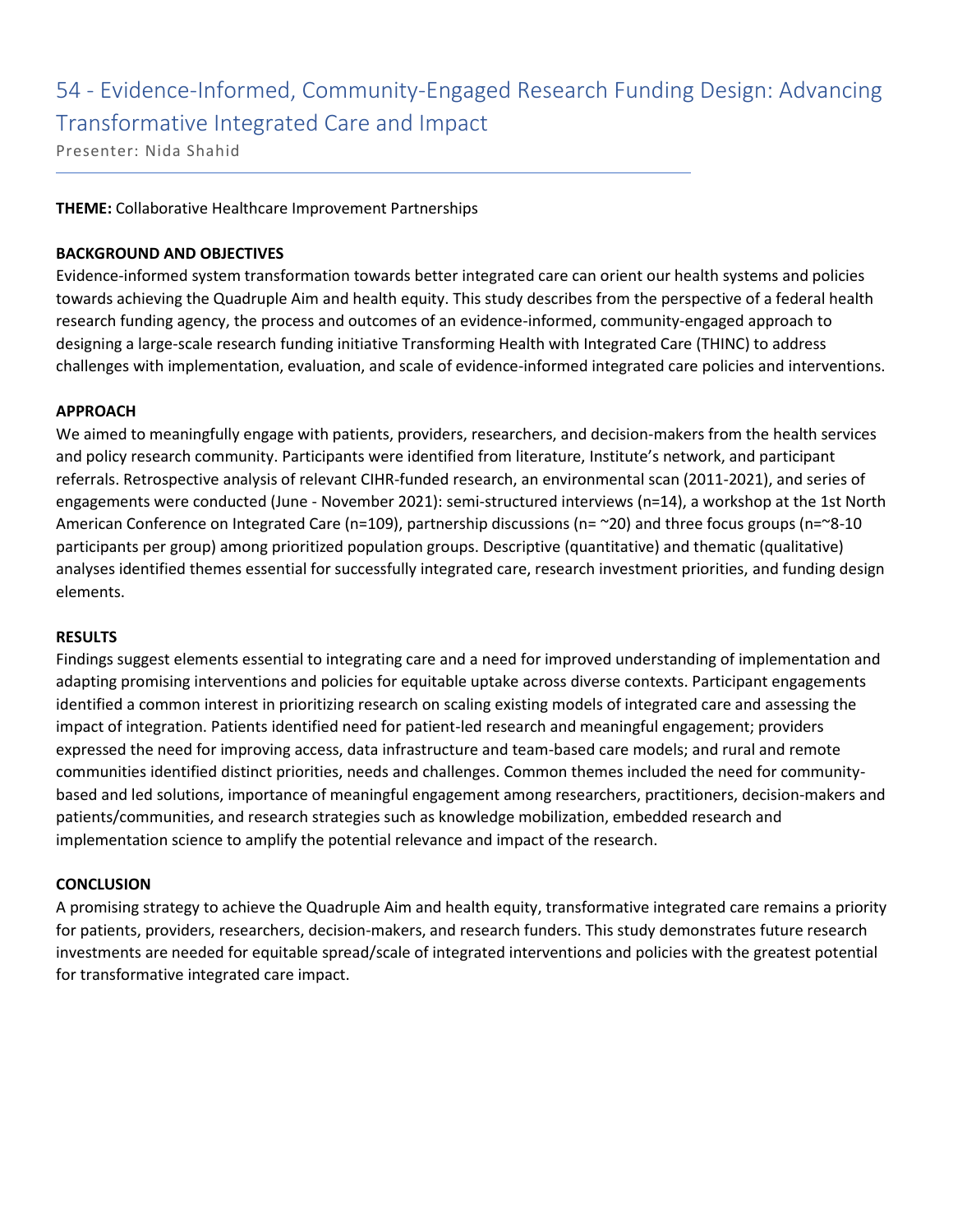55 - Examining the Mental Health Experiences of Medical Students during the COVID-19 Pandemic, with a Focus on the Influence of Gender and Race: A Substudy of the Healthy Professional Worker Partnership

Presenter: Nour Elmestekawy

### **THEME:** Mental Health and Addictions

### **BACKGROUND AND OBJECTIVES**

Medical school can be a time of significant stress. There is evidence that medical training can negatively impact students' mental health, but how the COVID-19 pandemic has affected medical students is unknown. Because different and intersecting identities play a role in the experiences of medical students, the literature points to the need for an exploration of the influence of gender and race on the experience of mental health issues, and leave-taking, during medical training.

### **APPROACH**

This study is part of the Healthy Professional Worker (HPW) project: a mixed-methods study of the experiences of mental health, leaves of absence, and return to work amongst professional workers. Canadian medical students were recruited through email, posters, discussion forums, and social media advertisements. Interviews with 8 medical students were conducted via zoom and telephone using a semi-structured interview guide adapted from the original HPW interview guide. Interviews were transcribed verbatim and coded in NVivo. The data were analyzed using an intersectional and comparative lens with an explicit focus on gender and race. Approval from the uOttawa REB was granted.

### **RESULTS**

Workload-related burnout is endemic and for some pre-dates medical school considering the highly competitive nature of admissions. Gender and race influence students' experiences of medical school and these are poorly recognized. Racialized students, for example, feel a lack of inclusivity not seeing themselves in the curricula which impact their sense of belonging. The pandemic has exacerbated these but also created additional stressors for medical students. There is confusion about scheduling of course and practica. Lack of access to job shadowing has created stress related to specialty selection. Whereas flexibility has been garnered for COVID-positive students, these forms of flexibility may not have been extended to those with gender-related circumstances. Students are generally aware of the resources available, though these vary by school.

### **CONCLUSION**

This study can help inform the development of responsive interventions to improve the mental health of all students throughout the training process. Specific attention will be devoted to interventions relevant to the pandemic, as well as interventions that address challenges that medical students are experiencing related to gender and race.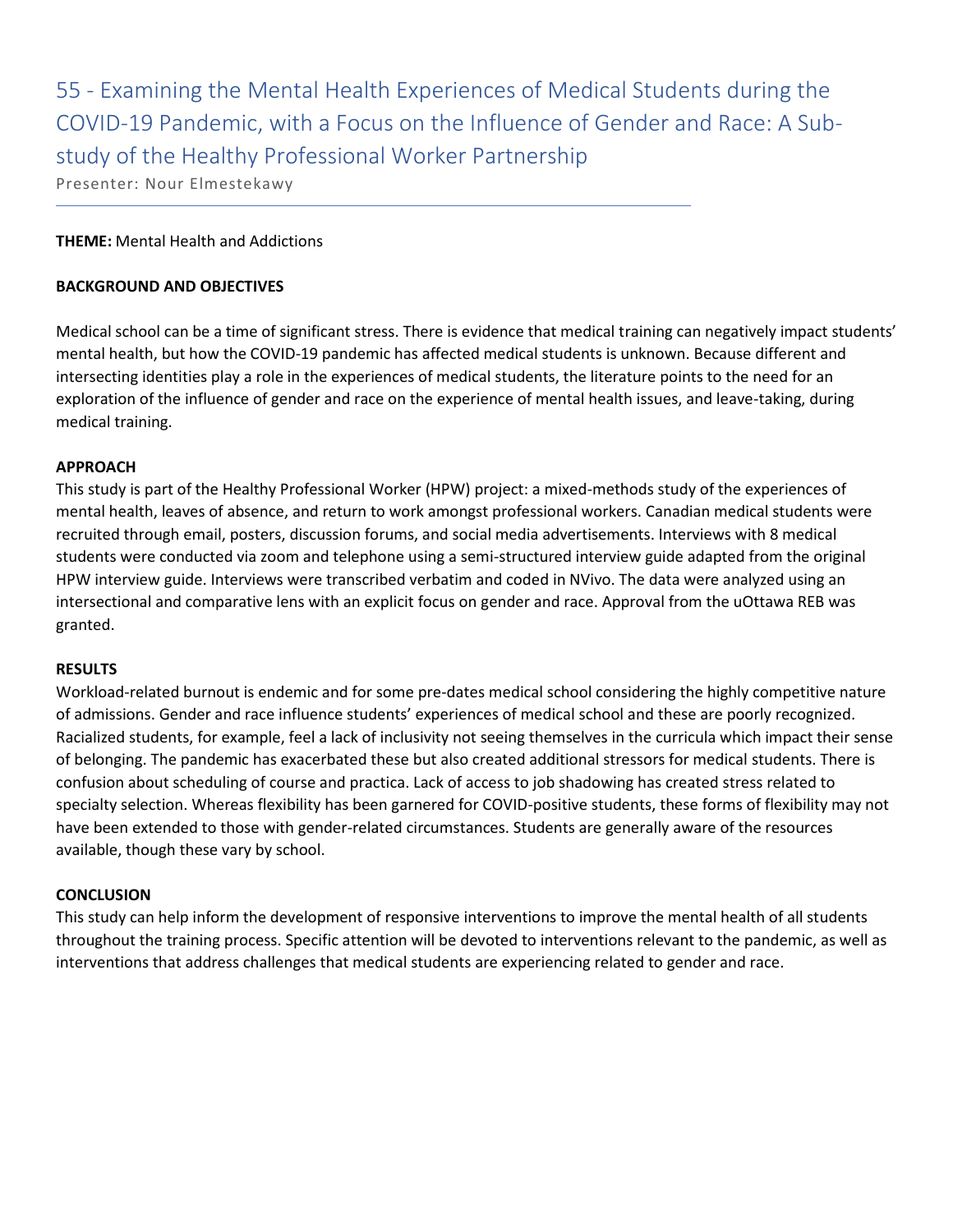### 56 - Experience of managers in long-term care facilities during the COVID-19

### pandemic

Presenter: Carole Estabrooks

### **THEME:** COVID-19

### **BACKGROUND AND OBJECTIVES**

Retention of managers in long-term care (LTC) was a well-known problem prior to the COVID-19 crisis. While reports of continuing pandemic challenges in LTC proliferate, the impact on the personal and professional lives of managers remains largely unknown. This study explored the unique experience of LTC managers during the pandemic and sought their advice to decision-makers. Here we report the major themes that emerged from our qualitative analysis and discuss broad implications of these findings.

### **APPROACH**

This study was nested within a larger mixed-methods investigation of the impact of COVID-19 on LTC staff and residents conducted by the Translating Research in Elder Care (TREC) research program. For this interpretive descriptive study, twenty-one managers were recruited from eight purposively selected nursing homes across two Western Canadian provinces. Facilities varied by size (under or over 120 beds), ownership model (for profit/not for profit), and extent and severity of COVID-19 infection. Semi-structured, virtual interviews were conducted between January and April 2021. Data collection and inductive content analysis occurred concurrently. A follow-up on-line survey was completed in early 2022.

### **RESULTS**

COVID-19 has had a profound impact on LTC managers both personally and professionally. Four major themes emerged from our analysis: (1) Responsibility to protect: Managers assumed responsibility for the protection of residents, staff, and their own families, and experienced distress when COVID-19 infiltrated their units. (2) Overwhelming workloads: Participants described rapidly changing policies amid severe staffing shortages. (3) Mental and emotional toll: Managers reported symptoms of anxiety, depression, and insomnia. Many continue to struggle with the effects of visitor restrictions on residents and families. (4) Moving Forward: The increased workload and stress of the pandemic has led some managers to consider leaving the profession entirely. Early findings from the follow-up survey confirm the qualitative findings and add additional insights.

### **CONCLUSION**

Mental distress and excess workload during the pandemic increased the risk of burnout in managers, which must be addressed to prevent higher attrition. This also points to an urgent call for systemic change to improve staff working conditions for managers and thus the quality of care and life for residents.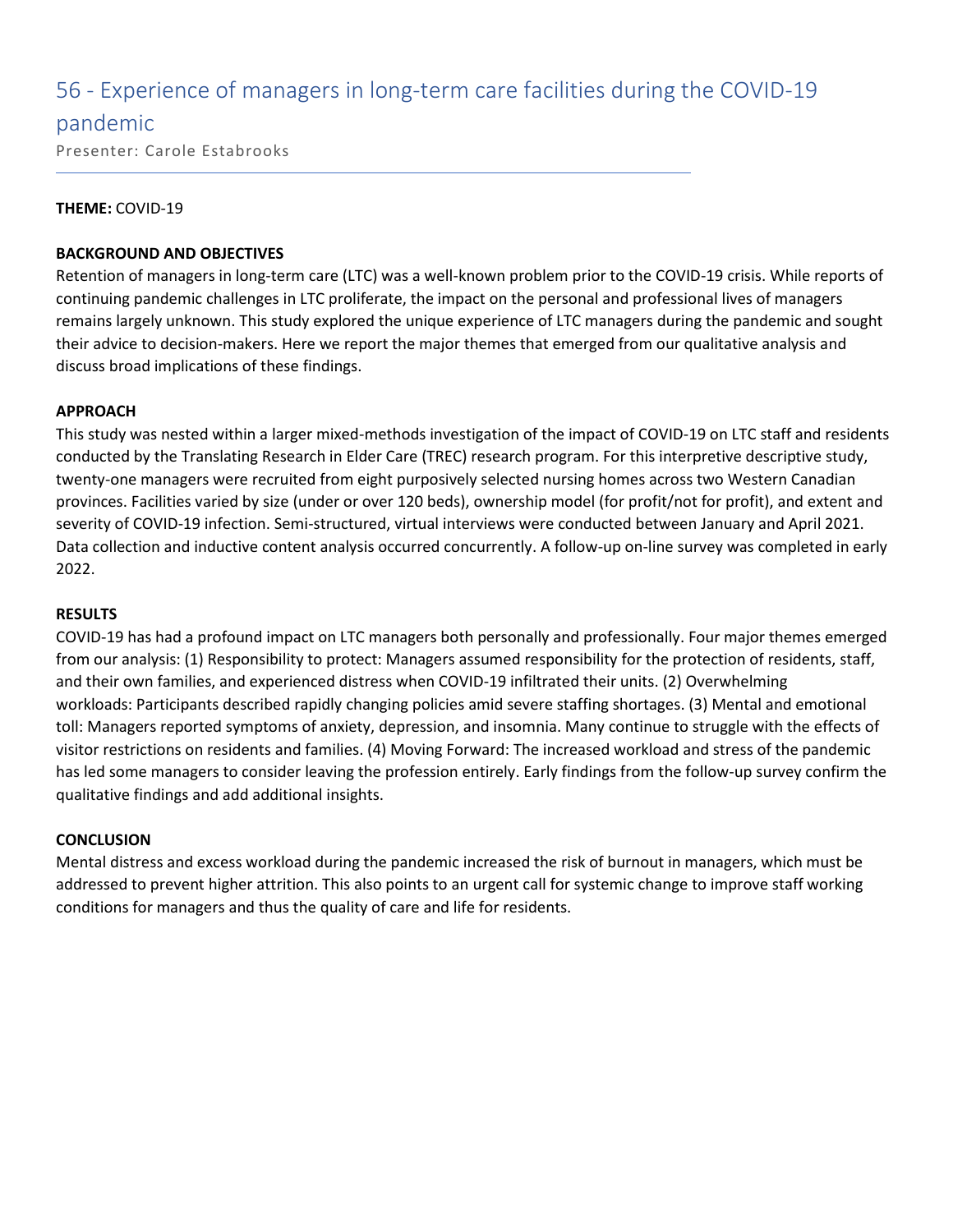### 57 - Exploring system resiliency within the North York Toronto Health Partners North York Community Access to Resources Enabling Support Program – A pragmatic case study Presenter: Kimia Sedig

**THEME:** Health System Performance (including access to care, quality, safety, efficiency, leadership)

### **BACKGROUND AND OBJECTIVES**

Ontario Health Teams (OHTs) were implemented in 2019 as a Canadian model of health system organization meant to improve integration of care across Ontario. According to a broad spectrum of literature, health system integration and health system resilience (HSR) are closely intertwined. Under the umbrella of the North York Toronto Health Partners (NYTHP) OHT, the program North York CARES (NYCARES) was developed to support patients with complex care needs transitioning from the hospital to the home. NYCARES provides core services in a collaboration between VHA Home Healthcare, North York General Hospital and NYTHP. The purpose of this study was to use NYTHP (with specific focus on NYCARES) as a case study of the OHT model's integrative characteristics in practice, and its ability to respond to large scale crises, using the COVID-19 pandemic as a natural experiment.

### **APPROACH**

We used a combination grounded theory, qualitative case study approach to explore the presence or absence of integration and resilience in the OHT model. The case's parameters were limited to the NYCARES program due to its explicit focus on integrating care and its initial implementation a few months prior to the pandemic's start. A combination of semi-structured interviews, non-participant observation, and document analysis was used to explore program partners' individual and collective experiences with the program's integrative characteristics, and how those experiences did or did not impact the program's response to COVID-19.

### **RESULTS**

Results showed that the program's operation included key integrative characteristics: regularly facilitated virtual communication between and among partners; an open, trusting culture of collaboration; and clearly-defined program goals and values that were emergent from partners' willing consultation. These characteristics allowed for adaptability, innovation, and operational resilience in the face of the pandemic's strain on various sectors of the healthcare system. Participants described how, despite not being designed to address the burden of COVID, NYCARES shifted its focus to alleviate COVID-related strain imposed on hospitals, homecare, and long-term care through its strong sense of constructive cooperation, shared passion and patient-centric vision, and a diverse network of multi-professional resources that allowed for effortless flexibility and the ability for partners to easily "think on their feet". However, the program's apparent resilience also remained limited by the fragmented macro systems it existed within. Participants regularly noted that without their continued, yet tenuous provincial funding, they remained unsure of the program's longevity or scalability. Additionally, few participants felt truly connected to the OHT as a whole: its relevance to their work was entirely resource-based, and they did not feel ownership over their understanding of its vision.

### **CONCLUSION**

NYCARES's experience throughout the COVID-19 pandemic has presented a clear case for a connection between integrated care and systemic resilience. However, lack of wider systemic support for such integrated programs limits their ability to flourish past their immediate contextual circumstances. Scalability and self-sustainability are both key principles of HSR, and better understanding of how to extend to the rest of the healthcare system the integrative principles that have enabled NYCARES's success to date is critical to achieving wider systemic resilience.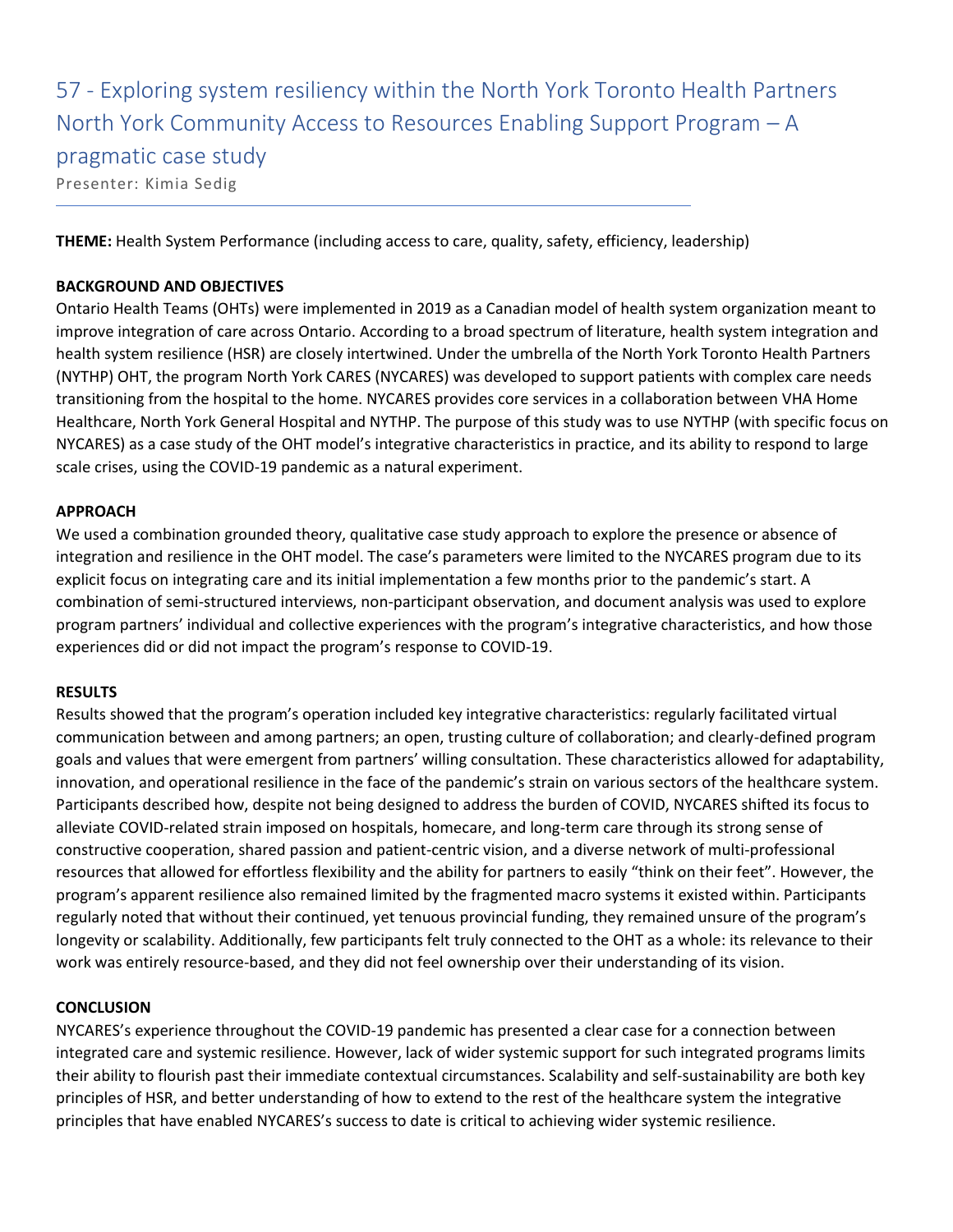58 - Exploring the impacts of clinician-guided navigation vs. self-navigation for youth with mental health and/or addiction concerns and their families: A randomized controlled trial

Presenter: Andreina Da Silva

### **THEME:** Mental Health and Addictions

### **BACKGROUND AND OBJECTIVES**

Caregiving for an individual with mental health and/or addiction (MHA) concerns can be highly stressful due to difficulties accessing services. To improve access to the care system, system navigation is being widely implemented. Navigation is delivered by trained navigators; in contrast to an individual self-navigating by finding and accessing services for themselves.

This study examined whether families of youth with MHA concerns who receive clinician-guided navigation had improved clinical outcomes compared to families who self-navigate.

### **APPROACH**

A total of 213 caregivers of youth (ages 13-26) experiencing MHA concerns participated in this randomized controlled trial. Participants were randomly assigned to the clinician-guided navigation condition (provided by the Family Navigation Project in Toronto), or the self-navigation condition, in which they received an online resource list. Clinical outcomes were assessed blindly through the Caregiver Strain Scale, Family Satisfaction Scale, and the Symptoms and Functioning Severity Scale. Participants' health service utilization was assessed, and using semi-structured qualitative interviews, their experience accessing mental health services was detailed. Participants completed measures at two different time points: baseline and 4 months.

### **RESULTS**

Group differences between the clinician-guided navigation and self-navigation conditions on clinical outcomes including caregiver strain, family functioning and youth's functioning will be presented, as well as findings on participants' health service utilization. In addition to quantitative measures, we will be presenting themes that arose in our thematic analysis of qualitative interviews completed by participants in the clinician-guided navigation condition, to lend voice to participants' experiences accessing the MHA system as well as the role of clinician-guided navigation and self-navigation in these care experiences. Analysis will be complete in April, 2022 and findings available for the conference.

### **CONCLUSION**

The findings will elucidate the impact of clinician-guided navigation vs. self-navigation on outcomes for youth and families' in the Canadian context. This work may provide important data to inform policy-makers on appropriate allocation of MHA system resources and the potential cost-benefit of guided navigation supports.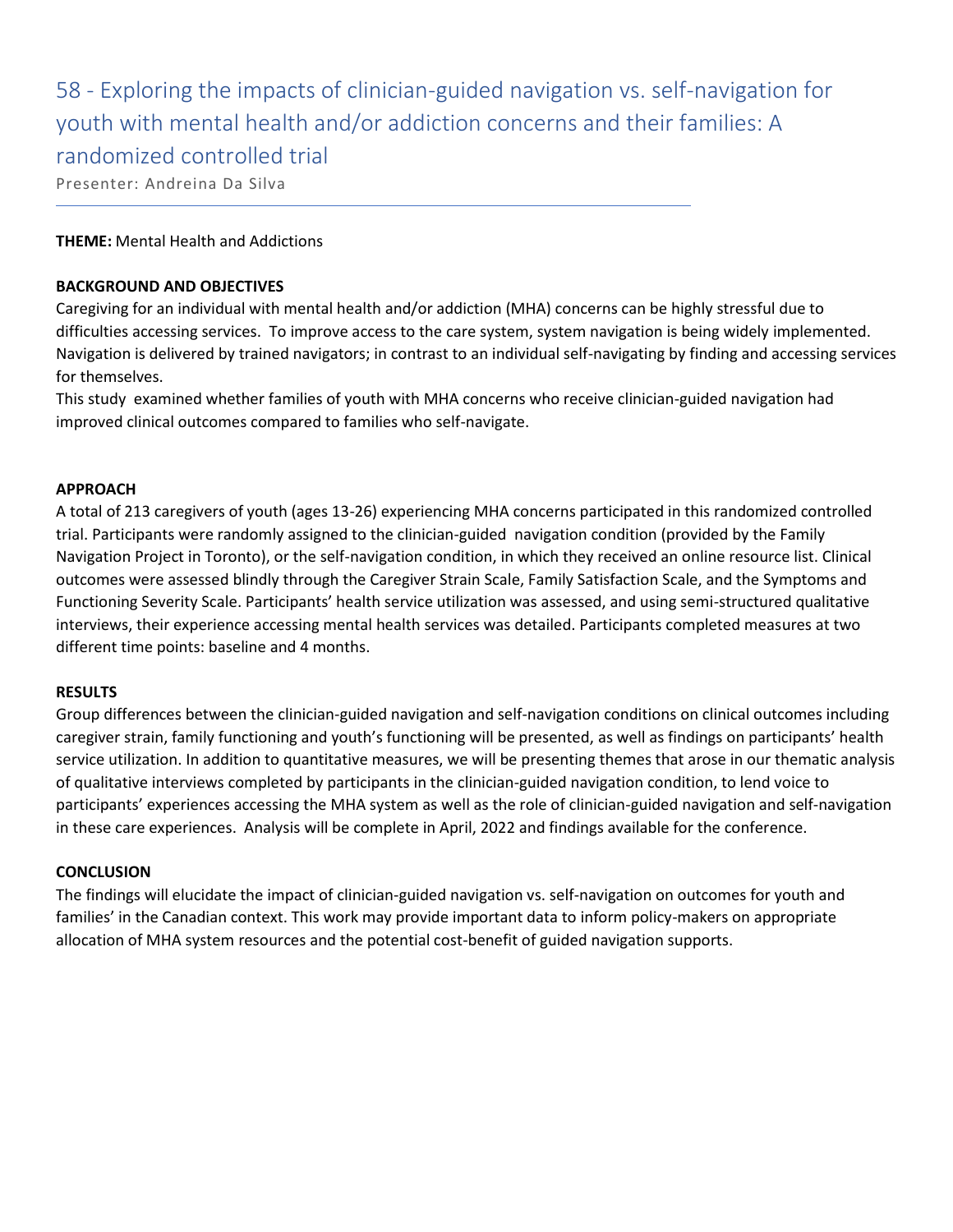### 59 - Exploring the relationship between disengagement in early psychosis intervention services and area-level marginalization

Presenter: Rebecca Oliveira

### **THEME:** Mental Health and Addictions

### **BACKGROUND AND OBJECTIVES**

Keeping youth engaged in early psychosis intervention (EPI) services is a significant priority and challenge. Many studies have explored individual level factors that contribute to the risk of disengagement but have not focused on geographic and area level characteristics. This project explores the relationship between disengagement in EPI services and arealevel marginalization. This kind of exploration can inform policy changes related to the location of EPI services and tailored outreach initiatives.

### **APPROACH**

Using data from a prospective chart review of 225 CAMH EPI service patient records, a secondary analysis will be completed to investigate the association between disengagement and area-level marginalization using the Ontario Marginalization Index (ON-Marg). The ON-Marg consists of four dimensions: residential instability, material deprivation, dependency, and ethnic concentration. This association will be investigated using a Cox proportional hazards model, and will be mapped using Geographic Information Systems (GIS) to visualize patterns of disengagement at the area-level. A Local Indicators of Spatial Association (LISA) cluster map will also be created to further explore spatial patterns and identify their significance.

### **RESULTS**

Results from the primary analysis showed that almost one-fifth of patients disengaged from EPI services prematurely. This primary analysis examined factors associated with premature disengagement in the first 9 months of EPI treatment and found no associations between individual level social determinants of health (SDH) and the risk of disengagement. Examining the association between area-level marginalization and disengagement has the potential to reveal environmental SDH that may predict the risk of disengagement. We hypothesize that residence in areas with higher marginalization indices (most marginalized) will be associated with an increased risk of disengagement from EPI services. We also hypothesize that the spatial analysis will reveal the presence of clustered events of disengagement, indicating that there is a spatial association.

### **CONCLUSION**

Although this project used a small sample, it highlights the potential of this kind of analysis in revealing inequalities related to disengagement in EPI services at the area-level. Further research should consider studying a larger sample size, across multiple EPI sites, and include qualitative methods to gain a deeper understanding.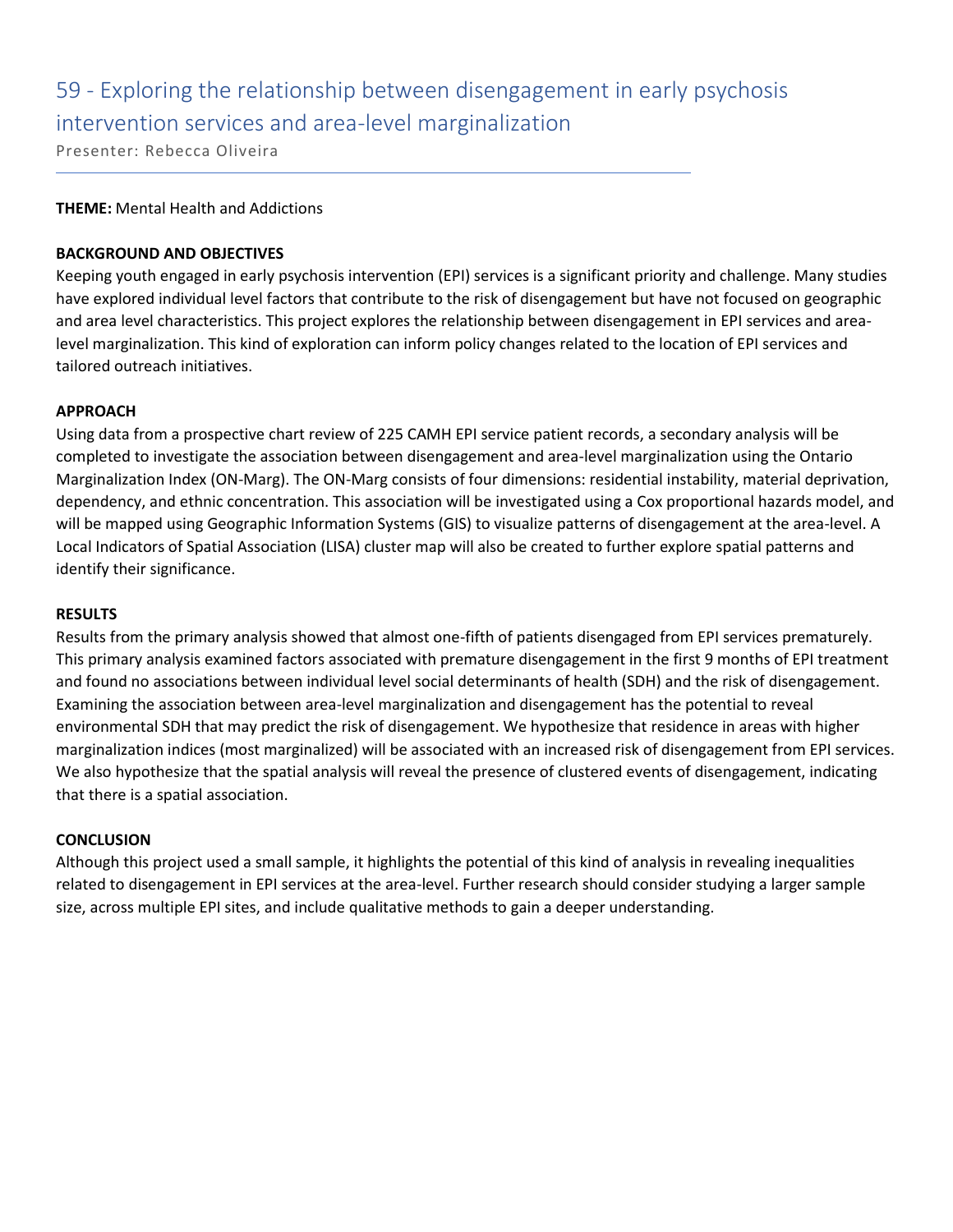### 60 - Family Experiences Accessing Respite Care for Children with Medical

Complexity in Nova Scotia

Presenter: Sydney Breneol

**THEME:** Health Policy, Healthcare Reform (includes priority setting, politics)

### **BACKGROUND AND OBJECTIVES**

Respite care is an essential strategy to support caregivers of children with exceptional medical needs. However, many caregivers report difficulty accessing respite services that meet their individualized needs. Addressing this gap in care is urgently needed to effectively support these vulnerable children and their families. This project sought to better understand the experiences and needs of children with medical complexity and their families seeking respite care in Nova Scotia.

### **APPROACH**

This project highlights a clinical-research partnership between a trainee, senior researcher, front-line clinician, and decision makers. This partnership was created to ensure study findings could produce relevant and evidence-informed practice and policy recommendations. We used a qualitative descriptive design to conduct semi-structured interviews with caregivers of children with medical complexity. Interviews were analyzed using direct content analysis to classify data into the Theoretical Domains Framework, followed by an inductive thematic analysis. All transcripts were coded independently with frequent check-ins with the clinical-research team to examine themes. Final coding was reviewed by a second coder.

### **RESULTS**

We interviewed 11 caregivers (aged 28-65 years old) of children with medical complexity (aged <1 to 22 years). Respite care was described as a break for caregivers and a means to create positive experiences for the child outside the family unit. Caregivers expressed appreciation and relief for respite care delivered by a trusted worker, often using this time to sleep and address personal and family needs. Respite was described as essential for family functioning. Barriers to accessing respite care were identified, such as restrictive eligibility criteria to receive funding, difficulty locating skilled providers, and gaps in care coordination and communication. Caregivers also highlighted the need to increase capacity for pediatric-specific respite services.

### **CONCLUSION**

Urgent action is needed to improve the state of pediatric respite for children with medical complexity and their families. These findings build upon our previous scans of respite care programming and provide pragmatic recommendations for designing family-centered respite care services for children with medical complexity and their families.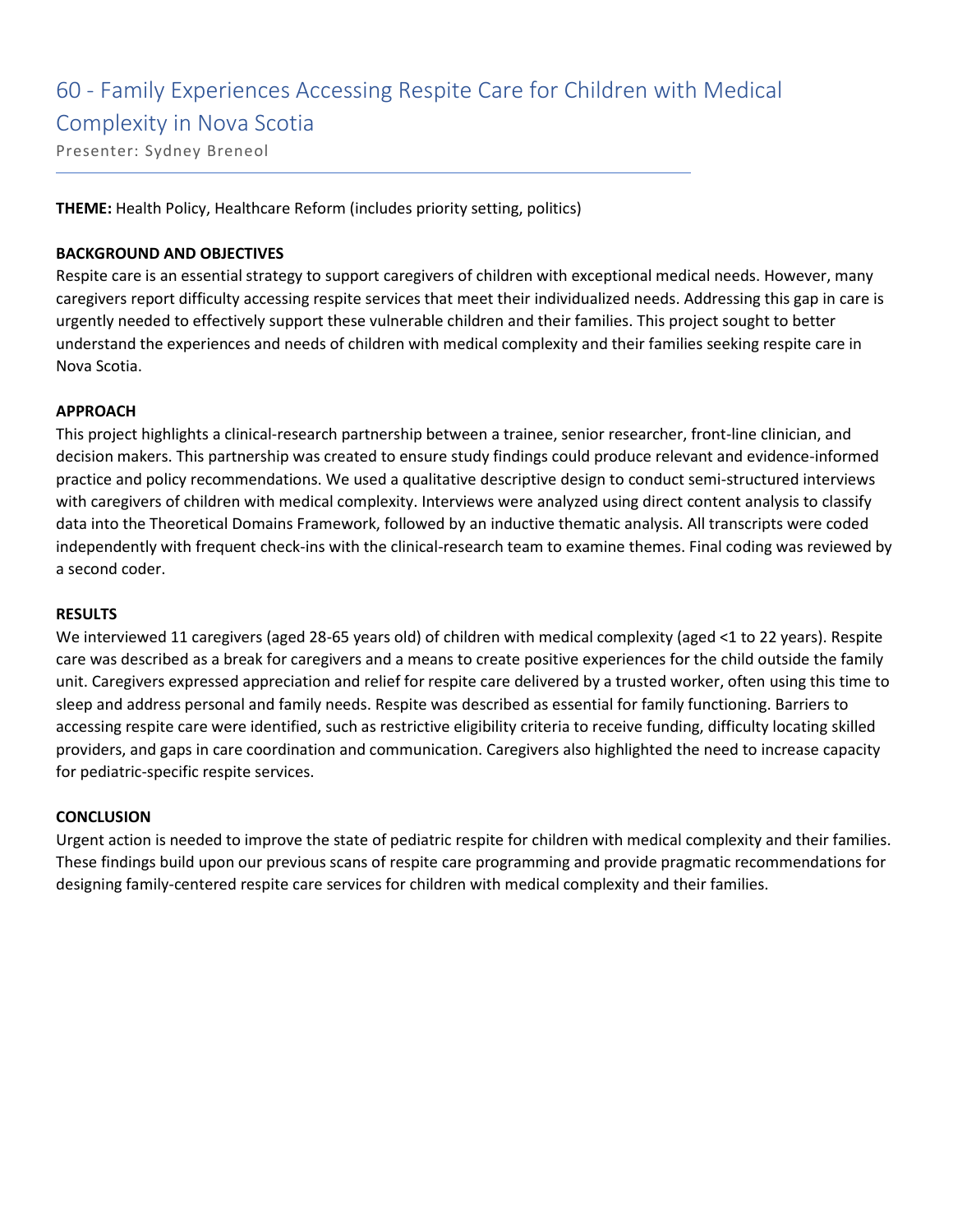### 61 - First Nations Adult Populations in Canada: Cultural Mechanisms and Impacts on Health & Wellbeing

Presenter: Jocelyn Paul

### **THEME:** Indigenous Health

### **BACKGROUND AND OBJECTIVES**

Current health inequities amongst Indigenous peoples are frequently attributed to various historical and ongoing effects of colonization. While some evidence suggests that certain aspects of Indigenous cultural identity buffer against poor health outcomes that are worsened through experiencing social stress, inconsistent evidence and minimal research in this regard has explored these links among First Nations peoples living on-reserve in Canada.

### **APPROACH**

That said, we decided to perform secondary analyses to delineate what the social stressors are at the national-level that impact levels of psychological distress among First Nations living-on reserve and in northern communities; to and delineate the cultural mechanisms that directly influence levels of psychological distress and in turn, also/or protect against the negative impacts of particular social stressors on psychological distress. Secondary analyses were performed using the First Nations Regional Health Survey 2015/16 among First Nations adults living on-reserve or in northern communities in Canada.

### **RESULTS**

Among the adult sample (aged 18+ years old) experiences of physical aggression, verbal aggression, and cyber-bullying were linked to increased psychological distress. Strong feelings of community belonging were linked to reduced psychological distress, and buffered against higher psychological distress levels among those who were bullied. Participation in community events was not linked to psychological distress, but was associated with reduced psychological distress among those who reported experiencing physical and verbal aggression.

### **CONCLUSION**

The results highlight the influence of social stressors in the lives of First Nations peoples, and the potential protective effects of particular aspects of cultural identity within First Nations communities. It is hoped that this project will inform the need for more culturally based health interventions and social policies.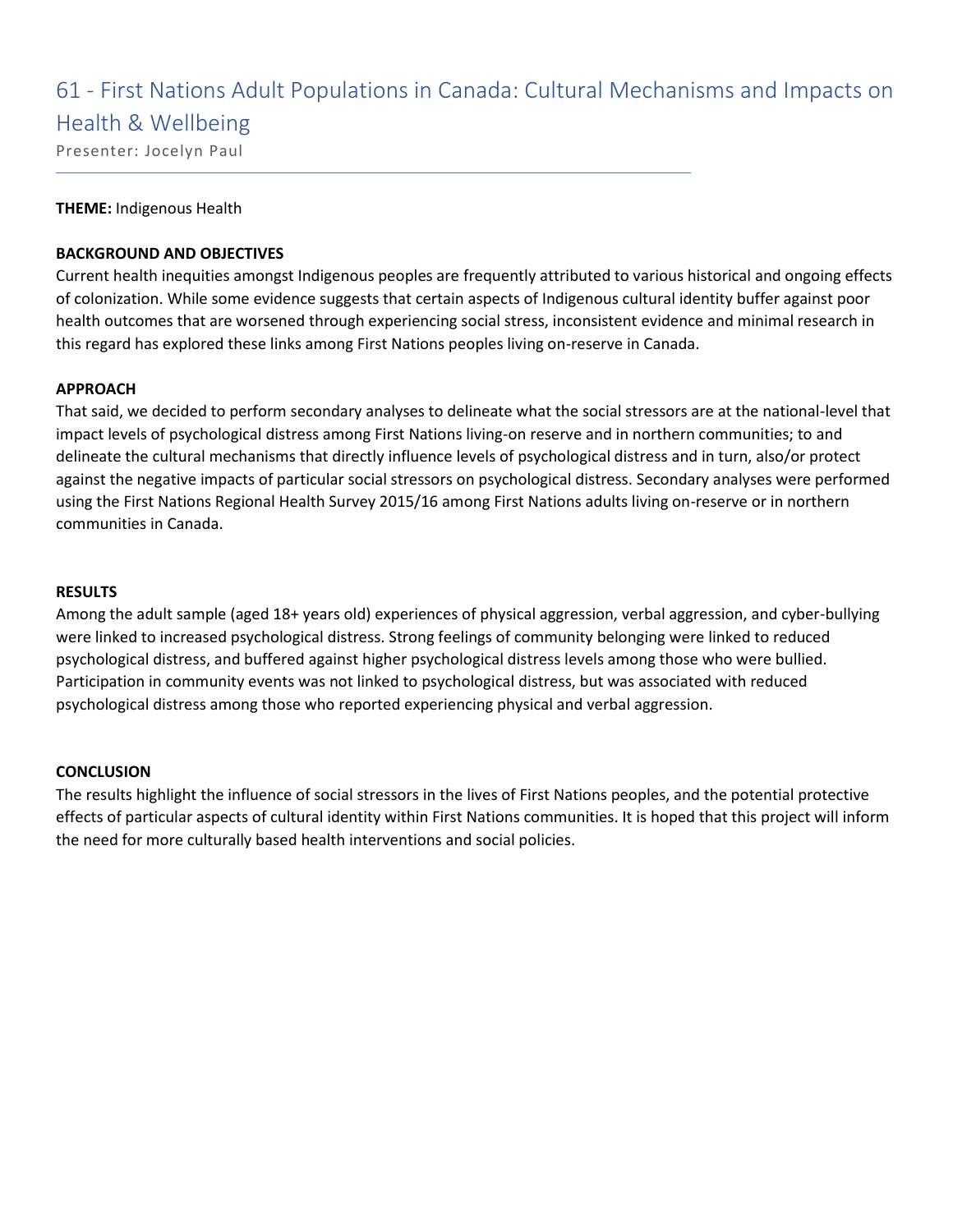62 - Gender wage gaps in the health and education workforces across the urbanrural continuum: a decomposition analysis using linked population and geospatial data Presenter: Neeru Gupta

### **THEME:** Health Human Resources

### **BACKGROUND AND OBJECTIVES**

The education pipeline impacts opportunities for enhanced diversity in health practitioner candidates and, in turn, health workforce equity and performance. Some studies have examined gender and urban/rural imbalances in the health and education workforces, such as occupational segregation and wage gaps, to inform policy options. Yet, there is a dearth of evidence on how labour market opportunities and remuneration structures may affect women and men health and education professionals differently across the urban-rural continuum.

### **APPROACH**

Using data from the 2006 and 2016 Canadian population censuses, we applied linear regression and Oaxaca-Blinder decomposition analyses to assess trends and differentials in annual log employment income by sex (male/female), traditional labour market measures (age, educational attainment, class of worker, adult migrant status), socially institutionalized gender roles (household head, childcare), and social identity factors intersecting with gender (visible minority status, Indigenous identity) among full-time health and education professionals aged 25-54. We further linked the census data to the Index of Remoteness, a continuous measure capturing dimensions of remoteness and accessibility for all communities.

### **RESULTS**

The health and education workforces were characterized by gendered occupational segregation: 90% and 60% female among nursing professionals and secondary school teachers, respectively, compared to 45% among both specialist physicians and university professors. Female-dominated professions were simultaneously characterized with geographic distributions most closely approaching the general population: while 11% of nurses and of secondary school teachers resided in the 60% most rural and remote areas of the country (echoing the general population), only 5–6% of physicians and postsecondary educators resided in similarly characterized areas. Significant gender wage differentials were seen across all professions under observation, after adjusting for other factors. Residential remoteness was found to explain little of the gender wage gap; 35–64% of the wage differential remained unexplained, possibly due to (unobserved) discriminatory effects.

### **CONCLUSION**

Findings from this decomposition analysis using linked population-based and geospatial data suggest that policy efforts to tackle female–male wage gaps among health and education professionals need to address occupational segregation and gender discrimination, despite equivalent skill levels and skill specializations for the tasks and duties of jobs, beyond spatial considerations.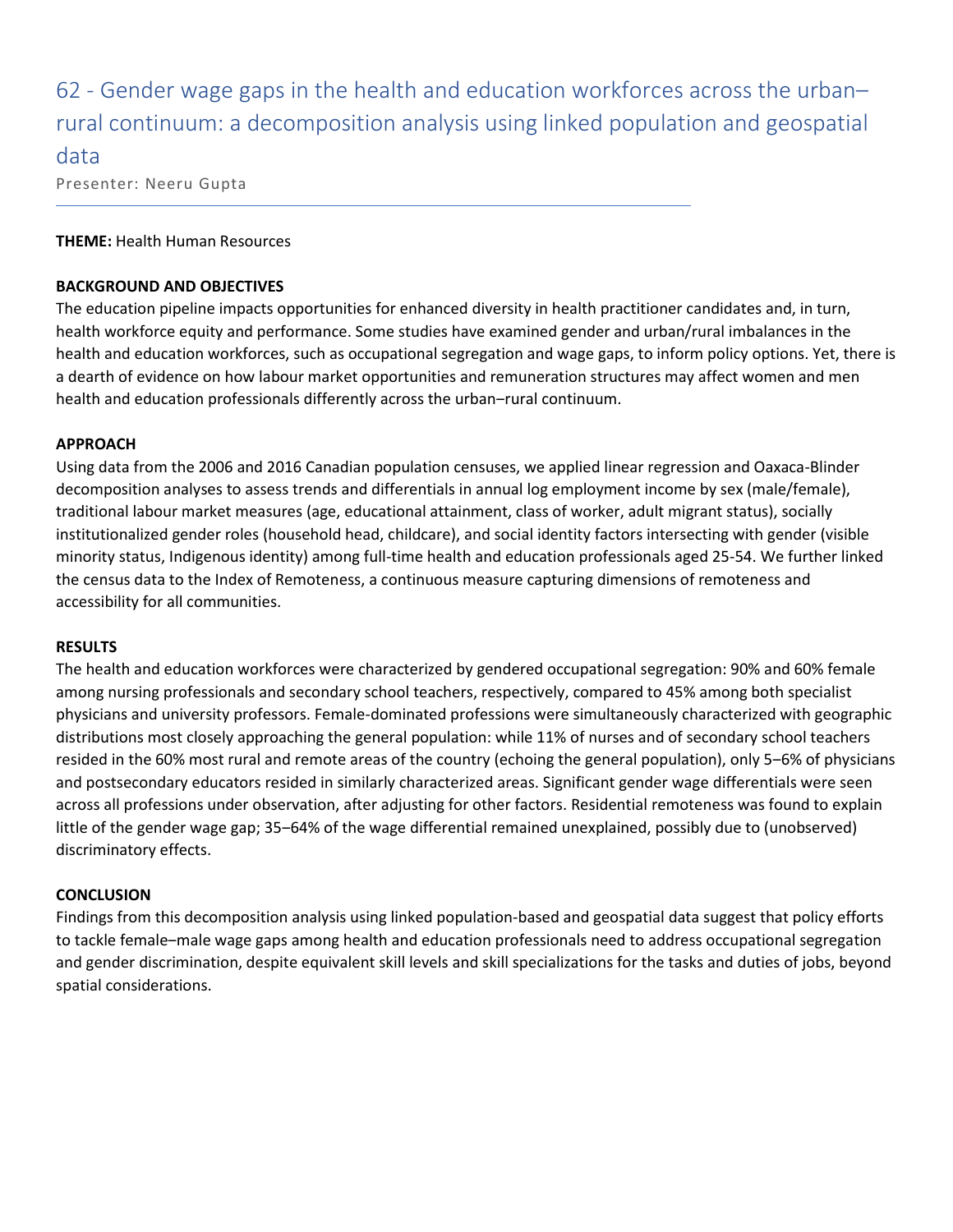# 63 - "Giving pain a home": Co-designing new health services to prevent chronic pain

### after surgery in youth

Presenter: Kathryn Birnie

### **THEME:** Collaborative Healthcare Improvement Partnerships

### **BACKGROUND AND OBJECTIVES**

Preventing the development of pediatric chronic pain is a top priority identified by youth, families, healthcare professionals, and policymakers in Canada. Approximately 20% of youth who undergo major surgery will develop chronic pain that negatively impacts their quality of life. "Transitional Pain Services" (TPS) have emerged in adult tertiary care as an innovative and effective health service model to prevent chronic postsurgical pain, but evidence guiding models of care for pediatric populations is lacking.

### **APPROACH**

Our team co-designed TPS for pediatric populations with youth with chronic postsurgical pain, parents, healthcare professionals, and health system administrators. Using human-centered design, we: (1) surveyed 85 multidisciplinary healthcare professionals from 20 healthcare institutions about current pain management practices for youth undergoing surgery; (2) interviewed 7 youth with chronic postsurgical pain, 7 parents, and 6 pain and surgical healthcare professionals about their experiences; and (3) conducted two virtual design thinking sessions with 5 youth, 7 parents, 9 healthcare professionals, and 6 administrators who co-developed a blueprint for pediatric TPS.

### **RESULTS**

The survey of healthcare professionals identified significant gaps between current pediatric pre- and post-surgical pain management and recommended practices. Participants 'somewhat agreed' their institutions were committed and capable of change in pediatric surgical pain care. Tertiary/quaternary children's hospitals reported less alignment with recommended practices than other institutions (community/regional or rehabilitation hospitals, community treatment centers). Interviews with youth, parents, and healthcare professionals emphasized the negative impact of poorly managed postsurgical pain, and shared unmet needs related to pain education, psychosocial support, resources for multimodal pain management, communication between healthcare professionals and families, and care coordination. Co-design workshops identified design principles for the new health service of: giving pain a home, considering the whole person, empowering youth and families, and addressing pain across the continuum of care.

### **CONCLUSION**

Findings revealed a need for a new pediatric TPS to prevent chronic postsurgical pain in youth and moderate health system readiness to adopt it. Co-design methods offered a rigorous patient-centered way for meaningful innovation to address a top priority within the health system.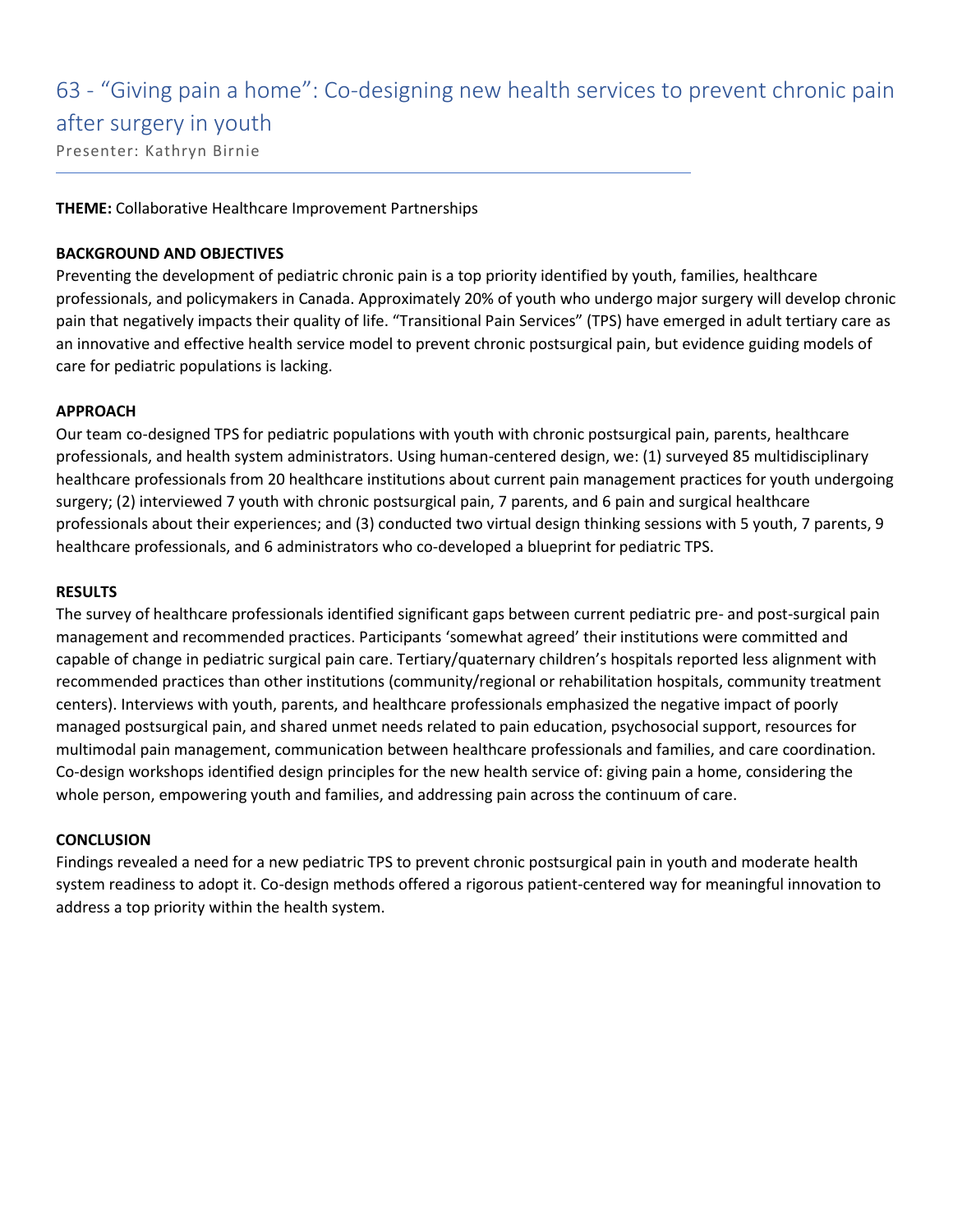# 64 - "Home care that we could be proud of": engaging experts-by-experience in the development of the Long-Term Life Care at Home model

Presenter: Valentina Cardozo

### **THEME:** Home Care, Long Term Care and Aging

### **BACKGROUND AND OBJECTIVES**

Canadians want to live, age, and receive care at home and the COVID-19 pandemic has exacerbated the need to expand long-term care system capacity to include home-based alternatives. Older adults, caregivers and community-based health and social care providers have essential knowledge, experience, and expertise to inform new models of care; yet are often underrepresented in research. We aimed to authentically engage these 'experts-by-experience' in the development of a new Long-term Life Care at Home model.

### **APPROACH**

Six online focus groups were conducted with older adults, caregivers and health and social care providers across Ontario (n=67). Focus groups centred on patient vignettes and preliminary care packages developed through extensive quantitative analysis of routinely collected interRAI home care assessment data (n= 205,000) and an e-delphi survey of community providers (n=45). Each two-hour session homed in on one patient vignette, using an empathy mapping exercise to identify essential and missing care package components and discuss implementation challenges and opportunities. Focus groups were recorded and transcribed verbatim. Qualitative framework analysis guided the identification of key themes.

### **RESULTS**

Focus group participants were mostly female (84%), Caucasian (73%), and ranged in age from 21 to 90 years. Sixty percent of participants identified as older adults, 49% as caregivers and 16% as health and social care providers. Findings include a framework of themes to inform the refinement of the Long-Term Life Care at Home model across three categories: 1) Validation of care package components, including support for key design principles such as 'caring for the patient and caregiver as a dyad'; 2) System, organization and individual level barriers (e.g., ageism and family dynamics) and facilitators (e.g., technology to support communication); and 3) Changes to care packages, with an emphasis on optimizing the number of providers in the home and screening caregiver preferences and needs.

### **CONCLUSION**

Inclusion of older adult, caregiver and health and social care providers as experts-by-experience in the development of new models of care is critical to ensuring post-pandemic solutions like the Long-Term Life Care at Home model are acceptable to system users and respond to the needs and preferences of aging Canadians.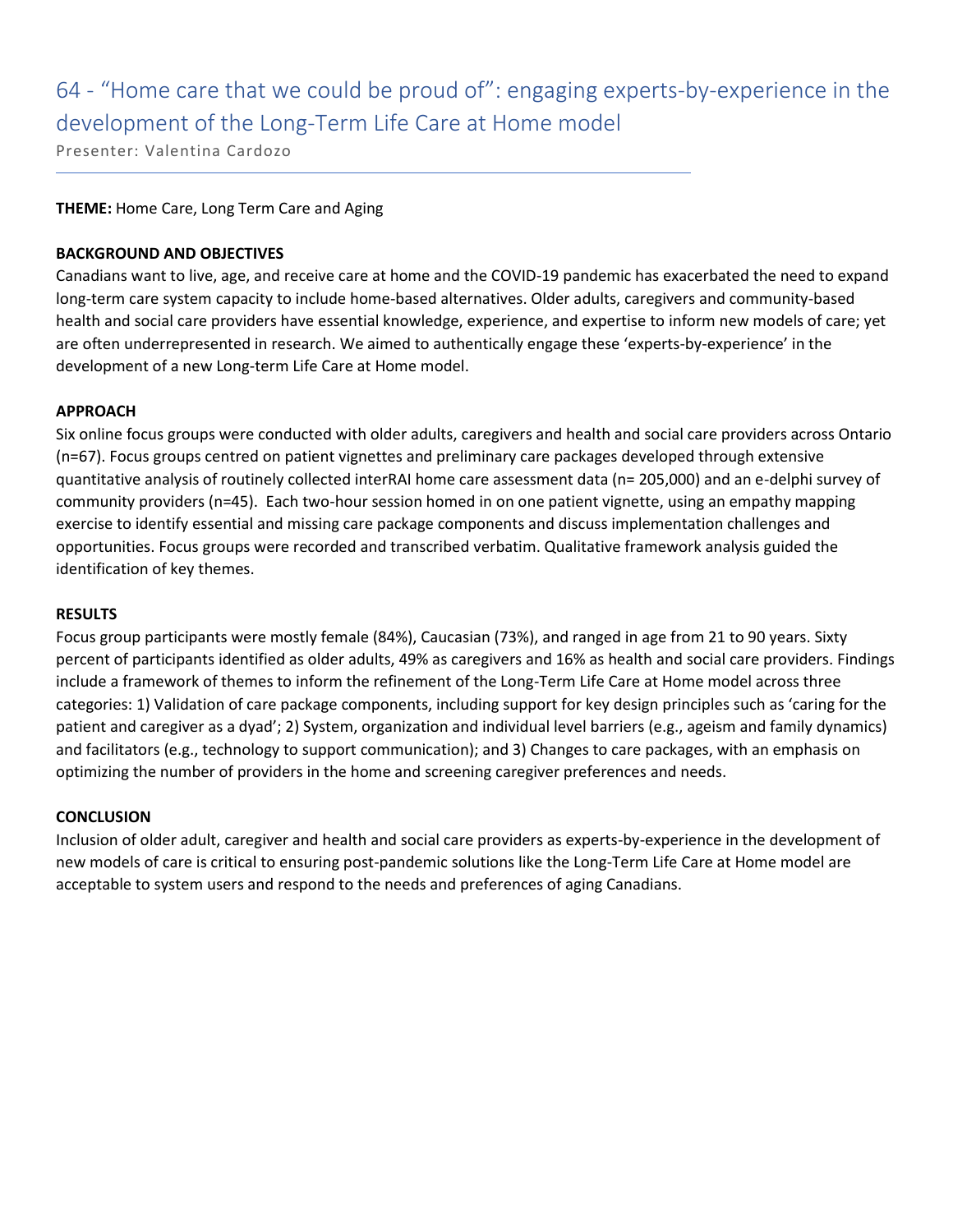### 65 - How Canadians rate their digital health literacy: An analysis from the 2021 Canadian Digital Health survey

Presenter: Waldo Beauséjour

### **THEME:** Equity and Vulnerable Populations

### **BACKGROUND AND OBJECTIVES**

With the digitalization of health care delivery accelerated by the COVID-19 pandemic, Canadian patients are mandated to be digitally literate in order to get the most out of digital health services. Concurrently, it has been reported that Canadians are more likely to seek out care virtually beyond the pandemic. We sought to assess the digital health literacy of Canadians and uncover how this literacy is distributed across several sociodemographic and socioeconomic subpopulations.

### **APPROACH**

We utilized data from the 2021 Canadian Digital Health survey conducted on a representative sample of 12,052 Canadians. This cross-sectional survey collects data on the utilization of digital health technologies by patients to access care. Besides, the online survey questionnaire utilized the self-reported eHealth Literacy Scale (eHEALS) to assess respondents' digital health literacy. We relied on descriptive statistics such as mean, standard deviation, and proportions to study the distribution of digital health literacy across sociodemographic and socioeconomic subpopulations. To ensure representativeness of the general Canadian population, post-survey demographic weights calculated from the 2016 census were applied to the survey results.

#### **RESULTS**

In 2021, the national average eHEALS score was 28 (SD=6.6), up from 27 (SD=6.2) in 2020. The 2021 results showed some variability across several sociodemographic subpopulations: (1) Canadians living in rural/remote communities reported lower eHEALS scores than their urban center neighbours; (2) eHEALS scores were lower among older adults (65+) relative to other age groups; (3) lower education level was associated with lower eHEALS scores. Some variability was also found across some health-related factors: (1) patients with access to a family doctor reported higher eHEALS scores than those without one; (2) higher eHEALS scores were associated with experience of using virtual care services. Besides, Canadians belonging to households with an annual income less than \$50,000 reported lower digital health literacy compared to higher income groups.

### **CONCLUSION**

Digital health literacy plays a crucial role in reducing digital health inequalities. It would be irrational to expand digital health services without equipping marginalized and racialized communities with the skills and knowledge needed to use these services. Massive digital health literacy campaigns bolstered by strong policies should be undertaken.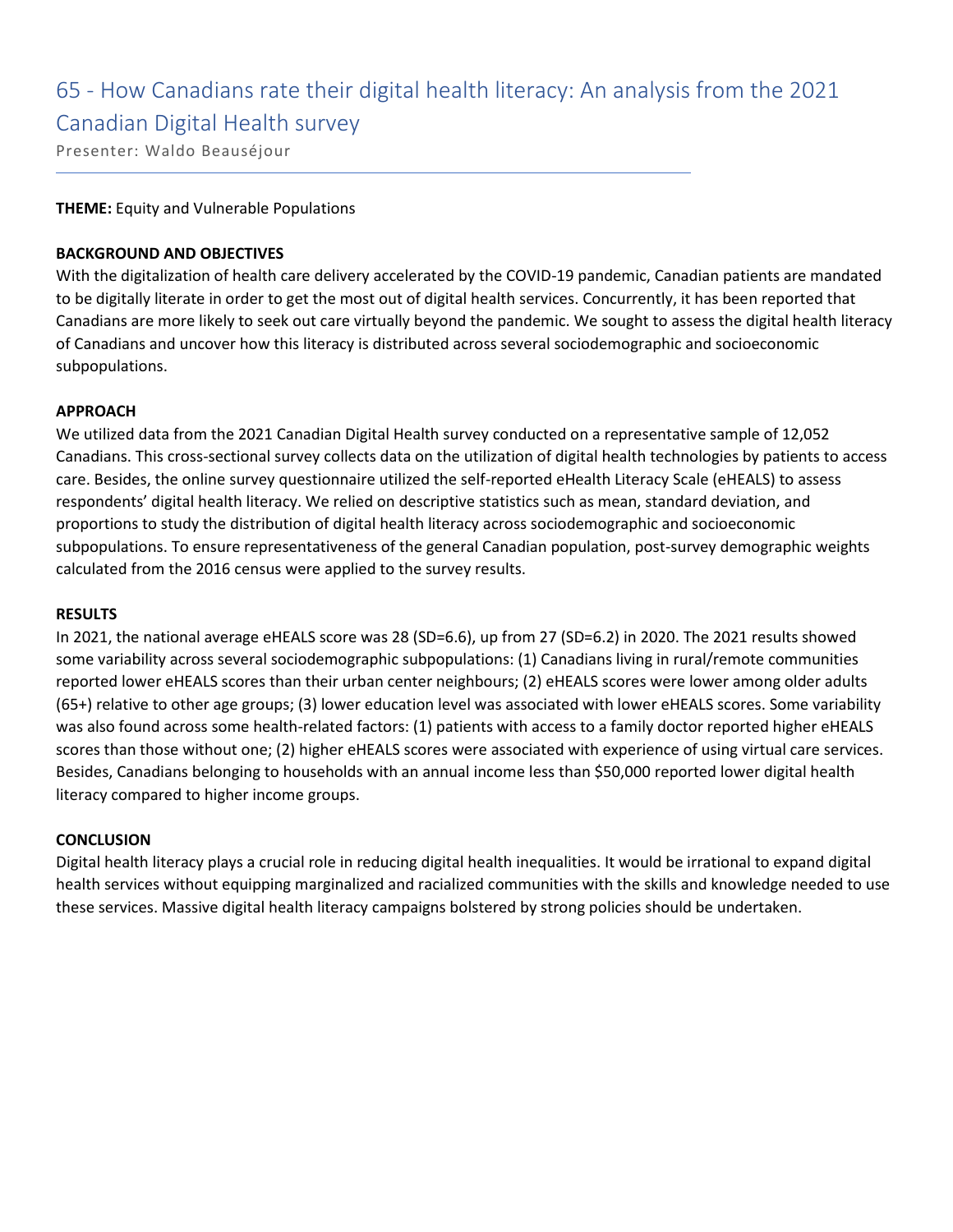66 - How Do Professional Associations Influence Health System Change? Exploring Global and Local Literature

Presenter: Alyssa Indar

**THEME:** Health Policy, Healthcare Reform (includes priority setting, politics)

### **BACKGROUND AND OBJECTIVES**

Health care in Ontario is being transformed through the development of Ontario Health Teams. These collaborative health systems are changing care delivery so that patients receive better integrated care in their communities. Professional associations are key stakeholders, representative of different health care professionals, with complex interests that affect their involvement and influence in system transformation. This literature review explored peerreviewed and grey literature to understand mechanisms used by professional associations to influence health system change.

### **APPROACH**

In the first stage of the literature review, expert librarians executed a focused search for international peer-reviewed literature relevant to the mechanisms used by medical professional associations to influence health system transformation. A focused search of select databases and handsearching (via Citation Gecko) yielded 14 articles. The second stage of the review explores the mechanisms used by seven selected provincial professional associations (e.g., Ontario Medical Association, Ontario Hospital Association) to influence the develop of OHTs. This entailed reviewing publicly available organizational documents (e.g., position statements) and 200+ media articles from February 2019 onward.

### **RESULTS**

Preliminary findings from the first stage of the review suggest that professional associations are sophisticated groups, often with the capacity to engage a variety of stakeholder groups and influence health policy development. The primary mechanisms that were identified to exert influence on health system transformation include leveraging political power, engaging in advocacy, and to a lesser extent, taking part in scholarly activities.

Early findings from the Ontario-specific grey literature review indicate that professional associations may use informal publications, such as position statements, to make their members' interests clear amid the dynamic process of OHT development. Professional associations may use the media to tailor their message to their intended audience (e.g., the public) but only occasionally strategically align with stakeholders with similar interests.

### **CONCLUSION**

Limited research has examined how professional health care associations influence health care system change. This review identified multiple mechanisms used by these associations to influence health system transformation. Better identification of areas of congruence (e.g., shared functions or interests) could enhance collaboration and more effectively advance their respective interests.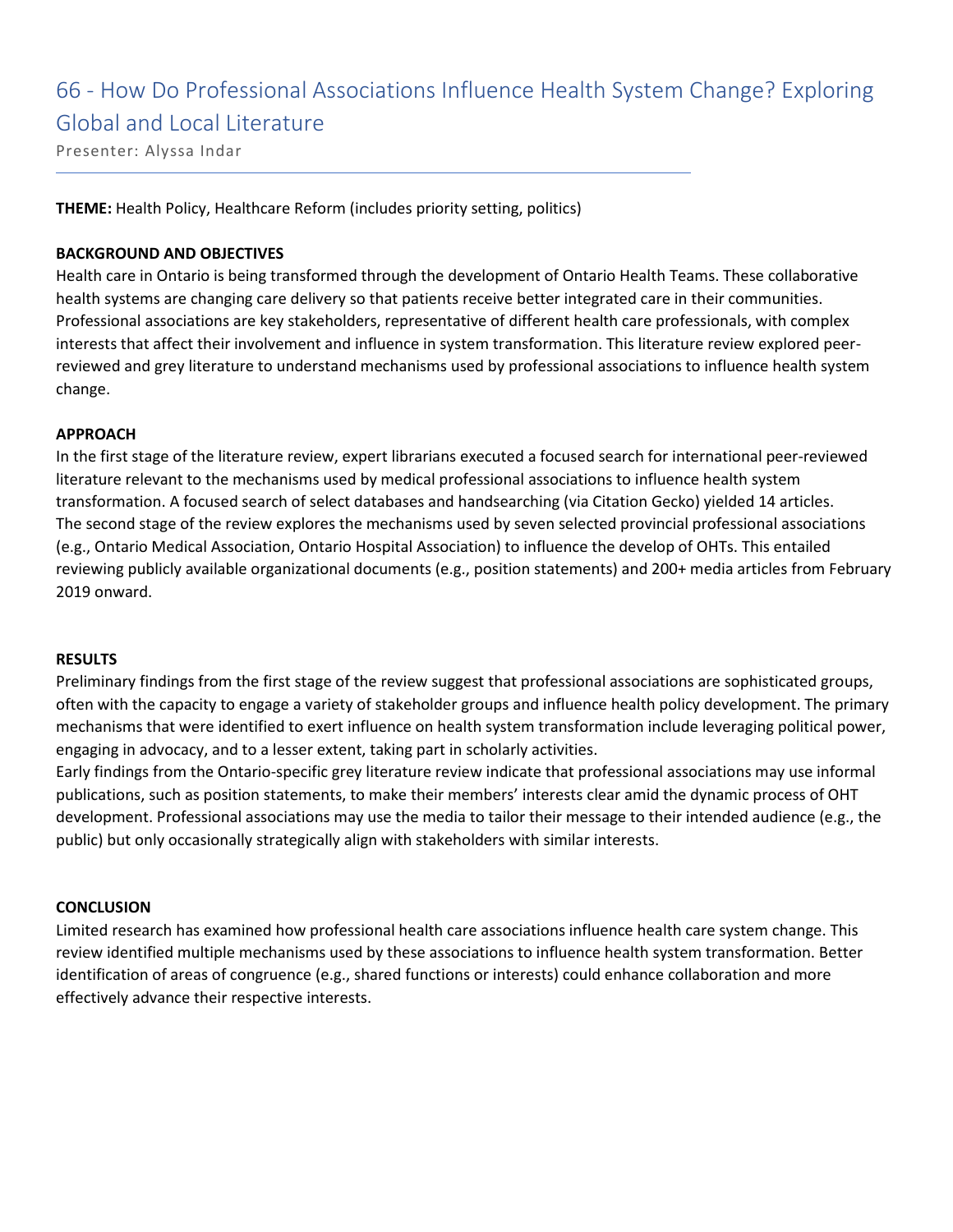### 67 - Identification of major cognitive disorders in self-reported versus administrative health data: a cohort study in Quebec

Presenter: Isabelle Dufour

### **THEME:** Home Care, Long Term Care and Aging

### **BACKGROUND AND OBJECTIVES**

Major neurocognitive disorder (MNCD) has risen as a priority for public health research. Various data sources, including administrative health databases and population-based surveys, are used to identify older individuals living with MNCD. Potential disparities between these sources are not documented but could help identify specific challenges in this population, as well as methodological shortfalls.

Objective. To describe the characteristics of older adults living with MNCD, identified in self-reported versus administrative health data.

### **APPROACH**

Retrospective cohort study using the Care Trajectories -Enriched Data (TorSaDE) cohort, combining 1) five waves of the Canadian Community Health Survey (CCHS; 2007-2016) and 2) administrative health data from the provincial healthinsurance board (1996-2016).

We included individuals from Quebec (Canada) who: 1) participated in at least one CCHS cycle; 2) were living in the community and at least 65 years old at the time of the CCHS completion. The study sample was divided into four groups according to self-reported MNCD (Yes/No), and MNCD identified in administrative health data (Yes/No). We compiled groups characteristics and compared them using ANOVA and chi-square test.

### **RESULTS**

The study cohort was composed of 25,125 older adults, of which 784 (3.12%) had MNCD (identified in the CCHS and/or administrative health data). There is discordance for 551 individuals (70.3%). Only about 34% of individuals with an MNCD identified in the administrative health data self-reported the condition.

Our four groups present specific challenges related to the importance of perception, the access to a timely diagnosis in the community, the role of anosognosia, the caregivers' roles in reporting health information. Our results also highlight limitations of both data sources to conduct research on individuals presenting with cognitive impairment.

### **CONCLUSION**

To a certain degree, both data sources fail to consider subgroups experiencing issues related to MNCD; studies like ours provide insight to understand their characteristics and needs better.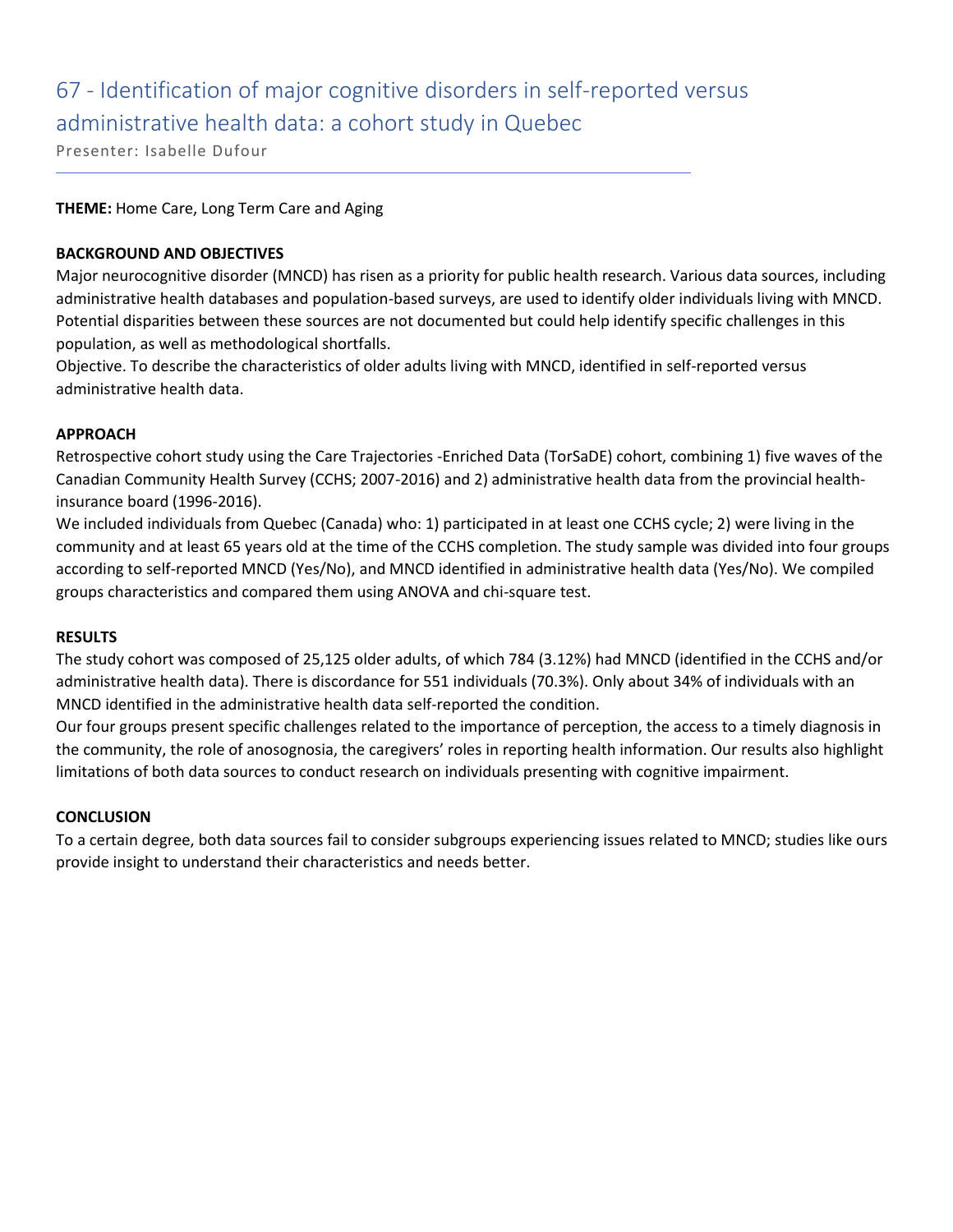# 68 - Identifying older adult mental health considerations and objective differences since the onset of the COVID-19 pandemic: A mixed methods study

Presenter: Elizabeth Kalles

### **THEME:** Mental Health and Addictions

### **BACKGROUND AND OBJECTIVES**

Preliminary research suggests that the mental health of older adults has been negatively affected by the ongoing pandemic. However, frequent use of small, non-representative research samples limits the generalizability of findings to the diverse population of aging Canadians. The objective of this research is to explore pandemic-related mental health considerations of older adults, caregivers, and health/social care providers and determine related differences in the mental health of older adults since the start of the pandemic.

### **APPROACH**

This mixed-methods approach used early pandemic survey responses to inform analyses of routinely collected health assessment information in Ontario. A 2-continuum model was applied to conceptualize mental health and mental illness as two separate but inter-related continua. Secondary framework analysis was guided by both deductive coding using themes from literature on past pandemic/epidemic mental health and inductive coding of free-text responses. The considerations of older adults, caregivers, and health/social care providers (n=305) related to mental health care, support, and treatment were identified. Complementary interRAI Home Care assessment items were then quantitatively analyzed to identify differences in older adult mental health.

### **RESULTS**

Three core principles influence experiences and outcomes along the 2-continuum model of mental health: 1) information – to decide what choices to make; 2) autonomy – the ability to make choices and to have them be respected; and 3) access – to services, resources, etc. that help realize a choice. Older adults also discussed the societal and system level factors that affect their well-being, and their concerns/priorities for mental health across the 2 continuum model. Experiences and outcomes along the 2-continuum model included social isolation, grief, and anxiety, which directly and indirectly mapped to several interRAI Home Care assessment items and were analyzed for effects across time. The results of this analysis will be explored, with consideration for how this research may be applied towards program and resource development.

### **CONCLUSION**

This research provides insight into older adult, caregiver, and health/social care provider mental health considerations at the onset of the pandemic and identifies objective differences in older adult mental health. This can help guide program and policy development to better support the mental health needs of older adults in Canada.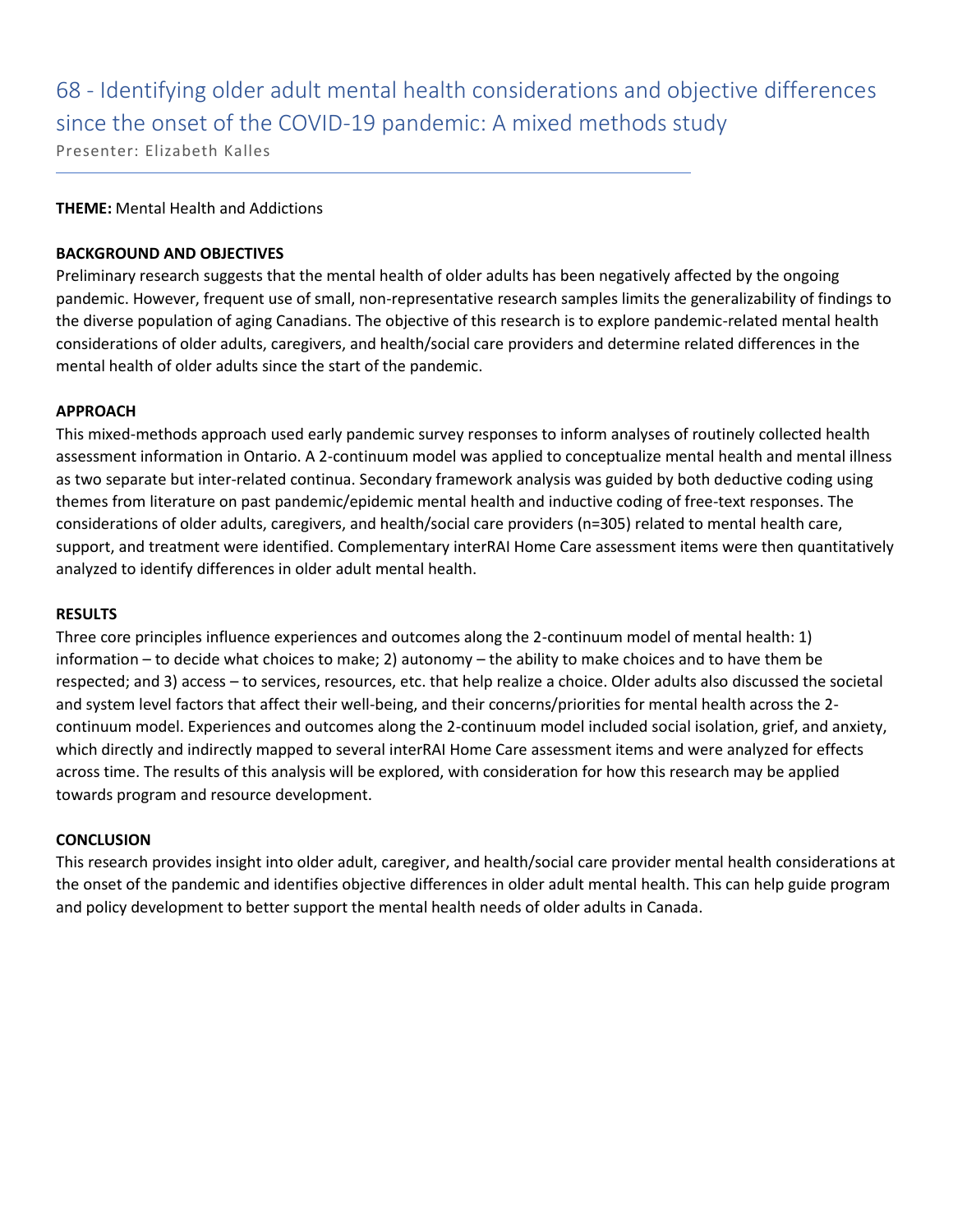69 - Identifying people experiencing homelessness in Canadian administrative health data using ICD-10-CA code Z59.0: information quality and descriptive trends

Presenter: Kinsey Beck

### **THEME:** Equity and Vulnerable Populations

### **BACKGROUND AND OBJECTIVES**

People experiencing homelessness have complex health needs exacerbated by poor access to care. Understanding how people experiencing homelessness interact with healthcare could help inform efforts to address the needs of this population. In 2018, coding for patients who are homeless on admission was mandated in acute care data via the International Classification of Diseases (ICD)-10-CA code Z59.0. Objectives were to (1) assess the uptake of Z59.0 in administrative health data and (2) report descriptive trends.

### **APPROACH**

We measured the frequency and proportion of records with an ICD-10-CA code Z59.0 in National Ambulatory Care Reporting System (NACRS), Discharge Abstract Database (DAD) and Ontario Mental Health Reporting System (OMHRS) from 2017 to 2020. We also reviewed other known identifiers of homelessness in the databases, including residential status through pre- and post-admission living settings, and postal code (e.g., 'XX' and 'Z1Z1Z1'). Descriptive analysis was stratified by age, recorded sex or gender (male/female), and month.

### **RESULTS**

In DAD and NACRS, Z59.0 was the predominant identifier, increasing substantially after mandated recording in 2018 (0.60% DAD, 1.23% NACRS; 2020). In OMHRS, residential status was primarily used to identify homelessness (10.3%; 2020). Despite ICD-10-CA coding remaining optional in OMHRS, use of Z59.0 increased after the mandate in DAD and NACRS (0.26%; 2020). Postal code identifiers were inconsequential in all databases. Recorded homelessness increased over time. Compared to non-homeless records, we observed a higher proportion of homelessness being recorded for males in younger age groups (ages 25-44). Discharge settings varied by province/territory, the most common settings being shelters, group homes and other supportive living settings. Among homeless records, over one third of ED visits and hospitalizations were mental health-related compared to <5% among non-homeless records.

### **CONCLUSION**

Mandatory coding of homelessness using Z59.0 has resulted in increased data capture in DAD and NACRS. This enhanced collection of homelessness data provides an opportunity to explore the characteristics of this complex patient group and reasons for seeking care in acute care settings.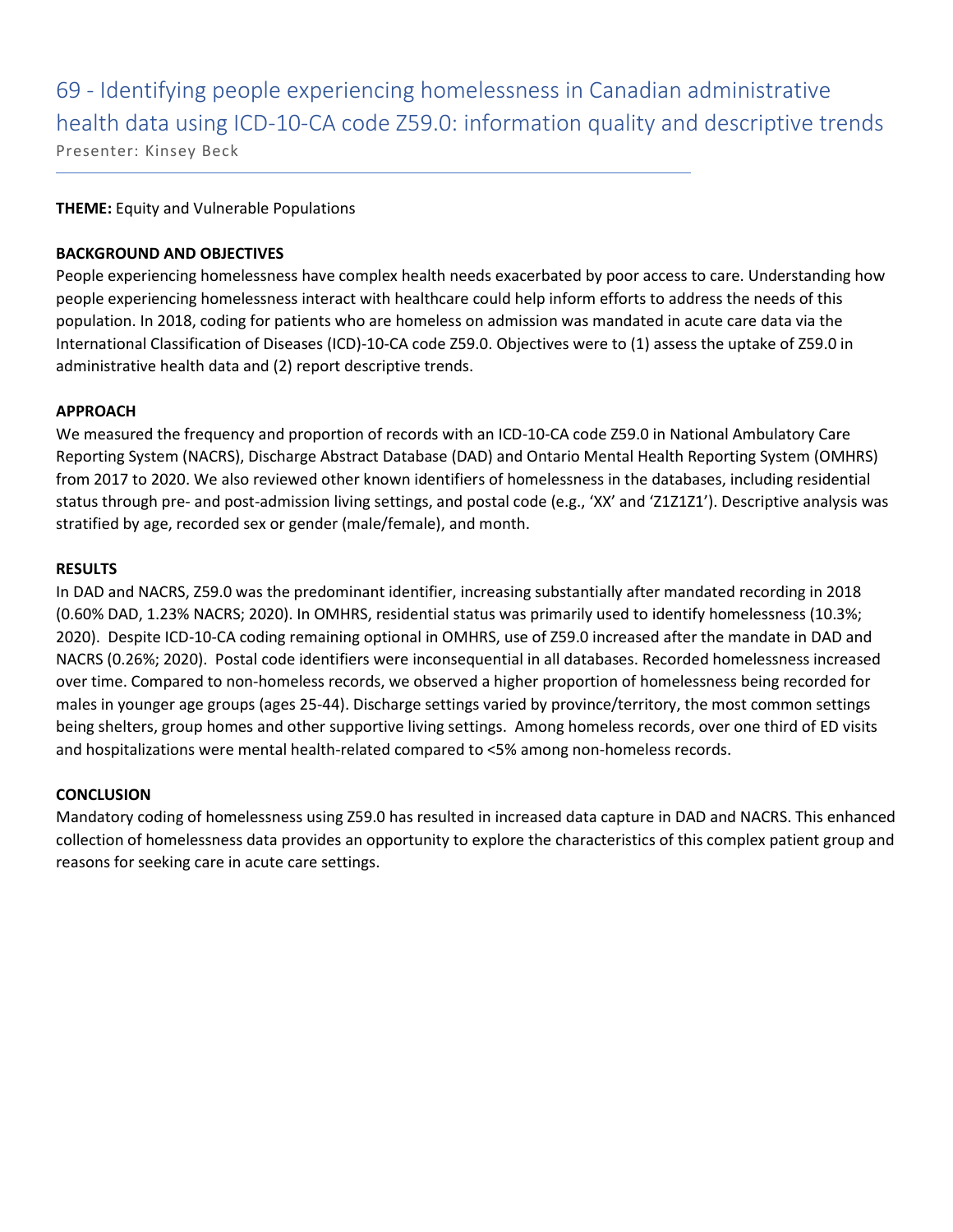**THEME:** Mental Health and Addictions

### **BACKGROUND AND OBJECTIVES**

A year after the pandemic outbreak, primary care providers continued to face aggravated psychological pressures. This study gauges the mental health and burnout levels of family physicians during the third wave of the COVID-19 pandemic in Canada. Assessed are the levels of personal, professional and patient related burnout of Canadian family physicians (FPs) in the response to the COVID-19 pandemic. Demographic and work-related factors that may influence FPs burnout levels are explored.

### **APPROACH**

An online self-report survey was administered over four weeks in April-May, 2021. Personalized survey invitations were sent via email, with two reminders following initial contact. Most FPs in Canada are members of the College of Family Physicians of Canada (CFPC).39,991 FPs received survey invitations and3,409 replied, for an overall response rate of 9%. The study incorporated the Copenhagen Burnout Inventory (CBI) with 19 items that measure the level of personal, workrelated, and patient-related burnout. Questions about FPs' overall sense of well-being/personal wellness asked in the first COVID-19 survey conducted one year prior were asked again to allow longitudinal comparison.

### **RESULTS**

Overall, the rate of burnout among FPs was rising. While at the beginning of the pandemic, about 5% of FPs reported feeling burned out and thinking of, or have taken, a break from work, one year later this number tripled. More than onefifth (22%) of FPs experienced high or severe personal and work-related (21%) burnout, while 13% reported the same levels of patient-related burnout. Female FPs reported significantly higher levels of high or severe personal burnout (26%, 17%) and work-related burnout (23%, 16%) than male FPs. Younger FPs experienced high or severe levels of personal burnout more often than older FPs. FPs in Alberta (26%), Ontario (24%) and BC (22%) experienced personal burnout more frequently than FPs in Manitoba (17%) and Quebec (17%).

### **CONCLUSION**

Roughly one in four FPs in Canada experienced high or severe burnout. The numbers are climbing rapidly, reflecting serious challenges FPs are confronting due to the pandemic. It is essential to recognize the challenges they are facing and to build effective support systems to improve their mental health.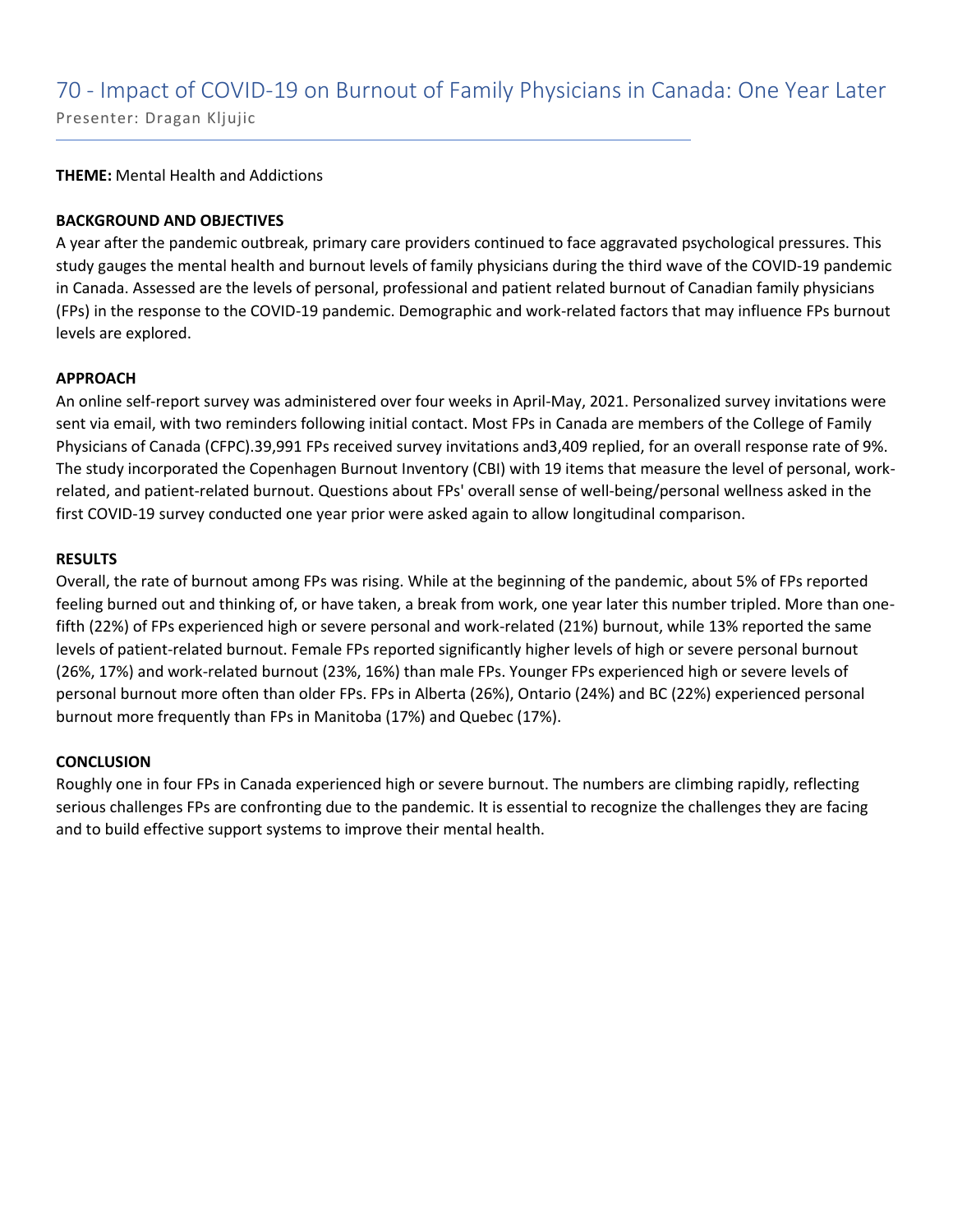71 - Impact of the COVID-19 pandemic on healthcare service use by communitydwelling persons living with dementia in four Canadian provinces: A cohort study Presenter: Laura MacLagan

### **THEME:** COVID-19

### **BACKGROUND AND OBJECTIVES**

Persons living with dementia (PLWD) are disproportionately affected by the COVID-19 pandemic in Canada, with a higher risk of severe illness and death than the general population. Their health and social service use is likely impacted both directly (infection) and indirectly, as their access to care and services has been disrupted. Our study aims to measure the impact of the pandemic on health and social service use of PLWD in four Canadian provinces.

### **APPROACH**

Using administrative databases and a quasi-experimental design, we identified retrospective cohorts of PLWD living in the community on March 1, 2020 (pandemic) and March 3, 2019 (non-pandemic) in Ontario, with data forthcoming in Quebec, Saskatchewan, and Alberta, Canada. We measured rates of all-cause emergency department (ED) visits, hospitalizations, family physician visits, and mortality in three pandemic periods (first wave, March-May; plateau, June-August; second wave, September-December). We estimated rate ratios (RR) and 95% confidence intervals (95%CI) with a GEE negative binomial model comparing the pandemic periods to the corresponding periods during 2019.

### **RESULTS**

There were 87,044 community dwelling PLWD in Ontario identified on March 1, 2019, and 89,412 on March 1, 2020. The demographics of each cohort were similar. All-cause ED visits were lower throughout 2020 compared to 2019. Hospitalizations were lower during the pandemic first wave (RR [95%CI]=0.78 [0.75, 0.81]) and the plateau (RR [95%CI]=0.92 [0.89, 0.95]), but were similar by the second wave (RR [95%CI]= 0.96 [0.93, 1.00]). Family physician visits were higher during the pandemic in the plateau (RR [95%CI]= 1.05 [1.03,1.06]) and the second wave (RR [95%CI]= 1.12 [1.10,1.14]). Mortality was higher in the first wave (RR [95%CI]= 1.13 [1.07, 1.20]) and the second wave (RR [95%CI]=1.13 [1.07, 1.19]). Results from the other provinces will be combined using a meta-analysis.

### **CONCLUSION**

While we observed higher mortality during the pandemic compared to 2019 among PLWD, ED visits were lower and family physician visits were higher. When combined with the other provinces, these results will provide valuable evidence and insight to support appropriate service access during public health emergencies for PLWD.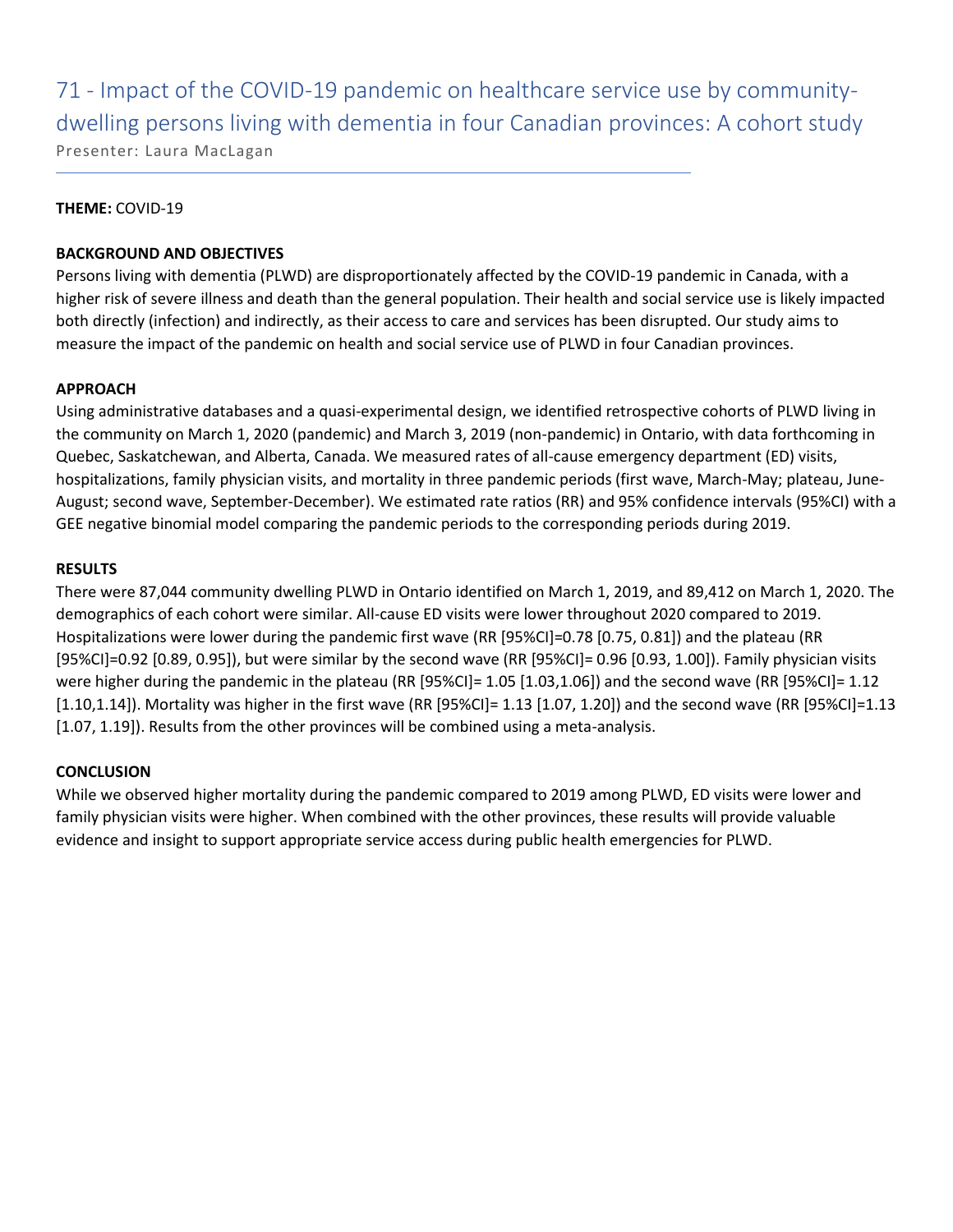### 72 - Impacts of the COVID-19 Pandemic on Opioid-Related Poisoning among First

### Nations in Ontario

Presenter: Sophie Kitchen

### **THEME:** Indigenous Health

### **BACKGROUND AND OBJECTIVES**

Opioid-related deaths have increased substantially during the COVID-19 pandemic. First Nations have been disproportionately impacted by opioid-related harms due to the intergenerational impacts of colonialism, the historical erosion of First Nations culture, and the ongoing barriers to accessing health care services. We conducted a body of research led by a Steering Committee of First Nations representatives and community members to better understand trends of opioid-related poisoning among First Nations in Ontario during the COVID-19 pandemic.

### **APPROACH**

We examined trends and characteristics of opioid-related poisonings, including hospitalizations and deaths, among First Nations and non-First Nations in Ontario, Canada prior to and during the COVID-19 pandemic. Opioid-related hospitalizations were compared in a pre-pandemic (March 2019 to March 2020) and pandemic period (March 2020 to March 2021) using data from the Canadian Institute for Health Information. Opioid-related deaths were compared in a pre-pandemic (March to December 2019) and pandemic period (March to December 2020) using data from the Office of the Chief Coroner/ Ontario Forensic Pathology Services. First Nations individuals were identified using the Indian Registry System.

### **RESULTS**

Opioid-related deaths increased 132% among First Nations during the pandemic (from 50 deaths between March-December 2019 to 116 deaths between March-December 2020) compared to a 68% increase among non-First Nations. The majority of First Nations who visited the hospital or died of an opioid-related poisoning were men and lived in urban areas or outside of First Nations communities. However, during the pandemic the largest relative increases in opioidrelated harms occurred among First Nations living in rural areas and within First Nations communities. The role of fentanyl as a direct contributor to opioid-related deaths continued to increase during the pandemic and accounted for the majority of deaths, among both First Nations (72.0% to 87.1% of deaths; p=0.02) and non-First Nations (74.6% to 85.4% of deaths; p<0.001).

### **CONCLUSION**

Our findings reinforce the urgent need to address the rise in opioid-related harms among First Nations people during the COVID-19 pandemic. The increasing involvement of fentanyl in Ontario's unregulated drug supply further highlights the need for expansion of access to harm reduction services and reducing barriers to treatment access.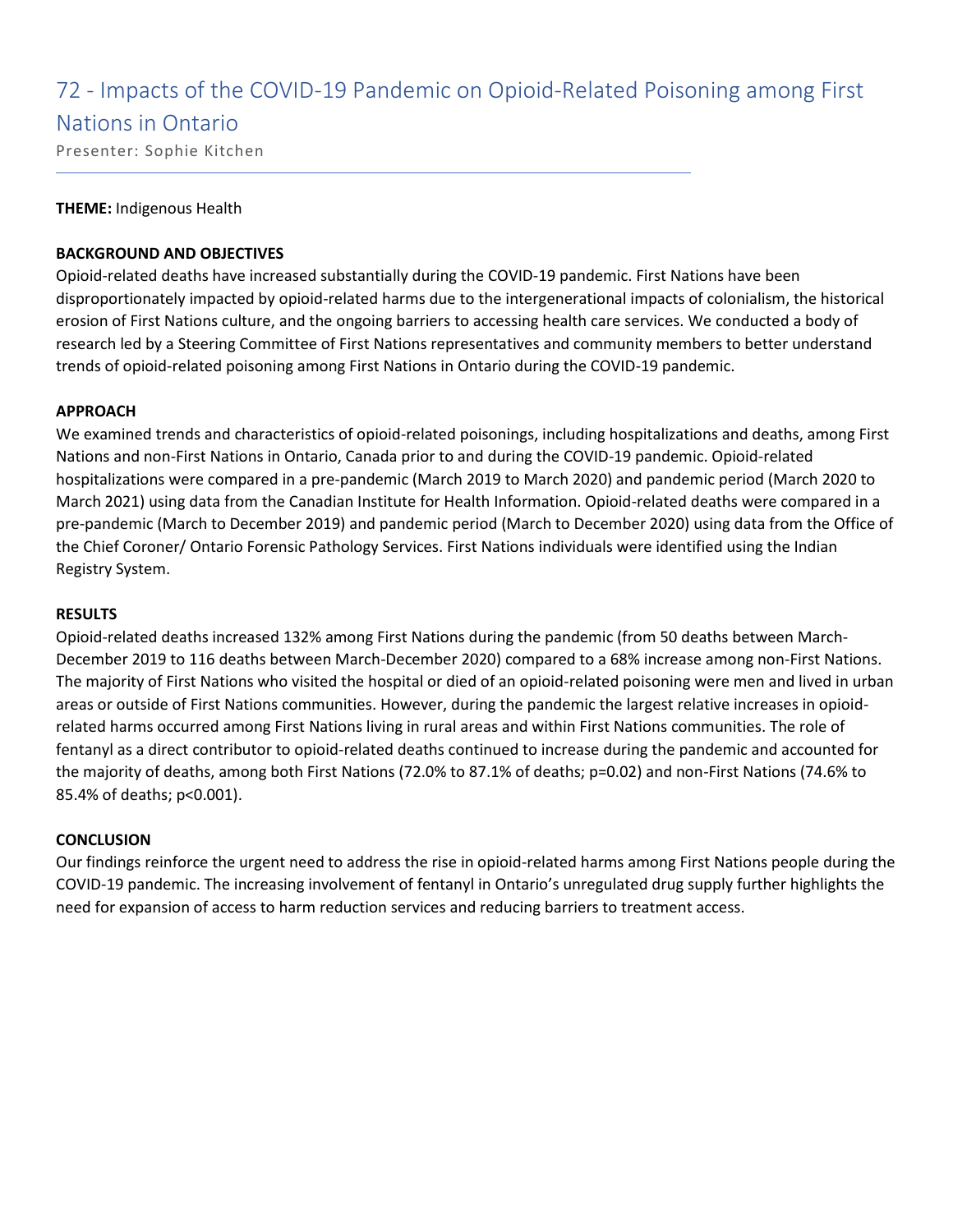# 73 - Implementation of a living laboratory intervention in Family Medicine Groups to improve medication use for Quebec seniors with neurocognitive disorders

Presenter: Dylan Bonnan

### **THEME:** Home Care, Long Term Care and Aging

### **BACKGROUND AND OBJECTIVES**

In Quebec, many Family Medicine groups (FMGs) include pharmacists in multidisciplinary primary care teams, who perform medication reviews, adjustments, follow-ups and provide suggestions for medication optimization. Despite the Quebec Alzheimer Plan's recommendations, not all FMGs involve pharmacists in the clinical assessment of seniors with major neurocognitive disorders (NCD). Stakeholders and clinicians initiated this study to evaluate the impact of pharmacists' involvement on medication use and well-being of seniors with NCD.

### **APPROACH**

This ongoing pragmatic controlled study evaluates a living laboratory-type intervention in two Quebec regions. Seniors undergoing cognitive assessment, recently diagnosed with major NCD or receiving care for this at home, are being identified and recruited in FMGs. FMGs implementing the intervention involve pharmacists in these patients' care trajectory. Training and regular mentoring are offered. In control FMGs, no FMG pharmacist is involved, and usual care is provided. Medication use (including appropriateness) and burden, satisfaction, and quality of life are assessed at study beginning and after six months of follow-up. The FMG teams' experiences with the intervention will also be assessed.

### **RESULTS**

Despite COVID-19 related challenges, including changes and resulting uncertainties for patients, training and patient recruitment tools were developed and tested with clinicians and patient collaborators. The intervention is currently being implemented in seven FMGs despite staff shortages caused by the pandemic. To date, 29 patients have been approached, 19 have agreed to participate and completed the first questionnaires. The living lab's flexibility has allowed us to iteratively adapt the implementation process and data collection methods, to accommodate the FMG teams' and patients' needs. This research will add new knowledge on the impact of pharmacists' involvement in FMGs and home care for seniors with NCD to address the "epidemic of polypharmacy in geriatrics".

### **CONCLUSION**

The living lab concept and the clinicians' motivation has enabled the project's deployment despite pandemic-related challenges faced by FMGs and patients. Results will inform the processes required to successfully involve pharmacists and implement developed tools and procedures transposable to other care settings to improve patient care.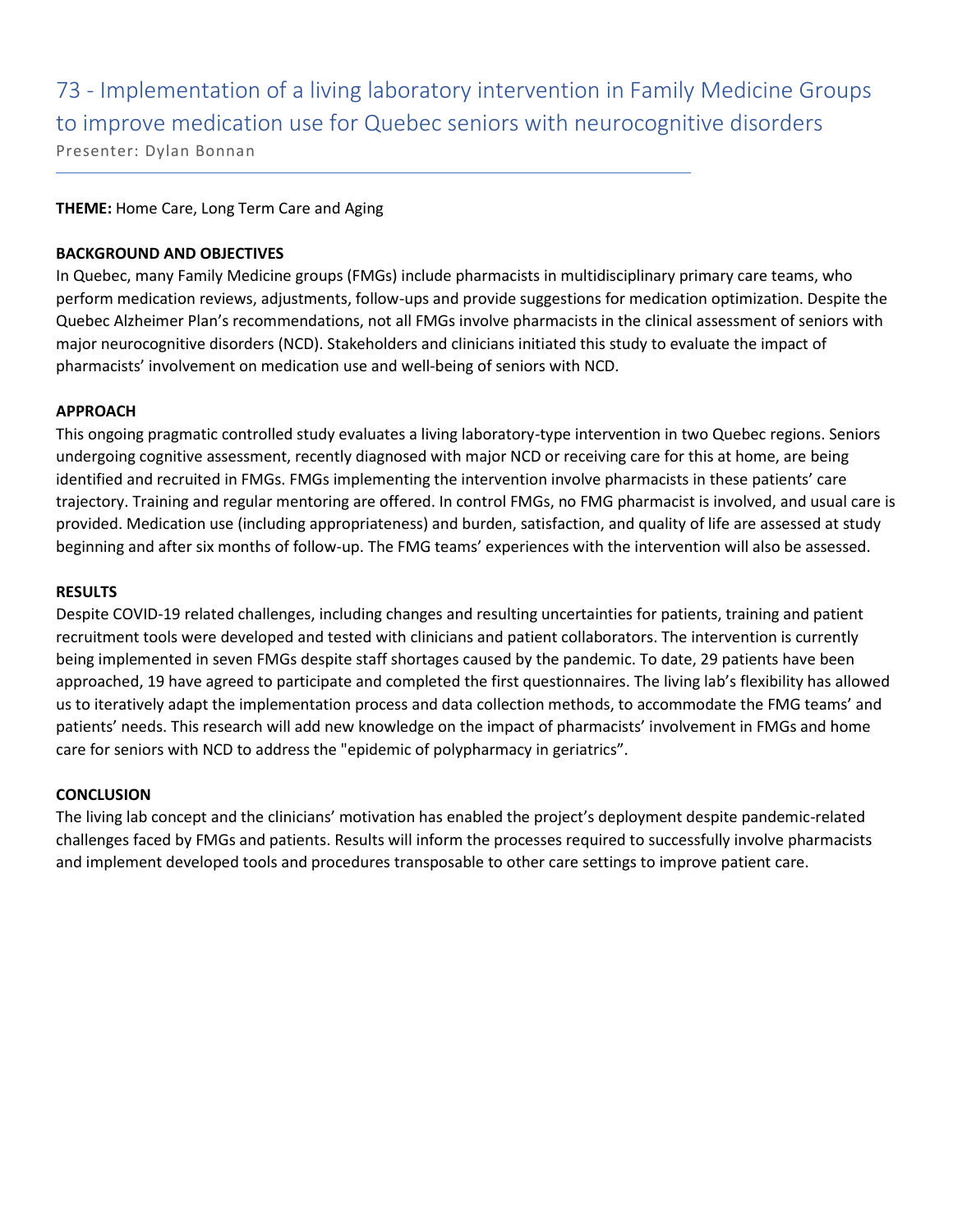### 74 - Improving COVID-19 Vaccine Uptake in Saskatchewan, Canada: A Developmental Evaluation Approach

Presenter: Maryam Yasinian

### **THEME:** COVID-19

### **BACKGROUND AND OBJECTIVES**

The COVID-19 vaccine campaign strained health care systems with a massive immunization program that was complex in nature and unprecedented in pace and challenges. Our Developmental Evaluation of Saskatchewan's COVID-19 vaccination program was an early response to assess a complex emergent mass vaccination program to support learning and adaptation. The primary objective of our multi-disciplinary team of researcher-evaluators was to facilitate organizational learning among key stakeholders to improve decision-making and increase vaccine uptake.

### **APPROACH**

In an ongoing collaboration with two COVID-19 vaccine program leaders, we commenced the Developmental Evaluation in February 2021. Aligned with the Developmental Evaluation approach, data collection was rooted in adjustment and flexibility to meet the evolving needs of the vaccine program. Data were primarily collected using meeting observations and program documentation. The observation team focused on documenting high-level issues and program challenges. As the vaccine program progressed, data collection was adjusted, and two surveys were conducted targeting COVID-19 vaccine recipients and vaccine immunizers. Data were analyzed iteratively in consultation with Saskatchewan Health Authority (SHA) stakeholders.

### **RESULTS**

Nine feedback reports were generated over a nine-month evaluation period (February-October 2021). Seven meeting observation reports revealed the program issues, probable causes, and implications. Evolving issues ranged from vaccine shortage, delay, and supply fluctuation to interorganizational miscommunication, and vaccine hesitancy. Two reports were produced from survey findings to delve into the persistent issue of vaccine hesitancy. Survey results reported common prevalent themes in vaccine recipients' and immunizers' responses across demographics as well as some differences depending on respondents' demographic characteristics. A collective and cooperative leadership model between the two regulatory health services, Ministry of Health and the SHA, was not fully developed at the time of the vaccine program, which in turn limited the impact of our evaluation on advancing the vaccination policies and practices.

### **CONCLUSION**

Our Developmental Evaluation provided stakeholders with reports of: (1) issues related to vaccine program development, probable causes, and implications; and (2) organizational challenges in relation to decision-making and effective collaboration in addressing those issues. Effective solutions to complex issues of Saskatchewan's COVID-19 immunization require a systems approach to collaborative decision-making.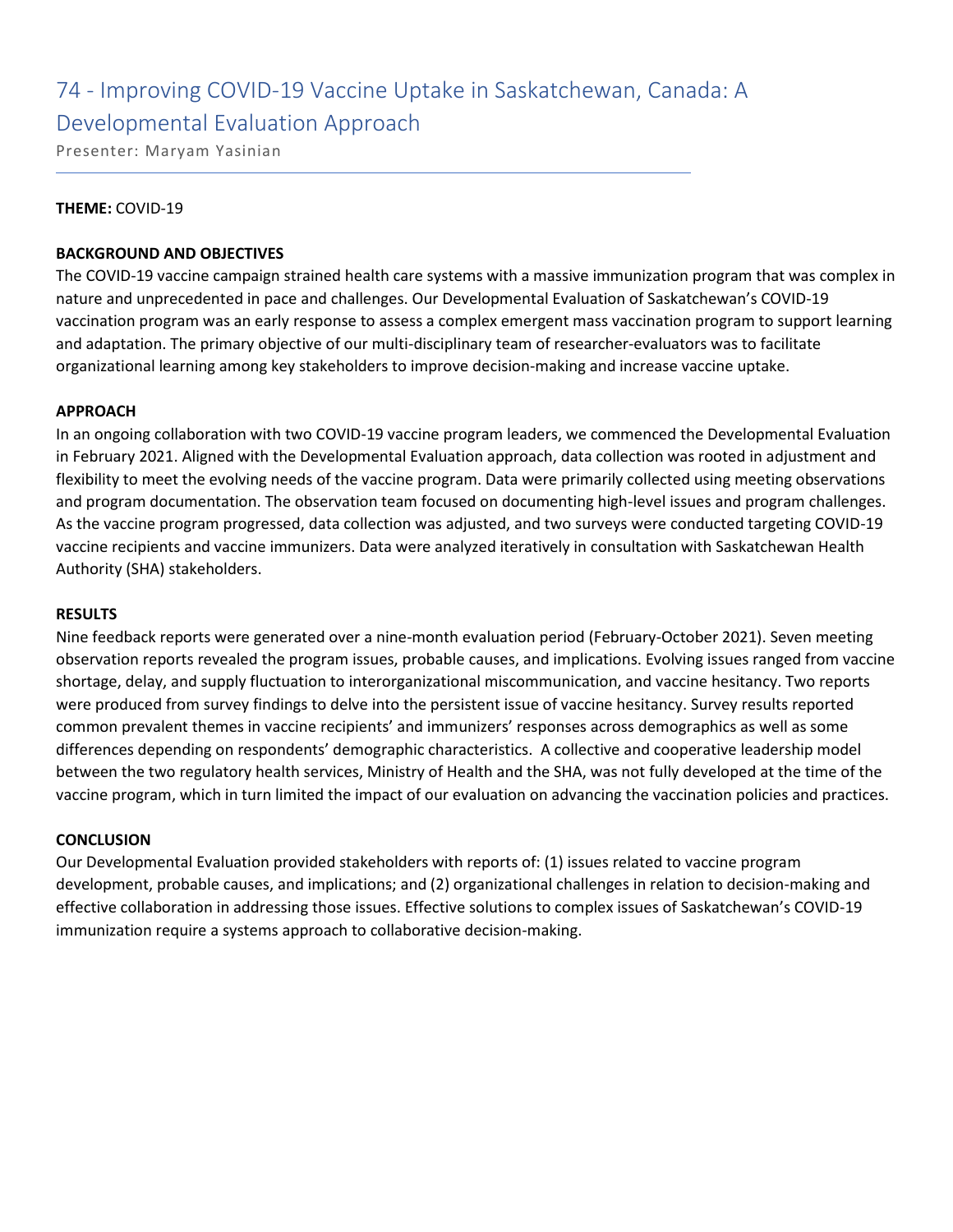# 75 - Improving system flow through timely access to Rehabilitation Outpatient Specialized Services (ROSS): a Quality Improvement project

Presenter: Sarah Donkers

**THEME:** Health System Performance (including access to care, quality, safety, efficiency, leadership)

### **BACKGROUND AND OBJECTIVES**

Saskatoon City Hospital provides outpatient services for individuals who require specialized interdisciplinary rehabilitation (e.g. neurological conditions). However, capacity and flow issues have led to long waitlists affecting access to these specialized services. This has driven a quality improvement (QI) initiative aimed to enhance timely access and systems flow to Rehabilitation Outpatient Specialized Services (ROSS). This abstract provides an overview of the process and proposed solutions and corresponding action items to date from this QI project.

### **APPROACH**

An on-going iterative approach is being used, informed by the Model for Improvement Framework and Behaviour Change Wheel. An 'Advisory Group' was established, consisting of representatives from key stake-holder groups. Larger community engagement with key-stakeholders occurs bi-annually. As an initial step, the Advisory Group took a structured approach to fully explore the problem. The overarching aim and problem statements were generated. A fishbone diagram was created to facilitate identifying and reflecting on contributing factors. A driver diagram was used to group contributing factors into key change categories and brainstorm potential solutions. Outcomes, targets, and action-plans were created for prioritized solutions.

### **RESULTS**

Flow from both acute neuroscience services and inpatient neurorehabilitation to ROSS were explored, along with factors affecting throughput of ROSS itself. Four primary drivers (and their prioritized change items) were identified: availability of ROSS (increase staffing, review of space, scheduling, cancellations/no-show rates); accessibility of ROSS (explore virtual/hybrid models, and travel/transport/parking barriers); waitlist management (update triaging priorities and create algorithms); communication and coordination across care-contexts (education, revised and electronic referral forms, ROSS intake coordinator to attend upstream team rounds/discharge planning). An environmental scan of similar services across Canada and a literature review (including best-practice recommendations) were conducted to further inform action plans, outcomes, and targets. A data sub-committee also created an electronic 'webform' to capture quantitative metrics (e.g. length of stay, wait-time) needed to capture change-over-time.

### **CONCLUSION**

A structured approach and multi-stakeholder team were critical to clarifying the primary aim and conceptualizing all potential contributors and solutions, not just the obvious ones. Prioritized changes items will be implemented through a number of Plan-Do-Study-Act cycles, and project outcomes will continue to be evaluated over the next year.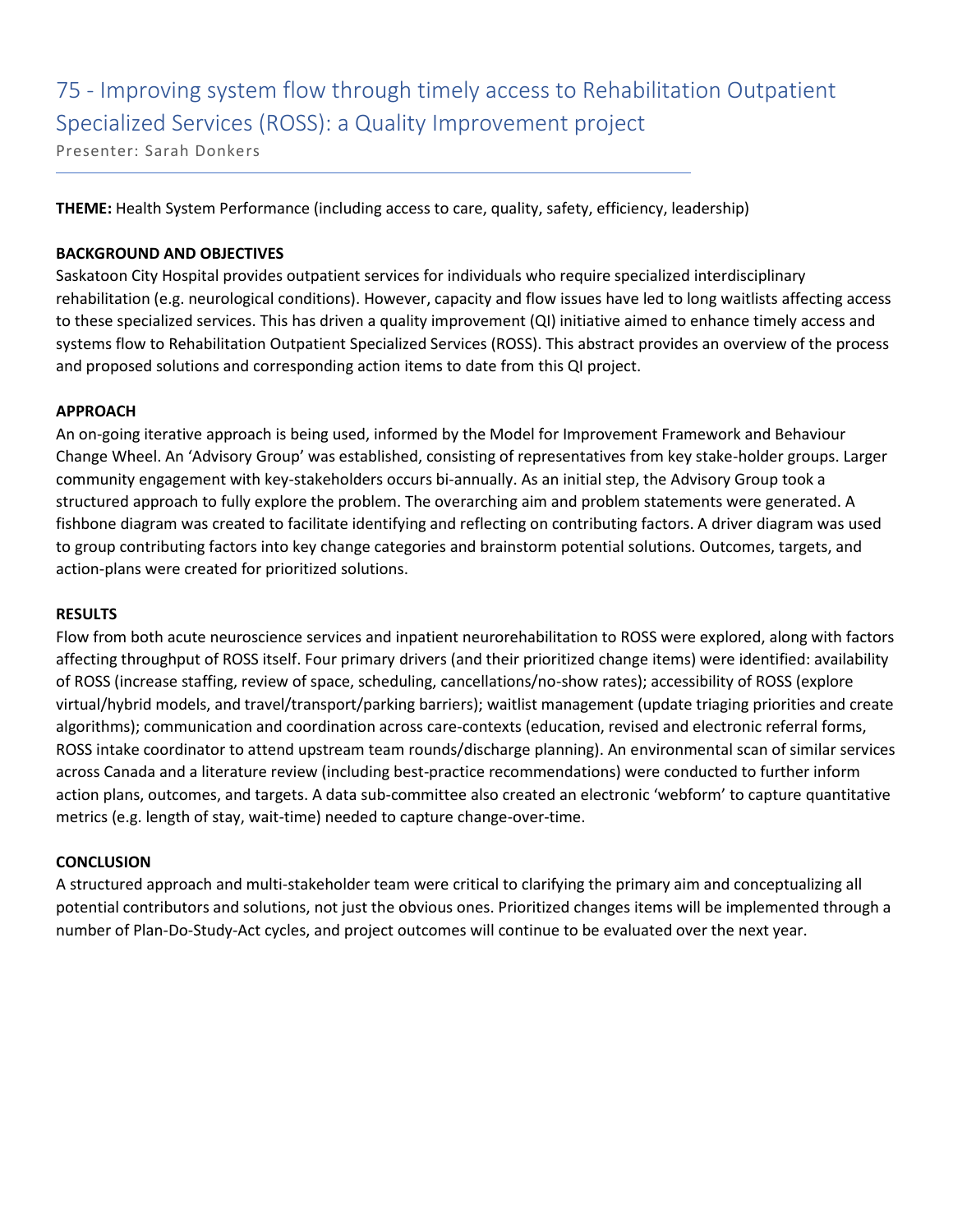# 76 - Incidence & Impact of Cost-Related Non-Adherence to Prescription Medications Among Racialized Canadians: A Rapid Review & Meta-Analysis

Presenter: Nikki Rousta

### **THEME:** Equity and Vulnerable Populations

### **BACKGROUND AND OBJECTIVES**

Cost-related non-adherence (CRNA) to prescription medications is associated with adverse health outcomes and increased healthcare utilization and expenditure. Marginalized groups, including those with lower income and lacking drug coverage plans have been found to be at increased risk of CRNA. The association between racialization and CRNA has not been studied in Canada. We investigated whether there are differences in access to prescription medications between racialized individuals and non-racialized people in Canada due to medication costs.

### **APPROACH**

This is the first study to assess CRNA in Canada from an anti-racial equity lens, providing data on the incidence of CRNA among different racialized groups, analysed within our distinct Canadian political and social landscape. The importance of collecting race-based health data is gaining traction in recent years in order to identify inequities in access to healthcare, including prescription medications, as a first step in creating quantifiable, evidence-based solutions. Evidence of inequitable access to medicines among Indigenous people demonstrate a need to evaluate shortcomings within policy and provide further impetus for the development of a universal pharmacare plan in Canada.

### **RESULTS**

Nine studies, including 63,065 participants, met inclusion criteria. The most frequently reported racial and ethnic groups were: white, Indigenous, and other. The overall incidence of CRNA among all study participants was 7.6%. The pooled proportion of CRNA was 6.9% for white people and 16.0% among Indigenous people. Compared with white people, Indigenous identity was more highly associated with CRNA to prescription medications (OR=2.06, 95% CI 1.76-2.40; P < 0.0001). Healthcare providers should be aware of the increased risk of CRNA among racialized Canadians and be prepared to initiate discussions about cost barriers as patients may be uncomfortable raising financial limitations. Policies that reduce costs for vulnerable groups, including subsidisation and reimbursement for essential medications, may be warranted.

### **CONCLUSION**

Findings of this review suggest that there exist race-based disparities in access to prescription medications due to cost, despite programs such as the NIHB for Indigenous peoples. Additional high-quality data with complete racial and ethnic demographic information is needed to identify gaps in accessing prescription medications within Canada.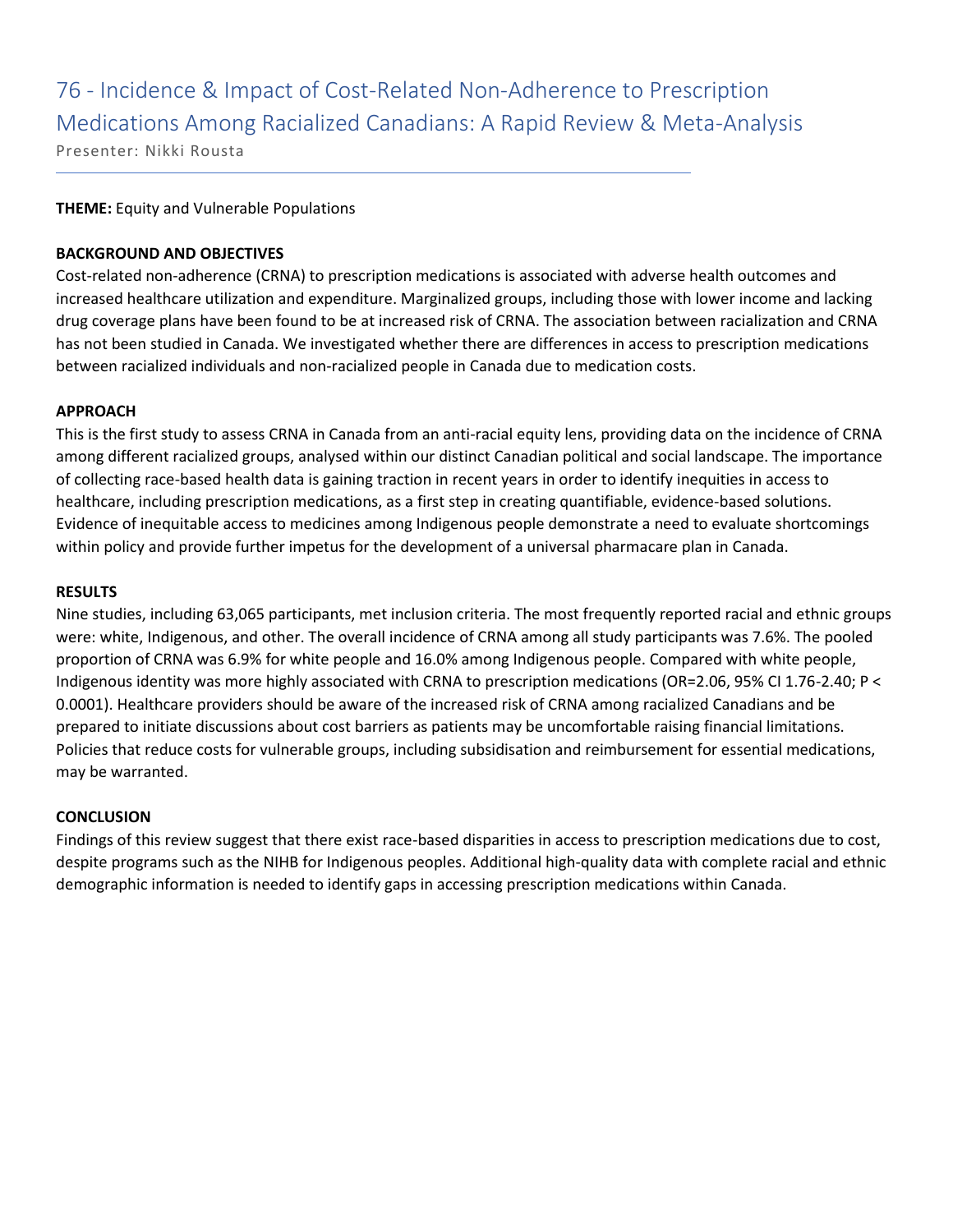Presenter: Carole Estabrooks

#### **THEME:** Collaborative Healthcare Improvement Partnerships

#### **BACKGROUND AND OBJECTIVES**

Challenges to scale effective innovations are common across all sectors of Canadian healthcare. This large-scale implementation study is based on the successful pragmatic trial of INFORM (Improving Nursing Home Care Through Feedback On perfoRMance data). INFORM is based on goal setting and social interaction theories and supports longterm care (LTC) home managers to make sustained improvements. Here we will describe transforming the research intervention to a useable system innovation, critical ecosystem preparation, and partnership development.

#### **APPROACH**

This is a partnership among Translating Research in Elder Care, Michael Smith Health Research BC, and Healthcare Excellence Canada. We plan to implement INFORM in 300 LTC homes across British Columbia, beginning with implementation and comprehensive process evaluation of an initial cohort of 25 sites. The broader implementation process is premised on Diffusion of Innovation principles and principles from organizational learning. We plan to "loop our learning" in the spread and scale-up process, accelerating enrollment over 2023 and 2024. Our goal is to enable middle managers' to better engage in successful change and improvement initiatives.

#### **RESULTS**

We will describe how complex (in this case quality improvement) interventions can be taken from idea – to proof of effectiveness – to scale in Canada's LTC system. Early insights regarding engagement strategies, partnership challenges and successes, progress and disruptions, and the role of contextual factors in implementation will be shared. Preliminary process evaluation findings from the initial cohort will be discussed, as will be lessons learned.

#### **CONCLUSION**

Failure to scale promising innovations is a costly and widespread problem. We anticipate that this partnered effort will make an important contribution to implementation science and scaling activities, build capacity for sustained improvement in health and social care settings, and be of interest and utility to organizations interested in successful implementation.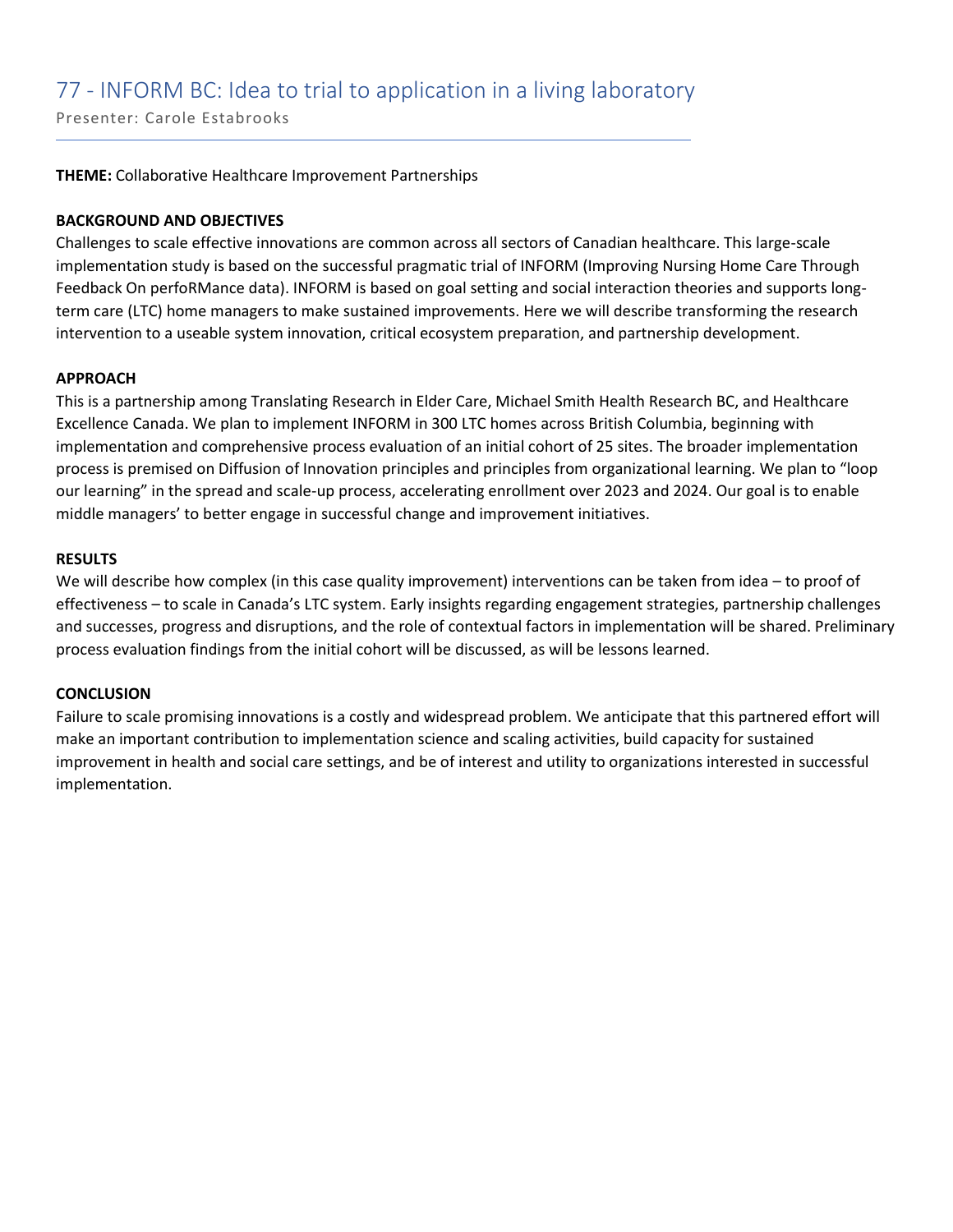78 - Innovations culturellement sécuritaires en soins primaires pour la gestion des maladies chroniques chez les Autochtones vivant en milieu urbain : Une étude de portée

Presenter: Marie-Eve Poitras

#### **THEME:** Indigenous Health

#### **BACKGROUND AND OBJECTIVES**

Les maladies chroniques sont un enjeu majeur dans la gestion de la santé et sont une raison importante d'utilisation des services de santé. Par contre, pour les populations autochtones vivant en milieu urbain, les expériences discriminatoires et la méfiance du système public freine le recours aux services de santé. La rareté de services publics culturellement sécuritaires nous a poussé à recenser la littérature afin d'identifier les innovations culturellement sécuritaires permettant la gestion des maladies chroniques.

#### **APPROACH**

Nous avons mené une étude de portée selon l'extension du modèle PRISMA pour les études de portée. Une recherche a été mené dans cinq bases de données (EBSCO, PsycArticles, SocINDEX, MEDLINE et PsycInfo). Nous avons mené une recherche de la littérature grise en utilisant le moteur de recherche Google. La sélection et l'extraction des données ont été réalisée par deux réviseurs indépendants et à l'aide d'une grille Excel coconstruite par l'équipe de recherche. Un total de 422 articles et 77 sites internet ont été identifiés. Un total de 19 articles et 5 sites internet ont été inclus dans l'analyse thématique.

#### **RESULTS**

La majorité des articles ont été publiés après 2013 et provenant de l'Australie ou la Nouvelle-Zélande. La majorité des innovations était des programmes et des interventions éducatives destinées aux patient(e)s, aux cliniciens ou aux deux. Les stratégies les plus fréquemment mises de l'avant étaient d'inclure la famille dans la gestion des soins, de former le personnel administratif et soignant sur la sécurisation culturelle, d'utiliser un vocabulaire ou des supports visuels accessibles et significatifs, d'inclure des repères artistiques et culturels dans la clinique, d'utiliser l'approche holistique et de se concentrer sur les priorités des patient(e)s. Les barrières à l'implantation de telles innovations les plus citées sont le manque de temps et de ressources financières et humaines.

#### **CONCLUSION**

Il existe plusieurs innovations permettant la gestion des maladies chroniques et leur implantation est documentée, pourtant peu de services sont actuellement offerts aux Autochtones dans le réseau public. Une réflexion doit être faite afin d'identifier les éléments décisionnels, politiques et économiques, entravant la mise en place de tels programmes.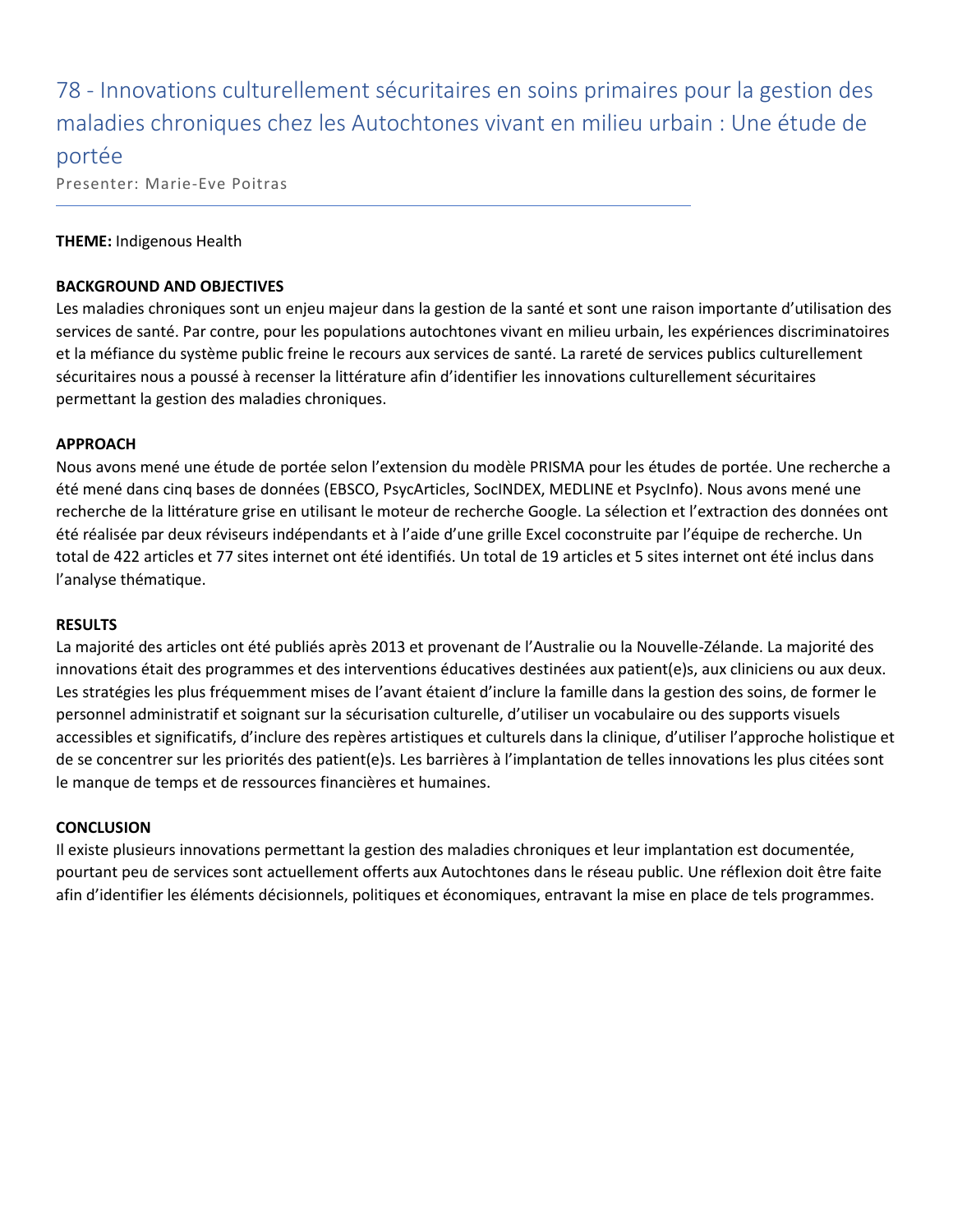## 79 - Insight into approvals, marketing, and pricing of new medicines in Canadian and international markets

Presenter: Blake Wladyka

**THEME:** Health Economics/Financing/Funding (including cost and economic analysis)

#### **BACKGROUND AND OBJECTIVES**

High-cost specialty medicines are increasingly dominating the landscape of new medicines launched in Canada and around the world. A growing share of these medicines, which include biologics, orphan drugs, and oncology products, have treatment costs in the tens or hundreds of thousands of dollars per year, although some have limited evidence of therapeutic benefit. This presentation provides an overview of new medicine characteristics, access, and pricing in Canada and within an international context.

#### **APPROACH**

This study explores the market entry dynamics of new medicines approved by Health Canada, the US FDA, and/or the EMA from 2015 to 2020. The analysis explores the availability, treatment cost, and sales of these medicines within one calendar year following the year of first international approval and monitors how these metrics compare year over year. Primary data for this analysis was sourced from IQVIA's MIDAS Database, with additional information from the Health Canada, US FDA, and EMA online drug databases. International markets examined include the Organisation for Economic Development and Cooperation (OECD) and the PMPRB comparator countries.

#### **RESULTS**

Between 2016 and 2020, an average of 46 new medicines received first-time approval in Canada, the US, and/or Europe annually. In each of the last three years, over half of the new medicines approved internationally had annual treatment costs in excess of ten thousand dollars, with a substantial share over \$100,000. Approximately 37% of new approvals from 2015 to 2019 had been sold in Canada by the end of 2020, representing 85% of international new medicine sales, which places Canada ahead of the OECD median and in line with comparator markets for the number and relevance of new medicines sold. Furthermore, Canada had an approval rate of 40%–50% and sales for 22%–38% of new medicines within the year following their first international authorization.

#### **CONCLUSION**

The pace of new medicine approvals remains high across international markets, with numerous high-cost treatments gaining approval every year. While the five-year approval and marketing rates in Canada compare favourably with OECD median levels, they still lag behind a number of key markets including the US, Germany, and the UK.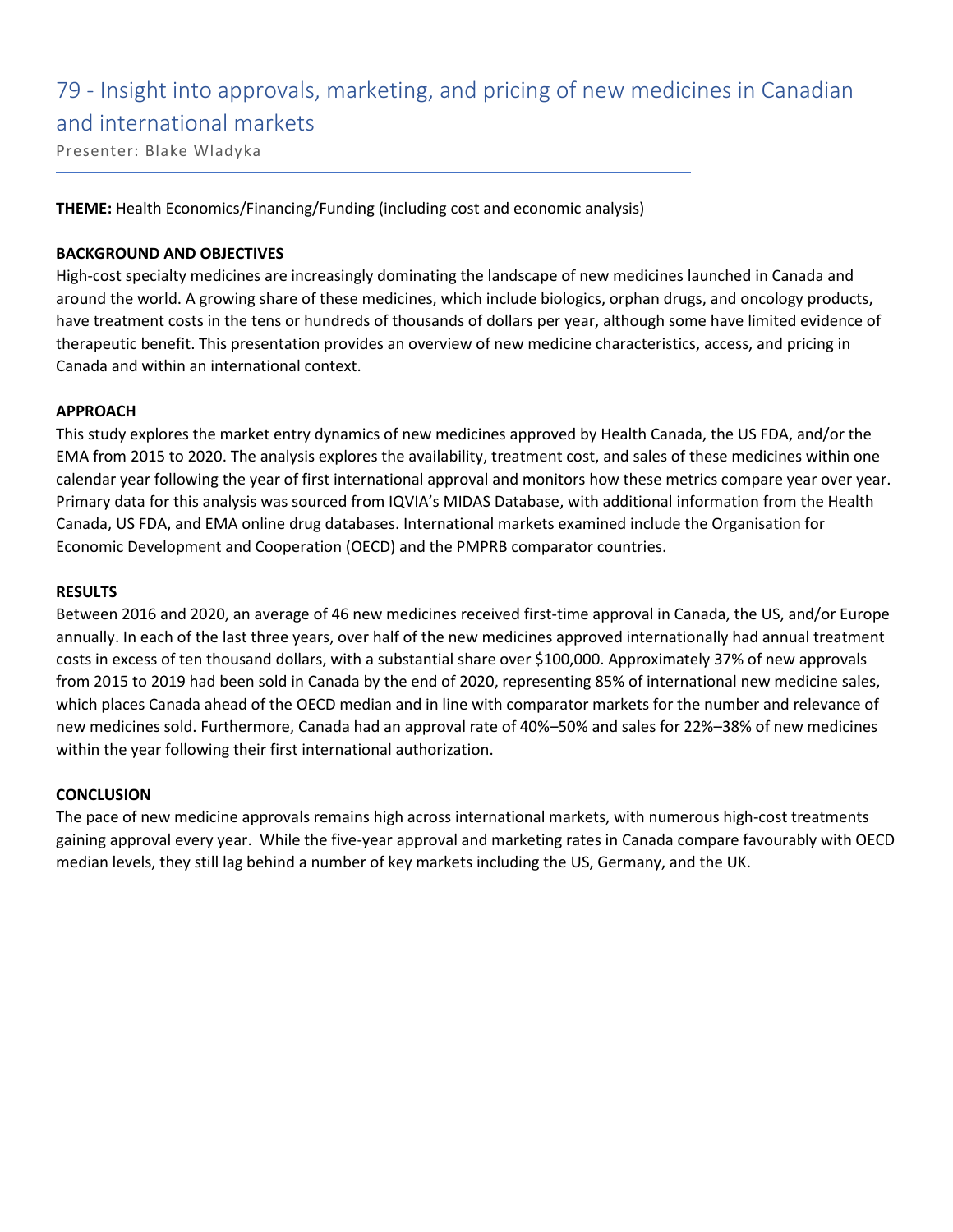# 80 - Intersectionality and Experiences of Adolescent Girls on Developing Sexuality and Self-Identity

Presenter: Neelam Punjani

#### **THEME:** Equity and Vulnerable Populations

#### **BACKGROUND AND OBJECTIVES**

Adolescence is a critical period in the transition from childhood into adulthood, during which young children aged 11-19 years' experience substantial physical, psychological, social, and emotional changes (Kuzma & Peters, 2016). Some of the most marked developments in adolescence are in sexual identity, the capacity for sexual intimacy, and reproductive potential. The integration of sexuality into personal identity and of sexual behaviour into interpersonal functioning requires parallel growth in emotional regulation, social skills, self-regard, self-knowledge, and health awareness. the association between developing sexuality and psychological well-being has not been adequately studied. An understanding of the potential relationship between developing sexuality and psychological well-being is essential to address the psychological aspect of sexual and reproductive health (SRH) issues among adolescent girls.

#### **APPROACH**

The interpretive description approach, a qualitative research design, was used to examine and interpret sexuality experiences of Pakistani-descent female adolescents The interpretive description approach provided a contextual understanding of the phenomenon, that is, adolescent sexuality understudy, allowing the researcher to critically analyze and interpret the existing empirical knowledge around sexuality and to look for practical solutions to apply the learned concepts and experiences in the practice settings. The study was conducted in Edmonton, Alberta, Canada. Ethical approval for the study was obtained from the Human Research Ethics Board of the University of Alberta.

#### **RESULTS**

The experiences of female adolescents highlighted the dangers of girls' sexuality and called attention to girls' moral responsibilities related to their sexual behaviour. Many of the participants remembered parents, schoolteachers, and peers conveying fear about the consequences of early sexual activity and others recalled being told to be "watchful" upon attaining puberty. Further, participants' stories also reflected an absence of sexual desire and pleasure elements when discussing sexuality. Participants stated that these issues were simply "not talked about." The silences that surround female bodies and sexuality are universal and cross-cut differences in culture, ethnicity, and religion. Participants explained how different roles are defined for girls than boys and girls' behaviour is highly controlled and monitored than boys. Girls are taught by their parents and society to be nurturing, obedient, and well-behaved. Pakistani female adolescents living in Canada are not often allowed to go out of the house on their own with friends or extracurricular activities. In many traditional families, girls are asked to stay at home to avoid any sexual misconduct and to prevent the family's image from any violation. Girls' behaviour is also strictly controlled than boys as it is argued, family honour is associated with a girl's behaviour

#### **CONCLUSION**

The adolescent girl's stories reflect the complexities of their sexualities and how they perceive and attribute meanings to their experiences. Additionally, these stories demonstrate the complex interaction of factors that influence adolescent girls' behaviours related to sexuality and sexual health. These stories demonstrate the need for cultural awareness while viewing each girl's experience in light of race, ethnicity, culture, and religion. This study has important implications for researchers, teachers, parents, and policymakers in a multicultural setting. Finally, it is hoped that the findings of this study will contribute to emerging views and understandings of immigrant adolescent girls' sexualities as contextualized within the complexities of their life experiences while offering tangible recommendations for improving the ability of adolescent girls to control their bodies and their lives.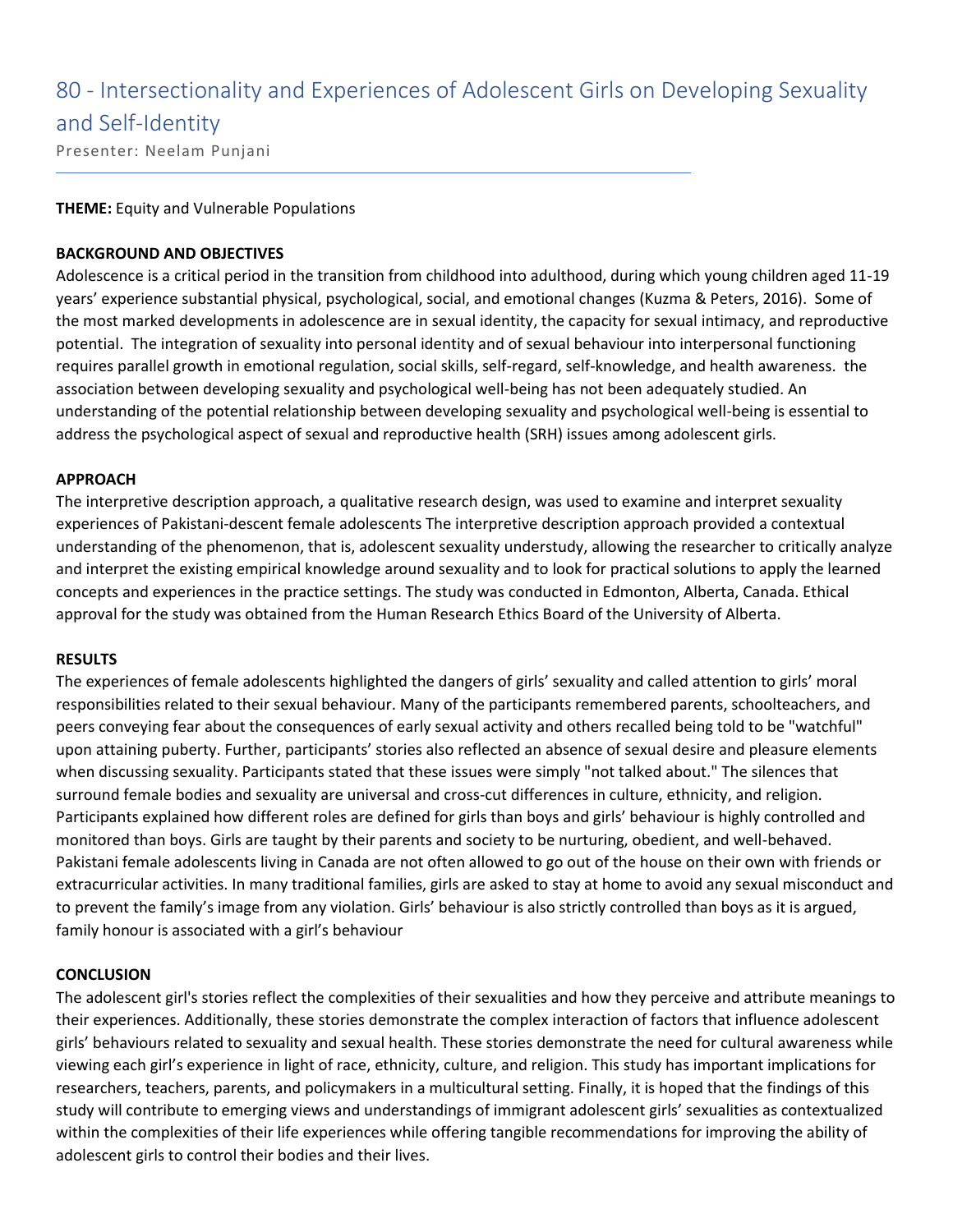# 81 - Interventions to improve nursing care of people with dementia in hospital: A mixed methods systematic review

Presenter: Elaine Moody

**THEME:** Health System Performance (including access to care, quality, safety, efficiency, leadership)

#### **BACKGROUND AND OBJECTIVES**

Improving hospital care of people with dementia has become increasingly important. Hospitalization can be upsetting for people with dementia, and has been associated with negative outcomes such as increased mortality, longer length of stay, and increased likelihood of admission to nursing homes. Competent and compassionate nursing care is central to shaping the hospitalization experience for people with dementia, and there has been increasing interest in developing, implementing, and evaluating nursing interventions to improve their care.

#### **APPROACH**

We aimed to synthesize findings from quantitative, qualitative, and mixed methods studies that examined the effectiveness of, or experiences associated with, interventions to improve hospital nursing care of people with dementia. We conducted a mixed method systematic review, with a convergent segregated approach to synthesis, following JBI methodology. We searched 12 databases for published and unpublished research studies. Analysis involved separate qualitative and quantitative syntheses, followed by the integration of the literature through a process similar to thematic analysis.

#### **RESULTS**

Duplicates removed, there were 9928 studies retrieved for title/abstract and full-text screening by two or more reviewers. There were 31 studies included, 20 quantitative and 11 qualitative. Quality appraisal found few high-quality studies. Most were conducted in the US, Canada and the UK. Due to the heterogeneity of the studies, meta-analysis and meta-aggregation were not possible. Interventions included education sessions about dementia, introduction of nurses with advanced dementia training, and the use of technology to support person-centered care. Intervention outcomes that were measured included nurses' confidence and self-efficacy in providing dementia care, and patients' responsive behaviours and physiological health indicators. Analysis of the experiences of participating in interventions identified barriers and enablers to interventions and suggests system challenges to nursing practice.

#### **CONCLUSION**

Overall, there are few high-quality studies on the effectiveness of, and experiences with, nursing interventions to improve hospital care of people with dementia. The review highlights the need for system-level changes to enable a reorientation of hospital nursing care to better meet the needs of people with dementia.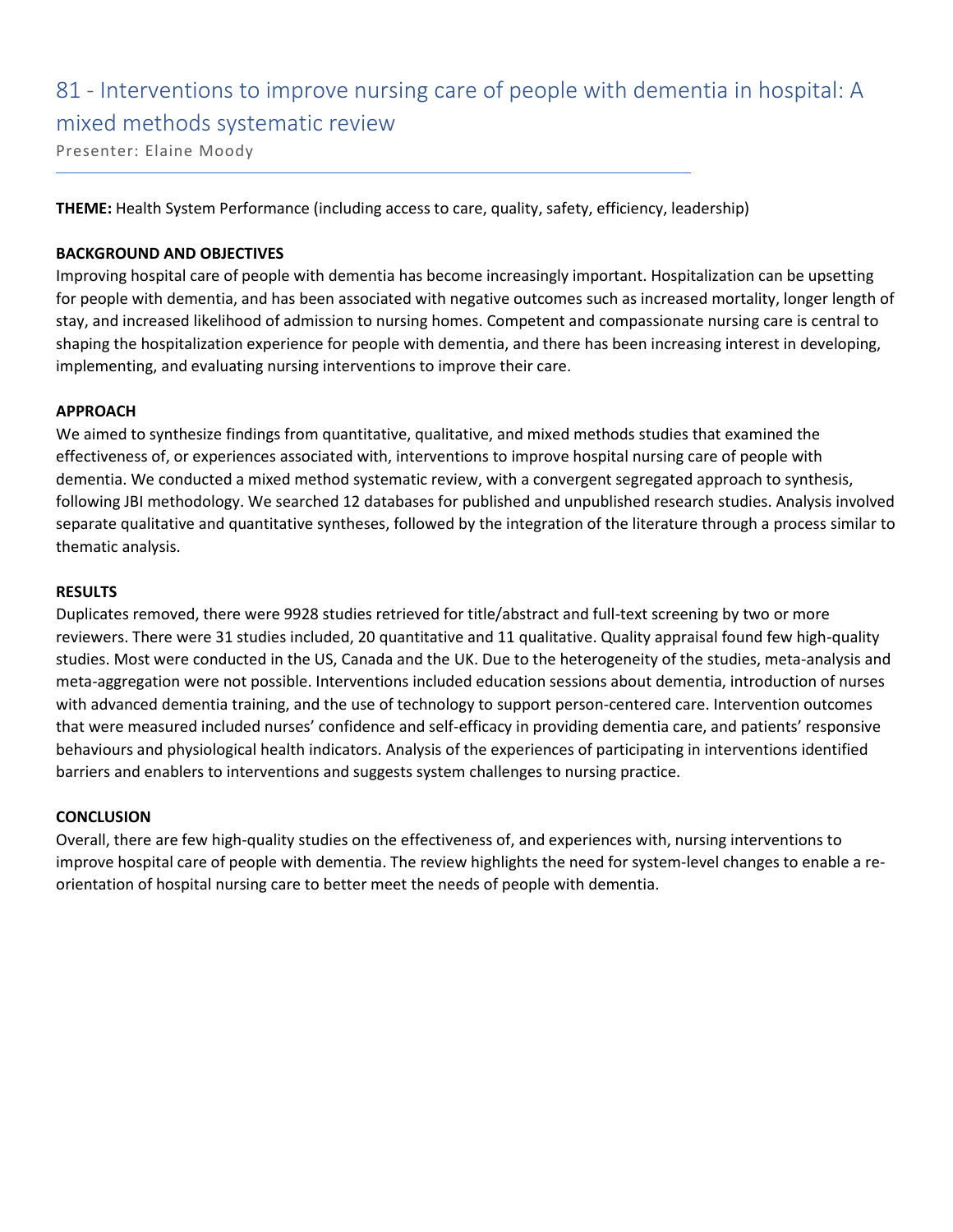### 82 - Investigating Patient Experience with Integrated Virtual Care (IVC)

Presenter: Jonathan Fitzsimon

#### **THEME:** Primary Healthcare

#### **BACKGROUND AND OBJECTIVES**

Over 20 percent of the population of Renfrew County, Ontario has no access to primary care. The Integrated Virtual Care (IVC) project attaches patients to a named family physician who works predominantly remotely, supported by a local multidisciplinary primary care team. Patients receive comprehensive primary care through a blend of in-person, athome, and virtual care options, depending on individual needs and preferences. The study aimed to evaluate patient experience of care delivered through IVC.

#### **APPROACH**

Anonymous satisfaction surveys were administered to 317 patients of the IVC project aged ≥ 18 years. The response rate of the survey was 40%, with n=121 patients completing the survey. The survey evaluated patient experience using the following subgroups: 1) Healthcare experience with your family physician; 2) Healthcare experience with the family health team; 3) Level of trust in your family physician. Simple and multivariate linear regression, ANOVA and post-hoc testing was conducted to assess and compare overall experience of IVC patients. Open-text responses were analyzed using nVivo software.

#### **RESULTS**

Overall, levels of satisfaction of primary care from the IVC project were high across all survey components. Of the 121 survey respondents in this study, 90% (n=109) reported that they were very satisfied or satisfied with their primary care from their IVC family physician. Moreover, patient satisfaction with care was not significantly influenced by having formed a previous relationship with their family physician. Interestingly, among the demographic variables captured by the study survey, only self-perceived health was positively correlated to patient satisfaction (p<0.05).

#### **CONCLUSION**

Study findings demonstrate that IVC has successfully met the first objective of the Quadruple Aim framework, Improving the Patient Experience, as patient satisfaction was high with all aspects of care through the IVC project. Future studies should seek to evaluate IVC's impact on provider experience, and clinical and economic outcomes.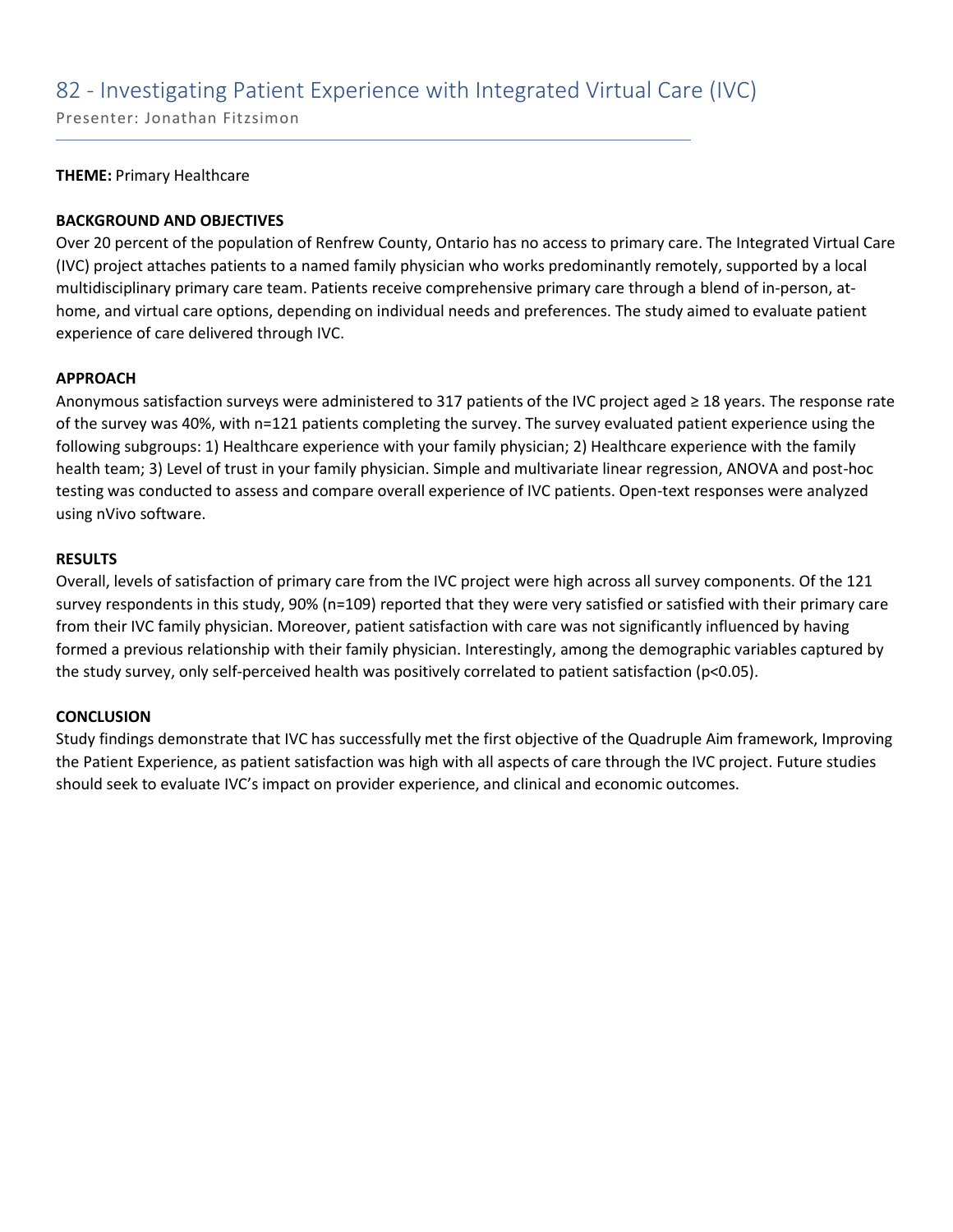# 83 - Investigating the Impact of COVID-19 on Breastfeeding Rates and Support Structures during multiple pandemic waves at Michael Garron Hospital

Presenter: Desiree D'Souza

#### **THEME:** Maternal and Child Health

#### **BACKGROUND AND OBJECTIVES**

The Breastfeeding Clinic at Michael Garron Hospital plays a pivotal role in maintaining the hospital's "Breastfeeding Friendly" designation. The pandemic forced closure of the clinic from mid-March to mid-June 2020. The clinic re-opened with reduced capacity and appointment-only visits. Video lactation consultation was added. We assessed breastfeeding rates, and sought to identify the main challenges to breastfeeding in mothers who were confirmed or suspected cases of COVID-19 during different time points of the pandemic.

#### **APPROACH**

We used an explanatory sequential mixed-method approach. Breastfeeding rates from 2019 were compared to 2020 and 2021. New data from 2022 is currently being analysed. A retrospective telephone service evaluation of 12 mothers who tested positive for COVID-19 (86% response rate), and 60 who were under investigation (46% response rate) was conducted. A reflexive thematic analysis of qualitative data was conducted to identify the barriers and facilitators to breastfeeding during each pandemic wave.

#### **RESULTS**

Adjusted breastfeeding rates, which account for infants who received one feed other than human milk for a documented medical reason, were significantly lower for March, April, and May 2020 compared to 2019. In March and April 2020, 95% of mothers intended to breastfeed, and 91% were provided with breastfeeding education, yet the adjusted breastfeeding rate was 65%. The adjusted breastfeeding rate for 2021 remained significantly lower than 2019 although support structures such as video lactation consultation were added. The retrospective telephone survey identified anxiety about the virus, reduced lactation consultation, and isolation, as major barriers during the first wave, and reduced support from family as a major barrier during the second wave. Facilitators included video lactation consultation, and increased time with the baby.

#### **CONCLUSION**

Although support structures such as video lactation consultation have been added, the breastfeeding rate at Michael Garron Hospital remains significantly lower than before the pandemic. We will implement pilot programs that address barriers identified by patients to increase breastfeeding support for parents during any subsequent waves.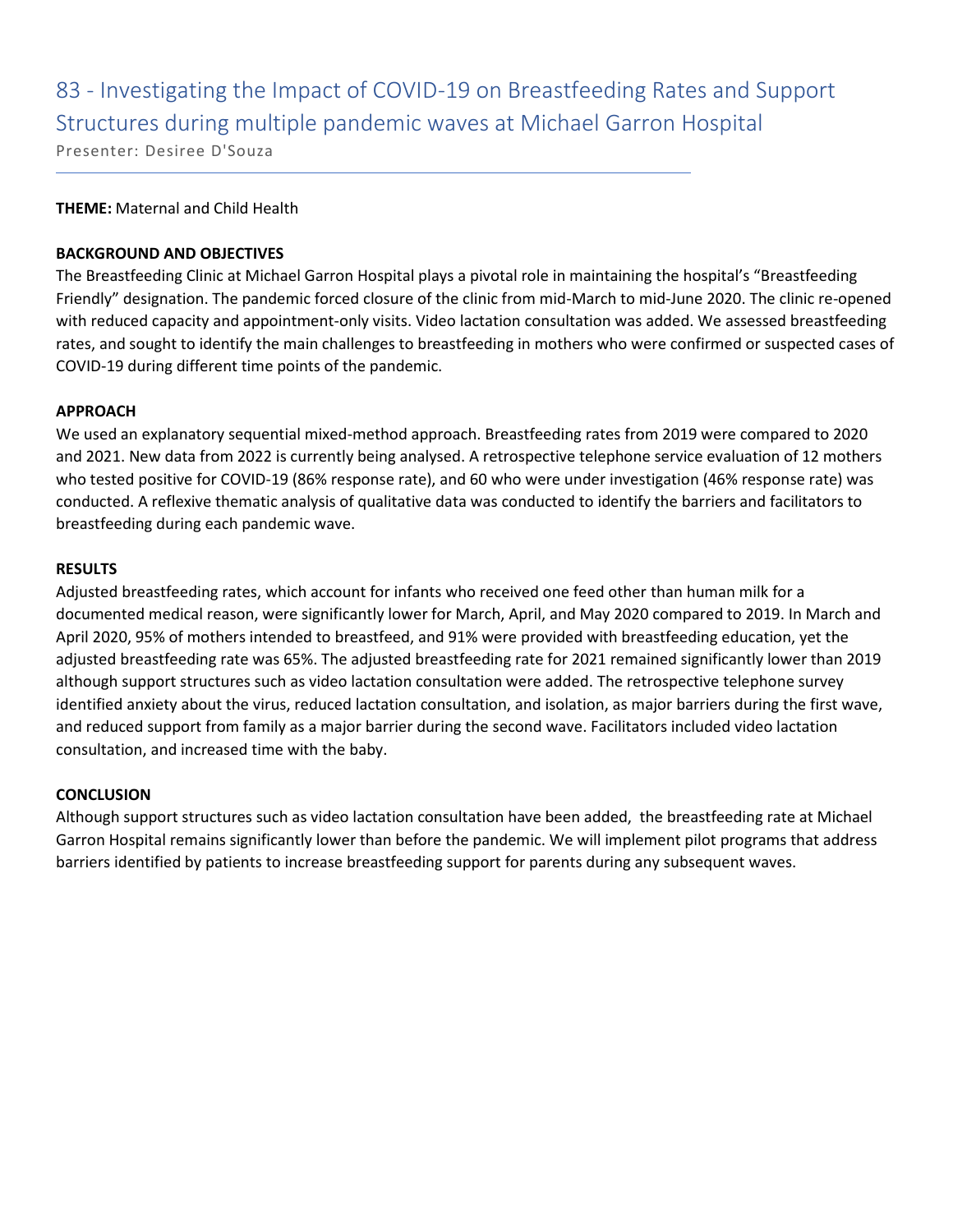### 84 - Knee arthroscopy in Canada

Presenter: Alexey Dudevich

**THEME:** Health System Performance (including access to care, quality, safety, efficiency, leadership)

#### **BACKGROUND AND OBJECTIVES**

Knee arthroscopy with debridement is commonly performed to treat osteoarthritis; however robust evidence does not demonstrate its benefit in older adults (≥60 years). Current Canadian guidelines advise against the procedure. We sought to understand the volume and variations in knee arthroscopy across Canada, and the characteristics of surgeons performing them.

#### **APPROACH**

Data were derived from the National Ambulatory Care Reporting System (NACRS), the Discharge Abstract Database (DAD) and the National Physician Database from 2011-12 to 2019-20. The study included all elective knee arthroscopies in all provinces excluding Quebec and 3 territories of Canada. Trends over time at national and provincial levels were analyzed using regression. Surgeons were classified by decade of graduation from medical school categorized as "high proportion inappropriate" or "low proportion inappropriate" based on their practices.

#### **RESULTS**

In 2019, 25% of arthroscopies were performed in patients ≥60 years. Between 2011 and 2019, arthroscopies decreased by 37% overall (from 42,785 in 2011-12 to 27,034 in 2019-20) and 39% in those ≥60 years (from 11,103 in 2011-12 to 6,772 in 2019-20). The age-standardized rates per 100,000 population decreased by 43% and 53%, respectively. The agestandardized rates per 100,000 varied widely between provinces ranging from 61 in British Columbia to 150 in Saskatchewan in 2019-20. There was a significant association between surgeons' graduation year and their appropriateness category; 54% who graduated prior to 1990 were "high proportion inappropriate", compared to 30.1% of surgeons who graduated in 2010 or later (p<0.0001). The estimated cost in 2019 of procedures in patients ≥60 was 12.4 million dollars.

#### **CONCLUSION**

Knee arthroscopy continues to be a common procedure in older patients despite the lack of benefit. Lower rates in some provinces suggest potential opportunities for improvement. Decreasing the use of this low value procedure may allow resources to be invested in higher value care for the population.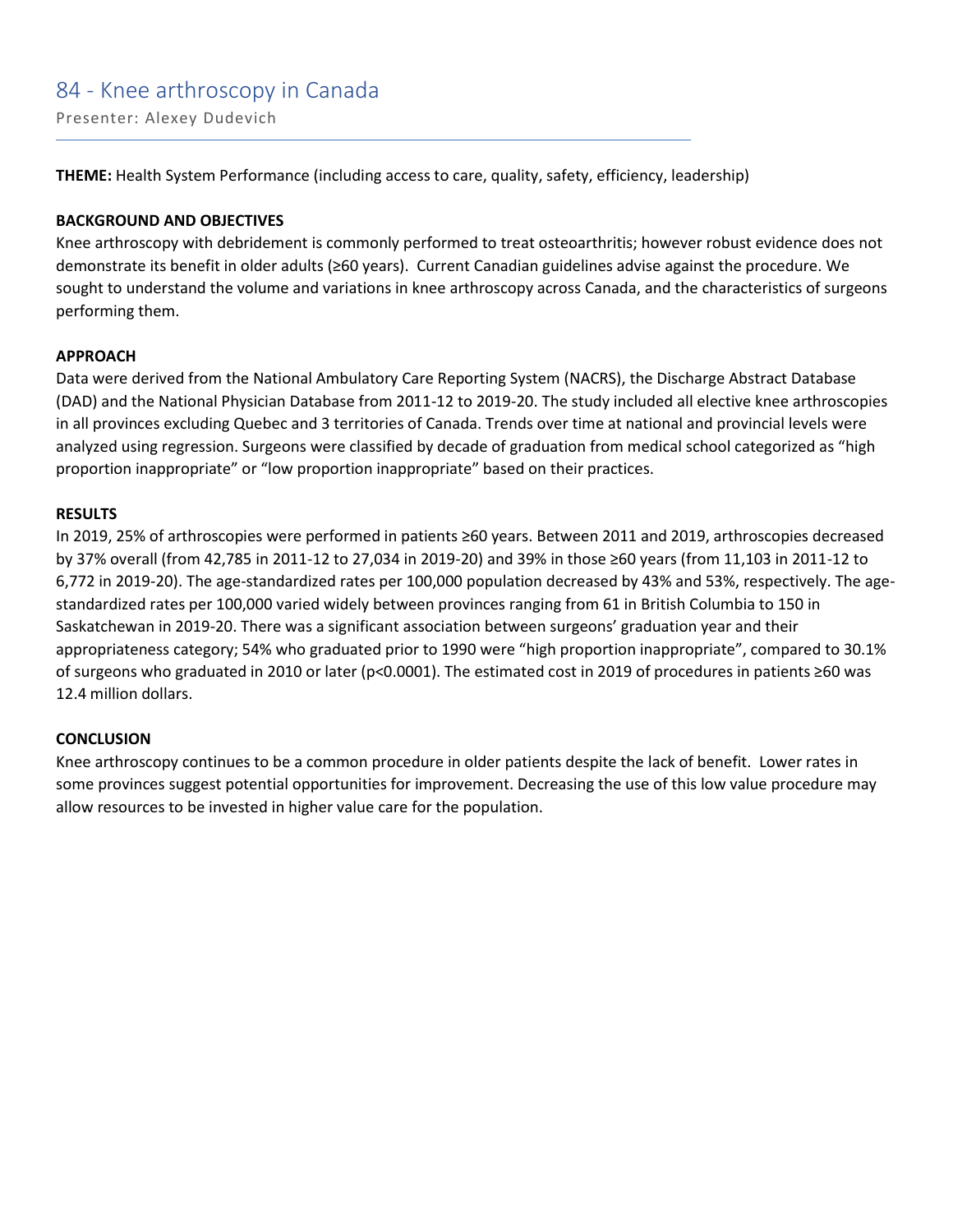85 - L'impact du patient formateur sur l'intégration de l'approche patient partenaire des soins dans la pratique infirmière en Groupe de médecine de famille dans le cadre de la formation F2PL : Un protocole

Presenter: Anaëlle Morin

**THEME:** Collaborative Healthcare Improvement Partnerships

#### **BACKGROUND AND OBJECTIVES**

: En 2019, le ministère de la Santé et des Services sociaux du Québec a déployé un guide pratique pour les infirmières cliniciennes exerçant en Groupes de médecine de famille (GMF) pour soutenir entre autres l'appropriation des pratiques professionnelles et interprofessionnelles en rehaussant la qualité des services offerts en partenariat avec le patient. Pour faciliter cette appropriation, une intervention éducative de type train-the-trainer impliquant des patients formateurs et combinant la formation et le coaching clinique a été développée. L'objectif est de comprendre comment les patients formateurs contribuent à l'appropriation de l'approche patient partenaire des soins par les infirmières cliniciennes en GMF au Saguenay-Lac-Saint-Jean.

#### **APPROACH**

L'approche qualitative interprétative sera utilisée pour comprendre l'impact du patient formateur sur l'appropriation de l'approche patient partenaire par les infirmières cliniciennes. Des entrevues individuelles téléphoniques semi-dirigées seront menées afin d'explorer les changements de pratiques réalisés par 12 infirmières cliniciennes ainsi que d'identifier les barrières et les facilitants à l'adoption de cette nouvelle pratique. Des entrevues individuelles téléphoniques seront également menées avec 4 patients formateurs pour décrire le déroulement de l'intervention éducative et leur perception de ses effets. Une analyse thématique inductive et déductive sera réalisée et les thèmes émergents seront condensés pour émettre des propositions. Des cercles itératifs d'analyse et validation seront réalisés auprès de l'ensemble de l'équipe de recherche incluant des patients formateurs.

#### **RESULTS**

Les retombées positives, les facilitants et les barrières de la présence des patients formateurs seront identifiés dans le discours des infirmières cliniciennes. Les caractéristiques nécessaires pour un patient formateur efficace seront identifiées également. Les patients formateurs identifieront des barrières et facilitants à leur contribution lors de l'intervention.

#### **CONCLUSION**

Les propositions permettront de soutenir l'importance des patients formateurs dans la formation continue du personnel soignant. Elles permettront également d'identifier des avenues potentiellement efficaces de transmission des savoirs conduisant à l'approche patient partenaire et soutenant les professionnels à rehausser leur pratique. De plus, des bonifications pour les formations de type train-the-trainer existantes pourraient être envisagées. Enfin, des recommandations pour une meilleure inclusion des patients formateurs seront émises pour mieux répondre aux besoins cliniques.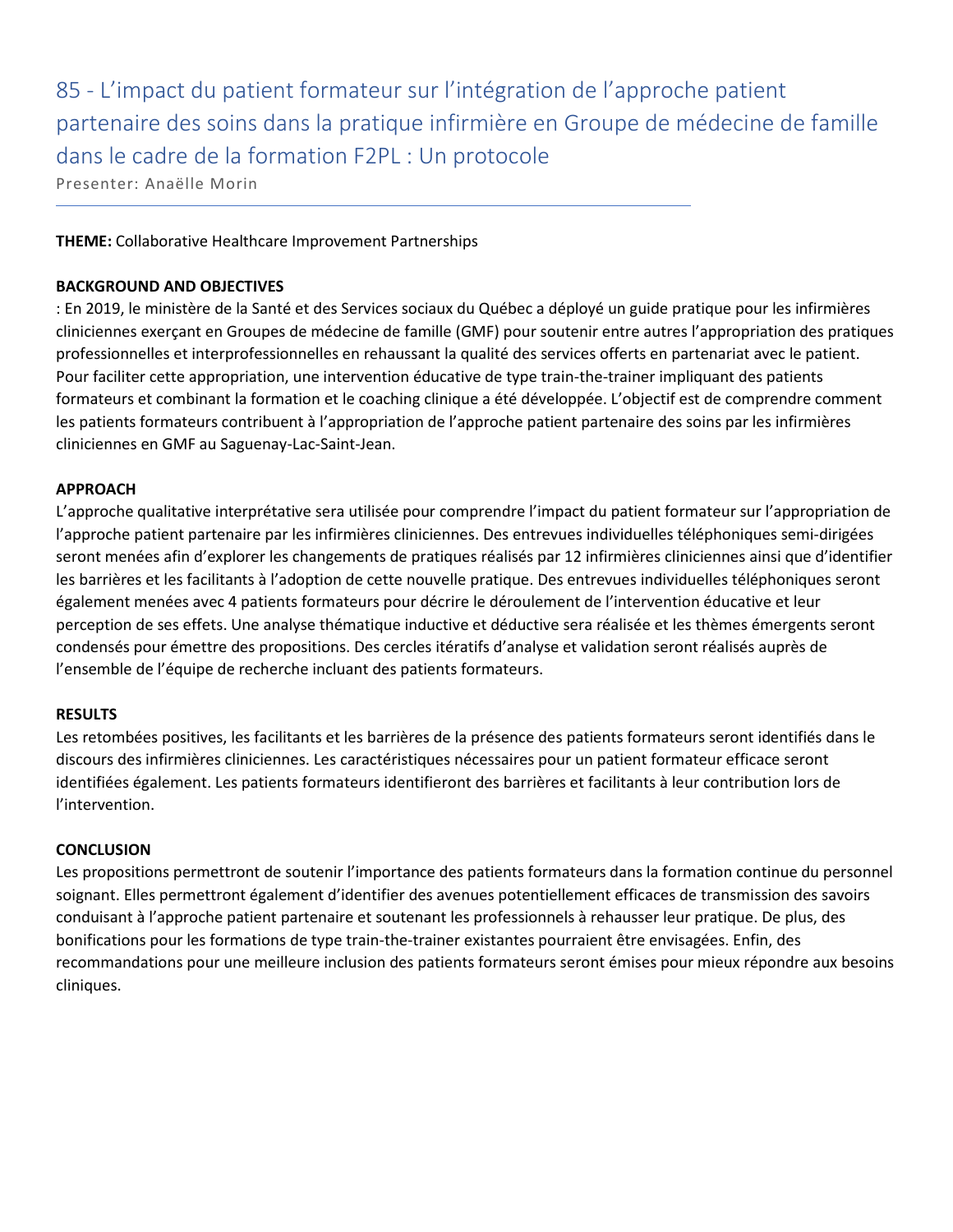# 86 - Look through the lens of newcomer family experience: A Canadian photovoice

study

Presenter: Nahal Fakhari

#### **THEME:** Equity and Vulnerable Populations

#### **BACKGROUND AND OBJECTIVES**

Newcomer families encounter barriers in accessing critical programs for their children's healthy development, such as language, related costs and difficulty navigating systems. To fill a gap in knowledge on the experiences of newcomer families with young children, this research is to explore how families find and use early childhood programs and services in Nova Scotia.

#### **APPROACH**

This participatory action research used the photovoice methodology, shaped by feminist theory. With the support of our partners at a settlement agency, early childhood educators (ECEs) and newcomer families with young children were recruited to engage in a series of virtual workshops to discuss how newcomer families find and use programs for their children. Participants were involved in a focus-group-style conversation, took photos that reflected their experiences, and explained the significance of their pictures. The participants identified themes during the workshops to inform the results of the study.

#### **RESULTS**

Both ECEs and families discussed the systemic barriers that obstructed newcomer families' access to programs and services for their children. Financial challenges due to unemployment/underemployment, language, and cultural barriers were some issues highlighted. Despite these challenges, ECEs and families shared that culturally responsive programs that demonstrated appreciation of cultural/racial diversity enhanced access to programs and services. Finally, both groups discussed the critical role of social networks in supporting newcomers to find and use programs by helping families become aware of available programs and assistance with things like registration.

#### **CONCLUSION**

The result of this study suggests that newcomer families face systemic challenges in accessing services critical for their children's development. This research illustrated the lived experiences of families and identified opportunities to address inequity, improve early childhood programs and ensure families have access to supports.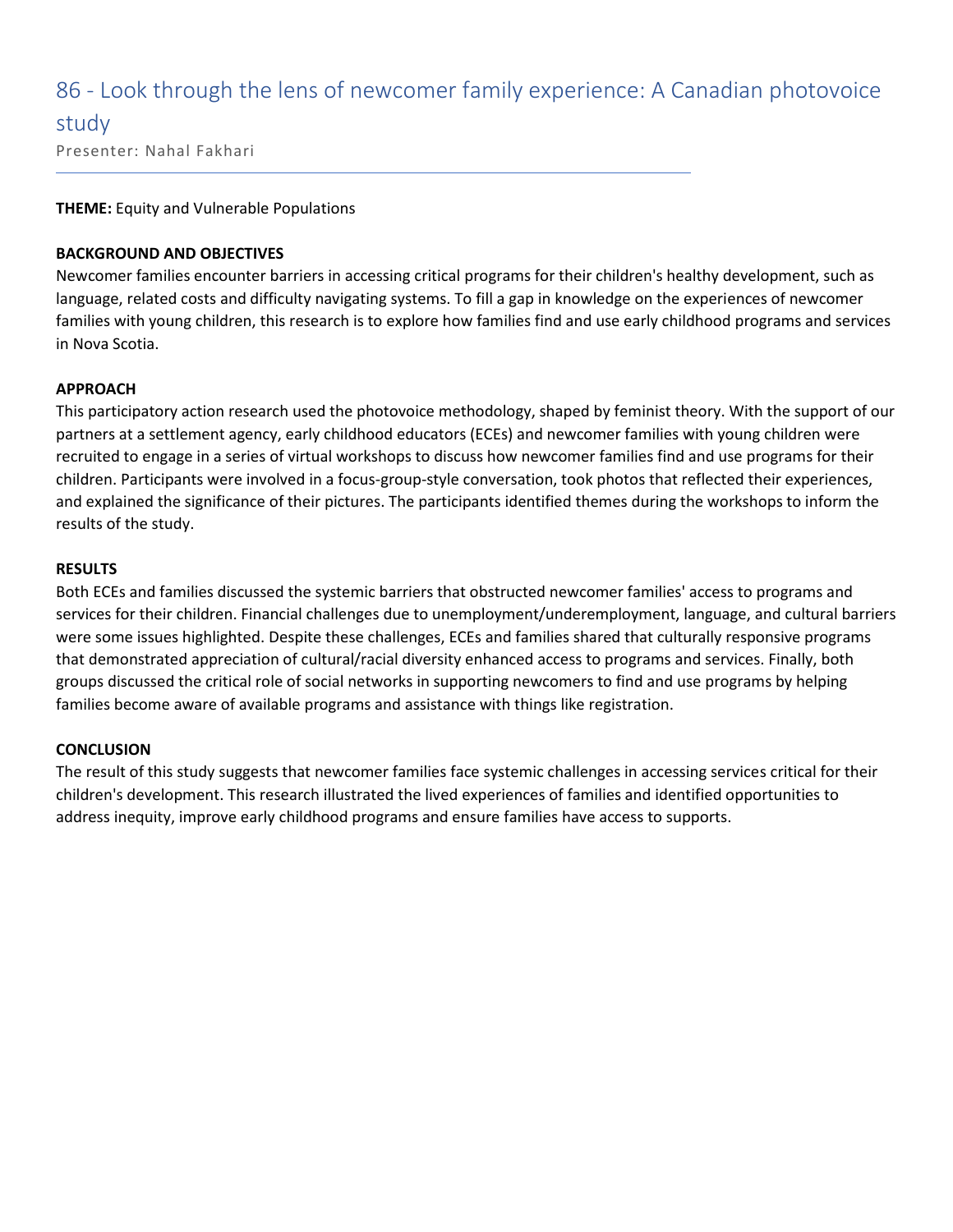87 - Mises à jour automatisées des messages SMS peropératoires : une initiative d'amélioration de la qualité des soins pour soulager les inquiétudes des proches Presenter: Alexandre Mignault

#### **THEME:** Health Informatics

#### **BACKGROUND AND OBJECTIVES**

Une chirurgie est source d'anxiété pour les patients et leurs proches. Pendant la journée opératoire, les proches n'ont pas accès à un suivi de l'avancement du parcours du patient. Une communication par SMS permet de réduire l'anxiété en améliorant la satisfaction de la communication auprès des proches. Cette étude vise à décrire un système d'information en temps réel basé sur l'utilisation des SMS pour informer les proches de l'évolution d'une journée opératoire.

#### **APPROACH**

Ce système d'information d'amélioration de la qualité a été mis en œuvre dans un Centre hospitalier de Montréal. Les proches se sont vus offrir la possibilité de recevoir des mises à jour par SMS sur l'avancement du parcours chirurgical du patient. Les messages étaient déclenchés à des moments clés du parcours de soins et étaient adaptés en fonction des différentes trajectoires possibles. Un sondage a été envoyé aux proches pour évaluer la satisfaction, l'effet anxiolytique et pour recueillir les commentaires dans un but d'amélioration du service. Les données ont été recueillies entre le 16 février et le 14 juillet 202.

#### **RESULTS**

Le taux de participation était de 76 % (n=6 149/8129). Nous avons transmis 34 129 SMS. Le sondage de satisfaction a été rempli par 34% (n=2 088/6 149) des proches. Au niveau de la satisfaction, les proches ont déclaré être "tout à fait d'accord" que les messages reçus étaient adéquats (71 %), clairs (74 %) et informatifs (72 %). Les proches ont signalé 111 erreurs techniques. Le système a permis de réduire l'anxiété des proches de 8,2/10. Le score global de satisfaction (4,5/5) était fortement corrélé avec la réduction de l'anxiété (rs= 0,608, p<0,001). Les pistes d'amélioration du système ressorties étaient une augmentation de la fréquence des messages, une description plus personnalisée des SMS et une offre de messages dans d'autres langues.

#### **CONCLUSION**

Cette innovation technologique à moindre coût a permis l'intégration d'un système standardisé de messages SMS pendant des moments clés de la trajectoire de chirurgie. Cette étude a démontré qu'elle permettrait de réduire le niveau d'anxiété des proches en améliorant la communication avec l'équipe de soins.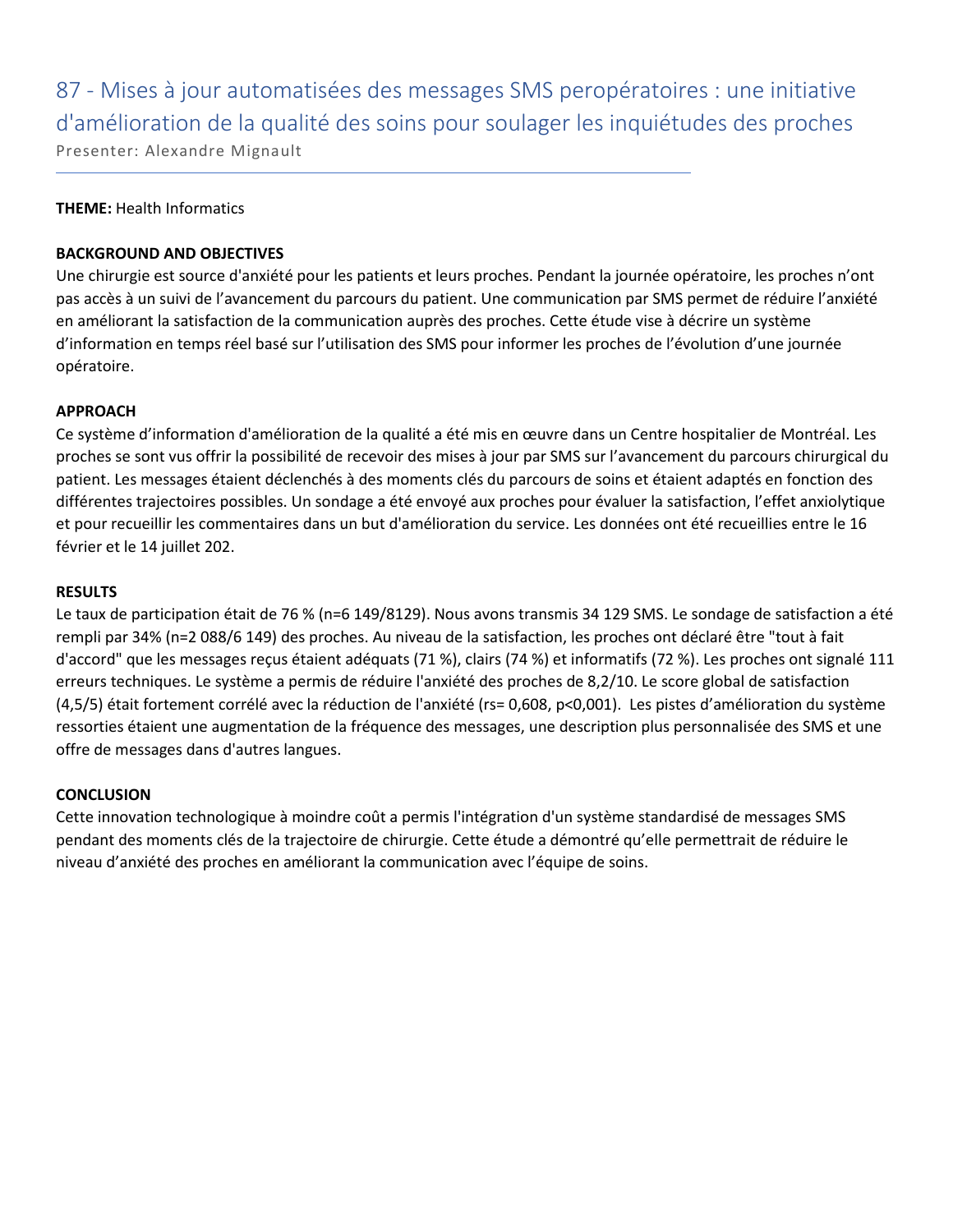## 88 - Newcomer's Experiences in Accessing and Receiving Primary Healthcare during COVID-19.

Presenter: Bishnu Bajgain

#### **THEME:** Primary Healthcare

#### **BACKGROUND AND OBJECTIVES**

The entire healthcare system, including primary healthcare (PHC) services, has been disrupted since the onset of the COVID-19 pandemic. As the crisis threatens all citizens significantly, further barriers to accessing care exist for those who are most vulnerable, experience marginalization and have pre-existing challenges. We aimed to explore newcomer patients' (living in Canada ≤5 years) and primary healthcare providers' lived experiences in accessing, receiving, and delivering PHC services during the pandemic.

#### **APPROACH**

A qualitative research design was employed: a mix of purposive, convenience, and snowball sampling methods. 18 years and over-aged Calgarian, who were newcomers to Canada and able to speak in English, were recruited via telephone, email, and social media. The primary care providers were recruited from a Family Medicine Center, Calgary, Alberta. 23 semi-structured virtual interviews (15 newcomers and 8 providers) were conducted between February-June 2021. Interviews were digitally recorded and transcribed verbatim. The data were thematically analyzed, using the NVivo Software. Each interview lasted between 45-90 minutes, and a \$20 e-gift card was offered to the participants.

#### **RESULTS**

Of 23 participants, 15 were newcomers and 8 were primary care providers. Among the patient participants, 46.7% were female, aged between 25-45 years old, and had diverse ethnic backgrounds. Of 8 care providers, 75% were female, included multidisciplinary teams (doctors, nurses, pharmacists, social workers). The data were categorized in three sections: (1) newcomers' overall experiences (doctor-patient relationship, care coordination, expectation on care); (2) virtual care experience (accessibility, accessing care, communication, and care safety and quality); and (3) newcomers' challenges in accessing care [language and cultural difference, care accessibility (availability, waiting time, cost, distance, transportation), unfamiliar healthcare system, facing new life/competing priorities]. Our study revealed that participants had comprehensive experiences with PHC including what matters to newcomers, what works well, and the important areas for improvement.

#### **CONCLUSION**

Newcomers to Canada reported many challenges in accessing and receiving primary healthcare and the challenges as such magnified since the onset of the COVID-19 pandemic. The results clarified that additional targeted supports need to be in place in a timely manner to improve equal access to primary healthcare for all.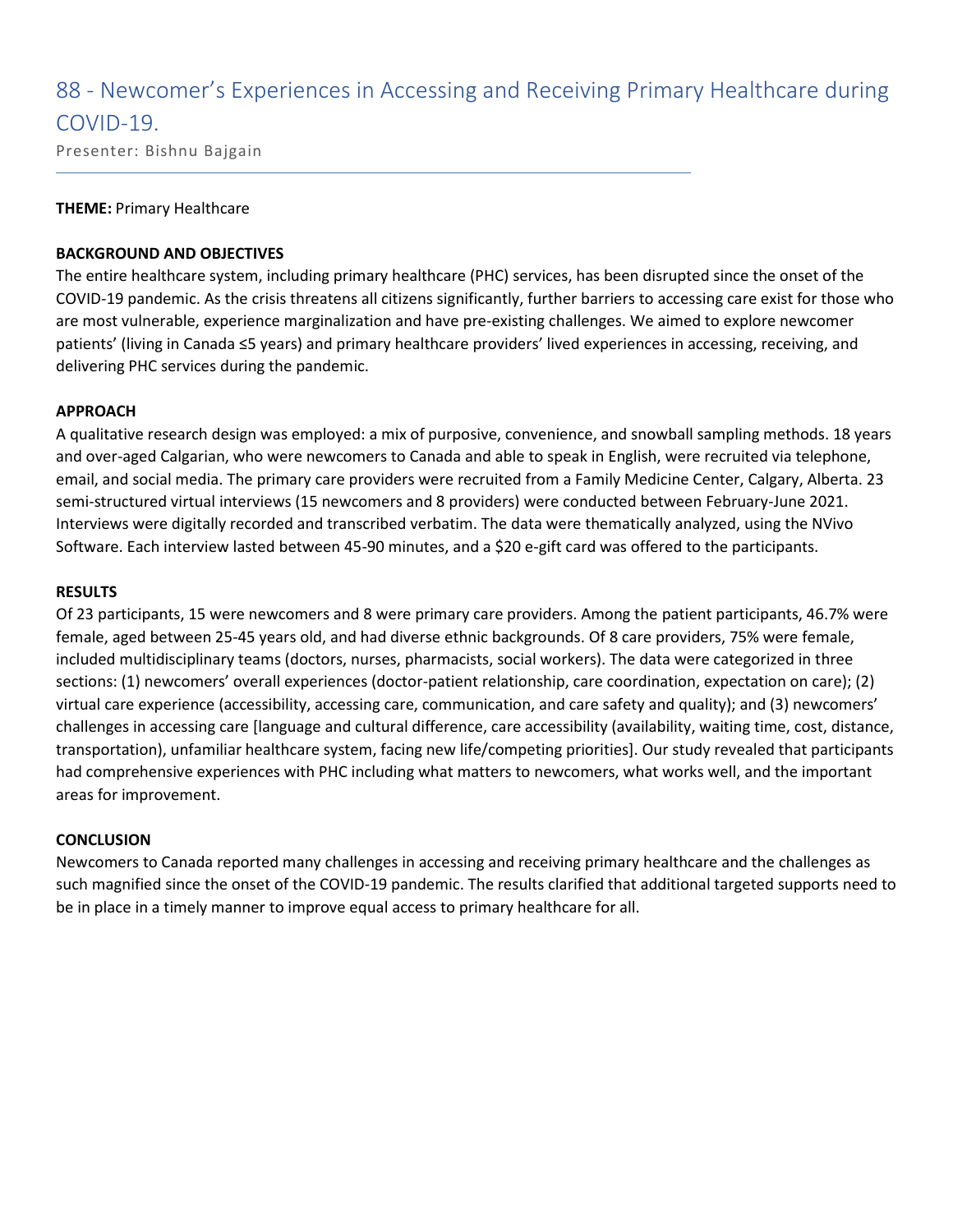## 89 - Nurses' Social Exchange Relationships with Patients and Families: A New Approach to Patient Engagement

Presenter: Janice Feather

#### **THEME:** Patient and Public Engagement

#### **BACKGROUND AND OBJECTIVES**

The contribution of nurses in the delivery of safe and quality care is well substantiated in current scholarship. However, explanatory research on the discretionary behavioural mechanisms of how nurses contribute to high quality and safety in critical care settings is not well understood. Therefore, the purpose of this study was to explain the relational workplace behaviours of critical care nurses' that contribute to high quality and safe patient care.

#### **APPROACH**

This study was conducted using a sequential explanatory mixed methods design (Teddlie & Tashakkori, 2009). A quantitative cross-sectional survey was conducted with a random sample of 508 Registered Nurses working in critical care settings in Ontario, Canada. After completion of the quantitative analysis, individual semi-structured interviews were conducted with a random sample of 7 critical care nurses and 6 hospital leaders. Data analysis was conducted using SPSS version 25 for multivariate linear regression and mediation analysis. Qualitative data was analyzed using a deductive and theory informed approach to content analysis (Elo & Kyngas, 2008).

#### **RESULTS**

Participants' Organizational Citizenship Behaviours were negatively associated with medication errors ( $\mathbb{D} = -0.13$ , p < 0.01) and missed care ( $\mathbb{Z}$  = -0.16, p < 0.01), and were positively associated with quality of care ( $\mathbb{Z}$  = 0.28, p < 0.01). During interviews, participants described their altruistic based workplace behaviours were directed to patients, families, and other nursing team members on their units. Patients and families were considered an integral part of the critical care team, which meant that participants would purposefully engage in organizational citizenship behaviours towards them to increase the quality and efficiency of care delivery.

The surprising qualitative findings of nurses' Organizational Citizenship Behaviours that are purposefully directed for the benefit of patients and families presents an extension of the current theoretical conceptualization of Organizational Citizenship Behaviours (Podsakoff et al., 2018). The focus on patient-oriented OCB may align with the current shift towards patient experience and patient and family centered care, as an important aspect of high quality of care (Westbrook et al. 2015; Davidson et al. 2017).

#### **CONCLUSION**

Development of social exchange relationships and reciprocity between nurses' and patients/families may be leveraged by nurses, leaders, and researchers to create more effective models of care by strengthening the quality of therapeutic relationships and the degree of patient and family engagement in care.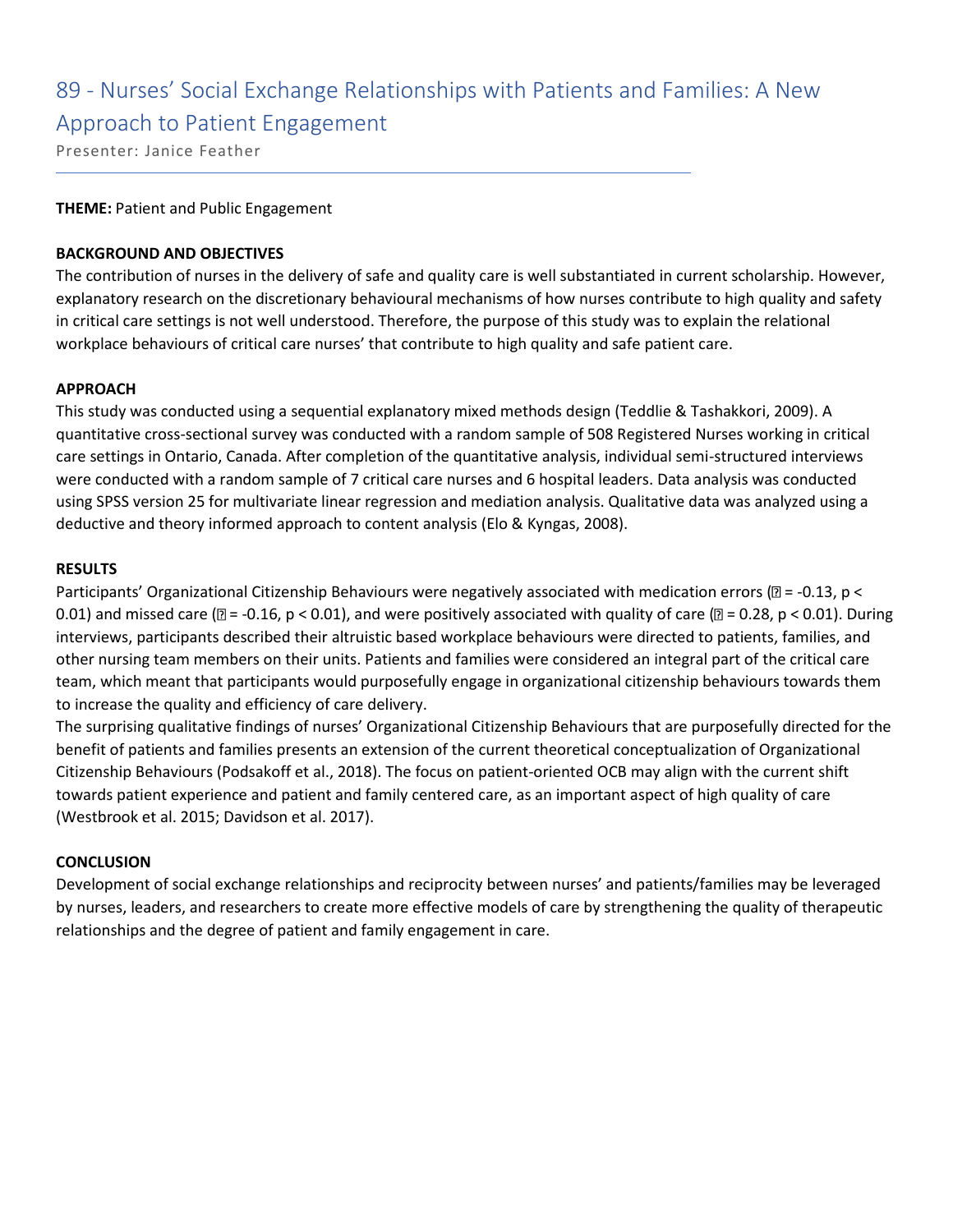# 90 - On the road to building a learning health system for major neurocognitive disorders: intentions, methodology and impact

Presenter: Laura Rojas-Rozo

**THEME:** Health System Performance (including access to care, quality, safety, efficiency, leadership)

#### **BACKGROUND AND OBJECTIVES**

The Quebec Alzheimer's Plan (QAP), aiming to increase primary care capacity to diagnose and follow-up persons with dementia, was implemented across the province in 2016. Providing context-specific information and fostering a reflective practice through discussions with local actors are essential to support a learning health system. The objectives of this study are to describe regional dementia care innovations, their implementation, identify areas of improvement and improve regional portraits.

#### **APPROACH**

We conducted a mixed-methods study with a participatory approach. First, we selected, with stakeholders, 9 performance indicators (prevalence, regular physician visits, emergency visits, and hospitalizations) and measured them in 2019. Second, we thematically analysed the last 3 years of ongoing QAP implementation evaluation reports. Quantitative and qualitative results were combined to formulate, with stakeholders, key messages for each local health organization relative to the province. Finally, these portraits will be presented to and discussed with each local organization and QAP implementers. Discussions will be observed, real-time notes taken using structured observation guide, and thematic analysis conducted.

#### **RESULTS**

The discussions will enable us to explore regional innovations in dementia care and identify areas of improvement across the province of Quebec. Resources, timeline, role of champions, training, perceived benefits, barriers/facilitators to implementation, effects of the pandemic, expectations, regional particularities will be noted along with dynamics of the meeting and general observations. Discussions will also be used to improve the portraits. At term, it is hoped that these portraits will be regularly updated and integrated into dashboards of regional steering committees.

#### **CONCLUSION**

This innovative project supports a learning health system for the care of persons with dementia. Specifically, it will stimulate the emergence of regional and provincial innovations in dementia care to accomplish the implementation of the QAP and ensure its local appropriation and thus, to perpetuate the QAP in sustainably transformed practices.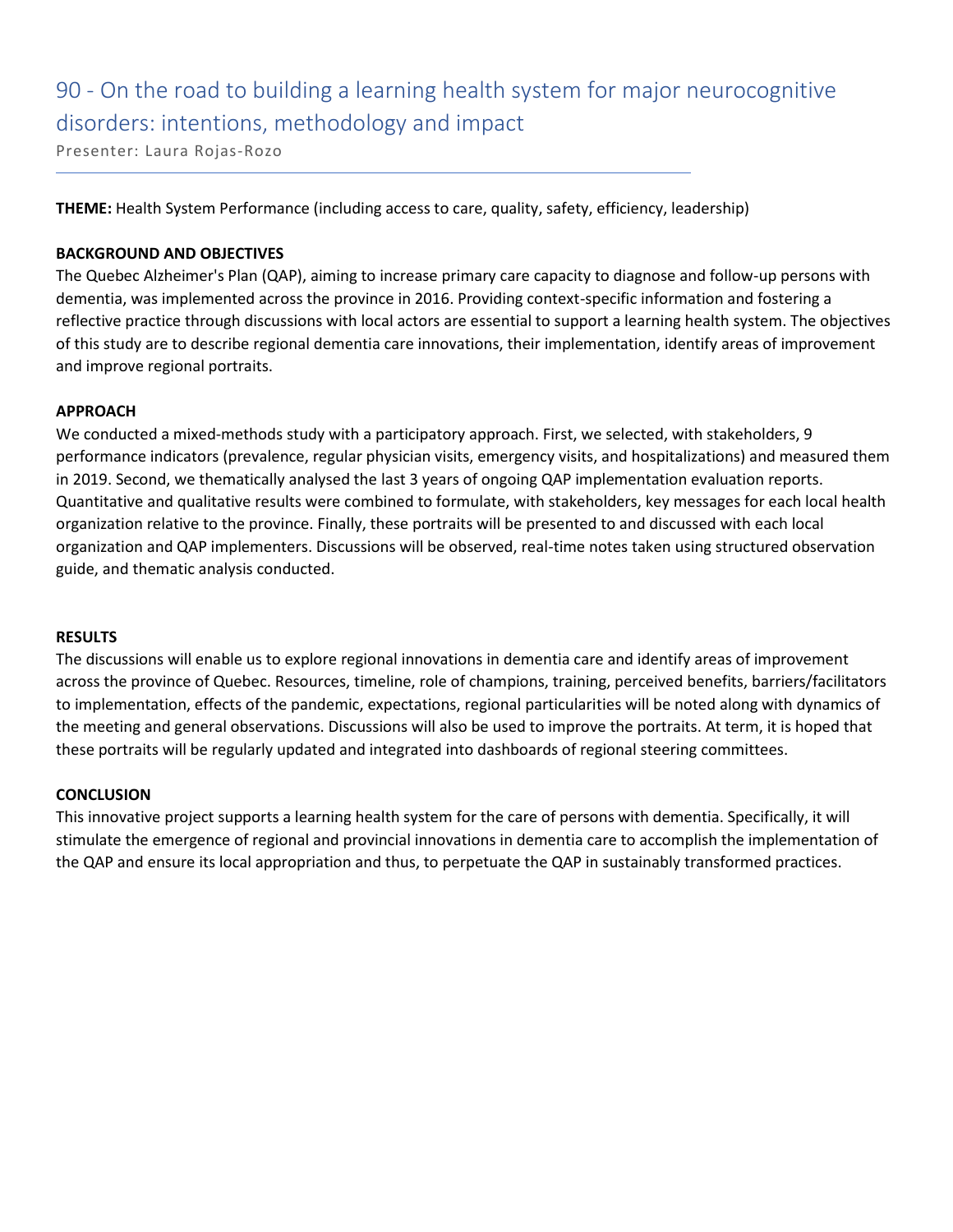## 91 - Optimizing multidisciplinary models and formalizing inter-institutional networks to improve the experiences of migrants living with HIV

Presenter: Anish Arora

#### **THEME:** Equity and Vulnerable Populations

#### **BACKGROUND AND OBJECTIVES**

Multidisciplinary care, alongside patient empowerment and community engagement are essential for instilling equity across health systems, and in turn, establishing improved health outcomes among vulnerable patient populations such as migrants living with HIV (MLWH). However, what is less clear are the experiences of MLWH around current care practices and models, and their suggestions for improving systems to better meet perceived needs, especially amidst the COVID-19 pandemic. Our study endeavoured to respond to these knowledge gaps.

#### **APPROACH**

In January 2020, we initiated a 96-week prospective longitudinal cohort study with a convergent mixed-method design at a hospital-based clinic serving the largest proportion of MLWH in Montreal, Quebec. All patients received an approved combination of HIV treatment for free and were provided care by a multidisciplinary team composed of physicians, nurses, social workers, and pharmacists. Preliminary qualitative data are presented here. Eighteen interviews were conducted with 10 MLWH at two time-points (10 after 1 week of starting treatment and 8 after 24 weeks) and were analyzed via thematic analysis.

#### **RESULTS**

Three themes were identified: (1) multidisciplinary care enables wholistic and personalized care – MLWH expressed that their needs extend beyond HIV treatment dispensation and that the different clinicians, together, were able to address their complex bio-psycho-social needs; (2) multidisciplinary models need to optimize communication, coordination, and empowerment – MLWH suggested that multidisciplinary teams are only useful when (a) consistent and regular contact is maintained between patients and clinicians, (b) all team members are aware of each other's responsibilities, and (c) clinicians educate MLWH about their HIV and engage them in decision-making; and (3) HIV care extends beyond multidisciplinary teams and requires transition to community-engaged models – MLWH explained that they navigate various clinics and services to manage their HIV, and that they require better coordination between these services.

#### **CONCLUSION**

Multidisciplinary settings can enhance care experiences for MLWH, particularly through the complimentary care provided by different clinicians on their team. However, to better address MLWH needs, multidisciplinary models must optimize communication, coordination, and empowerment. Such models must also better incorporate community organizations and allied services, potentially through formalized partnerships.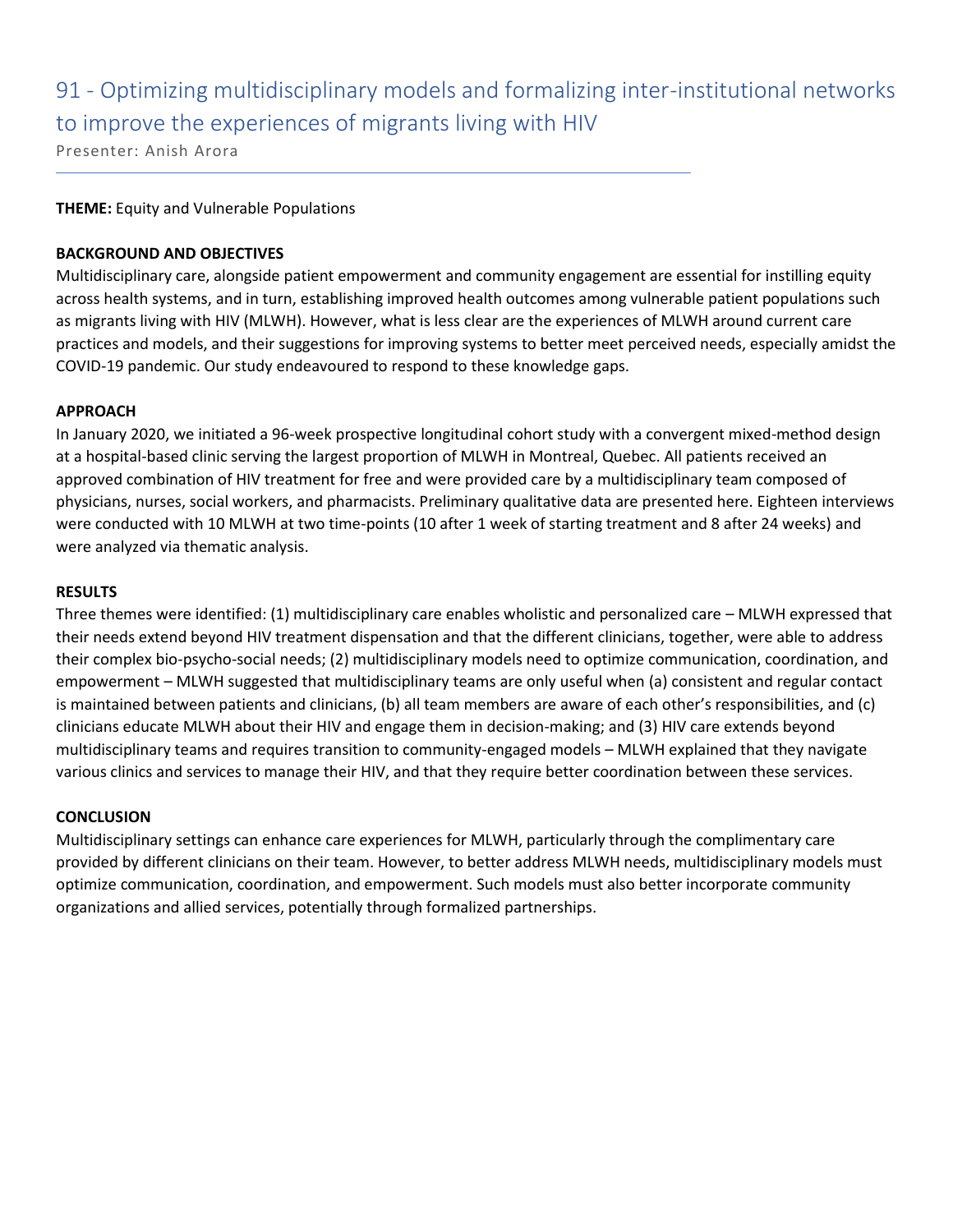### 92 - Organizational Context and Quality Indicators in Long-Term Care Homes: A

### Microsystem Look

Presenter: Yinfei Duan

#### **THEME:** Home Care, Long Term Care and Aging

#### **BACKGROUND AND OBJECTIVES**

Organization context (i.e., modifiable elements of work environments) contributes to quality of care in healthcare settings. In long-term care (LTC) homes, the association of organizational context with quality of care is not well understood, especially at the clinical microsystem (care unit) level. To address this critical knowledge gap, this study assessed unit- and facility-level organizational context elements for their association with unit-level clinical quality indicators (QIs).

#### **APPROACH**

This was a cross-sectional, secondary analysis of Translating Research in Elder Care (TREC) data collected between 09/2019 and 03/2020. Our sample included 285 care units within 91 Western Canadian LTC homes. Outcomes included thirteen practice-sensitive (i.e., modifiable by care staff) QIs derived from the Resident Assessment Instrument-Minimum Data Set 2.0. Organizational context data were from validated TREC surveys (facility, care unit, care aide). We dichotomized each QI (based on top or bottom quartile), and ran two-level random-intercept logistic regression for each QI to examine its association with contextual factors, controlling for facility and unit-level covariates.

#### **RESULTS**

Higher unit-aggregated scores on care aide participation in care decision-making (OR=3.7-8.4, p<.05), care aide perceived staffing (OR=2.6, p<.05) and time for completing care tasks (OR=5.1-7.0, p<.05), and care aide rated unit-level leadership (OR=20.1, p<.05) were associated with better unit-level performance on delirium symptoms, indwelling catheter use, behavioral symptoms, pain, and late-loss physical function. Lower unit-aggregated scores on culture (OR=.02, p<.05), social capital (OR=.06, p<.05), and care aide perceived space to discuss resident care (OR=.45, p<.05) were associated with poorer performance on the inappropriate use of antipsychotics and urinary tract infection. Higher scores on unit managers' organizational citizenship behavior, facility-level meetings with external quality improvement teams, and facility engaging in quality improvement education sessions were also associated with better performance on some QIs.

#### **CONCLUSION**

Modifiable elements of organizational context were associated with quality of care at the clinical microsystem level in LTC homes. Targeting modifiable contextual elements is a highly promising avenue for quality improvement interventions. Further investigation will focus on understanding the mechanisms by which these contextual elements affect quality of care.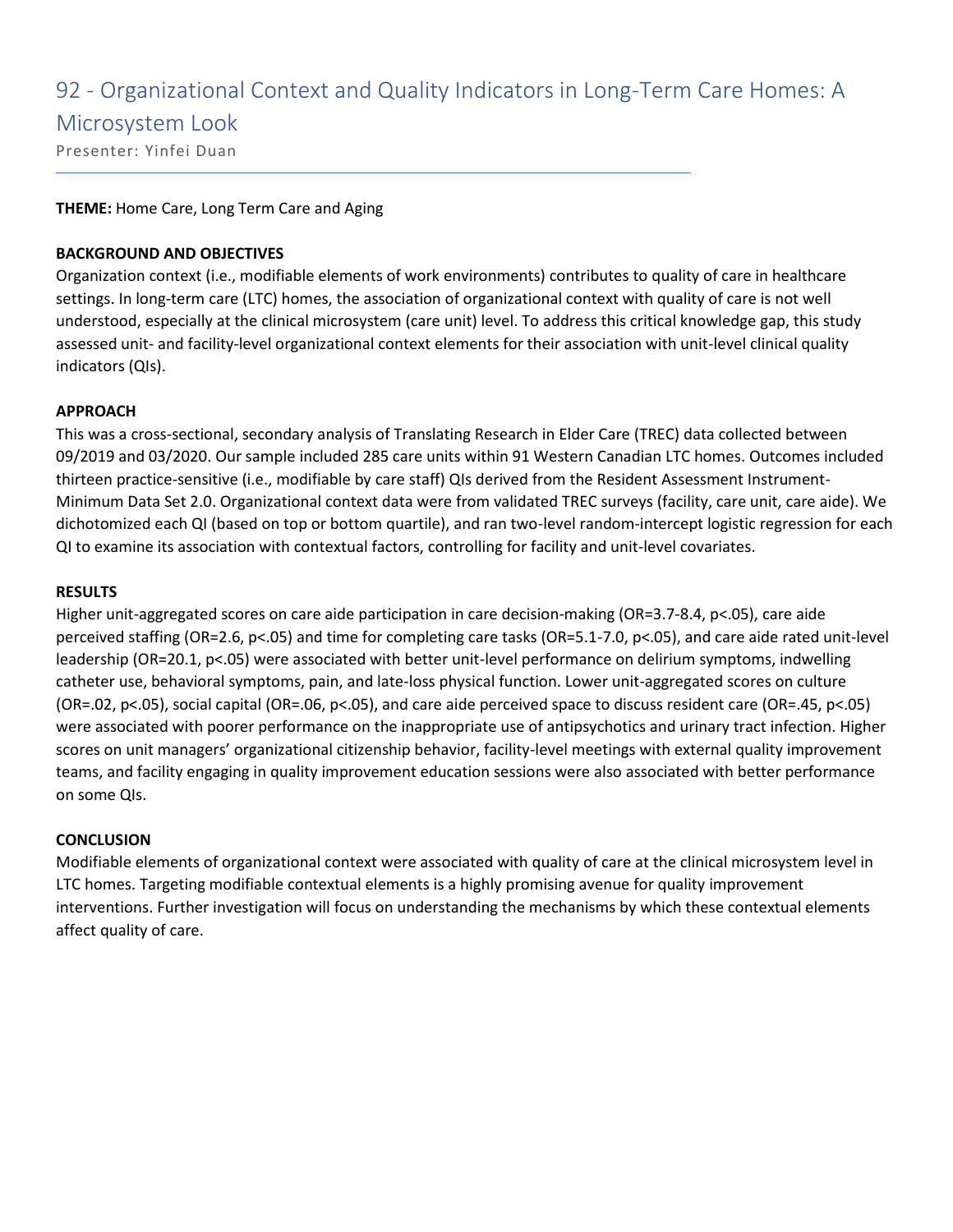### 93 - Over half of clinical practice guidelines use non-systematic methods to inform recommendations: A methods study

Presenter: Carole Lunny

**THEME:** Knowledge Translation & Exchange (includes KTE methods)

#### **BACKGROUND AND OBJECTIVES**

Assessing the process used to synthesize the evidence in clinical practice guidelines (CPGs) enables users to determine the trustworthiness of the recommendations. Clinicians are increasingly dependent on guidelines to keep up with vast quantities of medical literature, and guidelines are followed to avoid malpractice suits. We aimed to assess whether systematic methods were used when synthesizing the evidence for guidelines; and to determine the type of review cited in support of recommendations.

#### **APPROACH**

Guidelines published in 2017 and 2018 were retrieved from the TRIP and Epistemonikos. We randomly sorted and sequentially screened CPGs on all topics to select the first 50 that met our inclusion criteria. Our primary outcomes were the number of CPGs using either a systematic or non-systematic process to gather, assess, and synthesise evidence; and the number of recommendations based on systematic or non-systematic reviews. If a review was cited, we determined if it was critically appraised, and recorded which quality tool was used. We examined the association between the use of GRADE, systematic review process, and type of funder.

#### **RESULTS**

Of the 50 randomly selected guidelines, 17 (34%) systematically synthesised the evidence to inform recommendations. These 17 guidelines clearly reported their objectives and eligibility criteria, conducted comprehensive search strategies, and assessed the quality of the studies. Of the 29/50 guidelines that included systematic reviews, 6 (21%) CPGs assessed the risk of bias of the review. The quality of primary studies was reported in 30/50 (60%) of guidelines.

#### **CONCLUSION**

High quality, systematic review products provide the best available evidence to inform guideline recommendations. Using non-systematic methods compromises the validity and reliability of the evidence used to inform guideline recommendations, leading to potentially misleading and untrustworthy results.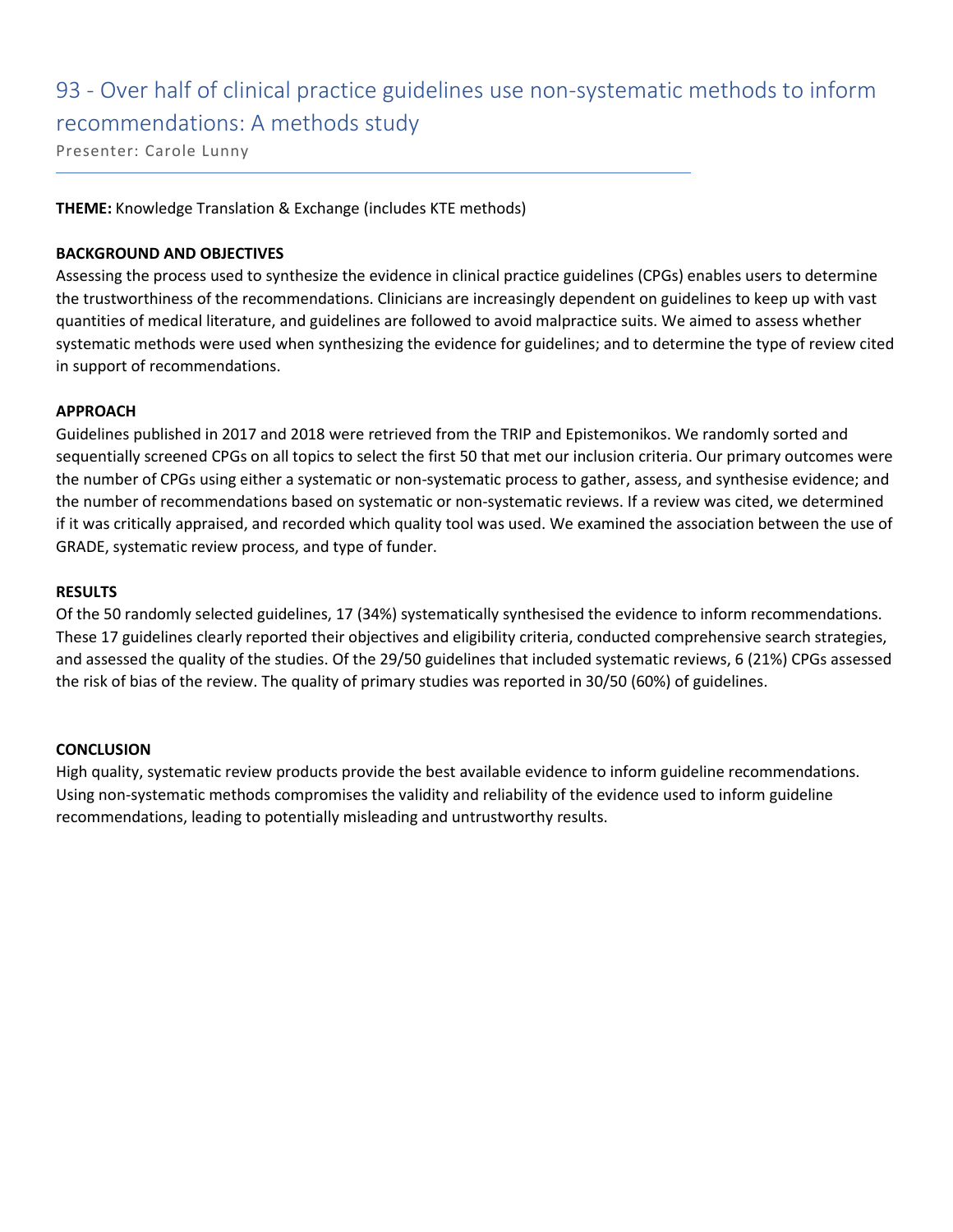94 - Pathways to STBBI Testing and Linkage to Care in Correctional Settings: Partnering with People with Lived/Living Experience of Incarceration to Co-Create Policies and Guidelines Presenter: Sofia Bartlett

**THEME:** Health System Performance (including access to care, quality, safety, efficiency, leadership)

#### **BACKGROUND AND OBJECTIVES**

Studies suggest that routinely offering Sexually Transmitted and Blood-Borne Infection (STBBI) testing results in high uptake of testing in correctional settings. However, reported increases in uptake are inconsistent and there are reports of policy-related unintended harms. To optimize implementation of routine STBBI testing and treatment in correctional settings, this project incorporates preferences of key stakeholders into the development of routine STBBI testing policies and guidelines (P&Gs) for Provincial Correctional Centres (PCCs) in British Columbia, Canada.

#### **APPROACH**

PCC and Correctional Health Services (CHS) leaders were consulted prior to project launch and at critical points along the project timeline. Key stakeholders include people with lived or living experience (PWLLE) of incarceration, CHS staff, and correctional officers (COs). A committee consisting of PWLLE, researchers, clinicians, CHS staff and representatives from community-based organizations oversee the project. Stakeholder engagement activities provide basic knowledge around STBBI testing in correctional centres prior to discussions/surveys around barriers, facilitators, preferences, and experiences with STBBI testing in PCCs. These activities included virtual/in-person workshops and online courses/surveys, as needed to abide by COVID-19 restrictions.

#### **RESULTS**

Key results that guided STBBI testing policy and guidelines development included: (1) the preference that everyone being tested after they give consent (PWLLE 76%;n=114/170)(CHS 74%; 29/39)(COs 57%; 60/105); (2) the need for testing to be offered at multiple times, including at intake (PWLLE=63%; 102/163), at the first health care provider appointment (PWLLE=34%; 56/102), and during the first week of arrival (PWLLE=29%; 48/163); (3) privacy concerns could stop incarcerated people from getting STBBI tested [50% (14/28) of LGBTQ2S+ and 32% (43/135) of non-LGBTQ2S+ said]; and (4) reducing stigma - 43% (72/66) of PWLLE said fear of being stigmatized could stop them from getting STBBI tested while incarcerated; 46% (19/41) of CHS listed stigma as a main barrier to STBBI testing at their centre.

#### **CONCLUSION**

Results indicate that to improve the acceptability, safety and uptake of new STBBI testing and treatment, P&Gs in PCCs must: address stigma; require informed consent; offer multiple testing options/time points; ensure there is privacy/confidentiality, consistency in testing protocols, cultural safety, and protocols for linkage to community care.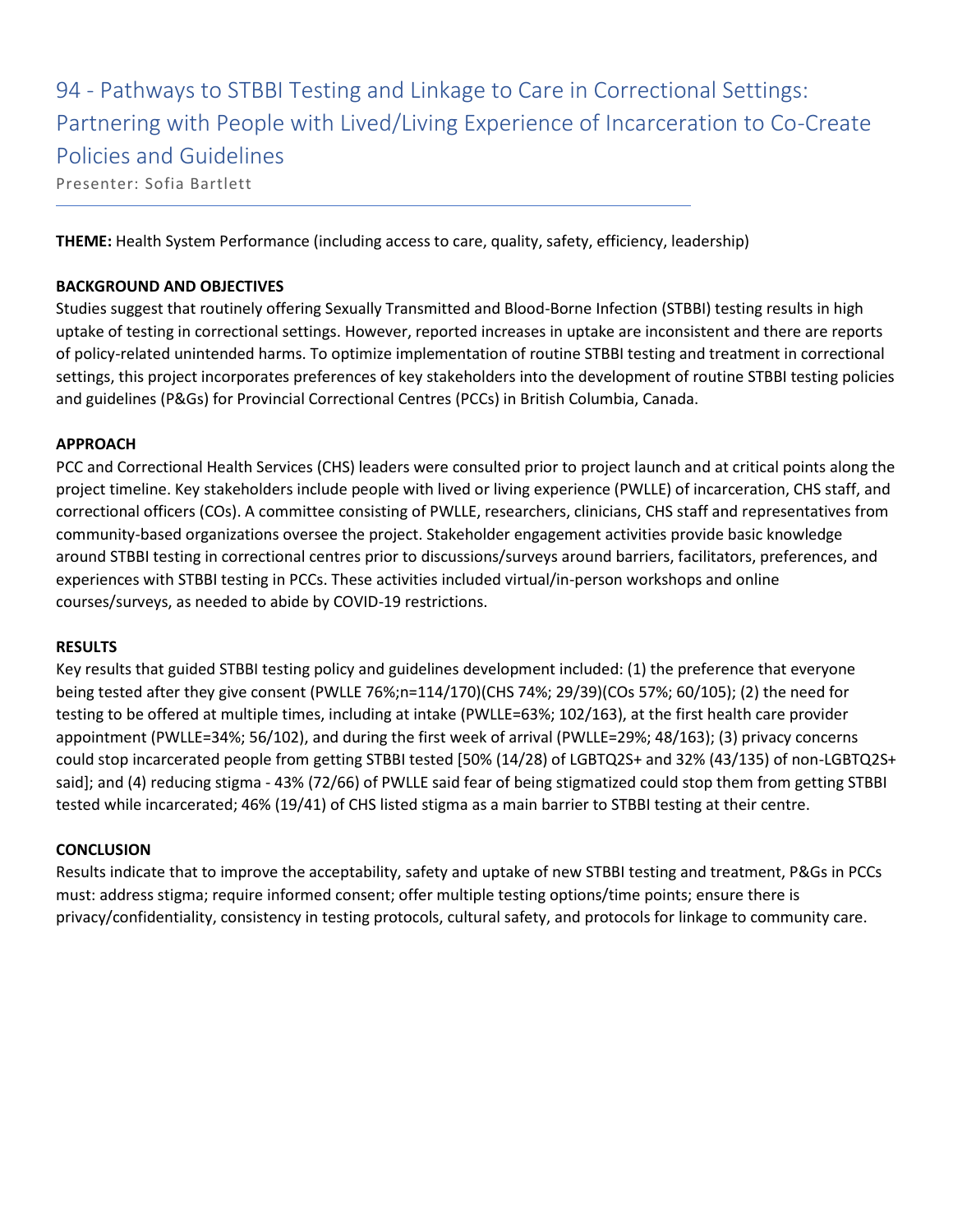### 95 - Patient and informal caregiver experiences in inpatient specialist palliative care settings: A scoping review

Presenter: Monisha Kabir

**THEME:** Health System Performance (including access to care, quality, safety, efficiency, leadership)

#### **BACKGROUND AND OBJECTIVES**

Inpatient specialist palliative care (SPC) settings are characterized by patients that are older, have lower functional status, and short lengths of stay until death or discharge. To date, there is no published review that comprehensively summarizes patient and informal caregiver experiences in these settings. Understanding their experiences may facilitate recommendations for future research and improvements to practice. Our aim was to examine the volume and nature of literature on this topic using a scoping review.

#### **APPROACH**

We consulted with an information specialist (LS) to develop our search strategy. We searched Medline, Embase+Embase Classic, CENTRAL, PsycINFO, CINAHL, Cochrane's Database of Systematic Reviews, and DARE from database inception to September 17, 2020. We also conducted citation and grey literature searches. Search terms included 'patient', 'informal caregiver', 'experience', and synonyms. Screening was completed in duplicate using pilot-tested criteria. Data was charted from included records using a pilot-tested data extraction form. We used frequency counts and descriptive qualitative content analysis to aggregate key concepts into themes.

#### **RESULTS**

Database, citation, and grey literature searches, and incidental findings yielded 4190 records, of which 104 studies were included. Of these, 26 included patients, 54 included ICGs, and 24 included patients and ICGs as participants. We identified three themes: i) perceptions of care, the interprofessional care team, and the care environment; ii) communication with the interprofessional care team; and iii) impacts of illness and care on quality of life. Patients and ICGs were largely satisfied with the care offerings, teams, and environments. Some reported misunderstandings about palliative care. The lack of person-centred care and curative interventions offered, and inadequate staffing were sources of dissatisfaction. Both groups reported unmet information and psychological support needs.

#### **CONCLUSION**

This scoping review comprehensively summarizes the available literature on patient and ICG experiences within inpatient SPC settings. There is a need for further supports to enable the provision of person-centred care and ongoing education about the palliative care approach to patients and informal caregivers.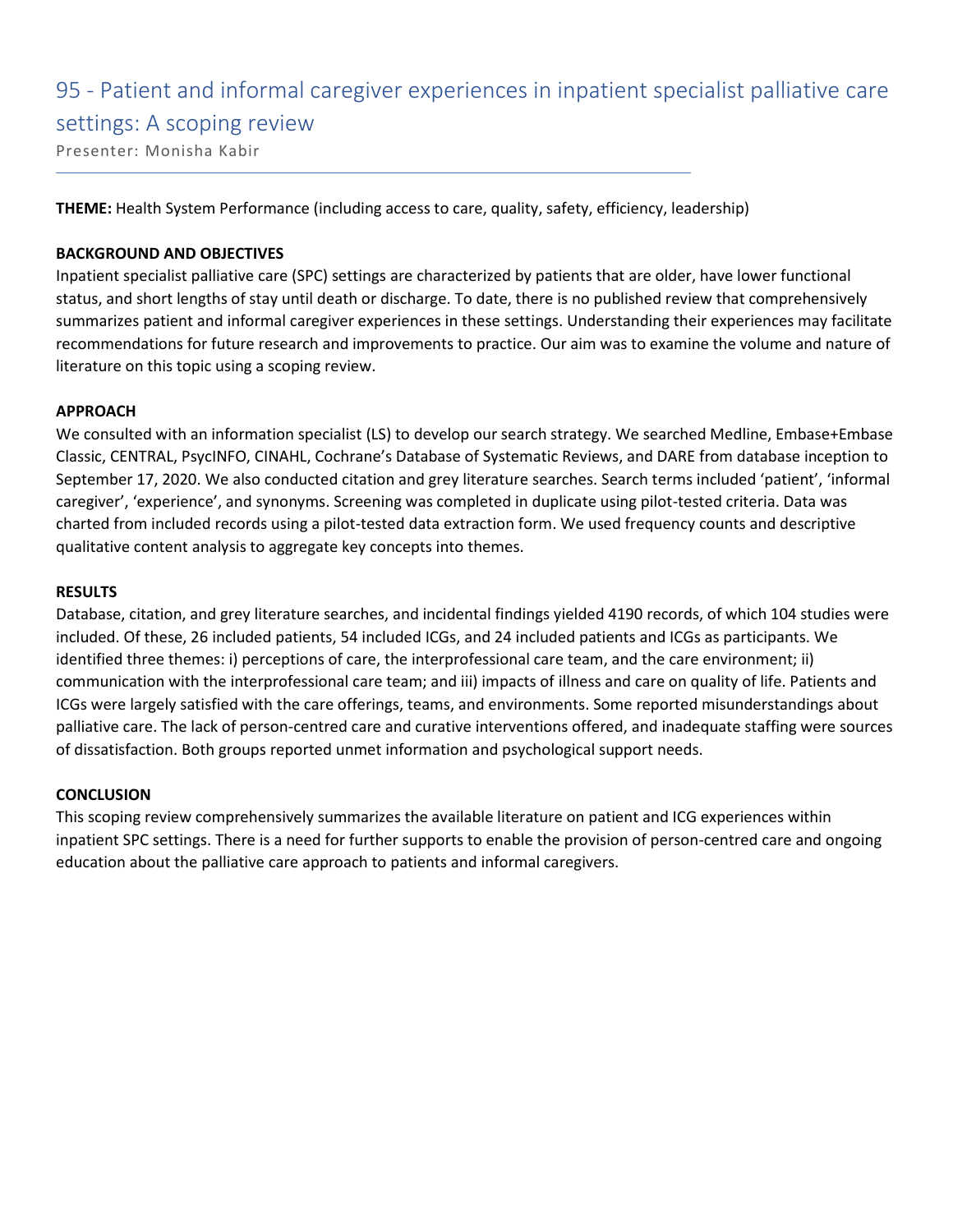96 - Patient and informal caregiver sense-making of illness and care on an inpatient specialist palliative care unit during the COVID-19 pandemic: An interview study Presenter: Monisha Kabir

**THEME:** Health System Performance (including access to care, quality, safety, efficiency, leadership)

#### **BACKGROUND AND OBJECTIVES**

In inpatient specialist palliative care (SPC) settings, it is important to identify and address patient and informal caregiver needs and associated sense-making. Sense-making is a process of existential and experiential learning that may be undertaken by patients and informal caregivers (ICGs) in handling or adjusting to an altered or uncertain life situation, such as life-threatening illness. We aimed to examine patient and informal caregiver sense-making on an inpatient SPC unit during the COVID-19 pandemic.

#### **APPROACH**

Adult, English-speaking patients and ICGs (non-bereaved and bereaved) who experienced care on a 31-bed inpatient SPC unit in Ottawa, Canada were recruited through their circle of care, posters, and mail-outs between November 3, 2020 to February 15, 2021. Eligible patients and ICGs participated in semi-structured, audio-recorded phone or video interviews. Themes were identified using an iterative, inductive thematic analysis. All participants experienced care on the inpatient SPC unit during the COVID-19 pandemic, which impacted their experiences and sense-making on the unit, and posed recruitment challenges.

#### **RESULTS**

Out of 21 potential participants approached, three patients (mean age 60.3 years; male: n=2, female: n=1) and four ICGs (mean age 65.5 years; female: n=4) participated in interviews. Three key themes were identified: i) the journey of dealing with life-threatening illness, ii) impacts of the COVID-19 pandemic on experiences of illness and care, and iii) attempts to cope and find peace. Though patients and ICGs reported receiving high-quality care, some identified gaps in person-centred care. Pandemic-related visitation restrictions and isolation periods added to patient and ICG psychological distress and social isolation. The process of sense-making, and therefore coping, was complex and facilitated by not fearing death, support from other family members, and religious beliefs. Family conflict and feeling overwhelmed hindered sense-making.

#### **CONCLUSION**

Inpatient SPC settings typically provide care for a short time and involve a substantial change in environment for both patients and informal caregivers. This study highlights the need for further supports for delivering person-centred care and addressing patient and ICG distress in inpatient SPC settings throughout current and future pandemics.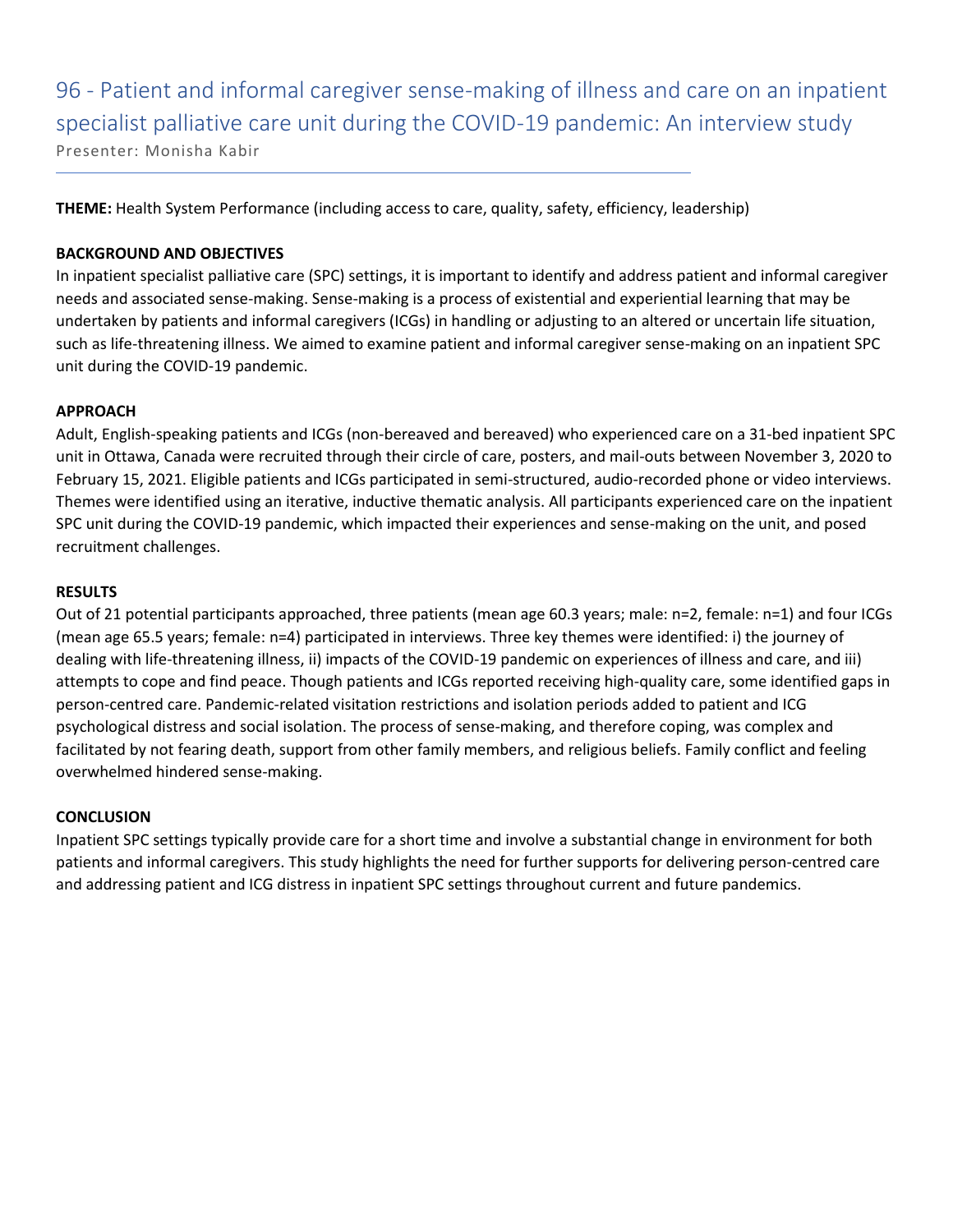### 97 - Patient Engagement in the Era of COVID-19

Presenter: Jane Sandercock

#### **THEME:** COVID-19

#### **BACKGROUND AND OBJECTIVES**

The rapid onset of COVID-19 in early 2020 prompted an examination of the state of patient engagement (PE) activities during the first year of the pandemic. Case studies of a series of Canadian healthcare organizations able to sustain or pivot their PE activities during the pandemic produced insights into enabling factors that allowed rapid adaptation to evolving contexts. We discuss PE activities, insights, lessons learned and alignment with the Engagement Capable Environments (ECE) framework concept.

#### **APPROACH**

We adopted a qualitative, multiple case study approach following an environmental scan (including a scoping review of literature and key informant Zoom meetings from across Canada) that identified eight organizations who were perceived as having maintained or pivoted PE practices through the pandemic. Our examples vary by organizational type, size and geographic setting with the goal of understanding contextual variables, specific practices and delineating transferrable lessons that may be useful to other organizations. Our cases were drawn from British Columbia, Saskatchewan, Ontario, Quebec and Nova Scotia. Thirty-four individual interviews were conducted from June to October 2020.

#### **RESULTS**

Over-arching insights across cases included that many organizations initially halted PE activities to focus on pandemic responses, consequently excluding patient and caregiver partners from COVID-19 planning and decision-making. However, having a history of patient partnership within the organization seemed to support sustained or more rapid resumption of PE activity. Further, COVID-19 presented a "window of opportunity" to implement care changes much faster than before.

Factors that enabled, sustained and supported PE during the pandemic aligned with three components of the ECE framework including: enlisting and preparing patients; engaging staff to involve patients and ensuring leadership support and strategic focus. Lessons emerged related to leadership buy-in, transparency and direct contact, in addition to engagement timing, tools, diversity and commitment to consistency.

#### **CONCLUSION**

Organizations with a history and commitment to patient and caregiver engagement provide useful lessons for other organizations who seek to improve their response and adaption to future disruptions, in ways that preserve patient and caregiver trust.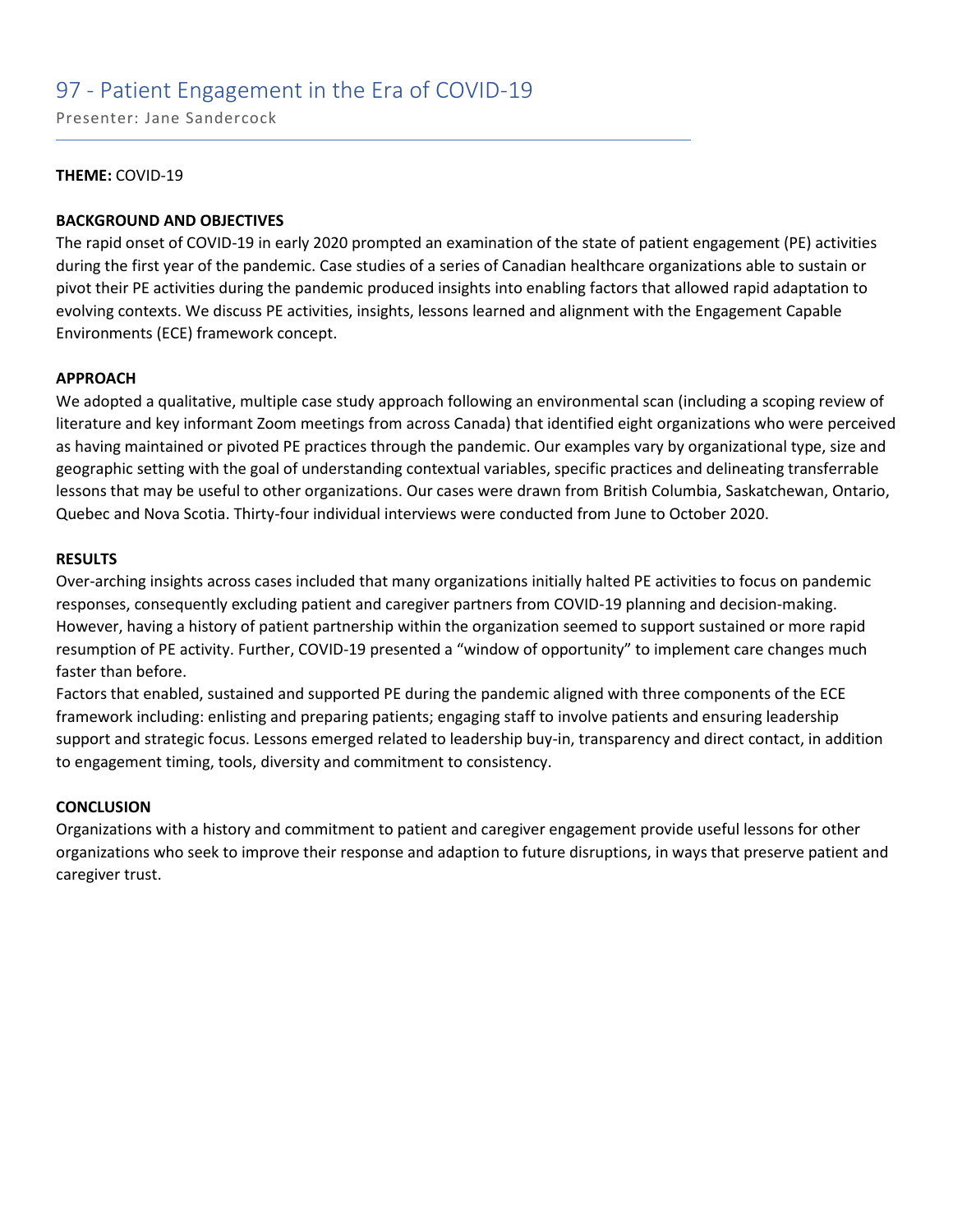### 98 - Patient Satisfaction with Teleophthalmology in Ocular Oncology

Presenter: Paige Campbell

#### **THEME:** Cancer

#### **BACKGROUND AND OBJECTIVES**

Teleophthalmology is beneficial for decreasing barriers to accessing care. Many communities lack access to specialized care such as ocular cancer, thus telemedicine eases patient burden of care as providers can remotely monitor eye disease. This contributes to the lengthy waitlists that can be detrimental in cancer treatment. The purpose of this study is to evaluate patients' satisfaction with a teleophthalmology program for ocular oncology and whether it addressed their healthcare needs.

#### **APPROACH**

An adapted version of the Telehealth Satisfaction Scale (TeSS) and four open-ended questions were used. Verbal surveys were conducted with consenting, adult patients engaged in a telemedicine program of an ocular oncology clinic. The teleophthalmology program includes diagnostic imaging, remote physician assessment, and a follow-up phone call from a member of the healthcare team to relay results to patients. This highly specialized eye cancer clinic conducts 22-35 telemedicine appointments per week.

#### **RESULTS**

To-date, patients surveyed (response rate = 87%) had received care from the teleophthalmology program 3 to 4 weeks prior to participating in this study. The satisfaction scores on the TeSS items indicated a high satisfaction with the telehealth program for monitoring indeterminant lesions. The scores range from 28 to 32 out of a total of 32. The median score was 32 (SD = 1.57). Approximately 27% participants live in rural communities where patients travel 27 to 110 kilometers to receive specialized ophthalmology care in-person. Overall, patients responded positively to openended questions stating the convenience and lack of waiting times was preferred to in-person appointments. Four patients advocated for further use of technology in additional modalities as they appreciated regular communication with their healthcare providers.

#### **CONCLUSION**

Teleophthalmology increases access to specialized care for both urban and rural populations, while decreasing strain on the healthcare system. The analysis demonstrates that patients of an ocular oncology clinic are highly satisfied with the telemedicine program. Telemedicine mitigates access barriers to specialized care for patients while still meeting patients' needs.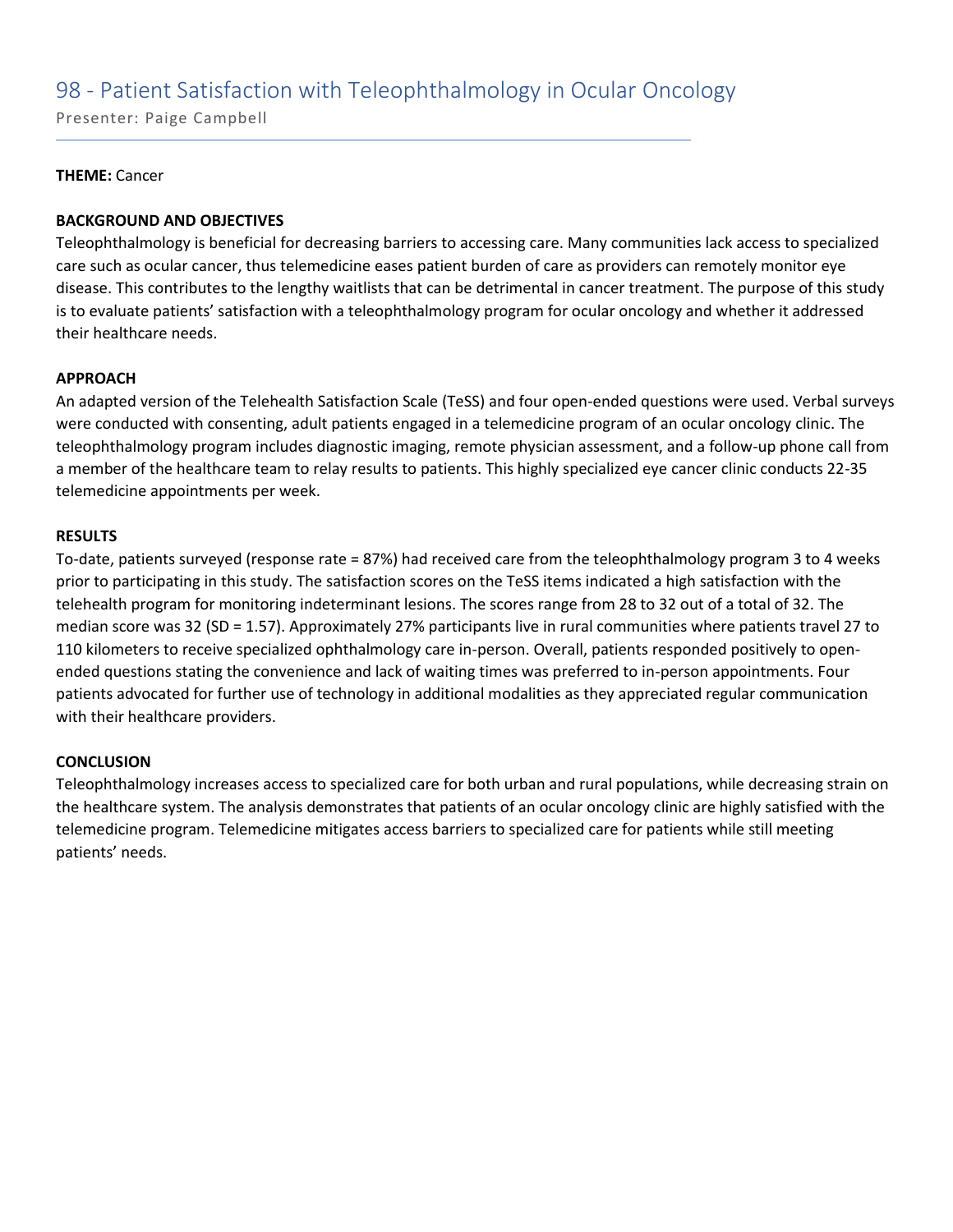### 99 - Patient-reported outcomes for medication-related quality of life: A scoping

#### review

Presenter: Lauren Cadel

#### **THEME:** Chronic Disease Management

#### **BACKGROUND AND OBJECTIVES**

The use of medication is common for the prevention and management of health complications. Taking medication requires the management of a number of factors that can impact quality of life (QoL), including side effects and costs. However, a preliminary literature scan revealed minimal patient-reported outcomes (PROs) to assess medication-related QoL. Therefore, the objective of this scoping review was to identify and summarize the extent of literature on PROs for medication-related QoL.

#### **APPROACH**

A scoping review of the literature was conducted. Four electronic databases, Medline, Embase, PsycINFO and Health and Psychosocial Instruments, were searched for relevant literature. For inclusion, articles were required to be peerreviewed, original research that included a PRO for medication-related QoL and reported its psychometric properties. Title and abstract and full-text screening followed the same process; articles were double screened by two independent reviewers, and all disagreements were resolved through discussion with a third reviewer. Data were extracted using a form in Microsoft Excel and analyzed using descriptive approaches.

#### **RESULTS**

After screening 8,878 titles and abstracts and 170 full-texts, 86 articles were included in this scoping review. We identified 80 unique PROs, with the majority targeting specific health conditions including cancer (n=9) and diabetes (n=8), as well as individuals taking medication for non-specific conditions (n=7). Fifty-three of the PROs measured treatment satisfaction and 18 measured medication-related QoL. Internal consistency was the most reported psychometric property (n=75), followed by construct validity (n=72), which included articles that reported convergent (n=45) or discriminant validity (n=42), or both (n=30). All PROs (n=80) assessed physical health but fewer assessed other QoL dimensions (e.g., autonomy, interactions with providers).

#### **CONCLUSION**

The majority of PROs were designed for condition-specific or medication-specific populations, with few for general medication-related QoL. Future research should focus on assessing medication-related QoL measures for broader populations such as those with disabilities, multimorbidity, or experiencing polypharmacy.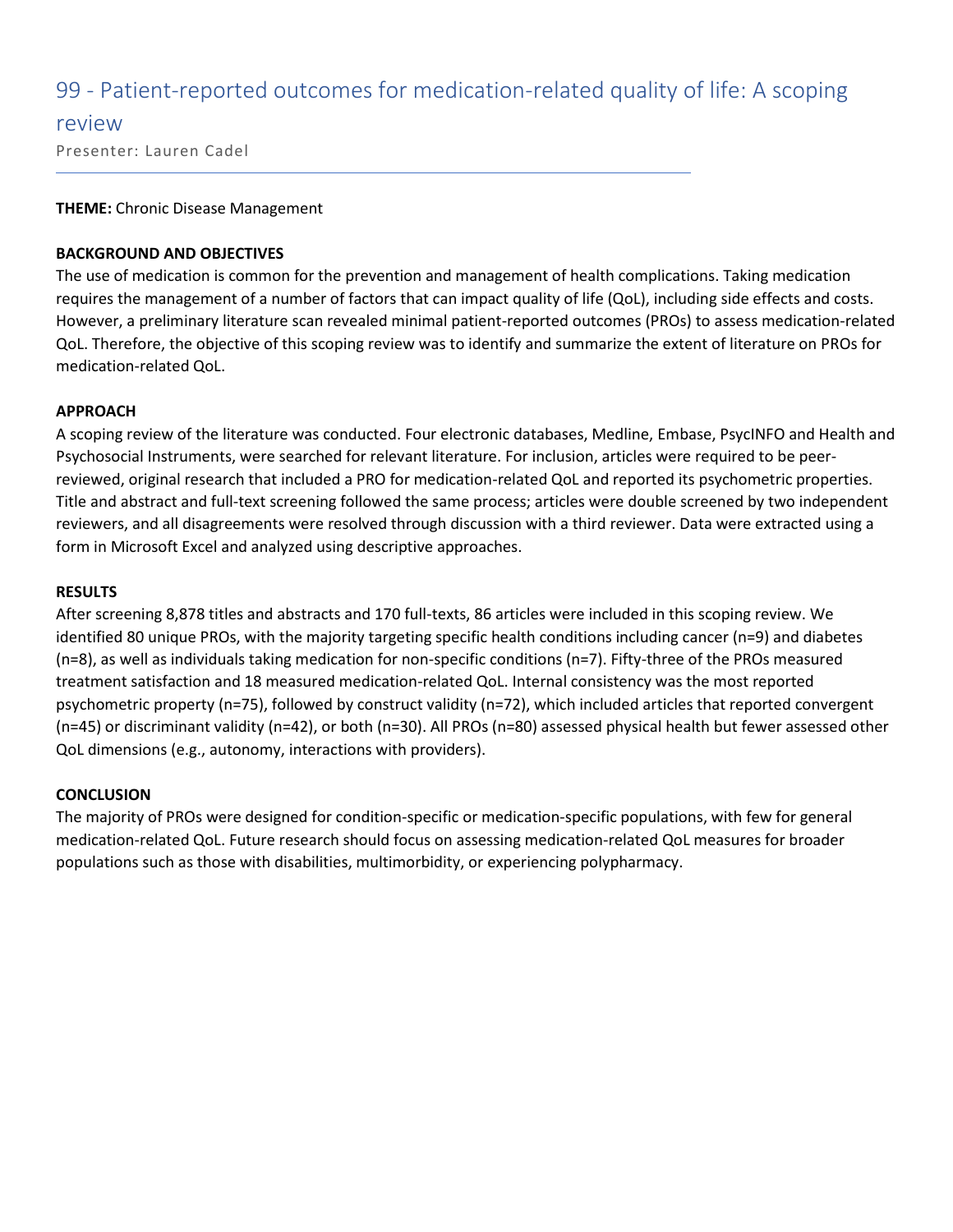## 100 - Patients' Perspectives on Social Determinants of Health Data Collection and Use During General Internal Medicine Hospital Admissions

Presenter: Victoria Davis

#### **THEME:** Equity and Vulnerable Populations

#### **BACKGROUND AND OBJECTIVES**

Health providers recognize the importance of the social determinants of health (SDoH), yet rarely collect SDoH data. Data collection and community referrals could improve patient care, decrease costs, and reduce hospital readmissions. However, it is unclear if data collection and interventions are acceptable and feasible during hospital admissions. This exploratory study aims to understand inpatients' perspectives on SDoH data collection and the hospital's role in helping with patients' SDoH needs in General Internal Medicine (GIM).

#### **APPROACH**

This qualitative research uses Thorne's (2008) interpretive description approach and was guided by Woodward and colleagues' (2019) Health Equity Implementation Framework and Krenshaw's (1991) intersectionality theory. Seventeen patients of diverse races, genders, and SDoH needs, were purposefully recruited from the GIM ward at a large academic hospital in downtown Toronto. In-depth, semi-structured interviews investigated patients' attitudes about being asked SDoH questions, their importance, barriers and facilitators to data collection, and what should be done to help with their needs. Interviews were transcribed, and inductive coding and thematic analysis was performed. The data was managed in NVivo.

#### **RESULTS**

Preliminary findings indicate that SDoH data collection in GIM could be useful for research purposes, to inform holistic care, and assist patients with navigating community organization referrals or creating in-hospital programs to address needs. Patients commonly reported feeling uncertain about who would administer SDoH questions and help them with their needs, given that the hospital staff were overwhelmed tending to their medical care. SDoH questions can be intrusive and very personal for patients. Emerging themes suggest trained staff should sit down with patients and verbally ask about their needs in a compassionate, trustworthy manner. Common systems-level and individual-level barriers to disclosing this information and asking for help include: negative experiences with healthcare or community agency workers; being pitied or judged; and privacy and confidentiality.

#### **CONCLUSION**

Patient-centered and goal-oriented SDoH data collection and interventions would be acceptable and helpful for many patients with unmet needs in hospitalized GIM settings. This work can guide future research and implementation efforts aligned with more equitable, value-based care models that reduce underlying causes of illness and provide high-quality patient care.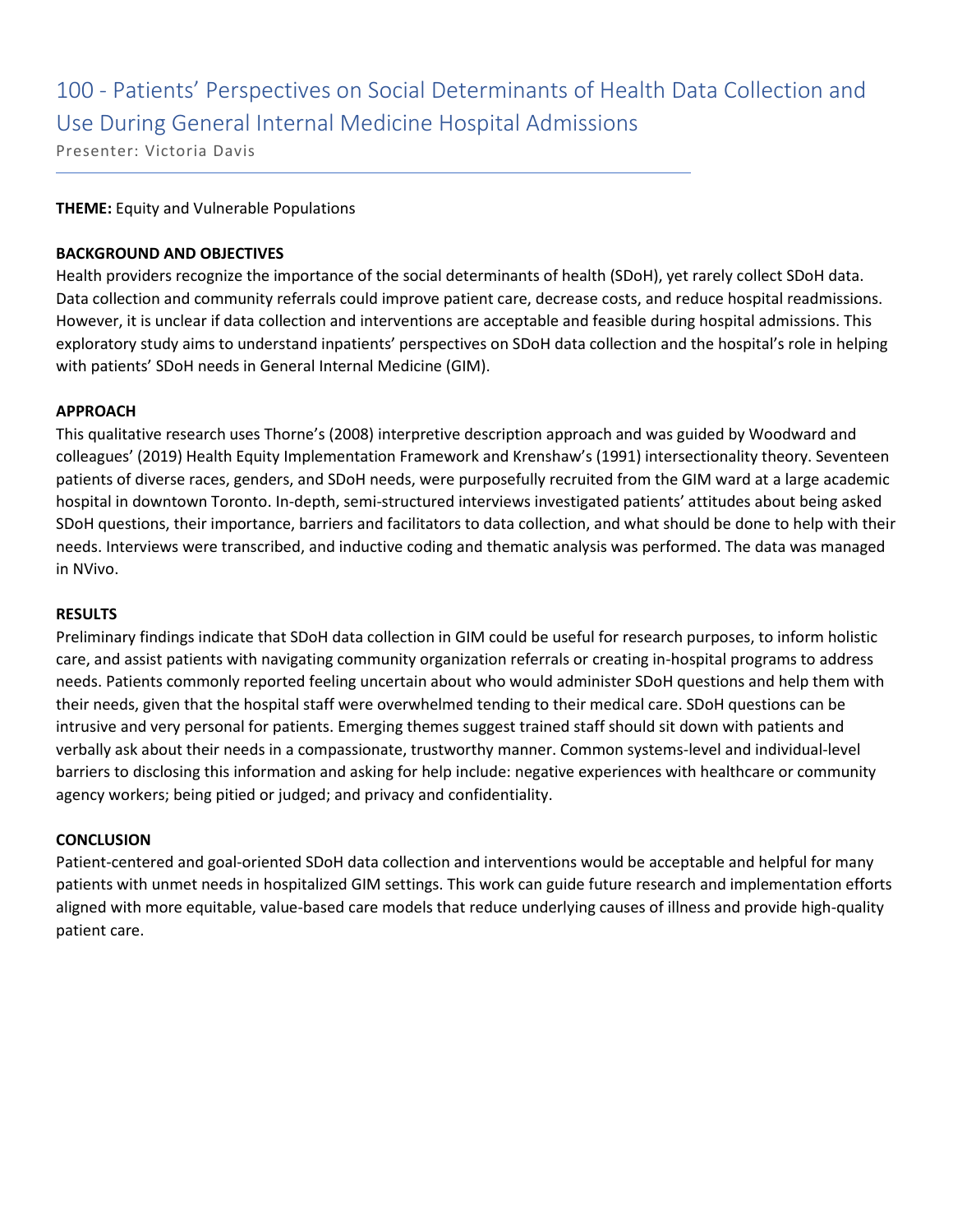### 101 - Personal and workplace predictors of nurse turnover intent

Presenter: Farinaz Havaei

**THEME:** Health Human Resources

#### **BACKGROUND AND OBJECTIVES**

The COVID-19 pandemic has resulted in a worsening shortage of health human resources in the world. In Canada, this shortage has been more prominent among the largest health human resource, the nursing workforce. An increasing number of nurses have left their jobs or the nursing profession altogether due to unique challenges of the COVID-19. The proposed study will identify the most important personal and workplace risk factors of nurse turnover intent.

#### **APPROACH**

This is a secondary analysis of data from nearly 3500 regulated British Columbia nurses who were invited by the British Columbia Nurses' Union to complete an electronic cross-sectional survey in May 2021. Outcome measures include the likelihood of profession turnover, job turnover and the anticipated time of turnover. Predictors include personal (e.g. mental and physical health) and workplace (e.g. staffing and workload, workplace health and safety, exposure to COVID-19 patients) factors. Control variables include demographics (e.g. age) and workplace (e.g. sector) characteristics. Data will be analyzed using hierarchical multiple regression analysis.

#### **RESULTS**

Data analysis is currently underway. The findings will identify the personal and workplace characteristics most predictive of profession and job turnover intent and their anticipated time among nurses.

#### **CONCLUSION**

The findings will shed light on proactive strategies and policies that will protect nurses against personal and workplace risk factors of nurse turnover.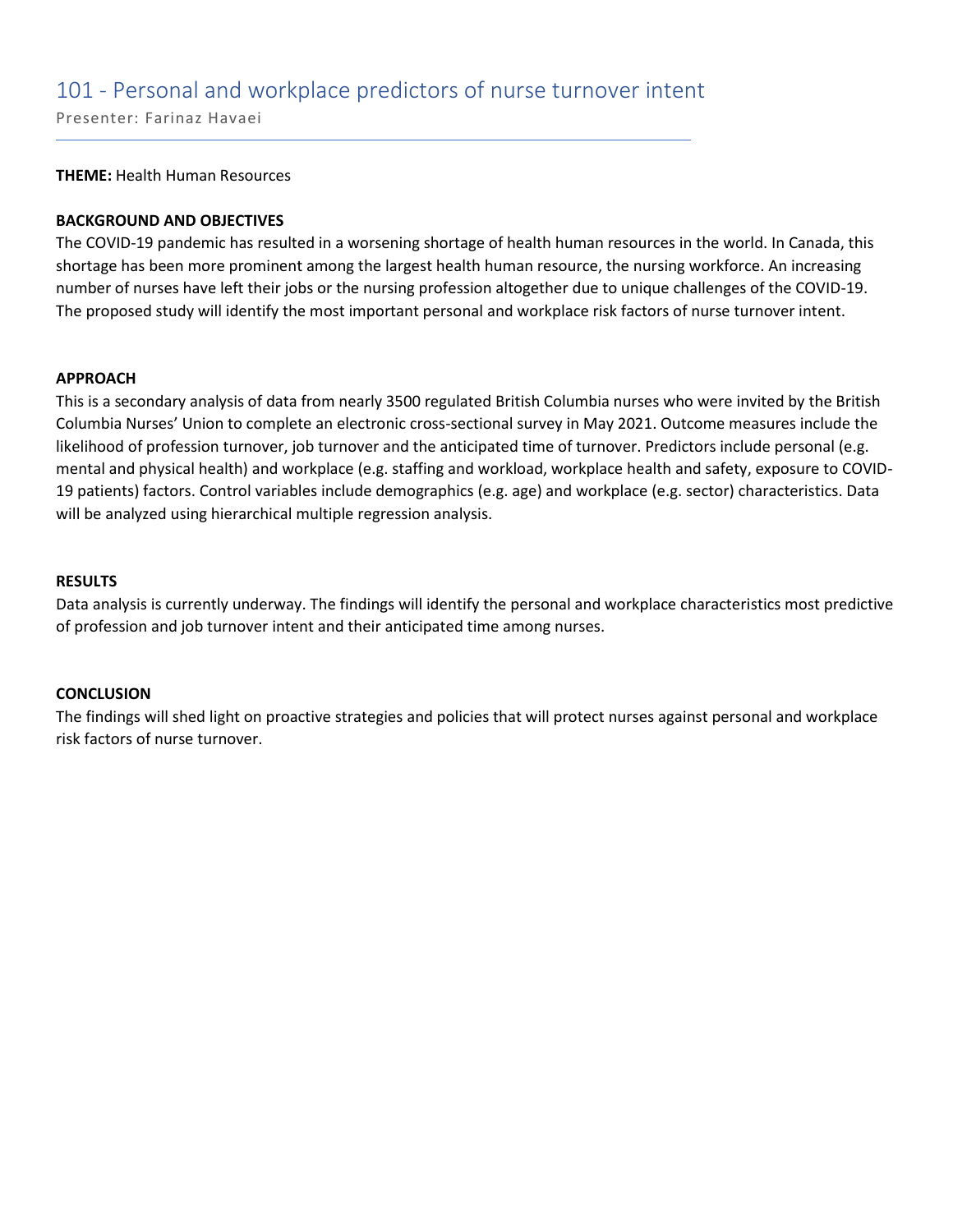## 102 - "Physical activity to me is just walking": A Qualitative Study of Individuals' Perceptions of Physical Activity following Amputation

Presenter: Crystal MacKay

#### **THEME:** Chronic Disease Management

#### **BACKGROUND AND OBJECTIVES**

People with lower limb amputations (LLA) often have deficits in balance and limited walking ability. As a result, people with LLA are often sedentary. Little is known about individuals' perceptions and experiences of physical activity following amputation. The aim of this study was to explore perceptions of physical activity from the perspective of people with LLA, focusing on how people conceive of physical activity and enact it in their daily lives.

#### **APPROACH**

A qualitative descriptive study situated within an interpretive research paradigm was conducted. Semi-structured interviews were held by telephone or in-person with adults living with major LLAs recruited from rehabilitation hospitals in Toronto, Canada, and advertisements on social media. Eligibility criteria included: 1) ≥18 years of age with a major LLA; 2) ability to communicate in English; and 3) ability to participate in a 60-minute interview. Purposive sampling was employed to ensure variation by sex, geographic location, cause and level of amputation. Thematic analysis was conducted.

#### **RESULTS**

Thirty-three people with LLA participated (23 men/10 women; median age 63 years). The majority of individuals had a unilateral, transtibial amputation (~50% dysvascular amputations). For most participants, physical activity centred on walking and completing routine tasks in their daily lives (e.g., laundry, shopping). To a lesser extent, participants described engagement in formal structured exercise, such as strength training. Physical activity was viewed as a means to retain and improve their mobility (e.g., improve walking); maintain independence in their daily life; facilitate social interactions; improve overall health; and enhance their mood (e.g., physical activity provided a sense of accomplishment).

#### **CONCLUSION**

Participants' perspectives help us understand how people think about physical activity, what motivates them and how we can optimize physical activity levels. Future research is needed to evaluate the effectiveness of community interventions to enhance physical activity in this population.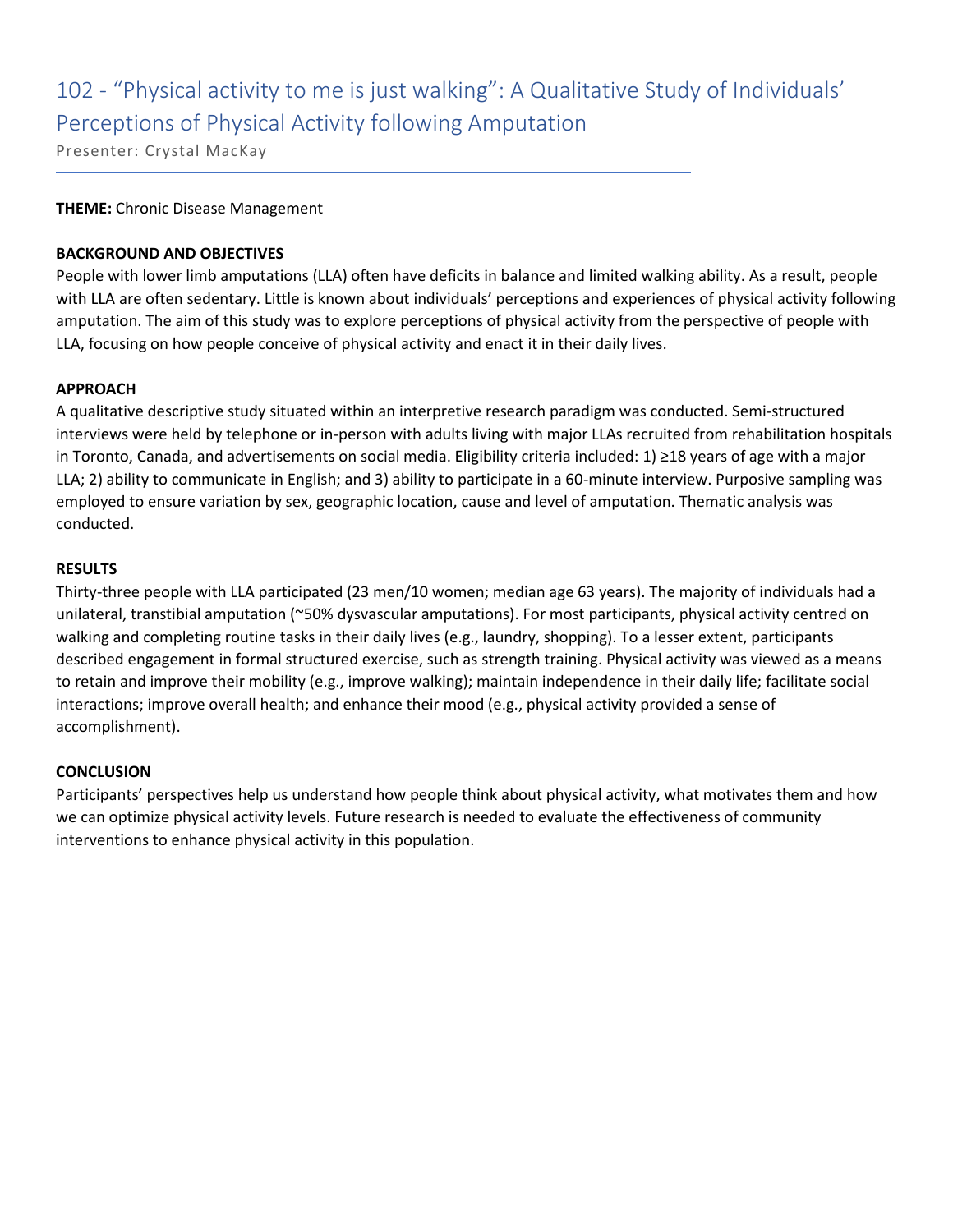### 103 - Potentially inappropriate prescribing in long-term care residents and its association with probable delirium

Presenter: Colleen Webber

#### **THEME:** Home Care, Long Term Care and Aging

#### **BACKGROUND AND OBJECTIVES**

Delirium is a serious neurocognitive condition that presents as disturbances of attention, perception, and behaviour. Long-term care (LTC) residents are particularly vulnerable to delirium given their high degree of frailty and complex health needs. Medications may also contribute to an increased risk of delirium due to drug toxicities, polypharmacy, and drug interactions. This study examined potentially inappropriate prescribing (PIP) of medication and its association with probable delirium among LTC residents.

#### **APPROACH**

We conducted a cross-sectional study of Ontario LTC residents using the Resident Assessment Instrument – Minimum Dataset (RAI-MDS) between January 1, 2016 and December 31, 2019. We used residents' first assessment in the study period as the index assessment. Probable delirium was identified via the delirium Clinical Assessment Protocol ment. Medication use in the two weeks preceding assessment was captured using medication claims data. PIP was measured via the STOPP/START criteria and Beers criteria, with residents classified as having 0, 1, 2, or 3+ PIPs. Associations between PIP and probable delirium was assessed via bivariate and multivariable logistic regression models.

#### **RESULTS**

The study population included 171,190 LTC residents. The mean age was 84.5 years, 66.8% were female, and 62.9% had dementia. Probable delirium was documented on 3.7% of resident assessments. Over half (51.8%) of residents had 1+ PIP and 21% had 3+ PIPs according to the STOPP/START criteria. The odds of probable delirium increased as the number of PIPs increased. Probable delirium was 1.86 times more likely (95% confidence interval 1.74-1.98) in residents with 3+ PIPs compared to those with no PIPs after confounder adjustment. Similar findings were observed when PIP was evaluated using the Beers criteria.

#### **CONCLUSION**

This population-based study highlighted that potentially inappropriate medication prescribing was highly prevalent and was significantly associated with the increased odds of probable delirium among LTC residents.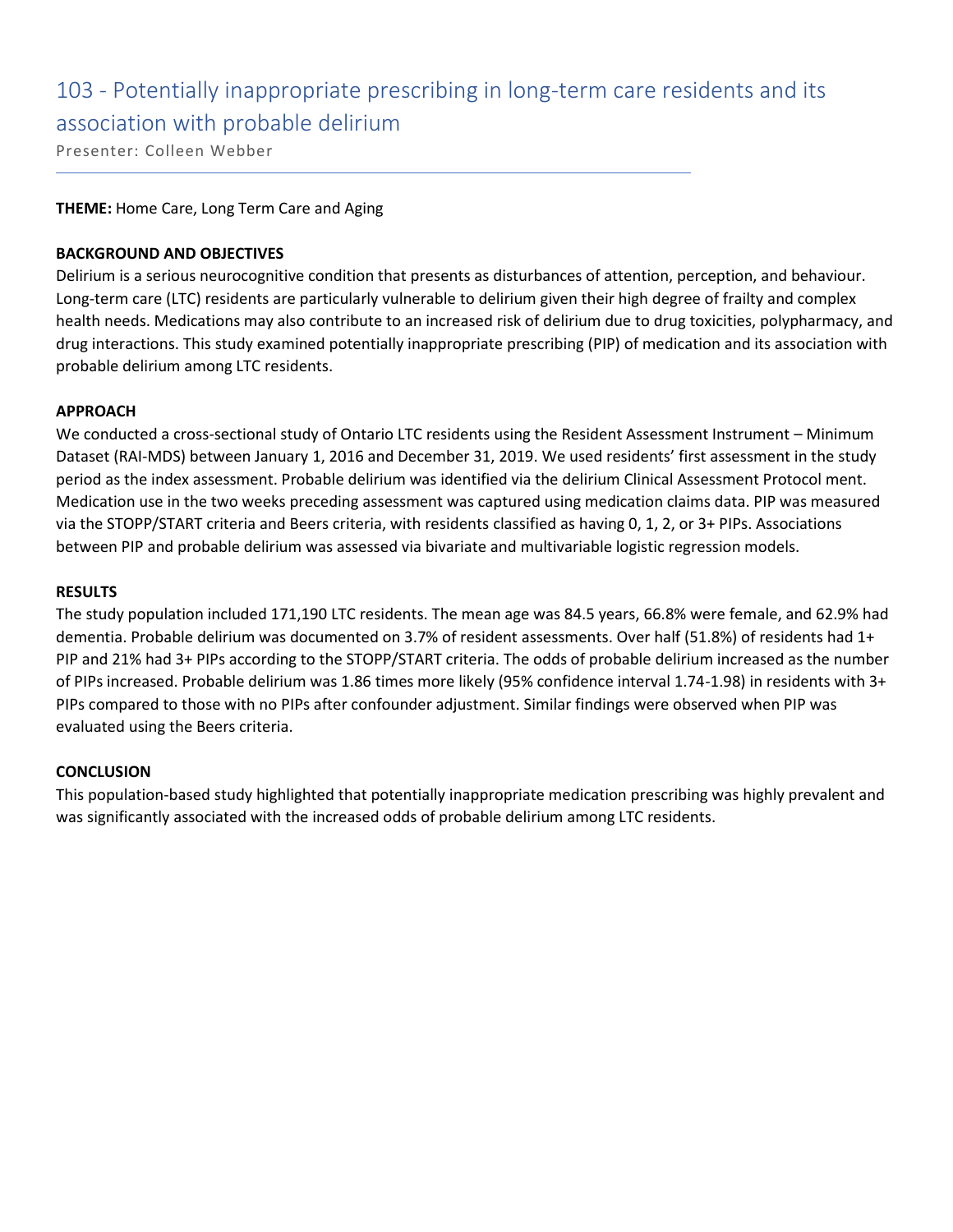## 104 - Practices and Perception of Governance in Integrated Care: A Mixed-Methods Study of Ontario Health Teams

Presenter: Kaileah McKellar

#### **THEME:** Collaborative Healthcare Improvement Partnerships

#### **BACKGROUND AND OBJECTIVES**

In 2019, Ontario's Ministry of Health launched Ontario Health Teams (OHTs), which seeks to ensure that all health care organizations, providers, and patients across the province are connected to an integrated team with responsibility for eventually providing all healthcare services for a specific population. Early foundational work of OHTs included establishing a governance structure and collaborative decision-making arrangements. Our objective was to understand promising practices and common challenges in the governance of OHTs.

#### **APPROACH**

As part of a central evaluation of OHTs, we are conducting a mixed-methods study with data from two surveys distributed to 50 OHTs and a qualitative case study with six OHTs. The Organizing OHTs survey was developed using the Context and Capabilities for Integrated Care framework. The second iteration includes a focus on governance and will be distributed in February 2022. Before the launch, one representative was asked to complete a survey to describe their governance practices. Survey results are contextualized with qualitative results, which allowed for a deeper understanding of promising practices and challenges in governing OHTs.

#### **RESULTS**

The governance practices survey was completed by all approved OHTs. Based on the previous surveys in 2020 and 2021, we expect a 75% response rate to the Organizing OHTs survey. This presentation will describe the level and variation in governance practice and perceptions of their effectiveness. We will compare against measures of collaboration, communication, partnership, trust, common vision and readiness for organizational change. Qualitative data shows several OHT cases recognized governance as an area of improvement and they were interested in learning about best practices for OHTs.

#### **CONCLUSION**

Governance is recognized as an essential factor in health system performance. This study will provide an early indication of OHT governance models and practices across OHTs. Promising practices in governance will need to consider the varying and unique contexts of OHTs.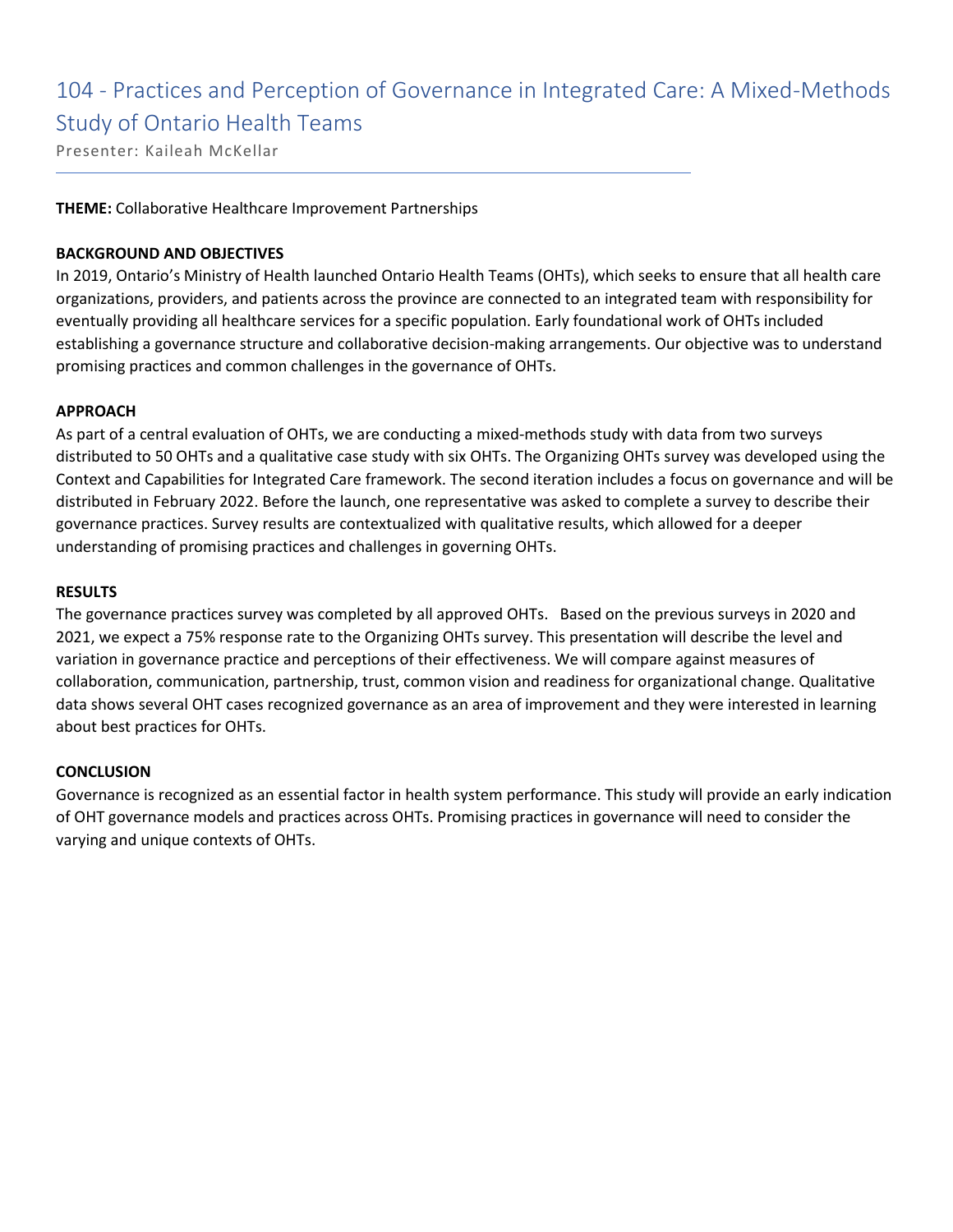### 105 - Preliminary findings from The Landmark Study: Dementia Prevalence and Incidence in Canada 2020 to 2050

Presenter: Joshua Armstrong

#### **THEME:** Home Care, Long Term Care and Aging

#### **BACKGROUND AND OBJECTIVES**

As with many nations, the prevalence of dementia in Canada is expected to rise dramatically in the upcoming decades as the population ages. The Landmark Study is aimed at updating these estimates and the broader population changes associated for the Canadian population made in the 2010 Rising Tide Report.

#### **APPROACH**

Using the Canadian Centre for Economic Analysis's socio-economic statistical analysis platform, a simulation model was developed using demographic characteristics (age, sex, ethnicity) and risk factors for dementia to forecast the burden of dementia in Canada over the next 30 years. This approach allows for comparisons across sex, ethnicity, provinces, while accounting for population dynamics including immigration. The model was also used to examine how a delay in incidence (1-year, 5-years, 10-years) would impact prevalence and incident cases.

#### **RESULTS**

As expected, the model forecasts the number of Canadians with dementia to more than double in the next 30 years: 493,718 (2020; 59.6% female) to 1,296,707(2050; 61.2% female). With changing immigration patterns, the ethnic background of people with dementia will be quite different than today. People with Asian origin could increase from 8% of people with dementia today to 24% by 2050. Delays in onset of dementia by 1 year would avoid over 300K cases in Canada, whereas a deferred incidence of 10 years would bring Canadian dementia rates to lower than where it is today. The number of informal caregivers in 2020 (349,551; 472.6 million hours/year) is projected to increase in 2050 to 1,005,815 (1,386 million hours/year).

#### **CONCLUSION**

This study forecasts rising dementia prevalence in Canada, illustrates the changing landscape of ethnicity in Canadians living with dementia, and estimates the population-level impacts of interventions that delay onset of dementia would have on prevalence, incidence, and informal care.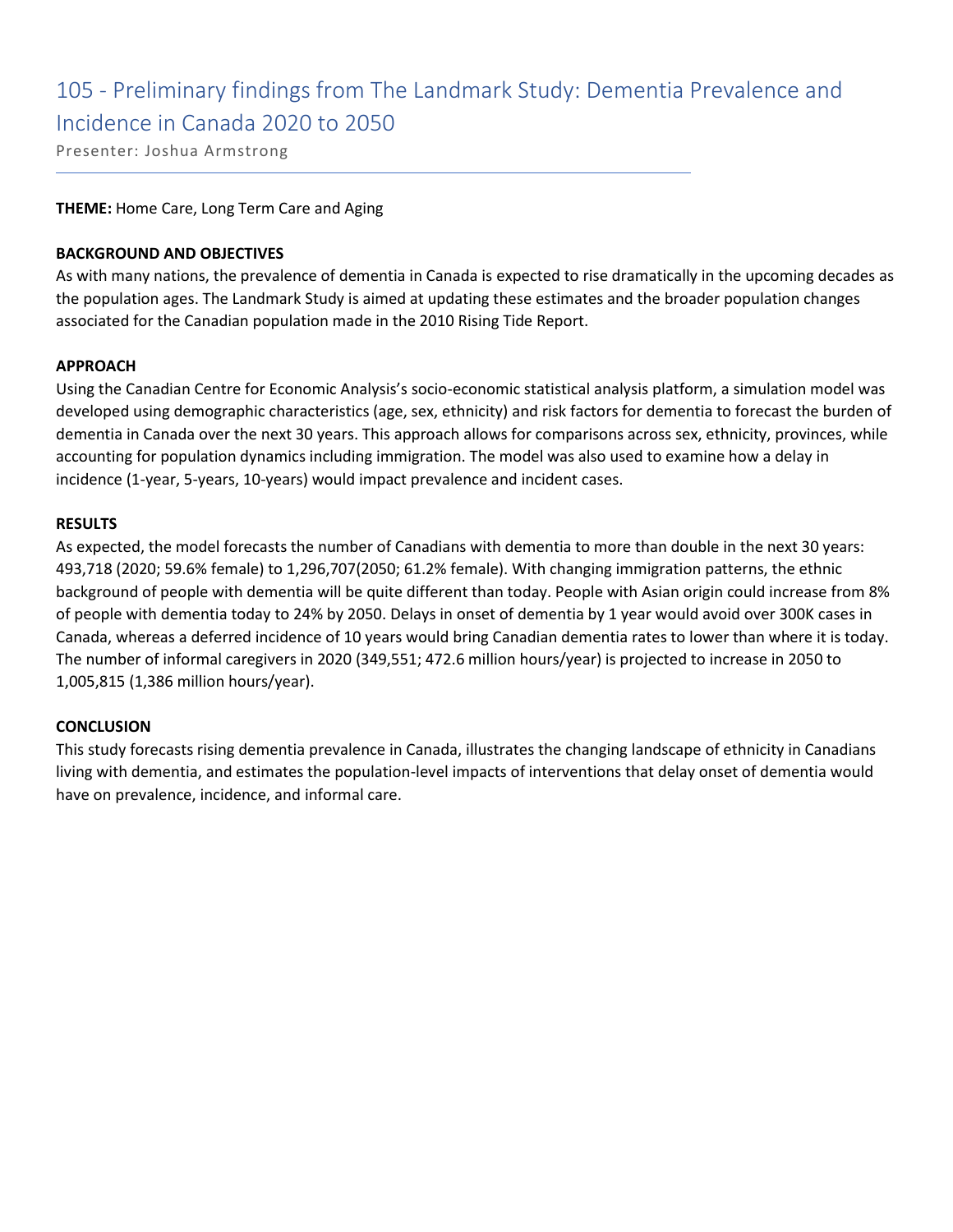## 106 - Prevalence and complexity of multimorbidity among frail patients receiving home care in Ontario: a retrospective cohort

Presenter: Ricardo Batista

#### **THEME:** Home Care, Long Term Care and Aging

#### **BACKGROUND AND OBJECTIVES**

Language is an important socio-cultural factor related to health and wellbeing, and linguistic barriers can negatively affect access to health services and the quality and safety of care. As the population ages, many people with multiple chronic diseases need long-term care services, and this process can be further challenged by linguistic factors. This study aimed at describing the characteristics and multimorbidity of Ontario's frail population receiving home care services, stratified by linguistic group.

#### **APPROACH**

Population-based retrospective cohort of 510,685 adults receiving home care between April 1, 2010, to March 31, 2018, in Ontario, using linked administrative health databases. We described the prevalence and complexity of multimorbidity across linguistic groups. We examined complexity of multimorbidity using two approaches: a) grouping individuals based on the number of chronic diseases and identifying the five most frequent combinations in each group, b) using a clinical criteria approach to create disease clusters relevant for disease management and healthcare outcomes, among those with multimorbidity (2+). We used logistic regression models to explore the main predictors of 'severe' multimorbidity (5+ diseases).

#### **RESULTS**

Overall, 92% of the cohort had multimorbidity (2+ chronic diseases), and 44% had severe multimorbidity (5+ diseases). Multimorbidity was highest in Allophones, at all levels than Anglophones and Francophones. Francophones were overrepresented in the cluster of CVD-Resp. diseases (64.9%) compared to Anglophones (60.2%) and Allophones (61.5%). Anglophones were substantially more prominent in the cancer cluster (34.2%) compared to Francophones (25.2%) and Allophones (24.3%). Relative to Anglophones, Allophones were significantly more likely to have severe multimorbidity (adjusted OR=1.04, [95% CI: 1.02-1.06]). The risk of severe multimorbidity (5+) increased with age. We found a clear gradient on the risk of severe multimorbidity by the neighborhood income level. Living in the province's eastern region was also associated with a higher risk of severe multimorbidity (aOR=1.07, [95% CI: 1.05-1.09]).

#### **CONCLUSION**

We found a high prevalence of multimorbidity among home care recipients in Ontario. We found differences in the prevalence and complexity of multimorbidity across linguistic groups, more notably are among Allophones. These findings can have policy implications for implementing healthcare services to address ethnocultural needs for minority linguistic groups.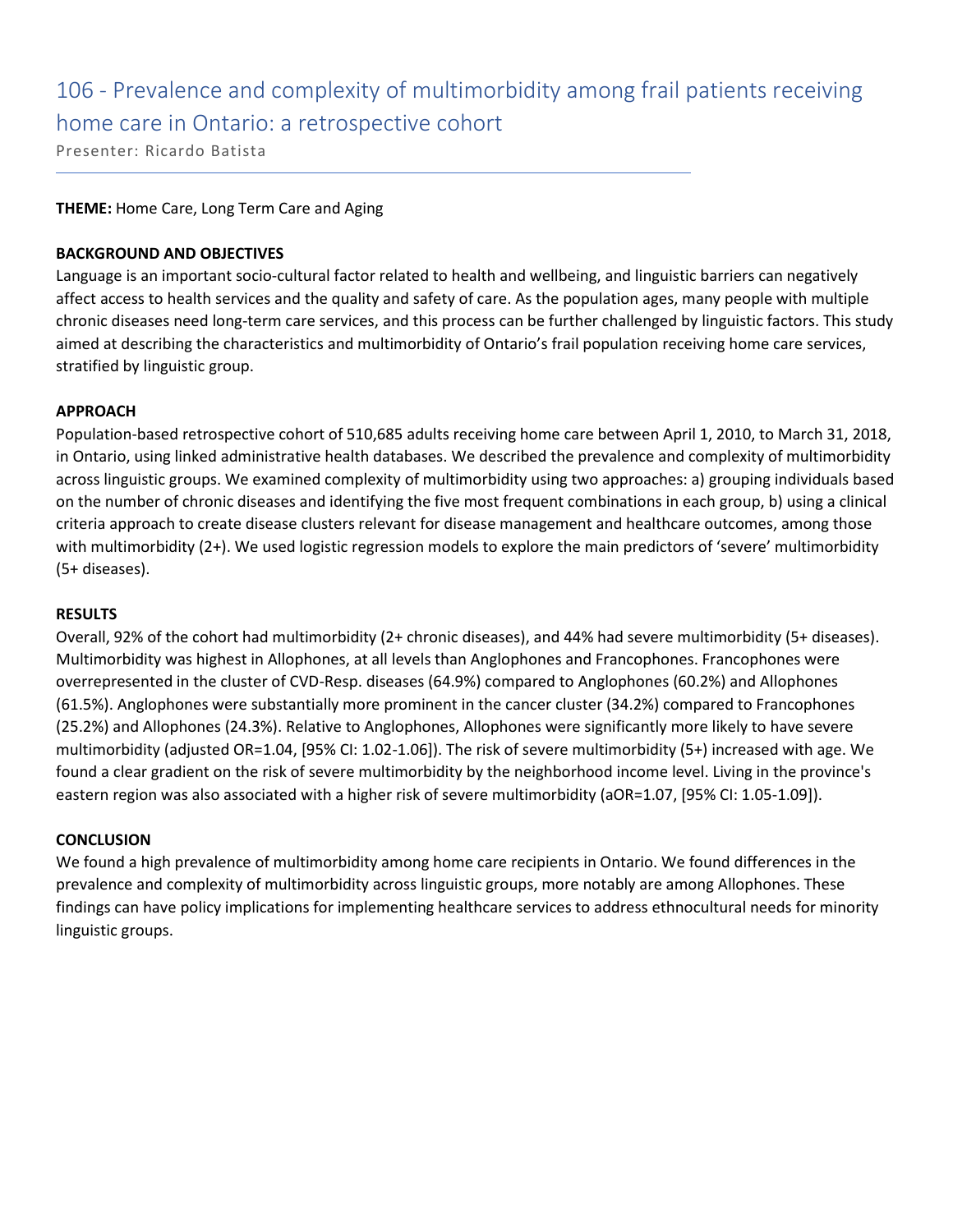# 107 - Promoting vaccine confidence in Provincial Correctional Centres: codeveloping strategies with people who are incarcerated

Presenter: Sofia Bartlett

#### **THEME:** COVID-19

#### **BACKGROUND AND OBJECTIVES**

People who experience incarceration are more likely to acquire COVID-19, be hospitalized for it, and die from it. Vaccinations have been proven to significantly mitigate adverse outcomes. However, vaccine acceptance among people who are criminalized is low compared to the overall population. The Addressing COVID-19 Vaccine concerns AmoNg people who are incarCeratEd (ADVANCE) Study aims to co-develop peer-to-peer education strategies that promote COVID-19 vaccination in Provincial Correctional Centres with incarcerated peoples.

#### **APPROACH**

This participatory health research (PHR) project uses mixed-methods to inform integrated knowledge translation (IKT) with people who are incarcerated (PWAI), over 4 phases: (1) survey co-development focus groups; (2) survey engagement; (3) education strategy co-development focus groups; (4) evaluation. Phase 1 engaged people in 2 Provincial Correctional Centres (PCCs). Phase 2 engaged 10 PCCs' Residents (PWAI) and Staff, and people released during the pandemic. With greater understanding of what contributes to low vaccine confidence among people who experience incarceration (P1 - P2), we are co-developing, testing, and implementing peer-to-peer educational strategies to promote vaccine confidence among them (P3 - P4).

#### **RESULTS**

We will have results to present in March, but are currently in Phase 1 of the study. Summaries of focus group data and aggregates of key survey results will be presented. Both sets of data will (1) illustrate the study's emergent design; (2) provide unique insights to determinants of low vaccine confidence among people who experience incarceration, and opportunities to optimize vaccine literacy, confidence and uptake among them.

#### **CONCLUSION**

The ADVANCE study is establishing foundational approaches to PHR and IKT with PWAI. We anticipate that the knowledge developed throughout inform approaches to support and improve health literacy, health outcomes, healthcare quality and confidence among PWAI beyond COVID-19 vaccination. This is important work in addressing persistent health and justice inequities.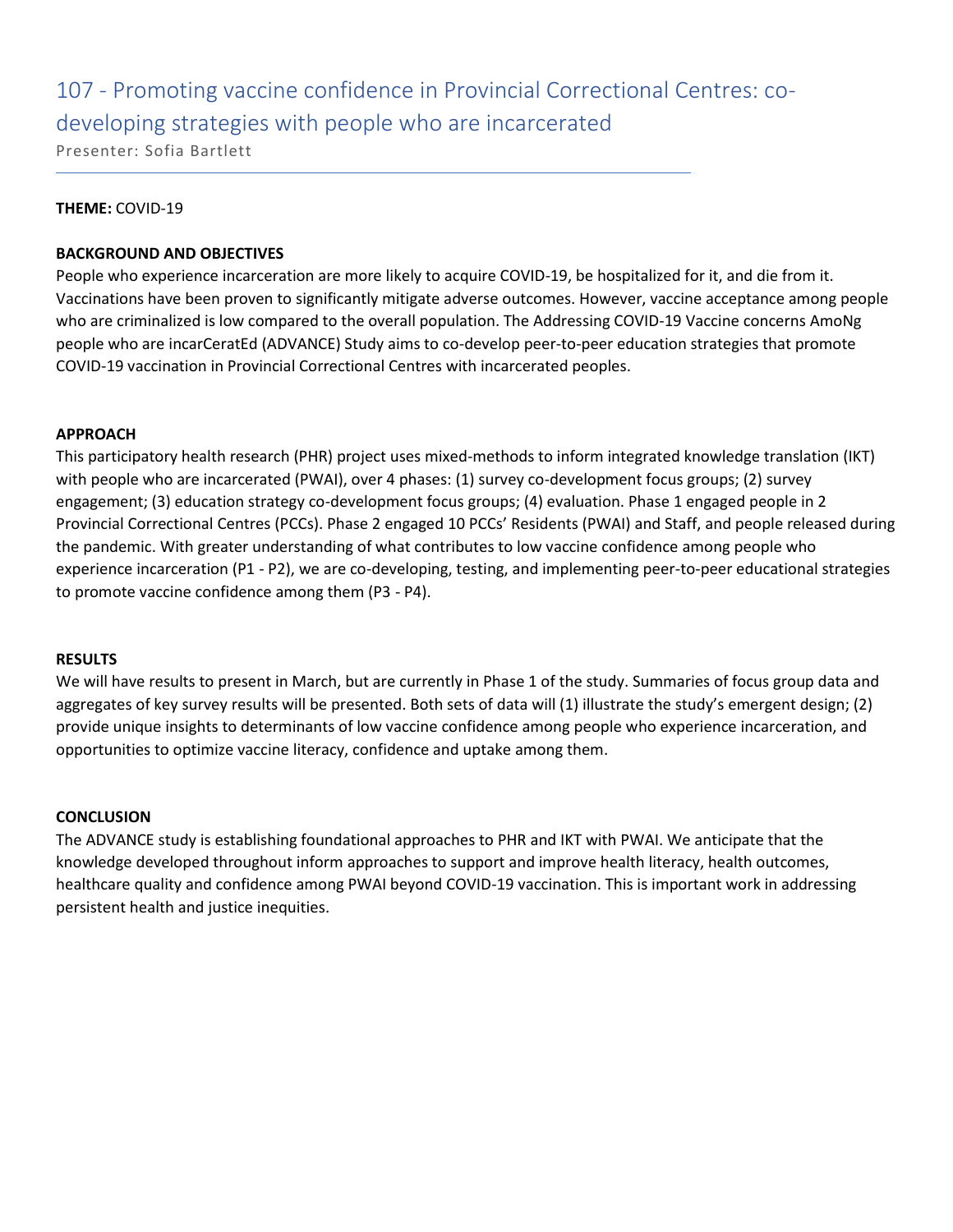### 108 - Public engagement in Canada's long-term care (LTC) policymaking

Presenter: Jeonghwa You

**THEME:** Patient and Public Engagement

#### **BACKGROUND AND OBJECTIVES**

The COVID-19 pandemic has highlighted the long-standing deficiencies in Canada's long-term care (LTC) sector. Calls for government action to ensure the delivery of high-quality LTC have skyrocketed. As policy reform is debated, it will be critical to include the voices of those directly impacted by policy decisions. This study aims to inform these decisions by describing past and current public engagement (PE) efforts in this policy sector and the political influences that have shaped these initiatives.

#### **APPROACH**

This study employed a comparative case study design and examined three cases: 'the development of the Long-term Care Homes Act in Ontario [2004~2010], Ontario's COVID response in relation to LTC, [2020~2021], and the development of National Long-term Care Standards at the Federal level [2021~2022]. Data sources include publicly available and internal government documents, news articles, organizational websites. PE was described using predefined categories (i.e. rationale/goals, participants, recruitment methods, type of PE), and the political environment was analyzed employing the 3-I framework – a well-known framework for analyzing the political influences on policymaking.

#### **RESULTS**

Case findings demonstrate that most of the PE initiatives undertaken were characterized by 1) engagement of multiple stakeholders, with many 'proxies' for the public, 2) reliance on targeted invitation along with self-selection methods for recruitment, and 3) frequent use of consultation-type activities. They also varied in terms of 1) how diverse interests at stake were represented, 2) whether the engagement opportunities were open and inclusive, and 3) if the format of engagement was responsive and reasonable. To explain these differences, we reflect on the surrounding political environment and hypothesize that when the surrounding political environment is supportive of the government's intended policy direction, it favours open and inclusive PE initiatives.

#### **CONCLUSION**

Meaningful PE can effectively reflect the needs and wants of those directly impacted, ultimately resulting in higherperforming systems. In this regard, understanding how the public is engaged in LTC policy decision-making and what shapes different approaches provides valuable insights into how to help rebuild a person-centred LTC sector in Canada.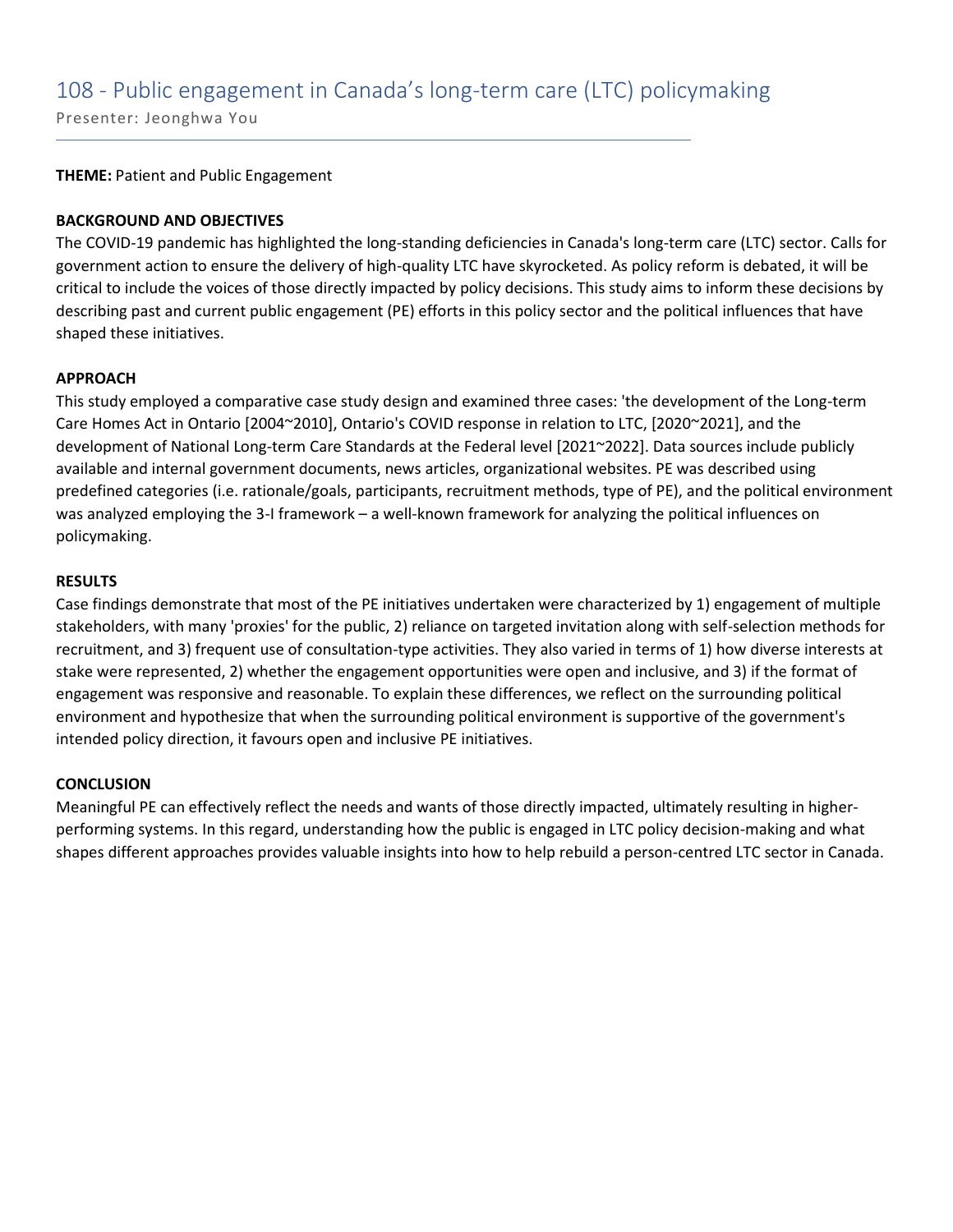109 - Public health and primary health care collaboration in seven high-income countries during the COVID-19 pandemic, a cross-jurisdictional policy analysis Presenter: Jane Zhao

**THEME:** Health System Performance (including access to care, quality, safety, efficiency, leadership)

#### **BACKGROUND AND OBJECTIVES**

The COVID-19 pandemic highlights the importance of strong public health (PH) and primary health care (PHC) systems to respond nimbly and effectively during times of crisis. Both play a crucial role in triage and prevention, management, vaccination, and communication. PH and PHC systems, however, often act in parallel streams, but rarely together. The objective of this study is to describe PH and PHC collaboration during the COVID-19 pandemic in seven high-income countries.

#### **APPROACH**

In-depth case study reports were generated for each country or jurisdiction. Reports searched both peer-review publications and grey literature on five dimensions identified by the World Health Organization regarding COVID-19 management. Reports included country-specific health system descriptions, PH and PHC actions during the pandemic, and an evaluation of strengths and weaknesses. Expert validation was conducted by internal country stakeholders prior to cross-jurisdiction analyses.

Thematic content analysis was conducted on all reports to develop a coding framework. Codes were identified that were relevant to the research questions. The study team discussed and reconciled discrepancies in themes until consensus was reached.

#### **RESULTS**

Data was collected from seven high-income countries (Belgium, Canada, Germany, Japan, the Netherlands, Norway, and Spain) from March 2020 to July 2021. Four key themes were identified along with respective strengths/weaknesses.

1) Health information systems: this played a critical role for disease containment and management when designed for efficient data management and cross-sectoral data-sharing.

2) Communication: In countries where PHC was engaged early on, PH messages were amplified; in other countries, a lack of cohesion in communication resulted in poor or delayed community-level responses.

3) Human resource capacity: Health human resources were overwhelmed, with many staff redeployed and undertrained.

4) Professional training: Health professionals who received dual training in PH and PHC acted as strong community champions and may be a bridge for future pandemics.

#### **CONCLUSION**

Health system needs shifted dramatically throughout the COVID-19 pandemic. Our findings highlight four key lessons regarding PH and PHC collaboration from seven high-income countries. Future pandemic preparedness should focus on health information systems and data management, PH communication, health human resources, and education and training.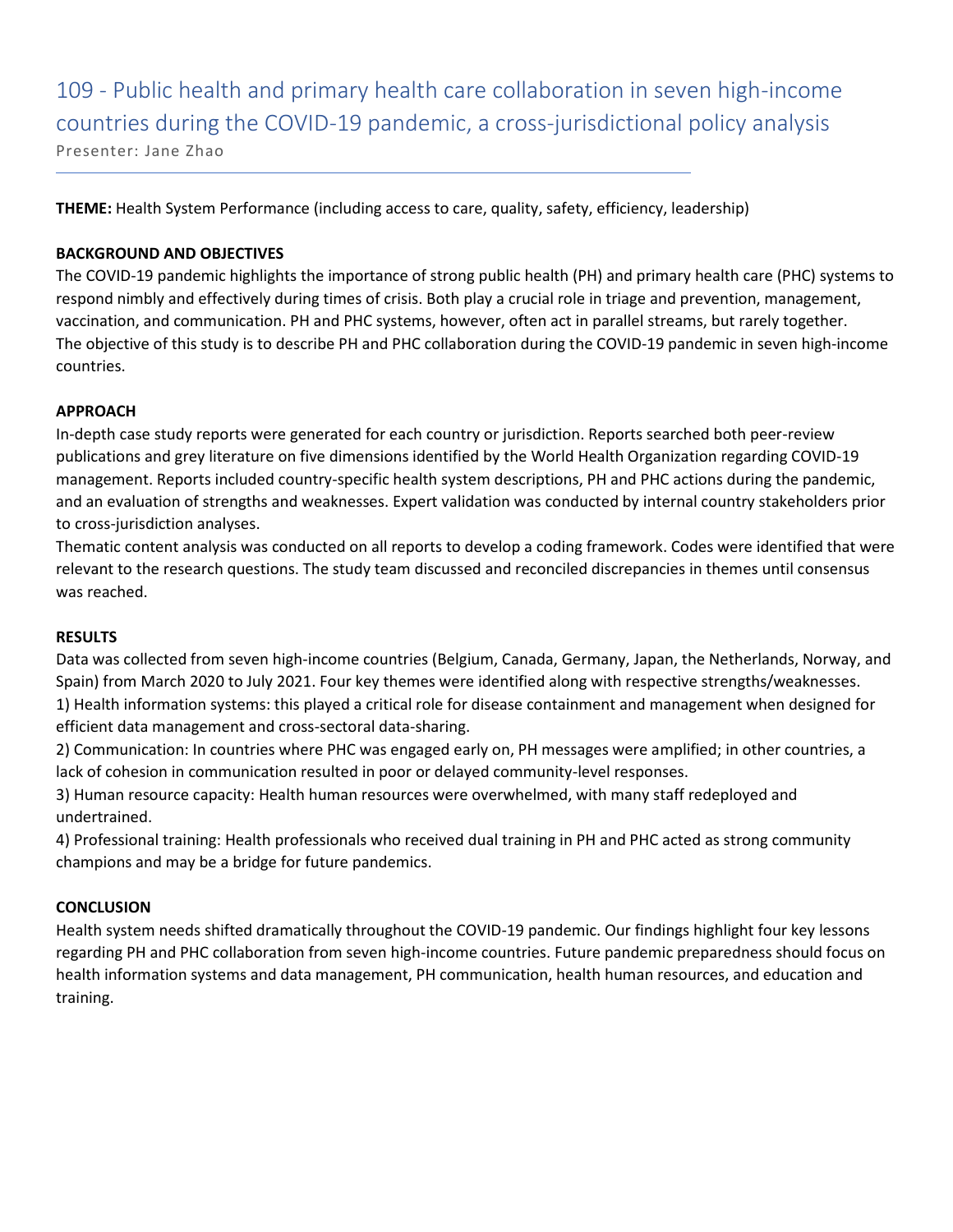## 110 - Quantifying Nurse Workload and Care Quality Indicators with Simulation: Future Health Human Resources Decision Support Tools

Presenter: Sue Bookey-Bassett

#### **THEME:** Health Human Resources

#### **BACKGROUND AND OBJECTIVES**

The COVID-19 pandemic has exacerbated the long-standing issue of nurse workload across all health sectors. There is an urgent need for tools to quantify nurse workload under pandemic outbreak scenarios such as COVID-19. The study objective was to design a tool to test various organizational design and staffing policies, while caring for COVID-19 patients to determine the impact of these decisions on nurse workload and quality of care – Discrete Event Simulation offers a potential solution.

#### **APPROACH**

Our nursing-engineering team created a Discrete Event Simulation (DES) model for a medical-surgical unit, in a large teaching hospital, based on task frequency (historical patient care data), nurse logic (focus groups), and care task priority sequence data obtained from the site. DES is an operations research tool that can be used to simulate the process of care delivery for nurses on a task-by-task basis. It is used to examine the 'flow' of the system over time on a step-by-step basis. This novel approach simulates nursing workload from the nurse perspective versus modeling patients as a product in a production system.

#### **RESULTS**

The validated DES model revealed how nurses are required to perform 14-hours of tasks in a 12-hour shift. Nurses walk up to 12 km/shift and rarely take breaks. When nurses were assigned to more COVID-19 positive patients, they spent less time delivering care as nurses were, according to policy, required to don and doff 106 times per shift, equivalent to over 6 hours of work. Nurses' mental workload scores, however, increased from an average of 25 care tasks waiting (pre-pandemic) to 75 care tasks per shift (during the pandemic). Increased nurse cognitive workload was associated with increased missed care (up to 143% increase) and wait times for care delivery (70% increase).

#### **CONCLUSION**

COVID-19 infection control routines increase nurse workload and impact care quality. Overworked nurses cannot complete essential patient care in 12-hour shifts, resulting in missed and delayed care for patients. The novel modeling capability allows us to quantify the impacts of changing work conditions presenting potential as a decision support tool.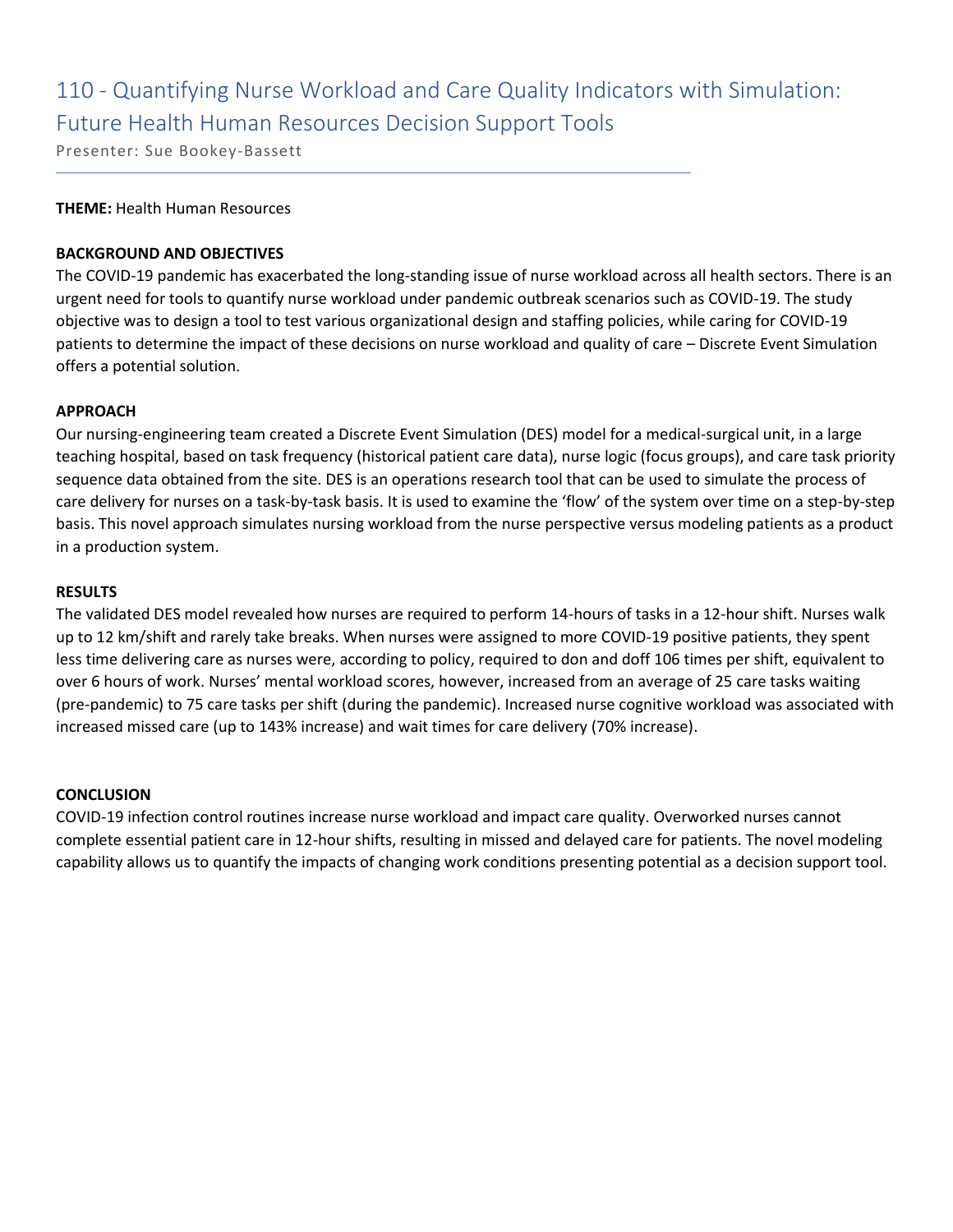# 111 - Requirements or Status Quo? A case study of current administrative data access privacy safeguards for multi-province research

Presenter: Donna Curtis Maillet

**THEME:** Health Policy, Healthcare Reform (includes priority setting, politics)

#### **BACKGROUND AND OBJECTIVES**

Health researchers in Canada seeking to access administrative data across provincial and territorial borders for research are continuously met with denial of access impeding their work, even when explicit patient consent for data linking and sharing is provided.

Health Data Research Network Canada (HDRN Canada) is working to identify solutions to multiple jurisdictional research challenges.

Focusing on the potential for legislative and policy solutions, HDRN Canada has embarked on a case study examination of these barriers.

#### **APPROACH**

In partnership with a large clinical trial research network, we are mapping, in real time, the data access request processes for a 7-province research study seeking to link at the individual-level, one variable from administrative data to clinical trial data for centralized analysis. Line-level data are needed to make full use of the sample size across provinces, as an aggregate comparison of outcomes across regions is not sufficient for conducting analysis with enough scientific validity to inform clinical care. Data collection and methods for this case study include document analysis, process mapping, interviews, and policy analysis for multiple Canadian regions.

#### **RESULTS**

This study builds on our 2020 exhaustive review of Canadian provincial / territorial privacy legislation that found, in general, legislation does not preclude the desired access, use or disclosure of data across borders. Most often, barriers arise from the layers of legislation interpretation and policy that researchers must navigate, adding cost, delay, and frustration to their work. The result is an avoidance to request access to administrative data. Contributing to the frustration is the lack of policy harmonization across Canadian regions combined with opaque and inflexible interpretations.

Twenty-five to 30 hours were required to complete administrative data access request activities for this 7-province study. In the absence of transparent decision-making researchers aspiring for more than obtaining aggregate data for meta-analysis face a 'black box' when structuring their requests.

#### **CONCLUSION**

This work will provide an evidence-based review of processes and policies affecting access to administrative data for pan-Canadian research. A systematic study of privacy safeguards will provide significant and necessary leverage to lobby for change in legislation and policy and allow for harmonized data access for multi-regional research.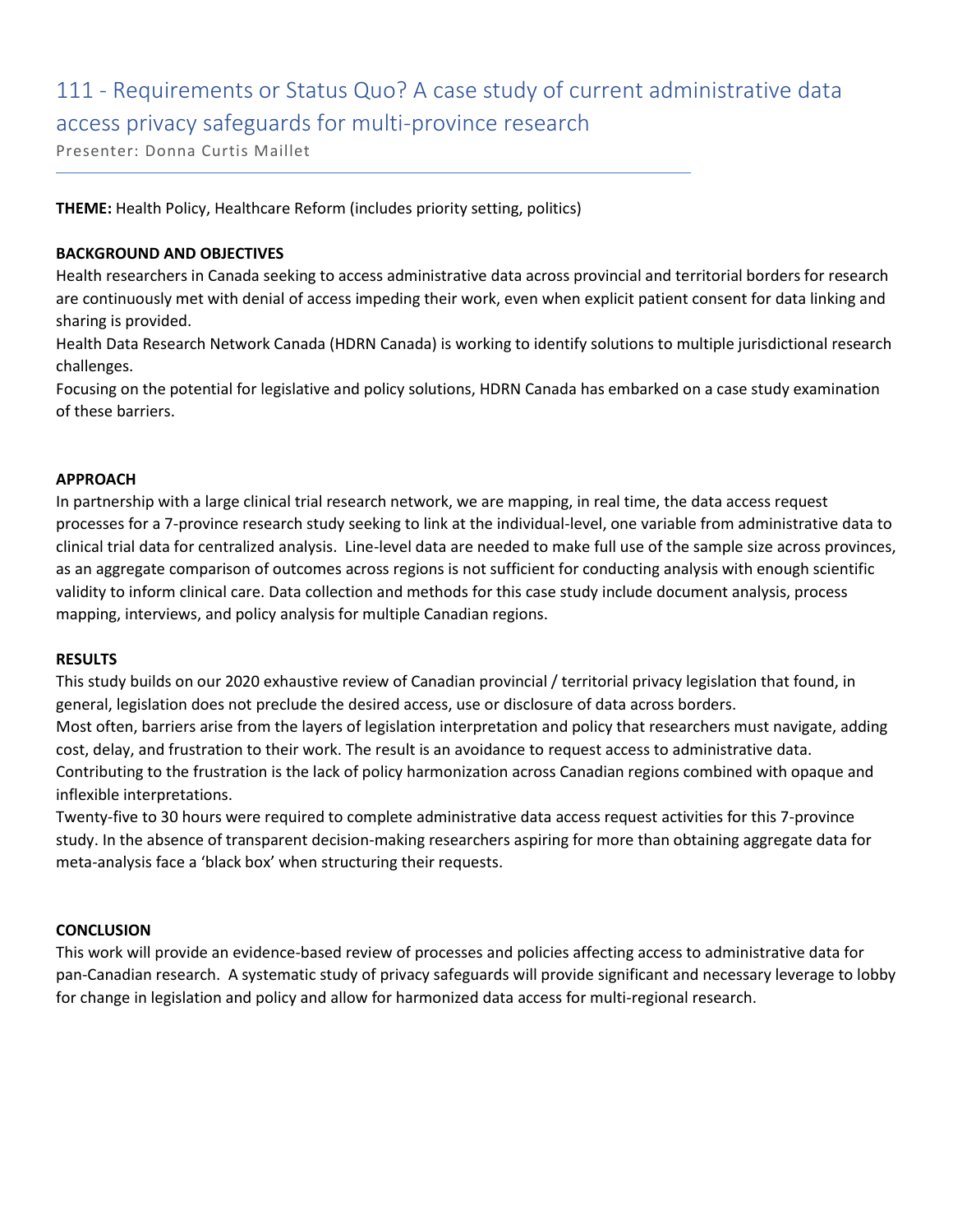### 112 - Research on violence in home care: A scoping review

Presenter: Kevin Balkaran

**THEME:** Health System Performance (including access to care, quality, safety, efficiency, leadership)

#### **BACKGROUND AND OBJECTIVES**

Violence, both towards and from caregivers and care recipients, is a widespread issue in home care settings. Violence can include physical abuse against clients by home care workers during routine care sessions, or verbal abuse directed towards home care workers by clients to express frustrations, and/or exercising power and control over clients through financial incentives, among other examples. The aim of this scoping review is to recognize the current climate of violence in home care.

#### **APPROACH**

Databases selected for searching were: Medline and EMBASE on OVID; Scopus; and Academic Search Complete, AgeLine, and CINAHL in EBSCOhost. Searches were limited to articles published in English from 2011 to 2021 involving participants over 18 years old. Only articles that reflected primary research on violence in home care were included in this scoping review. Abstracts and titles were screened by two independent screeners using Covidence review manager, followed by full text reading. Relevant data from included articles were collected and synthesized by employing open and axial coding techniques.

#### **RESULTS**

Preliminary findings suggest there is more research published on violence towards home care workers than there is towards clients. Home care workers experience caregiver distress; workers who experience violence are more likely to experience symptoms of depression. Factors that make workers susceptible to abuse include working more hours than agreed and having little time off work. Violence towards workers is normalized in home care; violence is viewed as 'part of the job'. Findings from prevention studies suggest intervention techniques may reduce violence towards workers in home care; for example, agencies that implement reporting guidelines for experiencing client-initiated abuse convey steady reporting from workers and contributes to a safe work environment. The scoping review will be finalized in March 2022.

#### **CONCLUSION**

The findings from this review will allow organizations to recognize whether policies and procedures continue to meet the health needs of home care workers and clients given the current climate of violence. The trends identified in this scoping review will assist the research community to identify further gaps in research.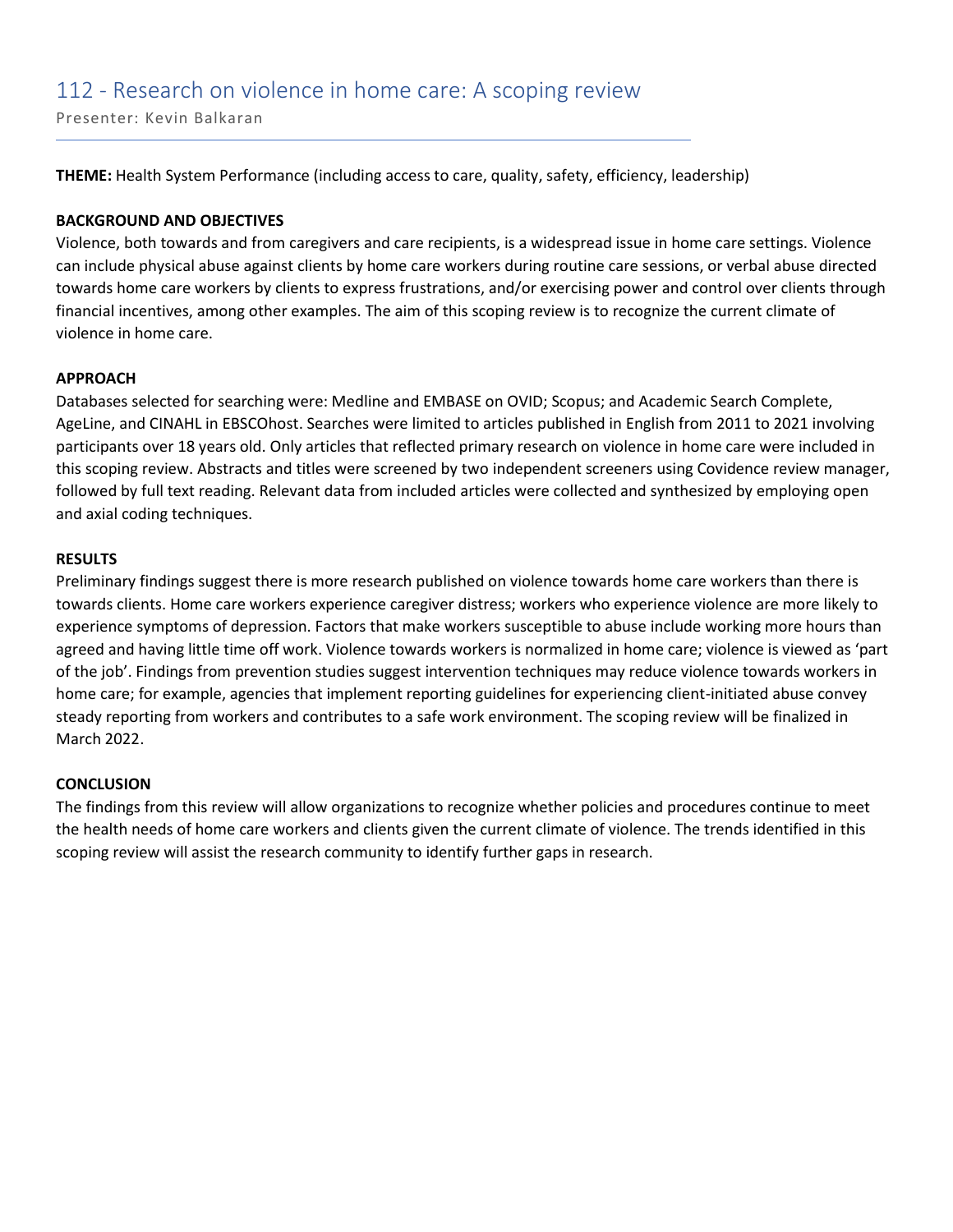### 113 - Revisioning healing practices in Indigenous and biomedical hospital care: Case Study of Stanton Hospital, NWT

Presenter: Sophie Roher

#### **THEME:** Indigenous Health

#### **BACKGROUND AND OBJECTIVES**

The Truth and Reconciliation Commission has called for improved collaboration between Indigenous and biomedical healing approaches. Likewise, in the Northwest Territories, where over 50% of residents are Indigenous, local Indigenous leaders have emphasized the need for better collaborative healthcare models at Stanton Hospital. In support of these calls, we report findings from a qualitative study examining how Indigenous patients and biomedical healthcare providers understand and experience Indigenous wellness services and healing practices at Stanton Hospital.

#### **APPROACH**

This study sought to: (1) examine how Indigenous patients and biomedical healthcare providers understand and experience the Indigenous wellness services at Stanton Hospital; and (2) explore how patients and providers might envision Indigenous healing successfully working with biomedical hospital care. The qualitative study was carried out from May 2018-May 2022. It was overseen by a regional Indigenous advisory committee and was conducted in accordance with OCAP principles. Guided by Two-Eyed Seeing and a narrative approach, the study involved 41 interviews with Indigenous Elders, patient advocates, healthcare providers, and policy makers, as well as iterative sharing circles with Indigenous Elders.

#### **RESULTS**

Elders and patient advocates emphasized that while the Indigenous wellness services at Stanton Hospital play a critical role connecting patients with cultural supports, the hospital was still not effectively bringing Indigenous healing into hospital care. Participants suggested that various structural factors (i.e. policy and governance decisions) and deeplyrooted forces (i.e. racism, colonialism, and biomedical dominance) underlie the delivery of care at Stanton Hospital and inhibit the integration of Indigenous healing. Additionally, participants' responses for how they envisioned Indigenous healing successfully working with biomedical hospital care revealed three potential models for Indigenous and biomedical collaboration: (1) the integration model, (2) the independence model, and (3) the revisioning relationship model.

#### **CONCLUSION**

The findings of this study underscore that greater structural and systemic transformations may be needed to promote meaningful collaboration between Indigenous healing and biomedical hospital care and to improve the delivery of culturally safe care for Indigenous patients.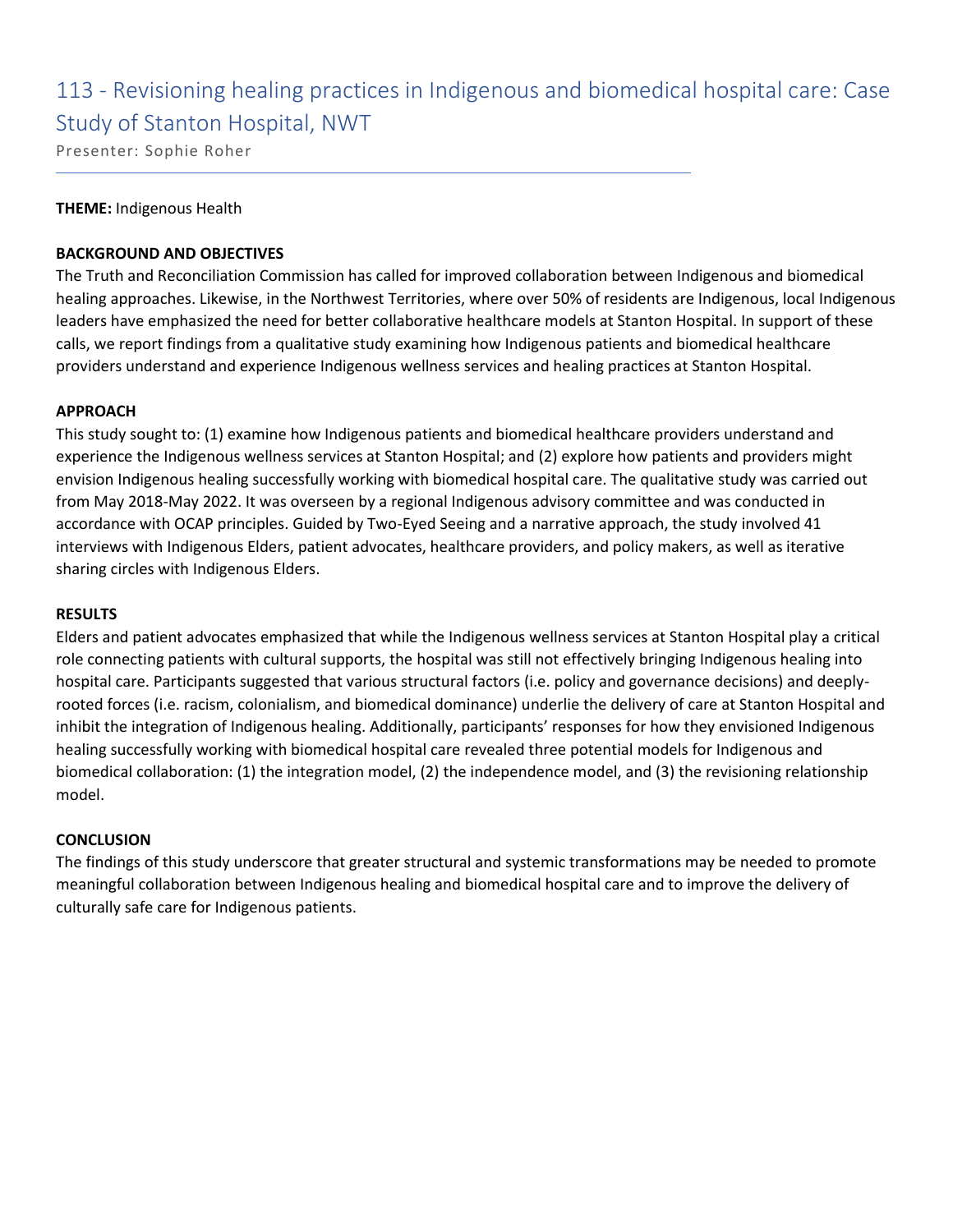# 114 - Safe birth and cultural safety after an intervention to support traditional midwifery in Southern Mexico: non-inferiority cluster-randomised trial

Presenter: Ivan Sarmiento

#### **THEME:** Indigenous Health

#### **BACKGROUND AND OBJECTIVES**

Available research on the contribution of traditional midwifery to safe motherhood focuses on retraining and redefining traditional midwives assuming cultural prominence of Western ways. Our objective was to test if supporting traditional midwives on their own terms increases cultural safety (respect of indigenous traditions) without worsening maternal health outcomes.

#### **APPROACH**

Non-inferiority cluster-randomised controlled trial in four indigenous municipalities in Guerrero State, southern Mexico, including all pregnant women in 80 communities. Between 2015 and 2017, traditional midwives and their apprentices received a stipend and support from a trained intercultural broker, and local official health personnel attended a workshop for improving attitudes towards traditional midwifery. Forty communities in two control municipalities continued with usual health services. Outcomes: childbirth and neonatal complications, perinatal deaths, and postnatal complications (primary) and traditional childbirth (at home, in vertical position, with traditional midwife and family) and experience in Western healthcare (secondary)

#### **RESULTS**

Among 872 completed pregnancies, women in intervention communities had lower rates of primary outcomes (perinatal deaths or childbirth or neonatal complications) (RD -0.06 95%CI -0.09 to -0.02) and reported more traditional childbirths (RD 0.10 95%CI 0.02 to 0.18). Among institutional childbirths, women from intervention communities reported more traditional management of placenta (RD 0.34 95%CI 0.21 to 0.48) but also more non-traditional coldwater baths (RD 0.10 95%CI 0.02 to 0.19). Among home-based childbirths, women from intervention communities had fewer postpartum complications (RD -0.12 95%CI -0.27 to 0.01).

#### **CONCLUSION**

Supporting traditional midwifery increased culturally safe childbirth without worsening health outcomes. The fixed population size restricted our confidence for inference of non-inferiority for mortality outcomes. Traditional midwifery could contribute to safer birth among indigenous communities if, instead of attempting to replace traditional practices, health authorities promoted intercultural dialogue.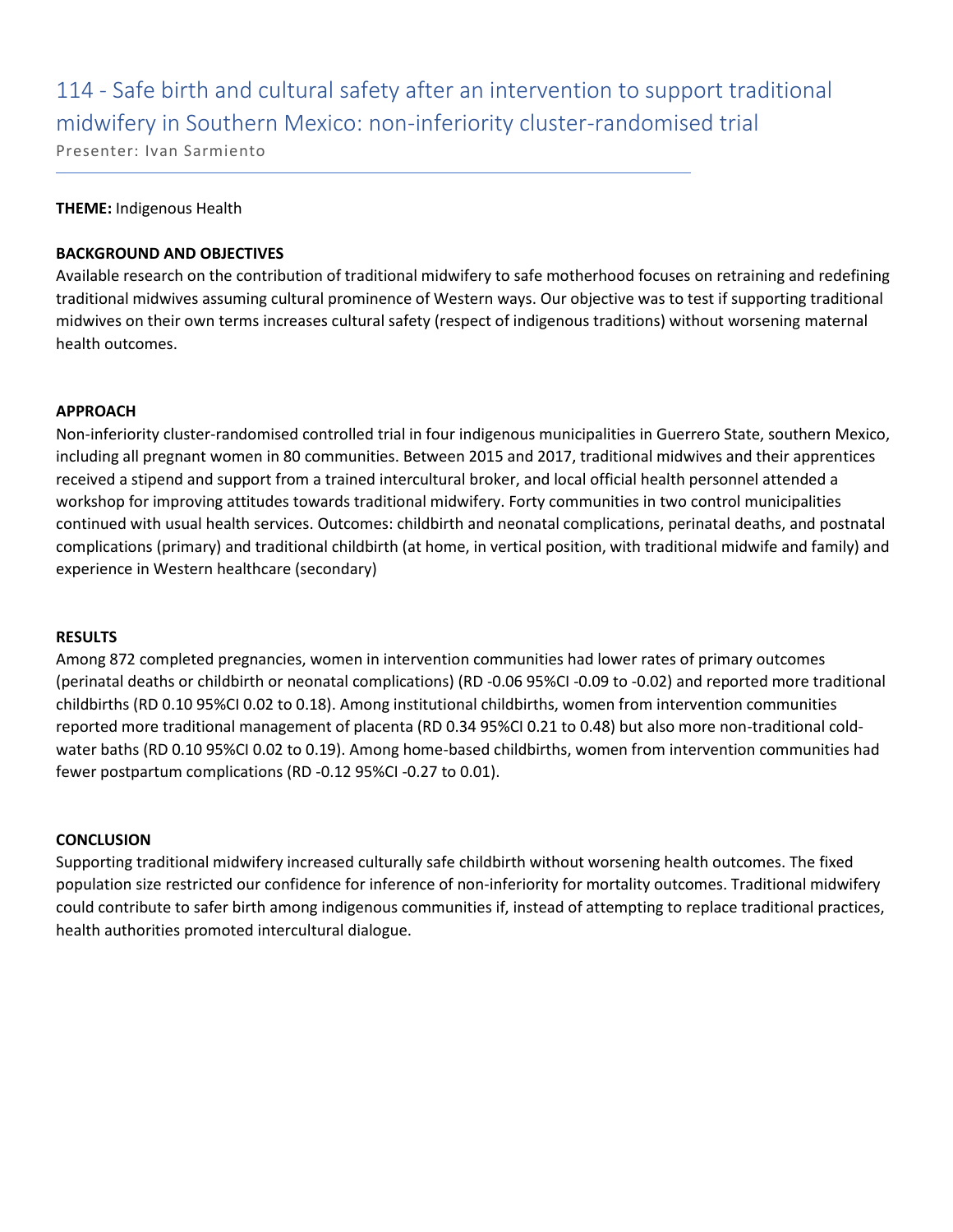# 115 - Service Engagement in Virtual Early Psychosis Intervention: A Qualitative Study on Patient, Family Member, and Clinician Perspectives

Presenter: Alexandra Sosnowski

#### **THEME:** Mental Health and Addictions

#### **BACKGROUND AND OBJECTIVES**

Early psychosis intervention (EPI) services are the gold-standard for youth with psychosis, although long-term retention remains a challenge. Amid the COVID-19 pandemic, services rapidly transitioned to virtual delivery. There is little research exploring experiences of service users, their families, and clinicians in virtually delivered EPI, including factors hindering or facilitating participation in care. The present study seeks to provide an in-depth account of the impacts of transitioning to a virtual EPI program on service engagement.

#### **APPROACH**

The EPI program at the Centre for Addiction and Mental Health (CAMH) transitioned the majority of its services to virtual delivery following COVID-19 mandates. We aimed to recruit patients receiving CAMH EPI services and their family members for individual interviews, and CAMH EPI clinicians for a focus group. Patients and families were purposively sampled across dimensions of engagement (highly vs. poorly engaged) and time in treatment (initiating treatment prior to vs. during the pandemic). Clinicians were sampled to achieve representation across intervention roles. All interviews were conducted using videoconferencing, and were audio-recorded, transcribed, and analyzed using thematic analysis.

#### **RESULTS**

This qualitative study is a component of a larger, mixed methods project evaluating the transition to virtual EPI at CAMH. To achieve thematic saturation, individual interviews were conducted with 8 patients and 9 family members, probing service engagement, including experiences with technology and delivery preferences, the therapeutic relationship, and appointment attendance, among other topics. A single focus group was held with 6 clinicians, probing similar themes in the context of clinician experiences providing virtual EPI. Qualitative findings are being analyzed using inductive thematic analysis. Preliminary findings suggest preferences for a hybrid model (i.e., a combination of virtual and in-person care), balancing the advantages and disadvantages inherent to a single care delivery method.

#### **CONCLUSION**

To our knowledge, this is the first study to incorporate patient, family member, and clinician perspectives on the virtual delivery of EPI with a focus on service engagement. Results from the present study may help guide the implementation of telemental health for psychosis interventions, both during the pandemic and beyond.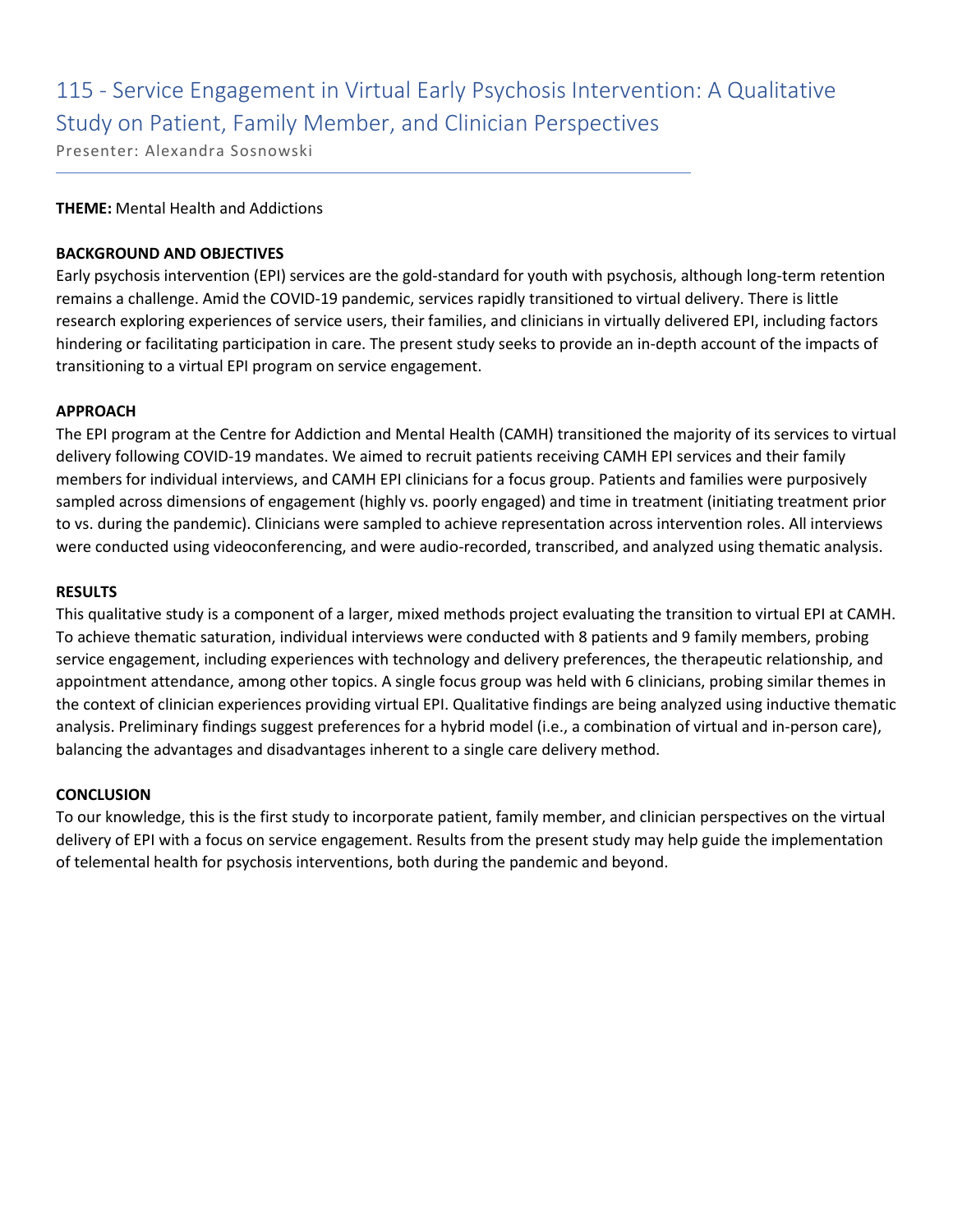116 - Service recommendations for improving transitions in care for older adults with hip fracture in Ontario, Canada: A qualitative study exploring the perspectives of patients, caregivers, providers and decision-makers

Presenter: Lauren Cadel

**THEME:** Health System Performance (including access to care, quality, safety, efficiency, leadership)

#### **BACKGROUND AND OBJECTIVES**

Fall-related injuries, including hip fractures, are common among older adults. Patients with hip fracture often undergo several care transitions post-injury. These transitions are a vulnerable time for patients and families, and despite being identified as challenging, there are limited recommendations on how to improve care transitions. Therefore, the purpose of this study was to explore recommendations for improving care transitions for older adults with hip fracture from the perspectives of patients, caregivers, providers, and decision-makers.

#### **APPROACH**

This descriptive qualitative study was part of a larger longitudinal qualitative multiple case study of two diverse health regions in Ontario. Study participants included older adults with hip fracture, caregivers supporting an individual with hip fracture, healthcare providers, and decision-makers. Purposive and snowball sampling methods were used for recruitment. In-depth semi-structured interviews were conducted in-person or by telephone. Patients and caregivers were invited to complete follow-up interviews as they transitioned along their care journey. All interviews were audiorecorded, transcribed verbatim, and analyzed using descriptive and interpretive approaches.

#### **RESULTS**

A total of 48 participants, including 15 patients, 15 healthcare providers, 10 caregivers, and 8 decision-makers took part in 66 interviews. We classified the recommendations as hospital-based recommendations; community-based recommendations; and cross-sectoral-based. Hospital-based recommendations included improving communication between hospital providers and between providers and families, increasing staffing levels, and treating patients and families with respect. Community-based recommendations included the early identification of individuals at-risk and increasing primary health care and community-based prevention, as well as educational programs. Cross-sectoral based recommendations were grounded in enhanced system navigation through the introduction of care navigators.

#### **CONCLUSION**

The recommendations outlined can potentially improve experiences with care transitions within the hospital, in the community, and across sectors. Community-based integrated care, with primary health care playing a central role, is important for improving care transitions for older adults with hip fracture.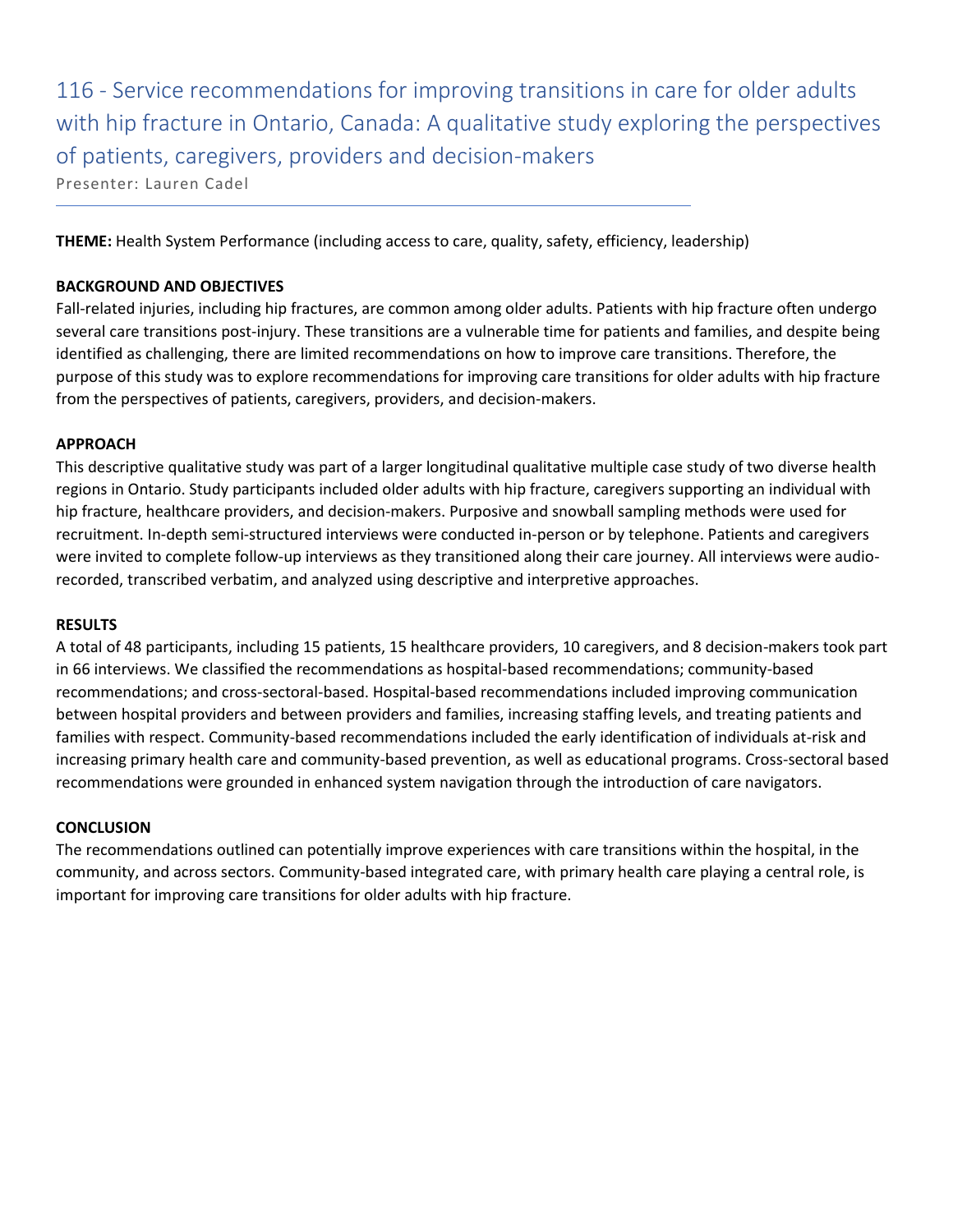# 117 - Sex differences in the sequence and burden of comorbidities in persons with dementia: A population-based cohort study in Ontario, Canada.

Presenter: Azmina Artani

#### **THEME:** Chronic Disease Management

#### **BACKGROUND AND OBJECTIVES**

The management of comorbidities in persons with dementia influences health outcomes and system use and requires a multidisciplinary approach. At present, there is limited information on the burden of comorbidities in persons with dementia in Canada. The aim of this study was to examine differences in the sequencing and prevalence of comorbidities among persons with dementia by sex.

#### **APPROACH**

Using health administrative databases from Ontario, Canada, we identified a cohort of 152,988 individuals with prevalent dementia aged 65 years and older on April 1, 2015 and followed them until March 31, 2020. We characterized the prevalence and date of onset of comorbidities relative to dementia case ascertainment according to Canadian Chronic Disease Surveillance System definitions. The comorbidities included hypertension, diabetes, traumatic brain injury, stroke, ischemic heart disease, congestive heart failure, parkinsonism, and health service use for mental illness (including alcohol or drug induced disorders). We compared the burden of comorbidities by sex using standardized differences (SD).

#### **RESULTS**

We identified 97,094 females and 55,894 males with dementia; females were older than males (mean 84.3 vs. 81.6 years) and were more likely to reside in a long-term care facility (44.3% vs. 32.7%). At index, individual comorbidities were more common in males such as ischemic heart disease (50.0% vs. 40.6%, SD: 0.19), diabetes (38.5% vs. 30.9%, SD: 0.16), stroke (31.8% vs. 26.1%, SD: 0.13) and parkinsonism (8.1% vs. 4.0%, SD: 0.18), while females were more likely to have 5 or more concurrent conditions (55.7% vs. 48.8%, SD: 0.14). Males were more likely to have had diabetes (33.1% vs. 26.0%, SD: 0.16), stroke (25.4% vs. 20.0%, SD: 0.13), ischemic heart disease (44.3% vs. 35.2%, SD: 0.19) and parkinsonism (5.4% vs. 2.8%, SD: 0.13) prior to dementia.

#### **CONCLUSION**

We observed sex differences in the prevalence of specific comorbidities among persons with dementia, including a generally higher burden of cardiovascular comorbidities in males and a higher burden of overall comorbidity in females. Males and females with dementia would benefit from receiving multidisciplinary care to manage dementia with other comorbidities.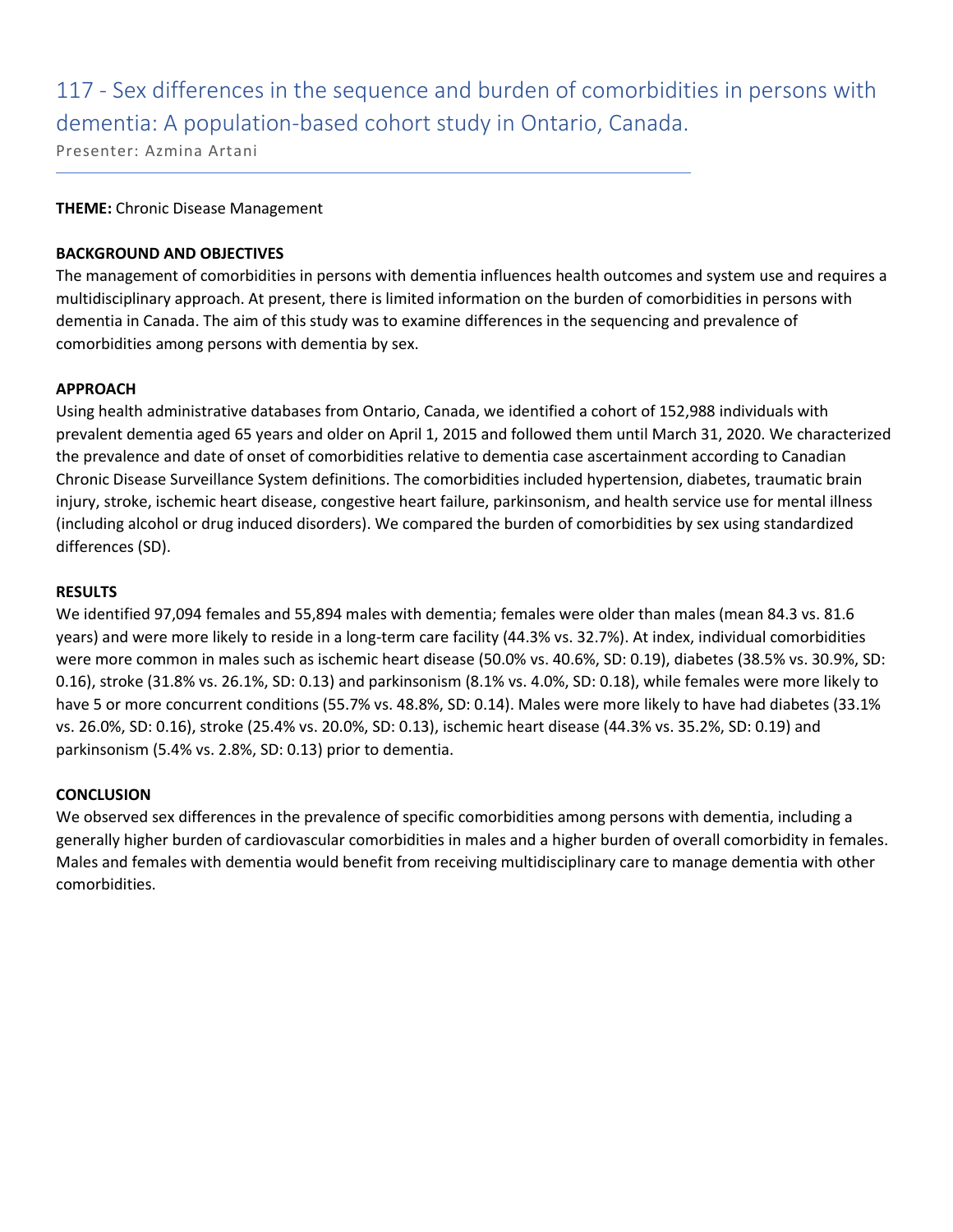# 118 - Sex-based differences in the relationship between loneliness and prevalent polypharmacy in older adults in Ontario

Presenter: James Im

#### **THEME:** Home Care, Long Term Care and Aging

#### **BACKGROUND AND OBJECTIVES**

Older adults, especially women, experience high rates of loneliness compared to other groups and are among the largest consumers of medication. Our aim was to explore sex-based differences in the potential association between loneliness and polypharmacy.

#### **APPROACH**

We assembled a cross-sectional cohort of community dwelling older adults aged 66+ years based on the 2008/2009 Canadian Community Health Survey (CCHS) - Healthy Aging cycle linked to health administrative data in Ontario, Canada. Loneliness was measured using the Three-Item Loneliness Scale and categorized as not lonely, moderately lonely, and severely lonely. Polypharmacy was measured using prescription medication claims and defined as five or more unique medications on the participant's interview date. Multivariable logistic regression was used to estimate odds ratios (OR) for the association between loneliness and polypharmacy, stratified by sex.

#### **RESULTS**

Our sample included 2,359 CCHS respondents which corresponded to 1,200,048 individuals following weighting. Women comprised 54.6% of the weighted sample. 32.3% of not lonely women (32.5% of not lonely men), 36.5% of moderately lonely women (32.2% of moderately lonely men), and 44.1% of severely lonely women (42.4% of severely lonely men) were using five or more medications. Severe loneliness was significantly associated with higher odds of polypharmacy (adjusted OR = 1.65, 95% CI: 1.06-2.58) among women but not among men (adjusted OR = 1.18, 95% CI: 0.70-2.00), following adjustment for confounding variables.

#### **CONCLUSION**

Higher levels of loneliness were significantly associated with polypharmacy among women. Furthermore, the number of medications differed across loneliness categories for women and men. Our results indicate the importance for clinicians to consider loneliness in their prescribing practices.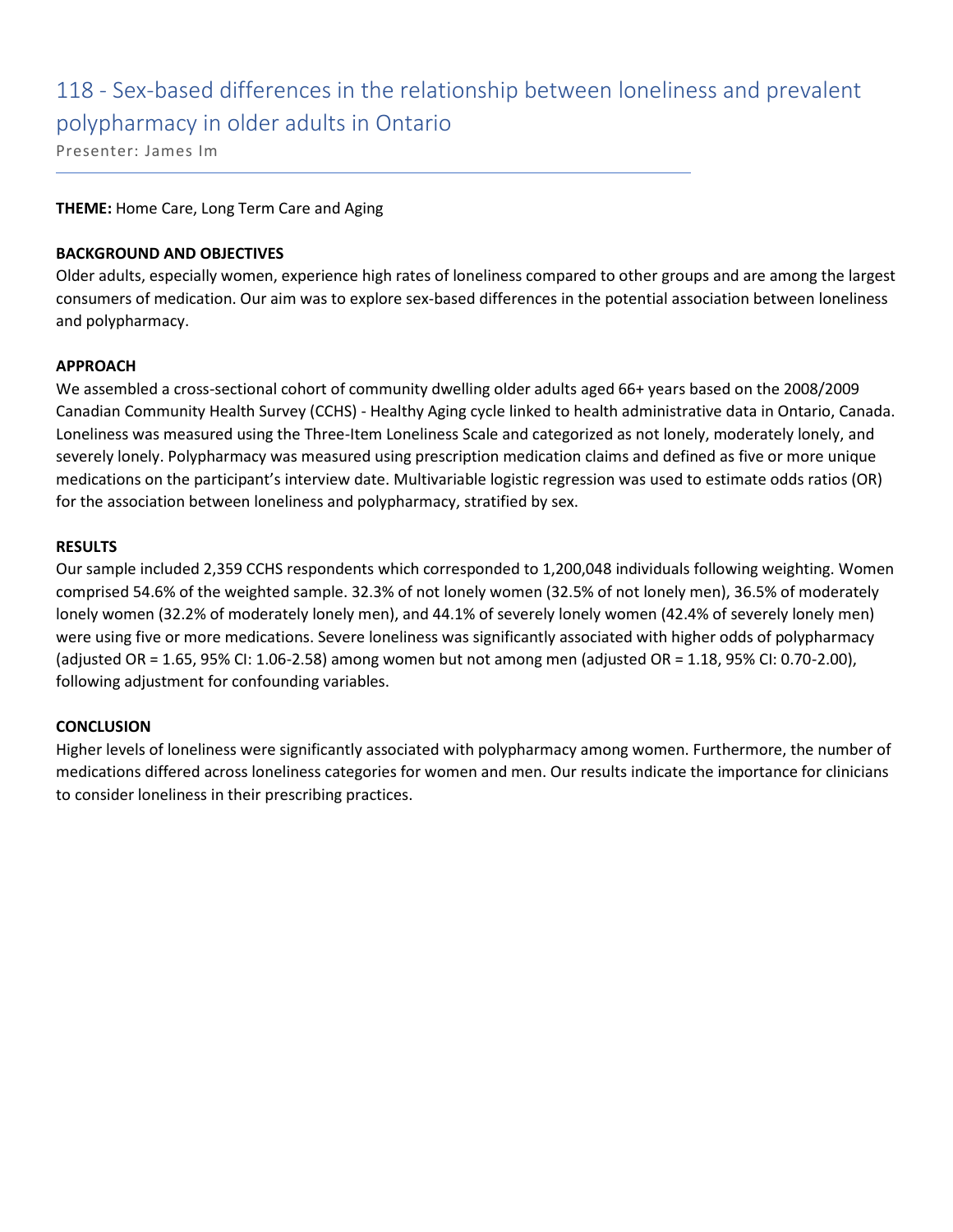### 119 - Short-Term Effects of Recreational Cannabis Legalization on Youth Cannabis

### Initiation

Presenter: Shweta Mital

**THEME:** Health Policy, Healthcare Reform (includes priority setting, politics)

#### **BACKGROUND AND OBJECTIVES**

There have been extensive debates on the impacts of Canada's recreational cannabis legalization and the accompanying MLA law on cannabis use among youths. While legalization can increase youths' availability of legal cannabis and reduce perceptions of harm, it is expected that the MLA law will prevent underage youths from accessing cannabis and thus reduce cannabis initiation. Existing research generates conflicting results and does not shed light on mechanisms of effects. This study investigates the impacts of legalization on youths' cannabis initiation and overall cannabis use prevalence.

#### **APPROACH**

We used interrupted time series design and data from nationally-representative repeated cross-sectional Canadian surveys spanning 16 years. Primary outcomes are cannabis initiation rates and cannabis use prevalence among youths. Secondary outcomes are self-reported age of first cannabis use, ease of cannabis access and perception of cannabis harm.

#### **RESULTS**

After the legalization, cannabis initiation rate among youths was 2.7 percentage points (p<0.01) or 69% higher, although there was no significant increase in the overall prevalence of cannabis use. Furthermore, there was a 4-month delay in average age of first cannabis use among youths aged 17-18 (p<0.01). The legalization was associated with easier access to cannabis but also greater perception of cannabis harm.

#### **CONCLUSION**

The impacts of the legalization on youth cannabis use after one year are mixed. While we observed an increase in cannabis initiation among youths who had never used cannabis, there was no change in the overall prevalence of cannabis use, implying an offsetting increase in cannabis cessation among existing users. To achieve the legalization's goal of reducing youths' cannabis use, policy measures are needed to curb youths' cannabis access and initiation.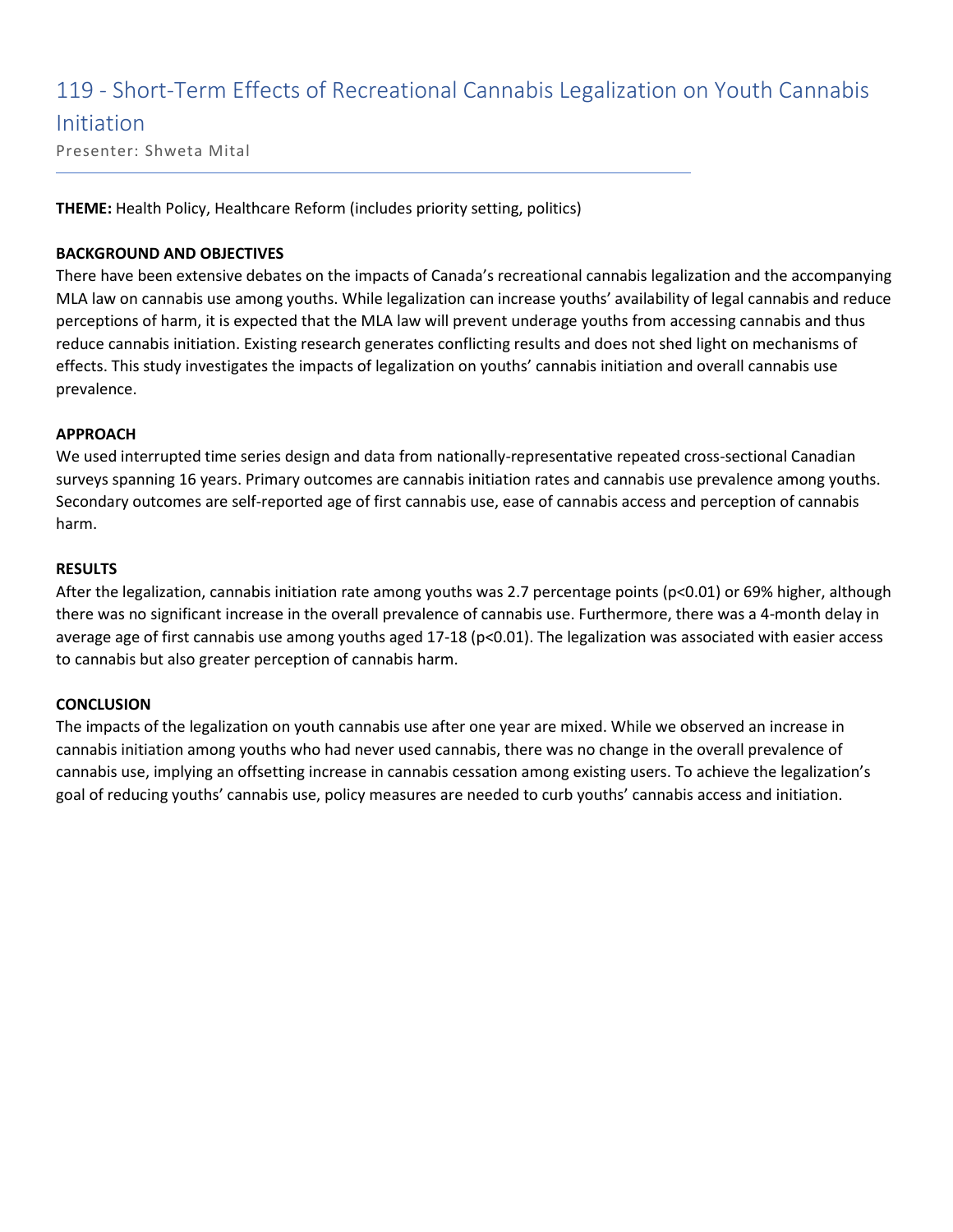# 120 - Sick day medication guidance for people with diabetes, kidney, or

cardiovascular disease: A scoping review

Presenter: Ella McMurtry

#### **THEME:** Chronic Disease Management

#### **BACKGROUND AND OBJECTIVES**

Sick day medication guidance (SDMG) has been promoted to prevent adverse drug reactions during times of acute illness for people using medications for chronic conditions (i.e., diabetes mellitus, kidney, and cardiovascular disease). Our objective was to summarize the depth and breadth of the literature for SDMG for people with diabetes, kidney, or cardiovascular disease.

#### **APPROACH**

We systematically searched six databases (Ovid MEDLINE, Ovid Embase, CINAHL, Scopus, Web of Science Core Collection, and Cochrane Library) and completed a comprehensive grey literature search of publicly accessible professional organizations' guidelines and educational material. The searches were conducted in June 2021 by a medical librarian. Data collection included article type, characteristics of recommendations, medications included, education, and self-management strategies specified, and descriptions of interventions.

#### **RESULTS**

The literature search identified 1,562 citations from databases and 746 documents from grey literature sources. Screening led to the retrieval of 237 full-text documents, of which 74 met eligibility criteria for inclusion. The majority (n=55) of the identified documents were guidelines or educational resources with under half (n=28) being documents designed for use by patients. Of the 19 primary research studies, 5 were surveys, 2 were usability studies, and 3 were randomized control trials of interventions. Of the 19 research studies, only 10 described an intervention; 2 tested the effect of sick day medication interventions within clinical care, 5 tested the effect of educational interventions on patient knowledge, 2 evaluated patient telephone support, and 1 compared methods of ketone monitoring. Most documents (n=58) included guidance specific to patients with diabetes mellitus with few including guidance for patients with chronic kidney disease (n=9) or heart failure (n=2).

#### **CONCLUSION**

Many resources promoting SDMG have been developed, but there is very little evidence for the effectiveness of current approaches for implementing SDMG into practice. Recommendations for use of SDMG will require further research to develop consistent, understandable, and usable approaches for its implementation within self-management strategies, as well as empiric studies to demonstrate the effectiveness of these interventions.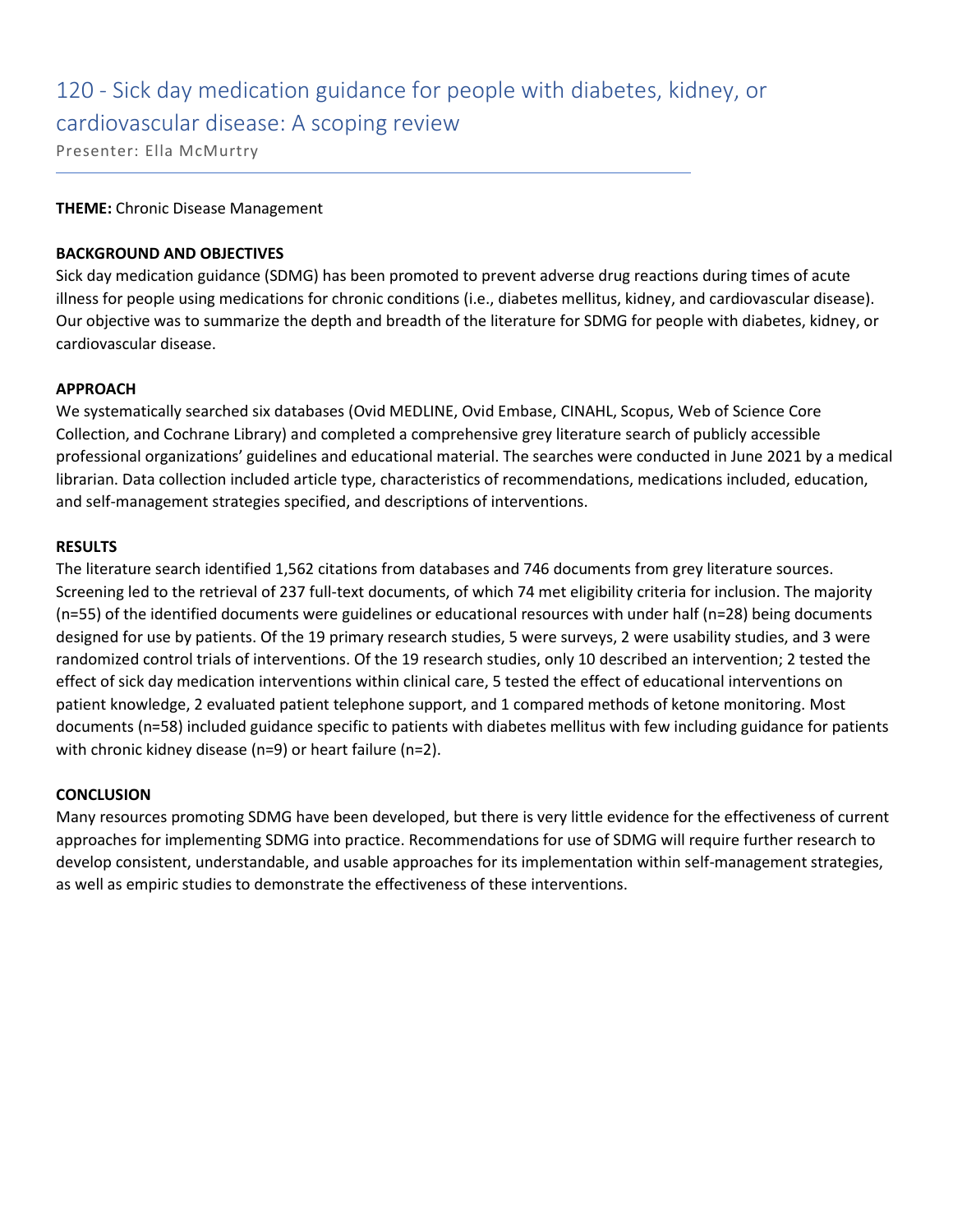### 121 - Sick Day Medication Guidance: An Investigation of Patient and Healthcare

#### Provider Experiences

Presenter: David J.T. Campbell

#### **THEME:** Chronic Disease Management

#### **BACKGROUND AND OBJECTIVES**

People with chronic health conditions (i.e., diabetes mellitus, heart disease, kidney disease) often take medications that protect them from complications. Some of these medications can cause harm during acute dehydrating illnesses. Various guidelines recommend that healthcare providers (HCP) offer instruction to temporarily stop these medications during these illnesses, yet many people do not receive this instruction or remember it. We explored patient experiences with sick day medication guidance (SDMG) and HCP experiences providing SDMG.

#### **APPROACH**

We used a qualitative description approach. We purposively sampled among eligible patients and HCPs from numerous sources across Canada. These sources included social media, university affiliations and websites, specialist and family physician practice settings, pharmacies, and other national and provincial organizations. Data was collected using virtual focus groups (patients and pharmacists) and individual interviews (patients and physicians) via Zoom. NVivo software was used to manage data. Transcripts were analyzed using conventional qualitative content analysis by two team members to develop themes.

#### **RESULTS**

Our analysis revealed 4 themes regarding SDMG from patients' perspectives: 1) Variable self-management practices (e.g., blood glucose monitoring increases during acute illness, stopping or not stopping medications); 2) HCP interactions (e.g., connecting in person or virtually with HCPs when unwell, having regular access to multidisciplinary support); 3) Lack of SDMG knowledge; and 4) Desire for resources to help support SDMG. Our analysis also revealed 3 common themes regarding SDMG from HCP perspectives: 1) Disjointed communication with patients and among other HCPs; 2) Patient factors impacting SDMG (e.g., patient expectations and health literacy); and 3) Provider factors impacting SDMG such as familiarity with and use of resources and workload concerns.

#### **CONCLUSION**

Patients engage in varying SDMG practices and connect with HCPs as needed during sick days. They report a lack of SDMG knowledge but a desire for resources to follow this guidance. Various patient and HCP factors impact the provision and uptake of SDMG and require consideration for intervention development.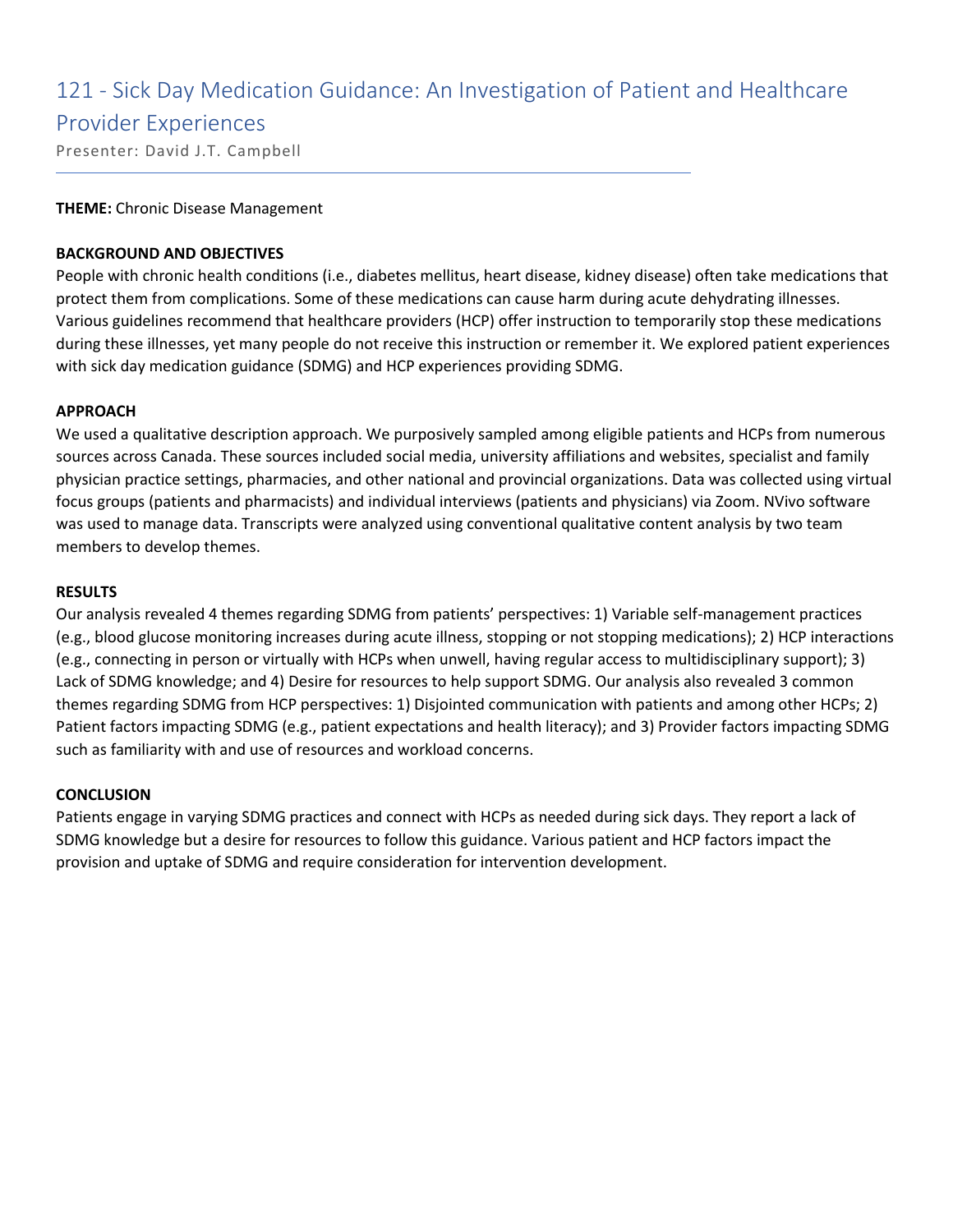### 122 - Social Inequalities in Aging in Place Among Older Adults in OECD Settings: A Mixed Studies Systematic Review

Presenter: Clara Bolster-Foucault

#### **THEME:** Home Care, Long Term Care and Aging

#### **BACKGROUND AND OBJECTIVES**

Most older adults wish to remain in their homes rather than transition to long-term care facilities. However, certain populations may face greater heath- and care-related barriers in doing so. We aim to (1) synthesize evidence of social inequalities in the ability to age in place among older adults living in high-income country members of the Organisation for Economic Co-operation and Development (OECD) and (2) examine how these inequalities are defined and measured in the literature.

#### **APPROACH**

We are conducting a mixed studies systematic literature review. To identify relevant works, we are searching Medline, Embase, PsycINFO, CINAHL, and Web of Science for peer-reviewed publications that examine social inequalities in aging in place or transition to long-term care facilities among adults aged 65 and older. We are including empirical quantitative (observational and interventional) and qualitative studies published in English or French. We will extract data relating to variables reflecting social identities or positions (data source, operational definition), methodology used to measure inequalities, and main results (effect measures for quantitative studies, themes for qualitative studies).

#### **RESULTS**

Results of selected works will be synthesized using a convergent synthesis design following a narrative approach. The synthesis will be guided by the PROGRESS-Plus framework for health equity research, which outlines key socially stratifying factors that influence social inequalities in health across the lifespan, including place of residence, race/ethnicity, occupation, gender, religion, education, socioeconomic position, and social capital, plus emergent context-specific factors (e.g. disability, sexual orientation). We will document the presence, magnitude, and determinants of inequalities in aging in place along each of these social dimensions. In addition, to guide future researchers examining aging in place in population health research, we will summarize the range of methods used to define, identify, and quantify these social inequalities.

#### **CONCLUSION**

This knowledge synthesis will contribute to a more comprehensive understanding of the social forces that create inequity in the ability to age in place among certain populations and provide an overview of how inequalities in aging in place have been defined and measured in the literature.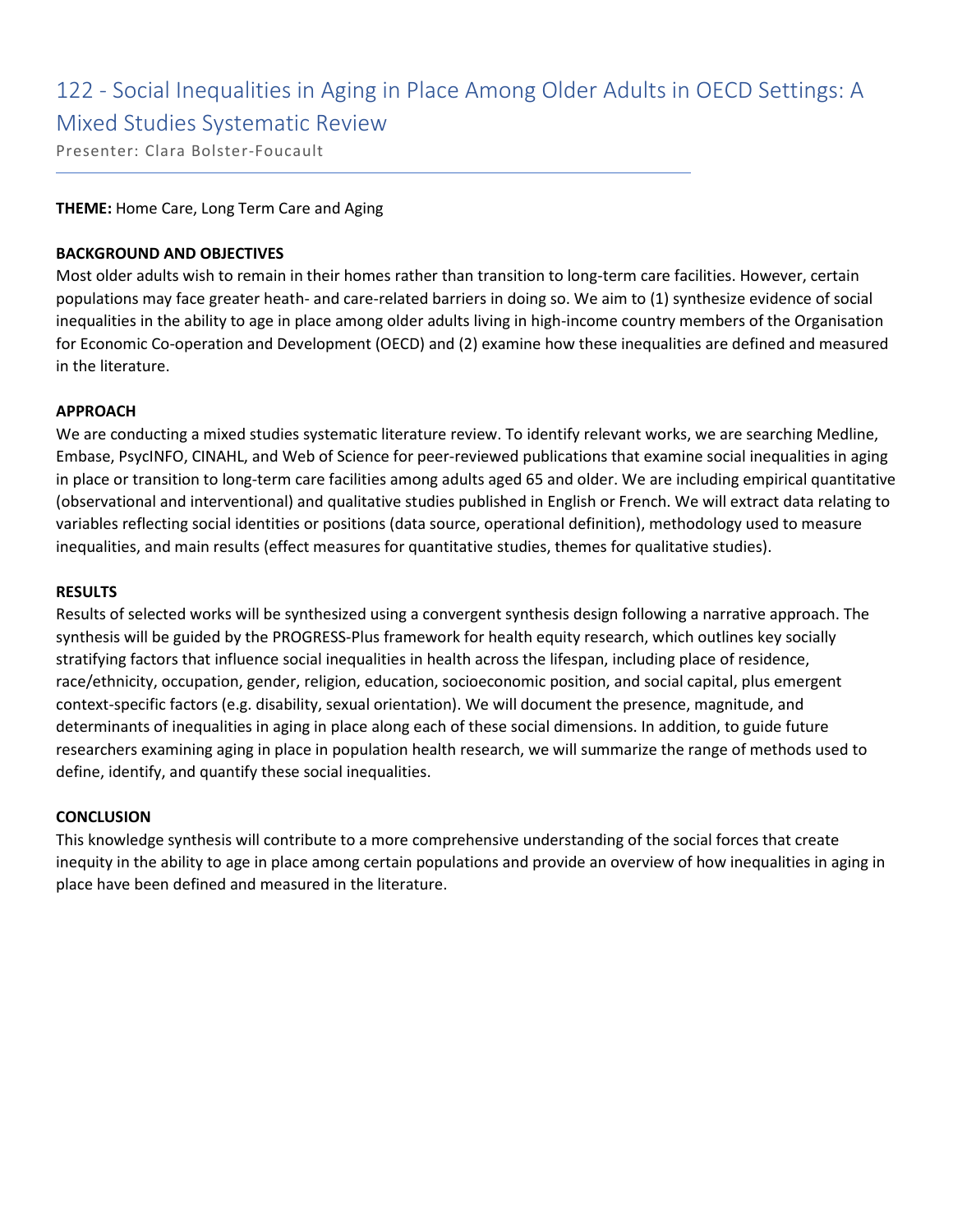## 123 - Structural Interventions to Reduce Harms & Promote the Capabilities of Girls Experiencing Multiple Complexities

Presenter: Andrea Mellor

#### **THEME:** Equity and Vulnerable Populations

#### **BACKGROUND AND OBJECTIVES**

This paper seeks to better understand the intersecting societal factors that influence the prevalence of critical injuries and other harms (i.e., complexities) experienced by cis-girls/young women (i.e., girls) who come to the attention of the British Columbia (BC) Representative for Children and Youth (RCY). The objective is to identify effective structural interventions from around the globe at the individual, system, and environment levels, that promote and develop the capabilities of girls.

#### **APPROACH**

We approached this work guided by child and youth care scholar Cindy Blackstock's 'Breath of Life' theory, which assumes diverse human experiences are related to the structural contexts that shape individual realities, and that these affect the safety and well-being of young people. We conducted a scoping review grounded in the Breath of Life approach to identify peer-reviewed qualitative and quantitative research that described structural interventions focused on improving the wellbeing of children and youth, Our criteria for article inclusion consisted of English language articles that provide a description of a structural intervention, its implementation, and an evaluation of its outcomes.

#### **RESULTS**

Our paper describes some of the main structural factors that create complexity for socially disadvantaged girls, which can predispose them to elevated risks that may trigger their involvement with government services, including mental health services and the youth justice and child welfare systems. We discuss macro-level risks that are largely beyond the ability of children and families to control and may include intersecting dimensions of colonialism, geography, gender, and stigma. We then describe structural interventions from across the globe that have implemented programming, tools, and/or policies that strive for improved equitable, accessible, and socially just services that address complexity.

#### **CONCLUSION**

Our findings contribute to an improved understanding of trauma-informed and culturally appropriate structural interventions that can address complexities in the lives of girls that result in injury and/or death. This work will inform ways that policy makers can support improved access to equitable, inclusive, culturally safe, and adaptable services for this marginalized group.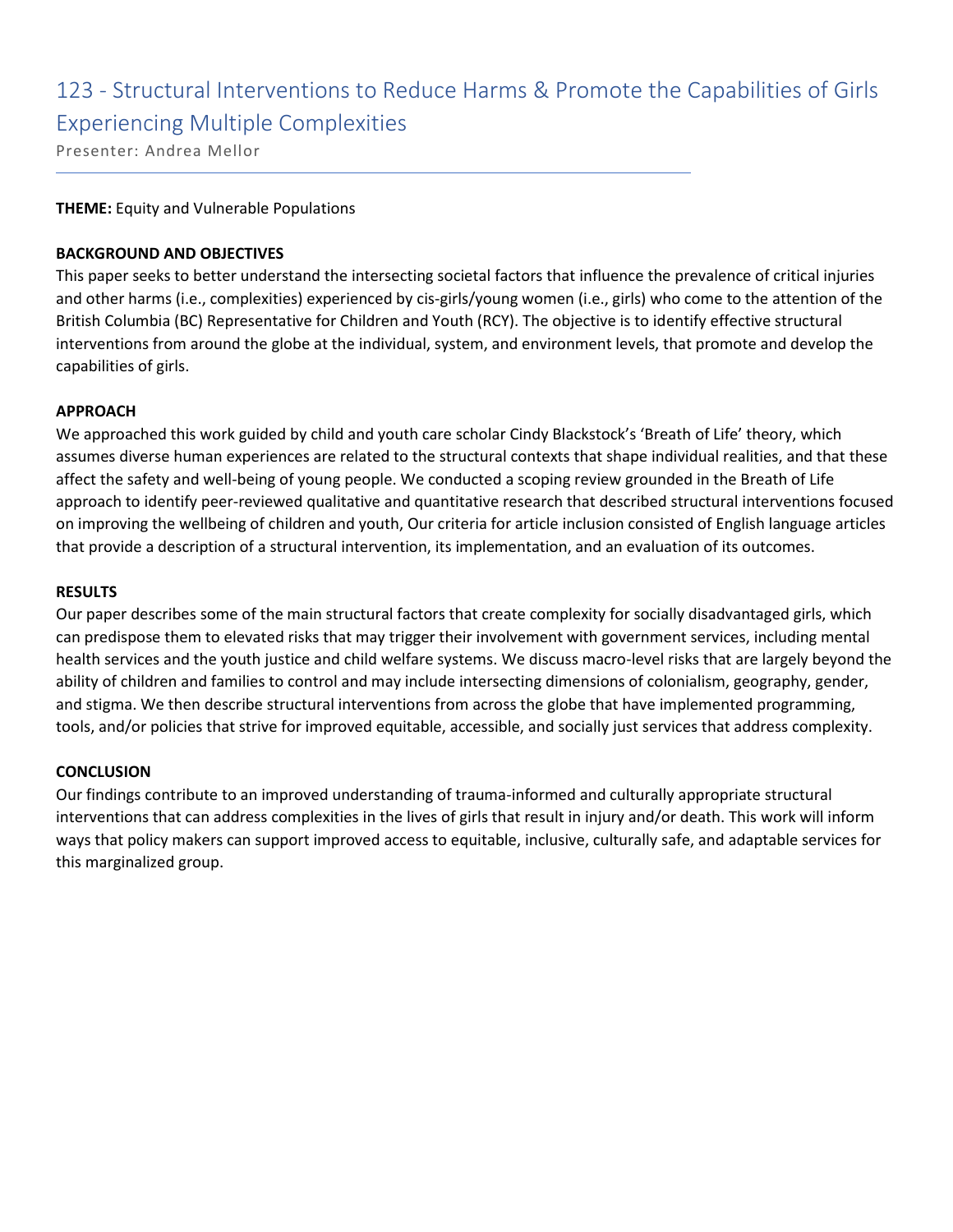### 124 - Supporting MRT Mental Health

Presenter: Melissa Corrente

#### **THEME:** COVID-19

#### **BACKGROUND AND OBJECTIVES**

The COVID-19 pandemic has had an exceptional impact on the healthcare profession, and in particular, on the mental health and wellbeing of healthcare workers. The Canadian Association of Medical Radiation Technologists (CAMRT) has been working on ways to prioritize the mental health of their members. MRTs need to feel supported individually, organizationally and in society. The goal of this paper is to offer a variety of recommendations to support MRT mental health in Canada.

#### **APPROACH**

This exploratory qualitative study was conducted in 2021 and employed semi-structured interviews with four MRTs and four stakeholders along with one focus group comprised of seven participants. Interviews were conducted with members from each of the four disciplines. MRTs were recruited through CAMRT's communication channels. A semistructured open-ended protocol for both the focus groups and interviews was developed by team members with experience in qualitative research, mental health, and medical radiation technology. This structure allowed for the systematic collection of data and comparability of responses. Focus group and interview data was analyzed using Braun and Clarke's method of thematic analysis.

#### **RESULTS**

Support for MRTs has been divided into three levels; policy, organizational and individual. The policy level is intentionally being presented first to highlight the importance of broader level changes and their potential impact on MRT mental health. MRTs felt their identity was damaged by the government's decision not to recognize them as frontline workers. This decision negatively affected MRTs professional identity and created levels of importance within the healthcare environment. From an organizational perspective, MRTs highlighted their desire for recognition as an organization along with mental health supports that are targeted, timely and easy to access. On an individual level, MRTs discussed isolation at length and focused on their relationships at work and how COVID affected their support systems.

#### **CONCLUSION**

The mental health crisis in healthcare will continue beyond COVID-19 without positive changes. Each level of influence needs to work together in order to create meaningful change. MRTs can engage with individual level supports but the healthcare system needs to change. Mental health is a journey not a destination.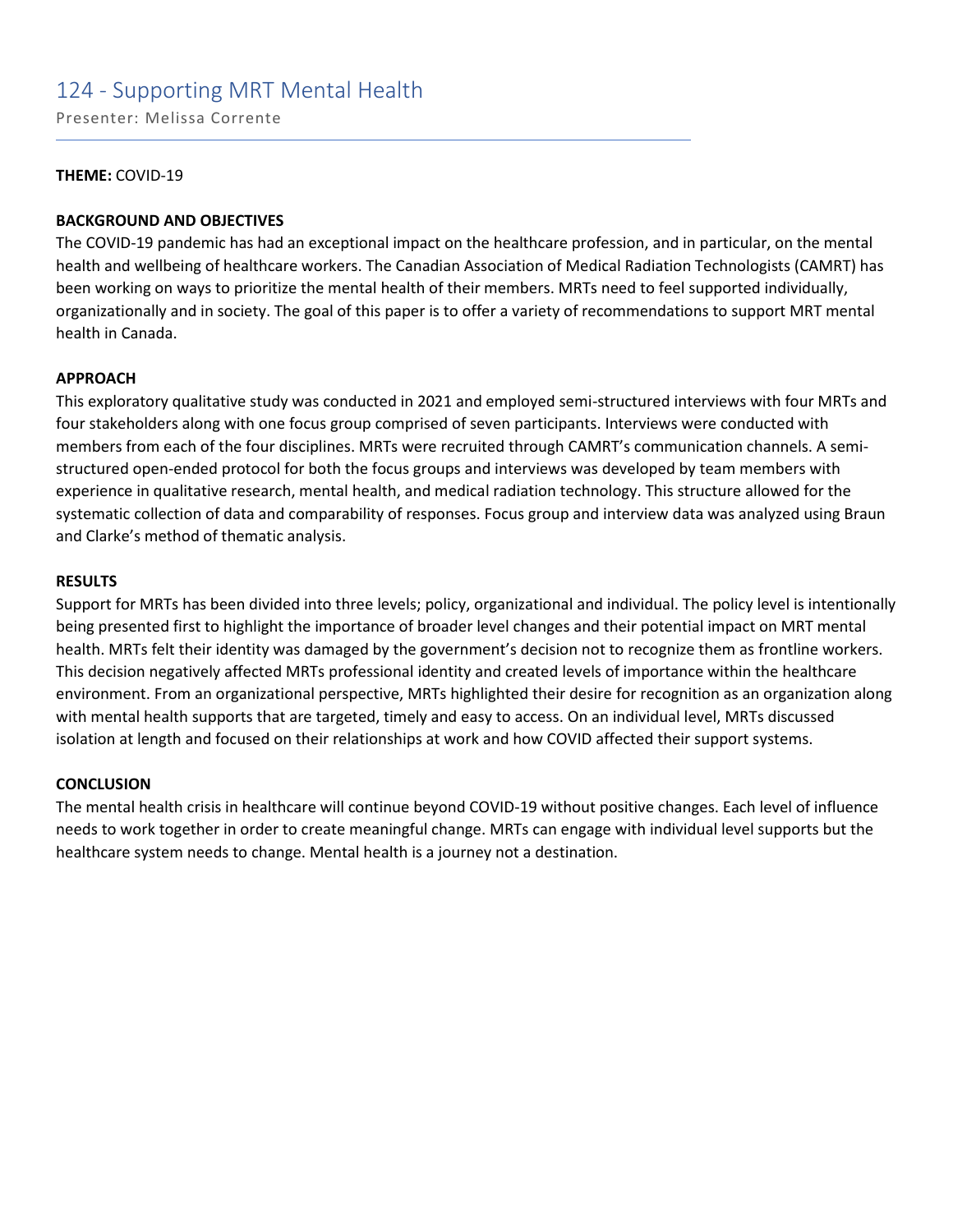# 125 - Telehealth case management in primary care: an innovation in response to services disruption for patients with complex needs

Presenter: Charlotte Schwarz

#### **THEME:** Primary Healthcare

#### **BACKGROUND AND OBJECTIVES**

Case management (CM) is an intervention that can be effectively adapted to individuals with complex care needs. The COVID-19 pandemic has exacerbated disruptions in care, especially for vulnerable patients. Telehealth CM (TCM) can be a useful tool in facilitating the implementation of CM in the pandemic environment. However, few qualitative studies examine experiences with TCM. This study aims to identify the contextual elements that influenced the implementation of TCM.

#### **APPROACH**

We conducted a qualitative descriptive study in Canadian primary care clinics implementing TCM (NS, NB and NL). The intervention was led by nurse case managers and included four main components: 1) patient needs assessment; 2) care planning, including individual services plan; 3) care coordination; and 4) self-management support. The data were collected through semi-structured individual and group interviews with patients, case managers, providers, and clinic managers after three months of participation in TCM (telephone, video, email). Data from interviews with 29 patients, 3 nurse case managers, 6 providers, 1 manager, and 1 focus group (n= 3 providers) were analyzed thematically.

#### **RESULTS**

Patients and case managers note that TCM may increase convenience and accessibility for patients; save time for patients and providers; and allow for more regular contact between patient and provider. However, it was noted that TCM can make it difficult for nurse case managers to notice physical cues, and certain health and social issues can be difficult to address virtually. Face-to-face meetings were reported to be most important at the outset of the CM intervention to discuss complex circumstances and needs, and to develop trust before moving to primarily telehealth appointments. Contextual factors within the clinic which helped facilitate implementation include the presence of a skilled nurse case manager; existing TCM infrastructure and usage; and patient experience and comfort with telehealth modes of care delivery.

#### **CONCLUSION**

This study builds on current TCM literature by capturing the perspectives of nurse case managers, patients, and other healthcare providers with ongoing experiences of TCM and offering insight into contextual factors that facilitate or hinder the implementation of TCM.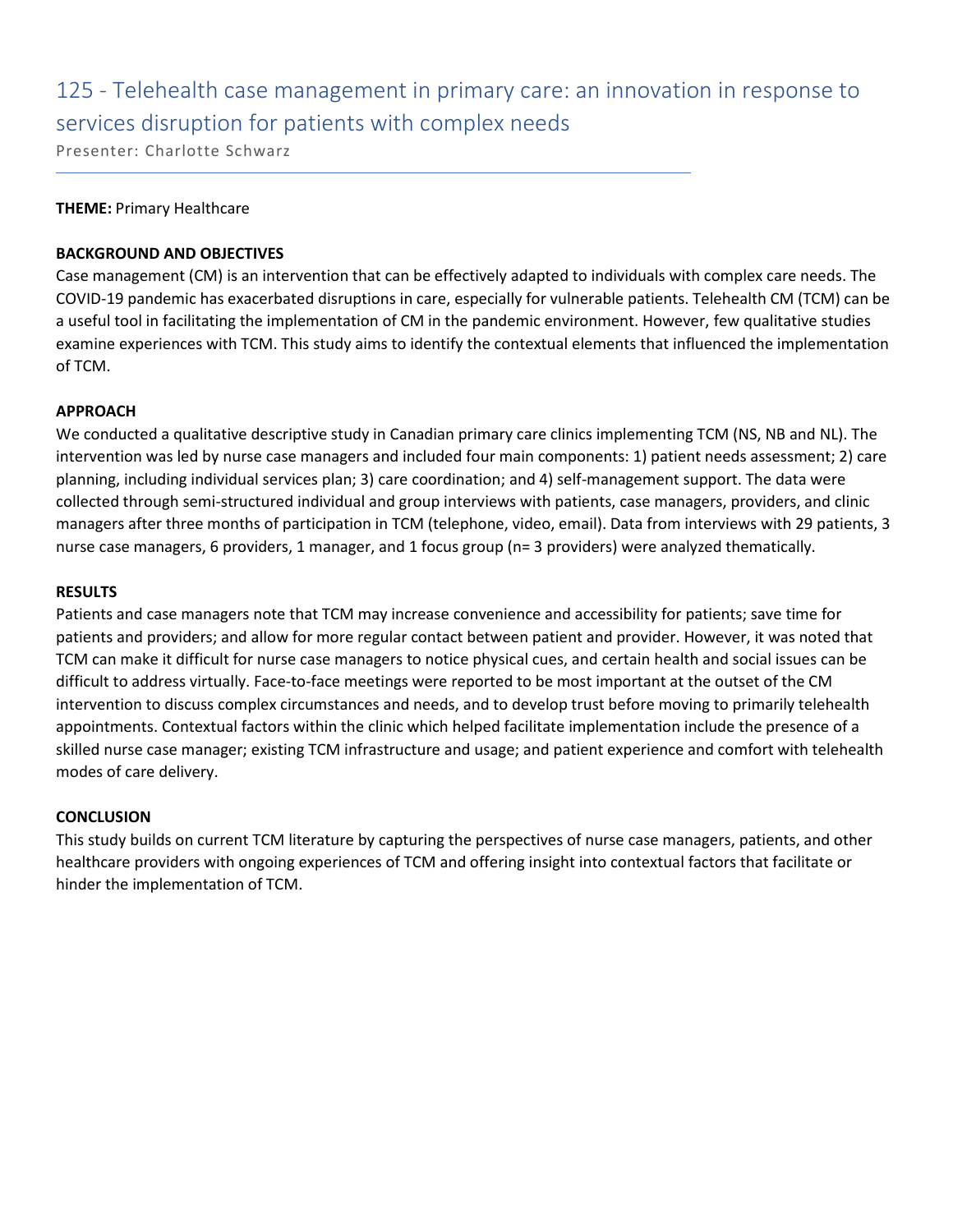## 126 - The association between prior mental health service utilization and risk of recidivism among incarcerated Ontario residents

Presenter: Michael Lebenbaum

#### **THEME:** Mental Health and Addictions

#### **BACKGROUND AND OBJECTIVES**

There is mixed evidence on the link between mental health and addictions (MHA) history and recidivism. Few studies have examined post-release MHA care. Our objective was to examine the association between prior (pre-incarceration) MHA service use and post-release recidivism and service use.

#### **APPROACH**

We conducted a population-based cohort study linking individuals held in provincial correctional institutions in 2010 to health administrative databases. Prior MHA service use was assigned hierarchically in order of hospitalization, emergency department visit and outpatient visit. We followed up individuals post-release for up to 5 years for the first occurrence of recidivism and MHA hospitalization, emergency department visit and outpatient visit. We use Coxproportional hazards models to examine the association between prior MHA service use and each outcome adjusting for prior correctional involvement and demographic characteristics.

#### **RESULTS**

Among a sample consisting of 45,890 individuals, we found that prior MHA service use was moderately associated with recidivism (Hazard Ratio (HR) range: 1.20-1.50, all p<0.001), with secondary analyses finding larger associations for addictions service use (HR range: 1.34-1.54, all p<0.001) than for mental health service use (HR range: 1.09-1.18, all p<0.001). We found high levels of post-release MHA hospitalization and low levels of outpatient MHA care relative to need even among individuals with prior MHA hospitalization.

#### **CONCLUSION**

Despite a high risk of recidivism and acute MHA utilization post-release, we found low access to MHA outpatient care, highlighting the necessity for greater efforts to facilitate access to care and care integration for individuals with mental health needs in correctional facilities.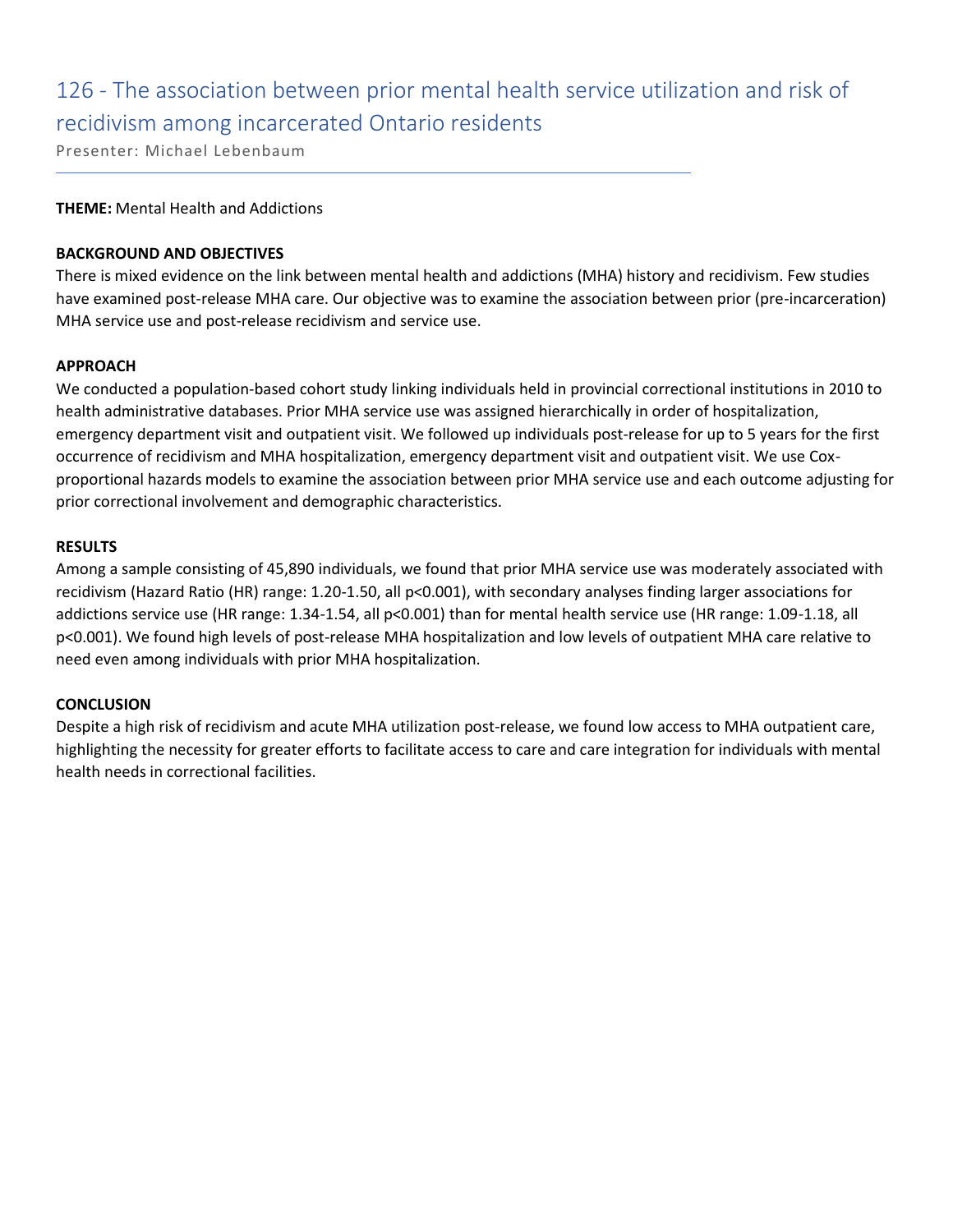Presenter: Étienne Gaudette

**THEME:** Health Economics/Financing/Funding (including cost and economic analysis)

#### **BACKGROUND AND OBJECTIVES**

Drug shortages are an issue of great importance to the full range of Canadians they affect, from patients to healthcare providers, pharmacists, and insurers. Because they can be associated with decreases in quantities sold, price changes, and substitutions to pricier alternatives, the net effect of shortages on insurer spending is not immediately evident. This study aims to shed light on these effects by studying how public drug spending changes when drugs go into shortage.

#### **APPROACH**

The study analyzes prescription drug shortage reports from the Drug Shortages Canada website and claims data from public drug plans affiliated with the National Prescription Drug Utilization Information System (NPDUIS) initiative from April 2017 to March 2020. Using this information, which accounts for approximately 7 million active beneficiaries insured by a public plan, changes in the unit price of drugs and plan spending during shortages are documented relative to a six-month period preceding the shortage.

#### **RESULTS**

A total of 4,858 shortages reported during the study period could be matched with NPDUIS claims prior to and during the shortage. About one in five shortages (22%) was accompanied by a price increase for the drug. In 65% of cases, spending for the drug in shortage declined; 43% of cases showed a decline greater than 20% of pre-shortage spending. When taking into account the substitutions to other drugs within the same chemical group, less than a quarter of shortages (19%) resulted in a shift in spending greater than 20%. For cases where there was a significant shift in expenditures, shortages were associated with spending decreases as often as increases (9% and 10% of shortages, respectively).

#### **CONCLUSION**

While the harmful impact of drug shortages on patients and the health care system is well documented, this study finds that most shortages do not significantly disrupt spending patterns for public insurers.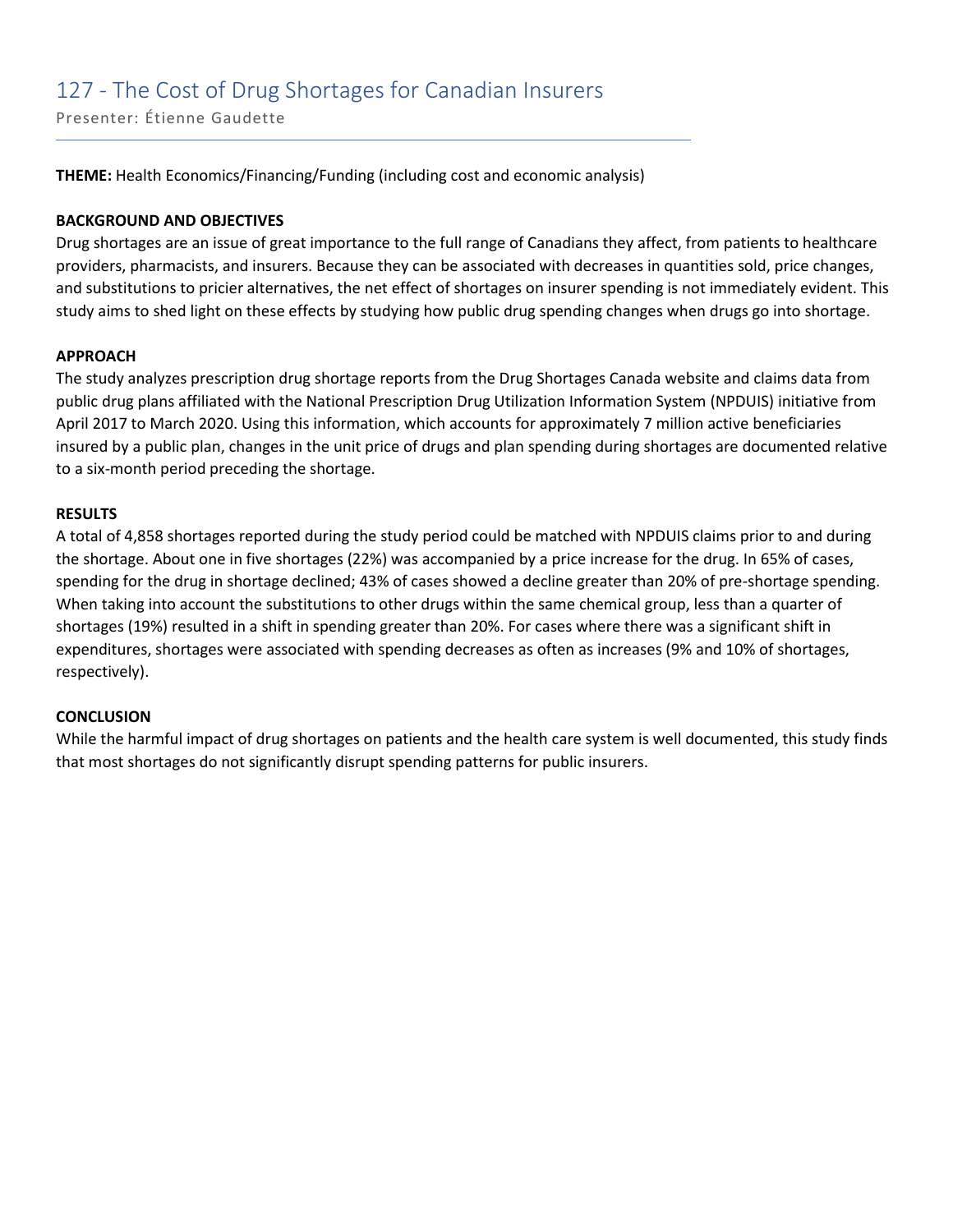### 128 - The COVID-19 Pipeline: Vaccines and Treatments on the Horizon

Presenter: Allison Carey

#### **THEME:** COVID-19

#### **BACKGROUND AND OBJECTIVES**

Development of new and repurposed medicines in response to the COVID-19 pandemic has occurred at an unprecedented scale and rate, resulting in a dynamic pipeline marked by significant challenges and successes. This analysis provides an overview of the vaccines and therapies undergoing clinical evaluation or with recent approval for the treatment and prevention of the novel coronavirus in Canadian and global markets.

#### **APPROACH**

For the purposes of this analysis, pipeline medicines are defined in three main categories: vaccines, which are used to prevent infection of the novel coronavirus; new COVID-19 treatments, which are new medicines used for the prevention or reduction of complications; and repurposed medicines, which were originally approved for different indications and are now used to treat COVID-19 or its symptoms. GlobalData is the primary source of data used for this study, in addition to online databases from Health Canada, the US FDA, and the EMA. International markets examined include the US and geographic Europe (excluding Russia and Turkey).

#### **RESULTS**

As of December 2021, there were over 700 vaccines and therapies reported as undergoing Phase I, II, III clinical trials or preregistration for the prevention and treatment of COVID-19 globally. Preventive and repurposed medicines include antivirals, immunoglobulins, monoclonal antibodies, cellular therapies, and convalescent plasma. In Canada, there are currently eight medicines, including four vaccines, that have been approved for COVID-19. The number of global approvals is greater, with approximately 15 vaccines on the market in OECD countries.

#### **CONCLUSION**

This research provides a clearer picture of the characteristics and evolution of the market for new and emerging COVID-19 medicines, which will enable policy-makers and other stakeholders to better understand and anticipate the unique pressures posed by the COVID-19 pandemic.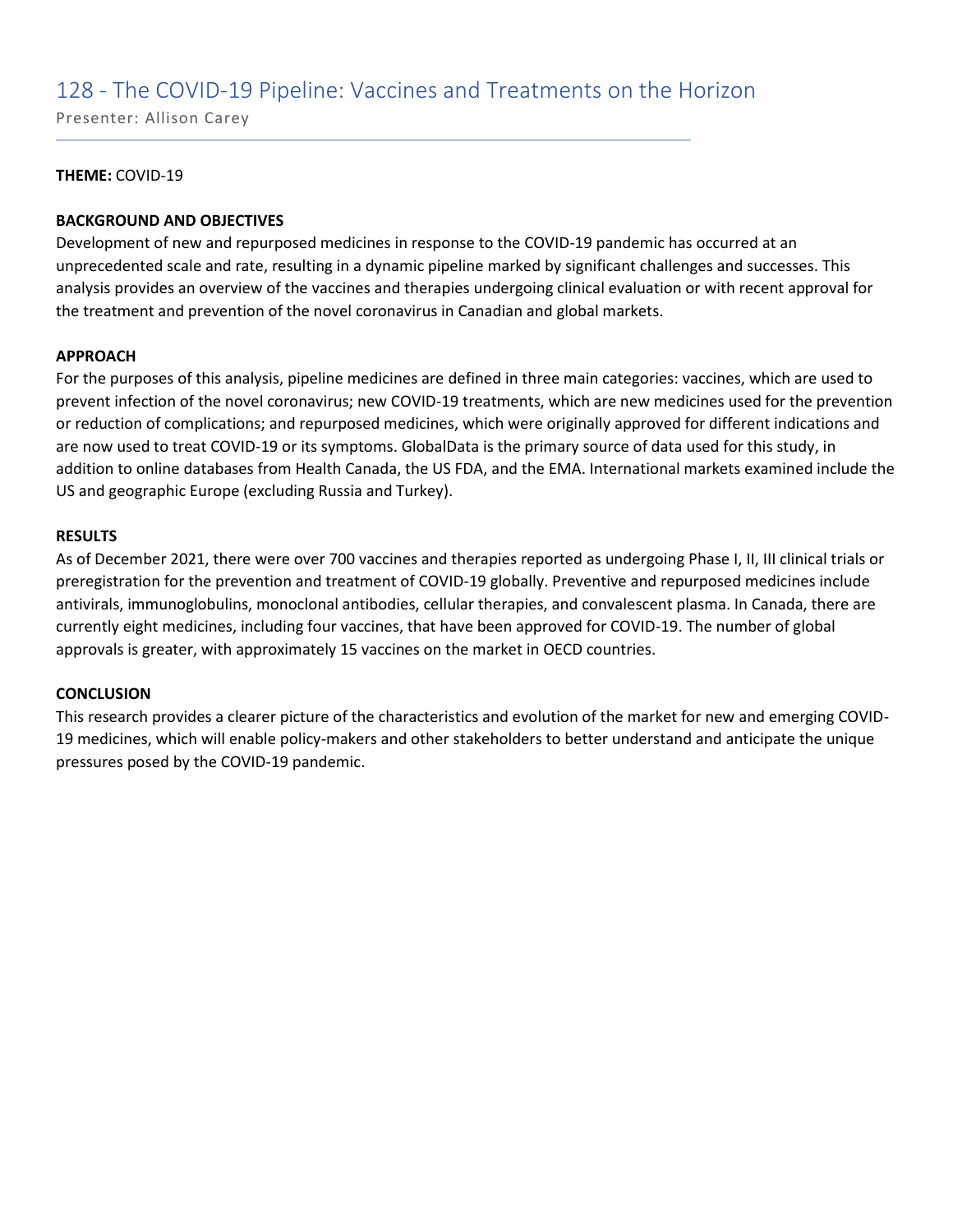# 129 - The financial risks of unpaid homebased caregiving during the COVID-19 pandemic: Results from a self-reported survey in Ontario

Presenter: Husayn Marani

#### **THEME:** Home Care, Long Term Care and Aging

#### **BACKGROUND AND OBJECTIVES**

Despite their economic contributions to the health system through their unpaid labour, little is known about the expenses unpaid caregivers incur in the provision of homebased care, and particularly, the consequences of care-related expenditure on their financial well-being. We aimed to typify self-reported, out-of-pocket homecare expenditure among unpaid caregivers in Ontario, and characterize patterns of financial risk associated with the COVID-19 pandemic across domains such as caregiver income, productivity and health.

#### **APPROACH**

In a consultative process with volunteer caregivers, we developed an online, cross-sectional survey based on validated instruments and original questions. The survey was conducted between August and December 2020. Results were analyzed descriptively using SPSS.

#### **RESULTS**

Among 190 caregivers who completed the survey, the average age was 57.8 and 87.4% were female-identifying. Frailty and dementia were the most commonly reported health conditions among care recipients. Caregivers incurred several care expenses out-of-pocket, largely for medications, COVID-19 protection, renovations and paid homecare (the latter two being the highest expense categories). Concerning financial risk, caregivers found it more difficult to pay for care expenses after the pandemic was declared (p=0.000), and more caregivers retired or become unemployed during the pandemic than before (p=0.013). Overall, the financial stressors of caregiving during the pandemic have contributed negatively to caregivers' mental health, which 64.2% of caregivers note could be partly offset by greater government and employment-based assistance in managing care expenses and productivity losses.

#### **CONCLUSION**

The COVID-19 pandemic has exacerbated challenges in caregiving, including the financial challenges. A fulsome understanding of caregivers' financial well-being will better inform policies and programs that aim to protect unpaid caregivers from the financial risks of caring in COVID-19 recovery efforts.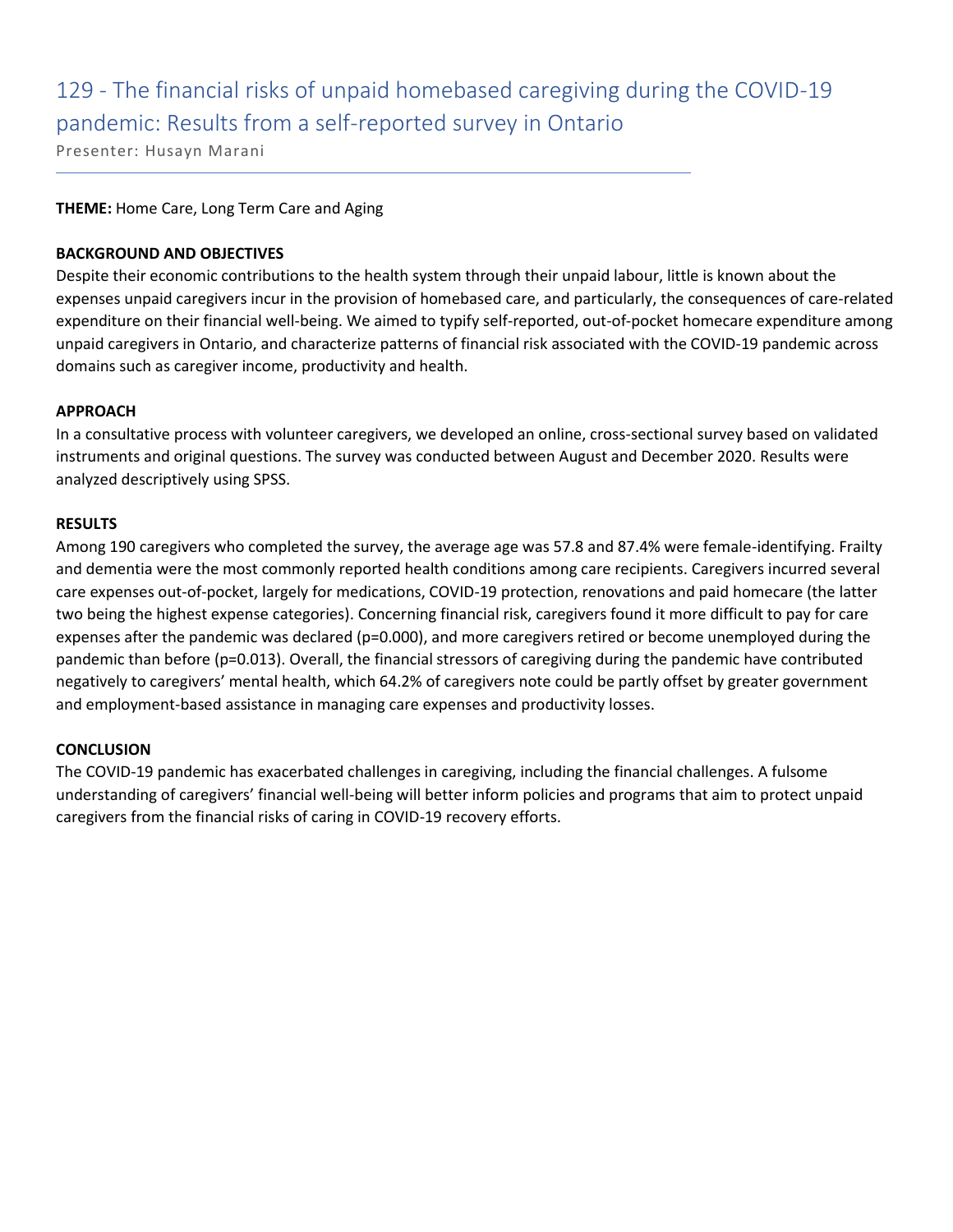# 130 - The influence of policy and social context on TB education and counseling for patients and family members who are foreign-born in Calgary

Presenter: Nancy Bedingfield

**THEME:** Health System Performance (including access to care, quality, safety, efficiency, leadership)

#### **BACKGROUND AND OBJECTIVES**

Tuberculosis (TB) education and counselling often fails to address patient and family members' need for information and support. Health policy and social context are powerful determinants of practice; yet little is known about how these factors influence TB education and counselling in settings where linguistic and cultural dissonance between patients and providers is common. The purpose of this study was to identify elements of health policy and social context which influence TB education and counselling.

#### **APPROACH**

This study formed one component of a qualitative case study framed according to the socioecological model. Data for the study were collected in Calgary through analysis of 25 documents and 49 semi-structured interviews conducted with patients, family members, TB health care workers, and leaders in health services and immigrant serving organizations. Purposive sampling was used to gather relevant documents and participants with varied experiences. Content analysis was used for document review and thematic analysis was used for interview data. Results were integrated using framework analysis.

#### **RESULTS**

Three dimensions of health policy and social context were generated from the data: adverse social determinants of health for people who are foreign-born; alternative institutional priorities; and weak connections to external partners. Participants observed that these dimensions negatively impacted education and counselling through reduced opportunities for interaction, low prioritization of education and counselling, and confusion when referring outside of the clinic. However, within each dimension, participants noted promising developments, several related to the COVID-19 pandemic, that increased attention for the health needs of people who are foreign-born. Participants suggested that advances such as increased use of video appointments and cultural brokers could support future innovation in TB education and counselling.

#### **CONCLUSION**

Contextual barriers to innovation in TB education and counselling for people who are foreign-born are prominent. Stronger connections to local immigrant serving organizations and a clearer articulation of optimal TB education and counseling would facilitate positive change. Advocates could capitalize on recent developments to garner additional resources.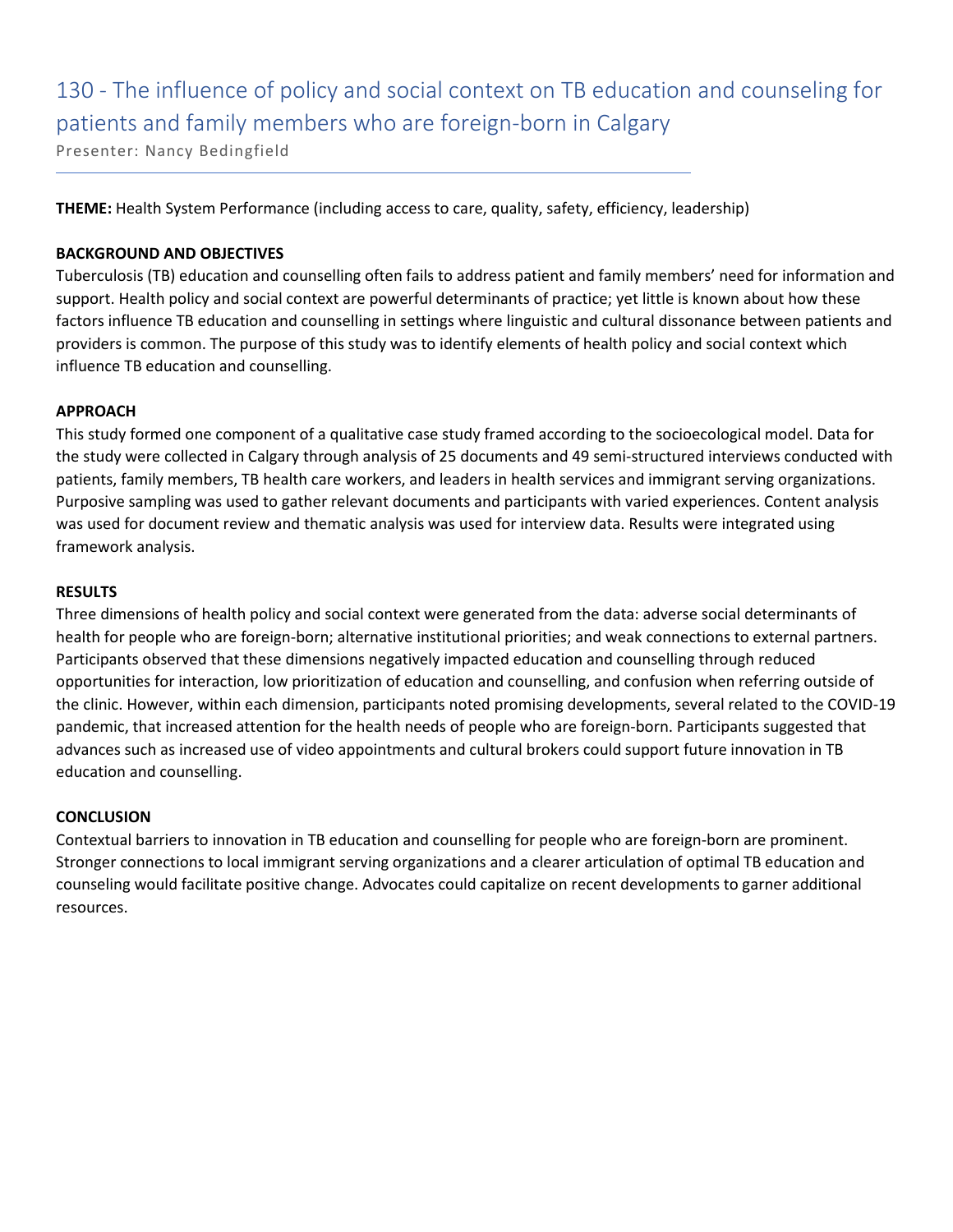### 131 - The physician and patient contribution to the alliance-outcome correlation in diabetes type 2 patients in primary care

Presenter: Kyla Lee

#### **THEME:** Primary Healthcare

#### **BACKGROUND AND OBJECTIVES**

A strong physician-patient relationship, or working alliance, fosters effective healthcare. It is particularly important for patients in primary care with chronic disorders, with those reporting stronger alliances also reporting better treatment adherence. Although in psychotherapy, therapist variability in alliance predicts treatment adherence, it is not yet known whether a similar effect exists in primary care. Thus, we aim to determine the physician and patient contribution to the alliance-outcome correlation in primary care.

#### **APPROACH**

Patients with Diabetes type 2 from a primary care clinic in Toronto will be recruited and complete the Working Alliance Inventory for General Practice (WAI-GP) to measure the working alliance. Primary outcome will be treatment adherence measured by medication possession ratio with a denominator of analysis period. Physician variability in alliance will be the degree to which the physician's mean WAI-GP deviates from the WAI-GP grand mean. Patient variability will be patient WAI-GP deviation from their physician's WAI-GP score. A multilevel model will be used, with physicians modeled as a random factor.

#### **RESULTS**

As this study is still in progress, it is hypothesized that the alliance and treatment adherence will have a significant positive correlation. Further, it is hypothesized that physician variability in alliance will predict treatment adherence for patients. The anticipated results of this study will help to better understand how best to support physicians who have patients who are less compliant to treatment in Diabetes type 2. Physicians may benefit from regularly monitoring their alliance with their patients in order to increase treatment adherence. Our findings would also contribute to better defining and understanding how to achieve stronger physician-patient relationships, or the working alliance, in order to better patient health outcomes.

#### **CONCLUSION**

To our knowledge, this study is the first to investigate physician and patient contributions to the alliance-outcome correlation. Findings can inform future research to determine whether this physician effect is seen in different populations of patients and primary care model settings.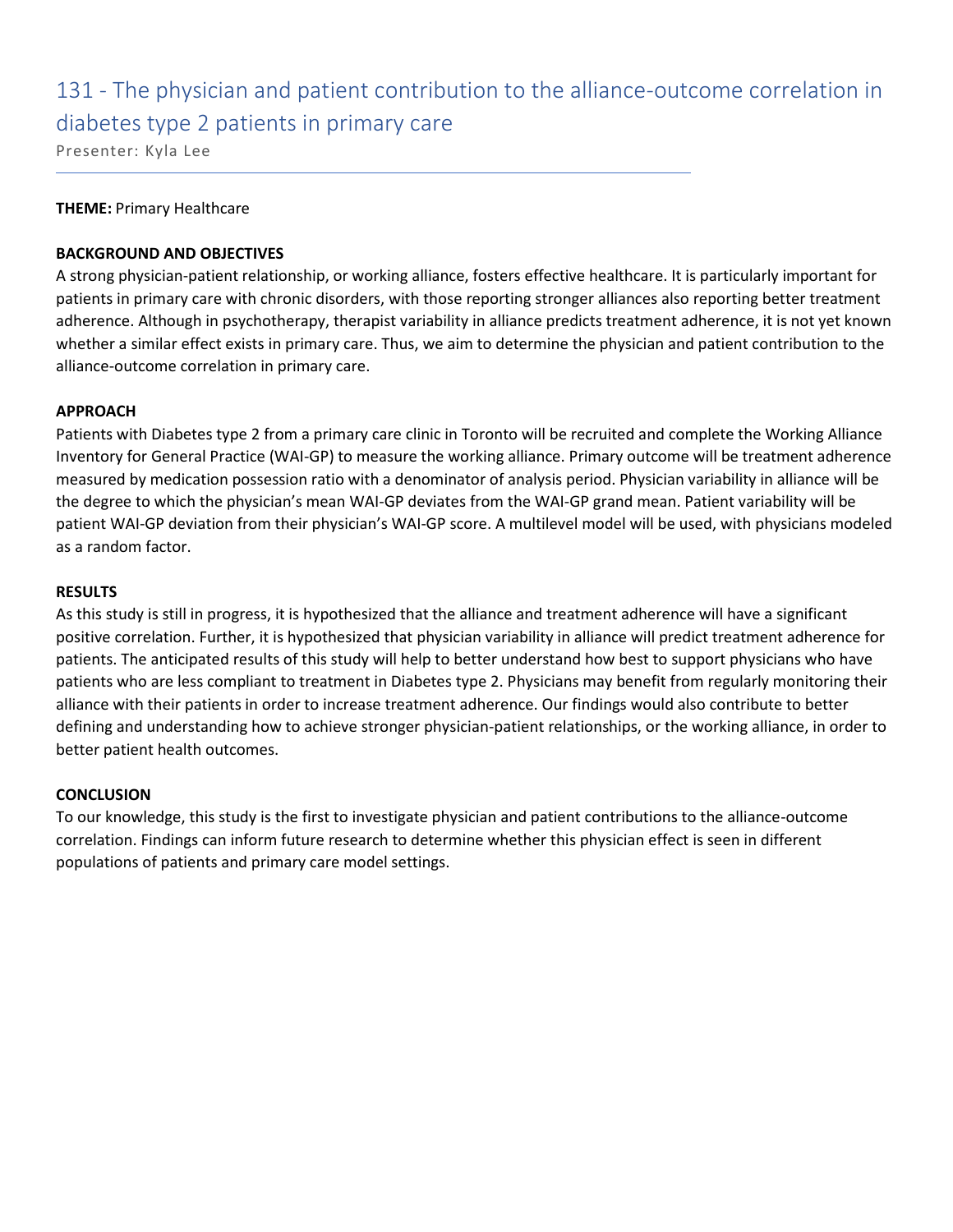### 132 - The Reality of Rurality

Presenter: Grace Spiro

**THEME:** Health Policy, Healthcare Reform (includes priority setting, politics)

#### **BACKGROUND AND OBJECTIVES**

The terms rural and remote remain elusive to define. For geography to be considered as a health equity stratifier in a health research context, some consensus must be reached in defining and categorizing areas based on rurality. This study sought to operationalize a rurality measurement approach for Northern Ontario by comparing two methods of rurality classification, Statistical Area Classification and the Remoteness Index, while also considering the various methodological approaches of categorization.

#### **APPROACH**

Despite its widespread use, Statistical Area Classification (SAC) remains limited by its inability to distinguish between rural and remote areas and its primary reliance on population size. In response, the Remoteness Index (RI) was developed to measure relative remoteness and considers the impact of travel burden alongside population size. Previous work has identified a variety of approaches to categorizing the continuous RI values – ranging from 0 to 1 – into meaningful groups. The three suggested RI categorization approaches, in each of their potential configurations, were compared alongside the SAC approach.

#### **RESULTS**

All the 275 Northern Ontario Census Subdivisions (CSDs) were categorized using each of the seven rurality classification approaches. Chi-squared tests for independence were used to assess the level of association between all classification methods. There was no statistically significant association found between SAC type and the RI in any of its categorizations or configurations. There were, however, statistically significant associations of medium effect size found between various RI categorization and configuration approaches. Furthermore, geographic information system (GIS) maps were developed for all seven approaches to visualize the urban/rural designation. These maps highlighted potential over classification of urban zones when certain configuration approaches were employed.

#### **CONCLUSION**

Securing a reliable and valid measure of rurality by place of residence is a crucial baseline achievement towards combatting geographically based health inequities. An ideal measure would allow for within and between-group comparison; allow for both a distinguished rural/remote divide and the ability to condense to a dichotomous measure.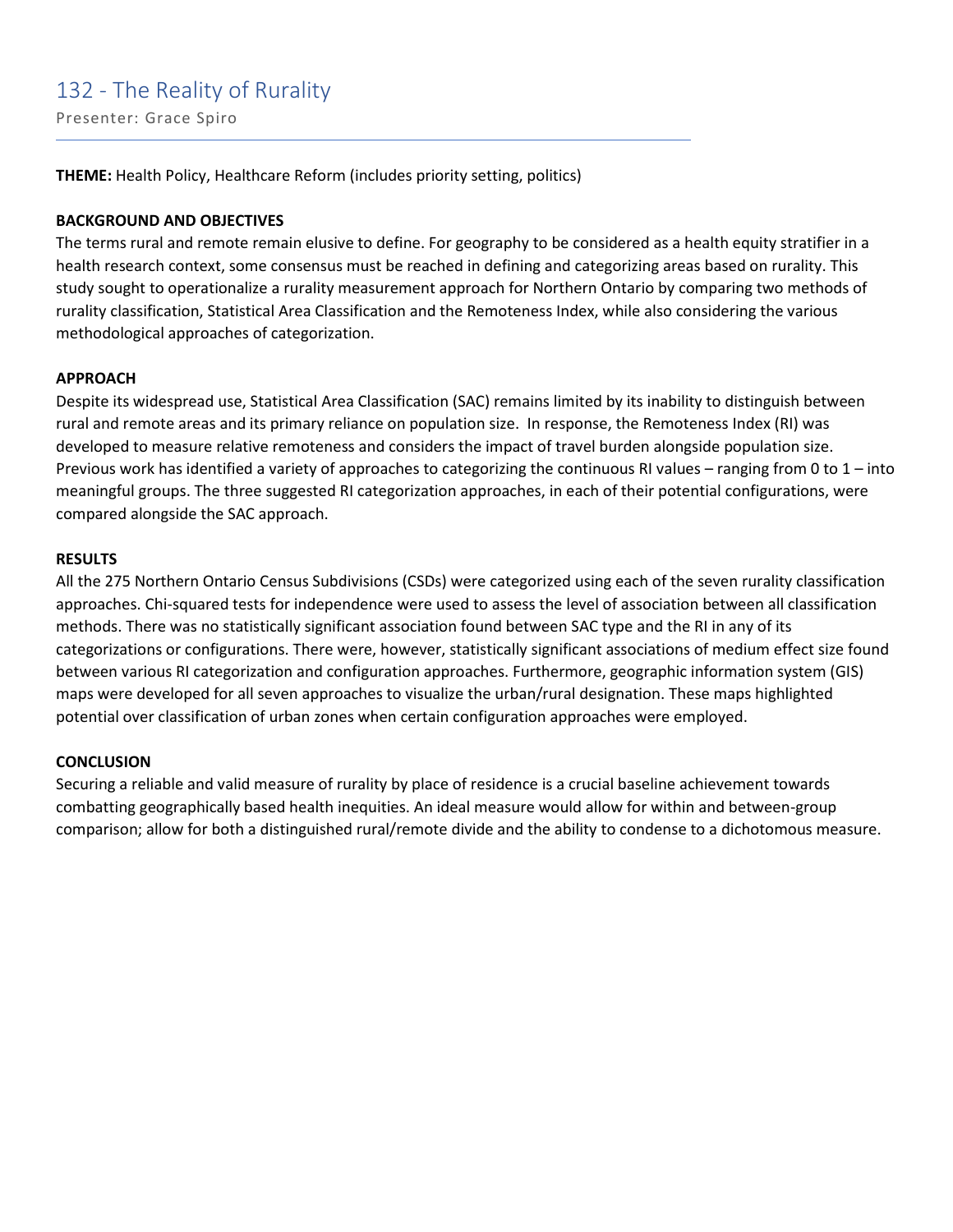### 133 - The role of Canadian family physicians in the early response to the COVID-19

### pandemic

Presenter: Alix Holtby

#### **THEME:** COVID-19

#### **BACKGROUND AND OBJECTIVES**

In Canada, most medical care is delivered through front line, first contact primary care. As nations traverse the most significant health event in a century, it is important to understand how primary care has been engaged in the challenge. This presentation seeks to assess the patterns of direct clinical patient care involvement of Canadian family physicians (FPs) in the early response to the COVID-19 pandemic by province, age, remuneration model, and practice setting.

#### **APPROACH**

An online self-report survey was administered over four weeks in April-May, 2021. Personalized survey invitations were sent via email, with two reminders following initial contact. Most FPs in Canada are the College of Family Physicians of Canada (CFPC) members; 39,991 FPs received survey invitations; 3,409 replied, for an overall response rate of 9%.

#### **RESULTS**

Almost all FPs (99%) were in some way involved in the COVID-19 response. Most FPs (77%) were involved in direct clinical patient care (eg vaccination, testing, and/or caring for COVID-19 patients). In particular, 54% cared for COVID-19 patients and 15% vaccinated patients at their practice.

Older FPs, FPs receiving remuneration only via fee-for-service, and FPs practicing in family medicine clinics only were less likely to be involved in the COVID-19 response. The findings also vary across jurisdiction.

#### **CONCLUSION**

While most family physicians have been involved in the COVID-19 response, discrepancies exist across jurisdiction, ages, remuneration types, and practice models. These results suggest that there were obstacles to the full involvement of Canada's primary care system in the response to the pandemic.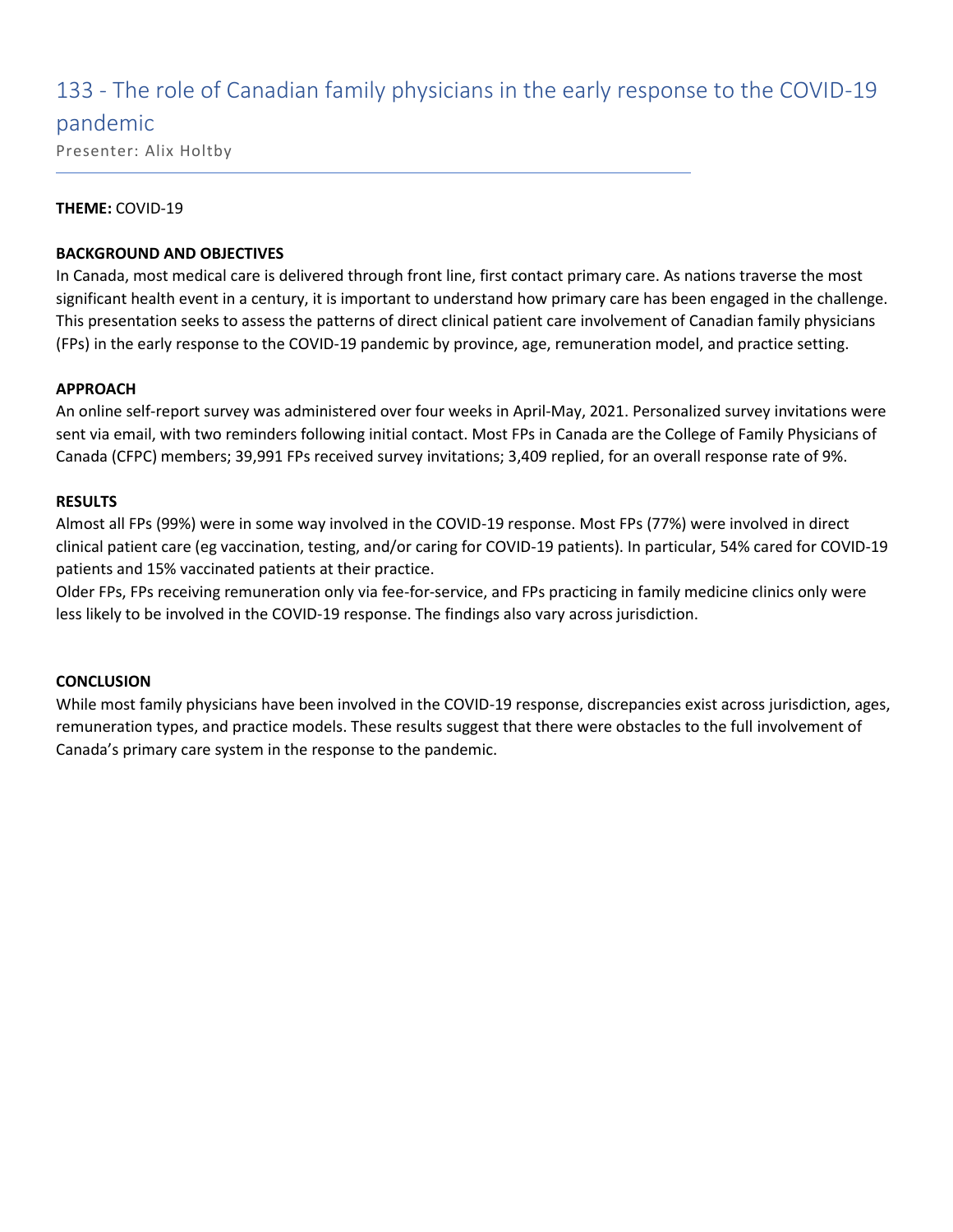# 134 - The Role of Primary Care in the COVID-19 Vaccine Rollout: A Rapid Review of

### 9 Jurisdictions

Presenter: Monica Aggarwal

#### **THEME:** COVID-19

#### **BACKGROUND AND OBJECTIVES**

There are significant concerns about vaccine hesitancy and the equitable distribution of the COVID-19 vaccines. The inclusion of first-contact primary care providers in the vaccine distribution is one approach that can increase vaccine confidence and adoption. The aim of this study was to examine the experience of nine global jurisdictions that engaged primary care providers to administer COVID-19 vaccines during the pandemic.

#### **APPROACH**

A rapid review methodology was adopted. Searches took place in MEDLINE, CINAHL, the Cochrane Library, SCOPUS and PsychINFO, Google, and the websites of national health departments. Searches and analyses took place from May 2021 to July 2021. Inclusion criteria were: previously identified jurisdictions focused on COVID-19, referred to the role of primary care, published from January 2020 to July 2021 and in English. Data were extracted based upon study characteristics (e.g., study design) and research questions (e.g., role of primary care, vaccine strategy change over time). The findings were synthesized and reported narratively.

#### **RESULTS**

Sixty-four documents met the inclusion criteria. This review found that the vaccine distribution approach started at hospitals in almost all jurisdictions. In some jurisdictions, primary care providers were engaged at the beginning, and the majority included primary care providers over time. Vaccine hesitancy was not explicitly considered in the selection of vaccine distribution approaches. Support to primary care providers was provided through education and training, financial incentives, and organizational support. The barriers to the rollout of the vaccines included individual, organizational and system-level factors. Empirical evidence is lacking on the impact of a primary care-led vaccine distribution approach on vaccine hesitancy, adoption, and equity.

#### **CONCLUSION**

Globally, the primary care workforce had an essential role in administering vaccines during the COVID-19 pandemic. Future vaccine distribution approaches need to be informed by evaluating vaccine distribution approaches and their impact on patient and population outcomes.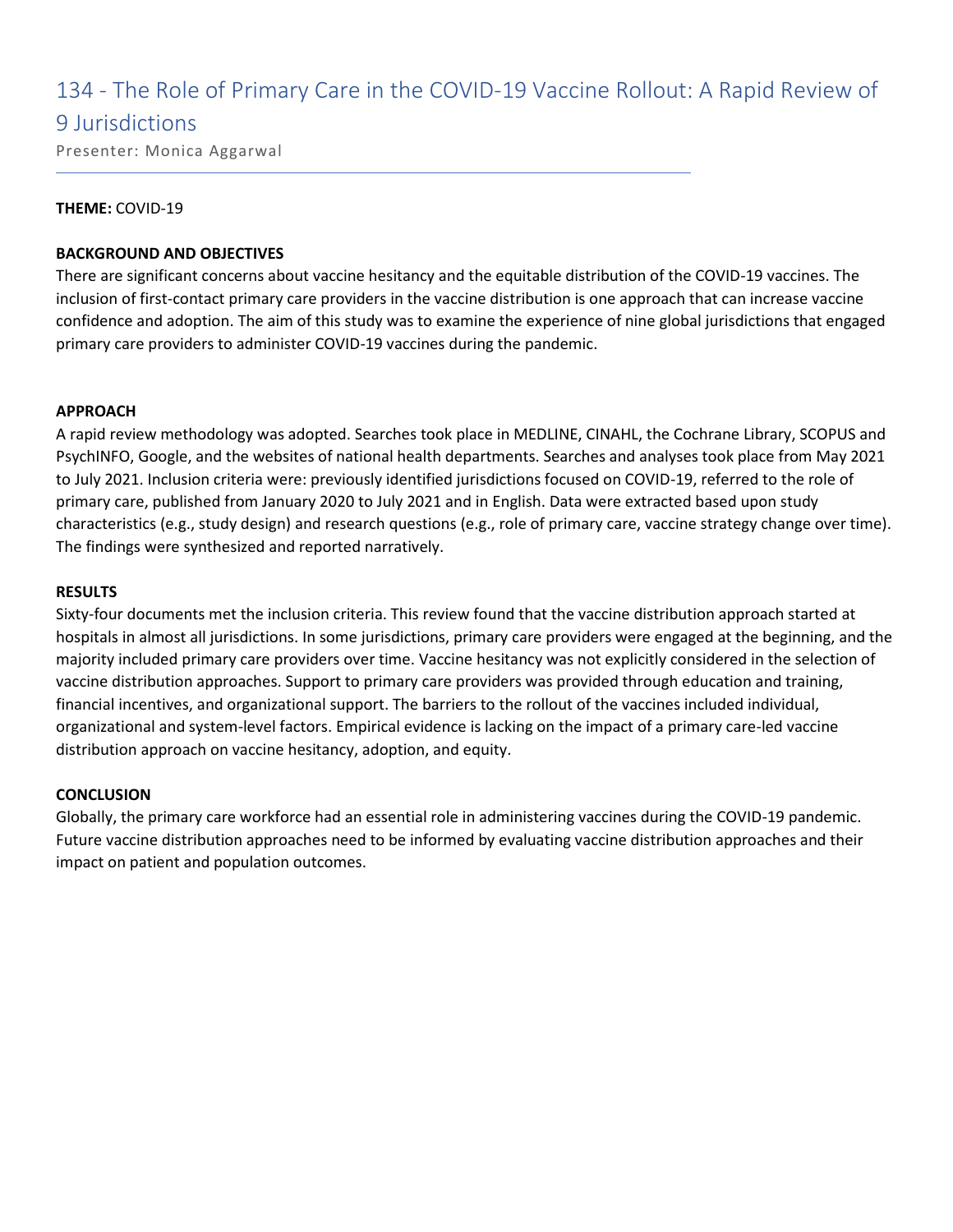# 135 - The Shadow Pandemic: The impacts of COVID-19 on Service Providers and Women Survivors of Intimate Partner Violence and Brain Injury

Presenter: Danielle Toccalino

#### **THEME:** COVID-19

#### **BACKGROUND AND OBJECTIVES**

Intimate partner violence (IPV) affects 1 in 3 women over their lifetime and has intensified during the COVID-19 pandemic. Although most injuries are to the head, face and neck, leaving survivors vulnerable to brain injury (BI) the intersection of IPV and BI (IPV-BI) remains largely unrecognized. Here we report on unexplored COVID-19-related impacts on service providers and women survivors of IPV-BI.

#### **APPROACH**

This project used a qualitative, participatory approach using semi-structured individual or group interviews. Purposeful sampling through the team's national Knowledge-to-Practice Network and snowball sampling were used to recruit 24 participants across four categories: survivors, executive directors/managers of organizations serving survivors, direct service providers, and employer/union representatives. Interviews were conducted via videoconference, audio recorded, and transcribed. Transcripts were thematically analyzed by the research team.

#### **RESULTS**

COVID-19 has increased rates and severity of IPV and barriers to services, both in terms of provision and uptake. Three main themes emerged: (1) Implications for Women Survivors of IPV/TBI; (2) Implications for service delivery and service providers supporting women survivors of IPV/TBI; and (3) Key Priorities. Increased risk, complex challenges to mental health, and the impact on employment were discussed. Adaptability and flexibility of service delivery was identified as a significant issue and increased outreach and adaptation of technology-based services were noted as key priorities.

#### **CONCLUSION**

The COVID-19 pandemic has intensified IPV-BI, increased challenges for women survivors and service providers, and accentuated the continued lack of IPV-BI awareness. Recommendations for service delivery and uptake are discussed. Published findings of this research can be found here: http://doi.org/10.1097/HTR.0000000000000751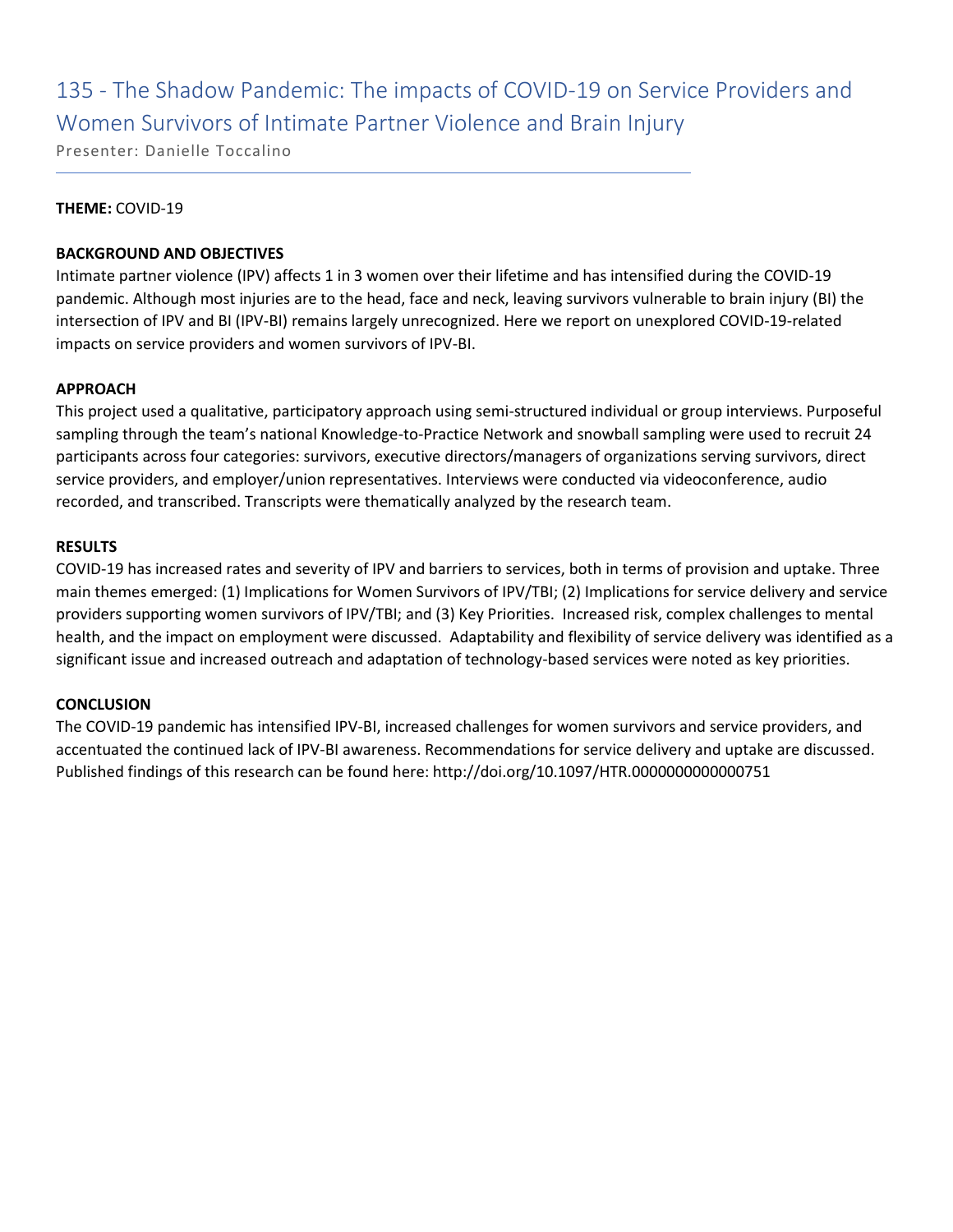# 136 - The single site policy: Impact on long term care homes in British Columbia

Presenter: Farinaz Havaei

**THEME:** Home Care, Long Term Care and Aging

#### **BACKGROUND AND OBJECTIVES**

Canadian long-term care (LTC) homes have been the epicenter of COVID-19. To stop the virus spread, and to ensure safety, a series of pandemic management policies were introduced in LTC including the "single site" staffing policy. This policy prohibited LTC staff from employment in more than one care home. The purpose of this study is to evaluate the implementation and impact of the "single site" policy on LTC residents.

#### **APPROACH**

This is an exploratory mixed-method study among four LTCs in British Columbia. Interviews were conducted with a purposeful sample of 2-4 executive leaders per LTC (n=10), and focus groups/interviews were conducted with 3-5 staff per LTC (n= 18). Aggregated, quarterly staffing data (e.g., overtime, turnover), representing four quarters pre and four quarters during the pandemic (Apr 2019-Mar 2020), were obtained from each LTC or their respective health authority. Content analysis was used to analyze qualitative data. Quantitative staffing data were analyzed using descriptive data visualization methods with an overall linear trend slope based on a least square method.

#### **RESULTS**

Qualitative data showed key impacts on LTC homes included increased costs (human resources, paying for sick leave, losing casual pool and posting positions as temporary), staffing shortages, heavy workloads and loss of volunteer hours. Care homes worked internally to offset these negative impacts through enhancing communication with staff and utilizing contingency funds. Quantitative data pointed to increasing challenges in relation to adequate staffing. Most notably, compared to pre-pandemic, an increasing trend in overtime rate was found during the pandemic, with the greatest rise in overtime belonging to registered nurses. An increasing trend was also noted in registered nurses' rate of voluntary turnover during the pandemic compared to pre-pandemic.

#### **CONCLUSION**

While these outcomes cannot be solely attributed to the single site policy, due to the concurrent implementation of multiple policies, findings showed homes were not well supported in the process of the single site policy implementation resulting in the utilization of contingency funds, staffing shortages and increased overtime and burnout.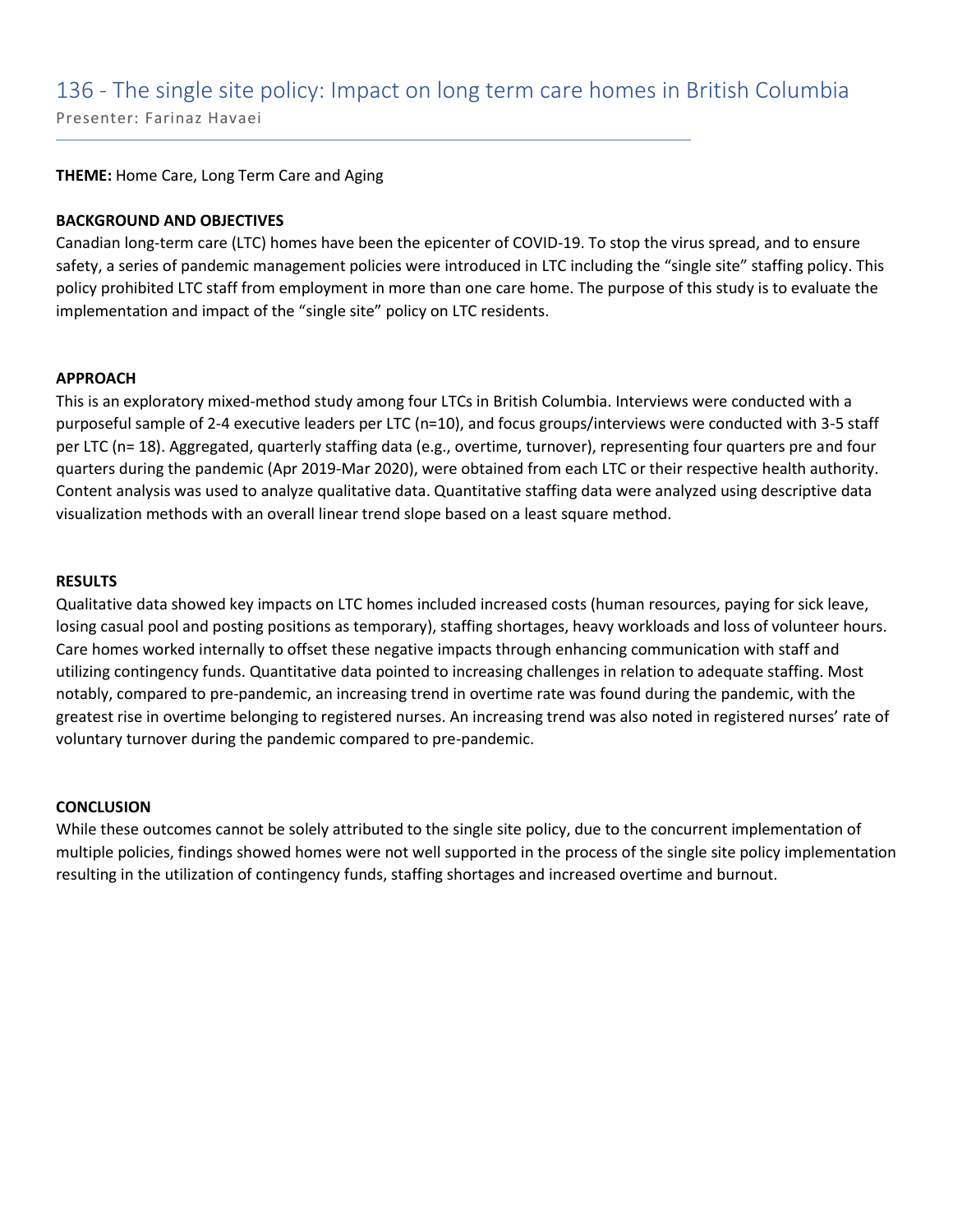### 137 - The validity of electronic health databases for measuring smoking status: A

#### scoping review

Presenter: Ashiqul Haque

#### **THEME:** Health Informatics

#### **BACKGROUND AND OBJECTIVES**

Smoking is a risk factor for many chronic diseases. Population-based electronic health databases, such as administrative databases, do not directly capture smoking information. However, many smoking status algorithms based on smokingrelated health conditions have been developed for these databases. Our aim was to conduct a scoping review of smoking status algorithms developed from electronic health databases and describe the characteristics and validity of these algorithms.

#### **APPROACH**

The five-step Arksey and O'Malley framework for systematic reviews was adopted. We searched for articles published from 1990 to 2021 in MEDLINE, Scopus, and Web of Science with key terms such as validity, administrative data, electronic medical records (EMRs), smoking, and tobacco use. Abstracts were reviewed by two co-authors for decisions about study inclusion/exclusion. The extracted information included article characteristics (e.g., country of data origin, publication year, years and geographical source of study data), algorithm characteristics (e.g., data structure, data source, implemented techniques), and features of algorithm validation (e.g., type of reference data, accuracy measures). Study data were descriptively analyzed.

#### **RESULTS**

The initial search resulted in 513 articles; 27 were selected for full review. Most articles were published in 2016-2021 and used US data from a single state or organization. A total of 65 algorithms were identified; 52 were based on EMR data and 13 were based on administrative data. The algorithms were primarily constructed using diagnosis codes for smoking-related conditions; prescription drug dispensations and physician service codes were also used. About half of the algorithms were developed using machine-learning models. Sensitivity, specificity, and accuracy of the algorithms were highly variable and ranged from 9%-100%, 58%-100%, and 42%-98%, respectively. Overall, EMR-based algorithms that relied on both structured and unstructured text data had the highest validity; administrative data-based algorithms based solely on diagnosis codes had low validity.

#### **CONCLUSION**

Several algorithms using different data sources and construction techniques have been proposed to ascertain smoking status in electronic health databases. While algorithm validity is influenced by the data source, many algorithms have low sensitivity and accuracy. Future research could develop new algorithms by linking multiple databases that contain smoking-related information.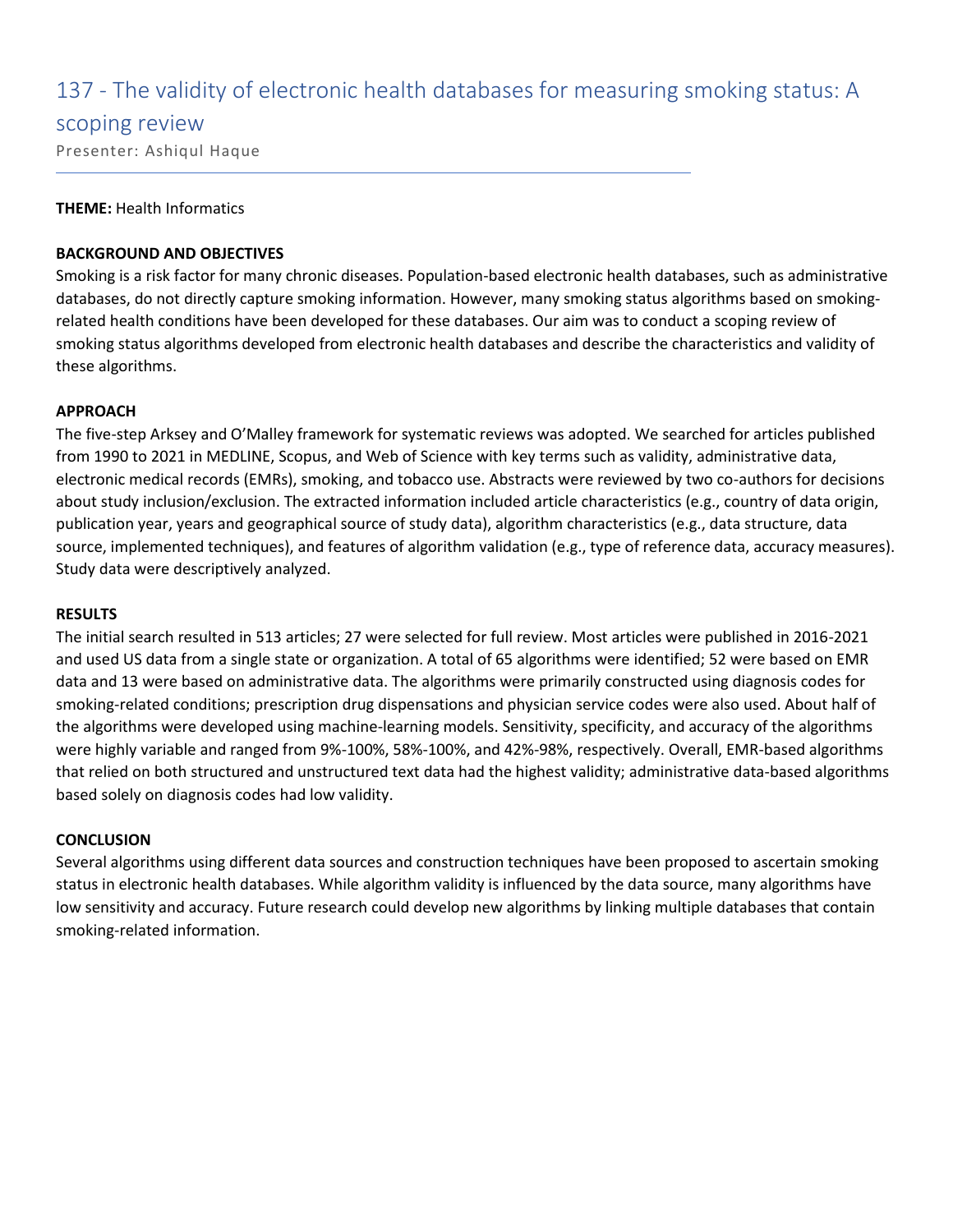# 138 - Trajectories of healthcare engagement and associated factors over the duration of the COVID-19 pandemic: a mixed-methods study

Presenter: Andreas Pilarinos

#### **THEME:** Indigenous Health

#### **BACKGROUND AND OBJECTIVES**

The COVID-19 pandemic has had significant impacts on health care engagement, mental health, and substance use of the general population in Canada; however, less is known about the impacts of the pandemic on the health of Indigenous peoples. Given this knowledge gap, this study sought to understand health care engagement trajectories and the impacts of service reduction on the mental health and substance use among Indigenous peoples.

#### **APPROACH**

We employed a mixed-methods design to understand changes in health care engagement, mental health, and substance use in Vancouver Community, which is the municipal boundary of Vancouver, Canada, from before to after the onset of the COVID-19 pandemic. A latent trajectory analysis using Indigenous patients' health care data allowed for the examination of health care engagement over time and associated factors. Qualitative analysis of expert interviews with community leaders and an online survey with frontline health care workers provided a more nuanced understanding of the impacts of the pandemic on mental health and substance use.

#### **RESULTS**

Latent trajectory modeling yielded four healthcare engagement trajectories, including: high healthcare need (n=1,660, 63.2%); pre-pandemic increasing healthcare need (n=73, 2.78%); post-pandemic increasing health care need (n=37, 1.4%); and low healthcare need (n=856, 32.6%). Mental health and substance use-related factors were found to be positively associated with increasing health care need, which complemented qualitative findings of the impacts of the pandemic on front line services and supports. More specifically, community members and frontline workers identified the closure and reduction of cultural, health, and social services was detrimental to the health and well-being of Indigenous peoples, and especially those residing in Vancouver's Downtown Eastside.

#### **CONCLUSION**

Study results emphasize the importance of increasing investments in culturally safe mental health and substance use programming, as well as outlining ways that essential health, social, and cultural services and supports can continue to be offered in the context of a pandemic.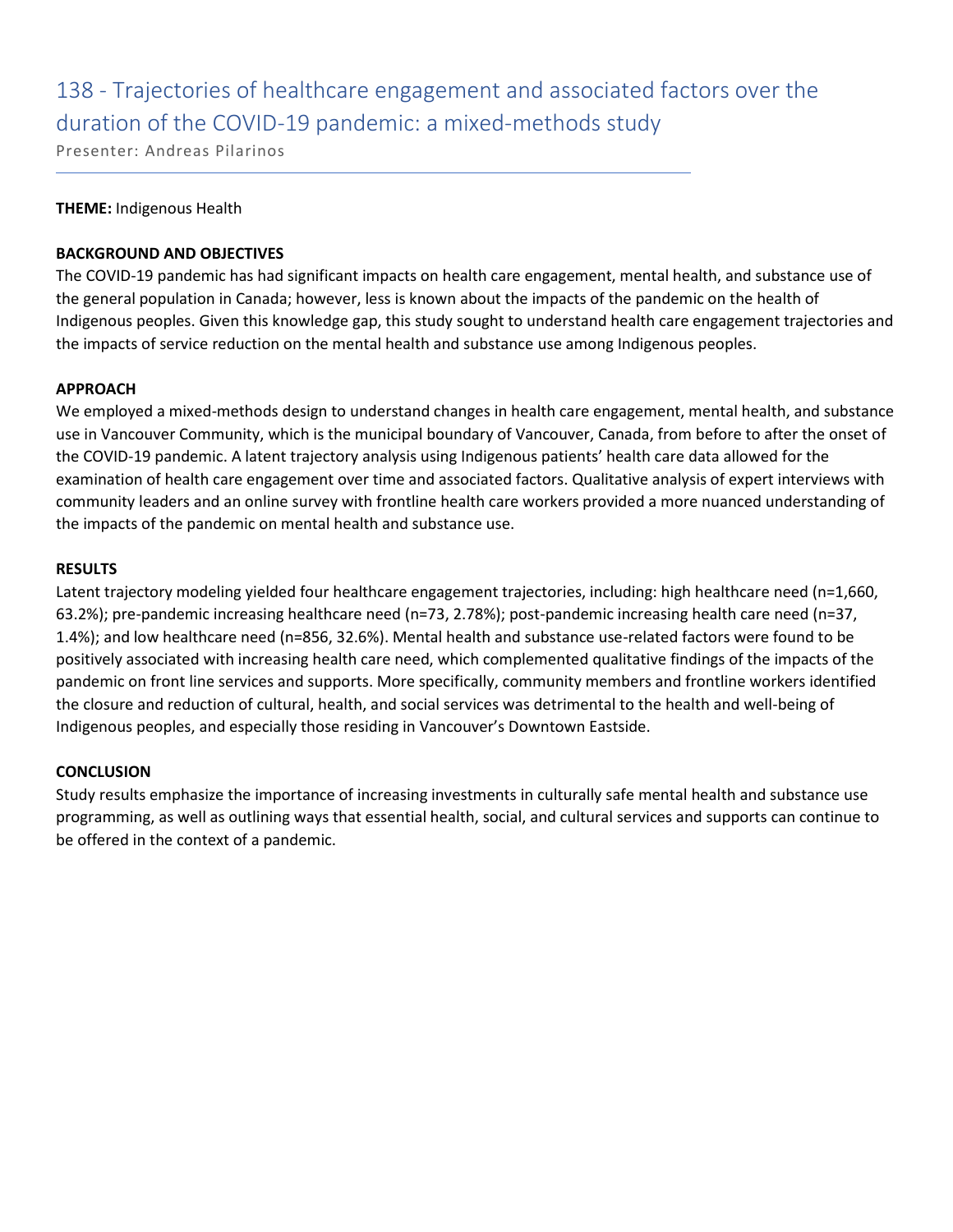### 139 - Transitions in Care for Persons with Limb Loss: A Qualitative Study of Health Care Provider Perspectives

Presenter: Crystal MacKay

**THEME:** Health System Performance (including access to care, quality, safety, efficiency, leadership)

#### **BACKGROUND AND OBJECTIVES**

Sub-optimal transitions in care may result in hospital readmissions, emergency department visits, and increased health care costs. Health care providers (HCPs) can have a large impact on transitions in care. The objective of this research was to explore transitions in care from inpatient rehabilitation to the community for patients with limb loss, and to explore factors that impact transitions from inpatient rehabilitation to the community from the perspectives of HCPs.

#### **APPROACH**

A qualitative study was conducted using semi-structured interviews. Participants were eligible if they were HCPs currently working in amputation rehabilitation at a rehabilitation hospital in Ontario, Canada, with at least 1-year experience in this setting, and could speak and understand English. Interviews explored HCPs' perspectives on patients' transitions back to the community from an inpatient rehabilitation stay following amputation. Interviews were recorded, transcribed verbatim, and thematically analyzed using the six-step process of the DEPICT model (Dynamic reading, Engaged codebook development, Participatory coding, Inclusive reviewing and summarizing of categories, Collaborative analyzing, Translating).

#### **RESULTS**

Fourteen HCPs in Ontario from a variety of health care professions participated in this study. Five key themes were identified to describe the HCPs' perspectives on the factors impacting patients' transition in care following limb loss: (a) HCP Follow-up: "Keeping an Eye on the Patients"; (b) Preparedness: Strategies Used by HCPs for Preparing Patients for Discharge; (c) Finances and Funding: Insufficient to Meet Needs; (d) Psychosocial Support: "Easing the Burden of Their Transition"; (e) Self-Management: "The Reasons Behind the Amputation".

#### **CONCLUSION**

Findings suggest that improvements can be made to optimize transitions in care including: consideration of how resources are allocated throughout the continuum of care, improvements in communication between HCPs, active patient involvement, and creating amputee-specific support groups. Further research is warranted to develop/evaluate interventions to improve transitions in care.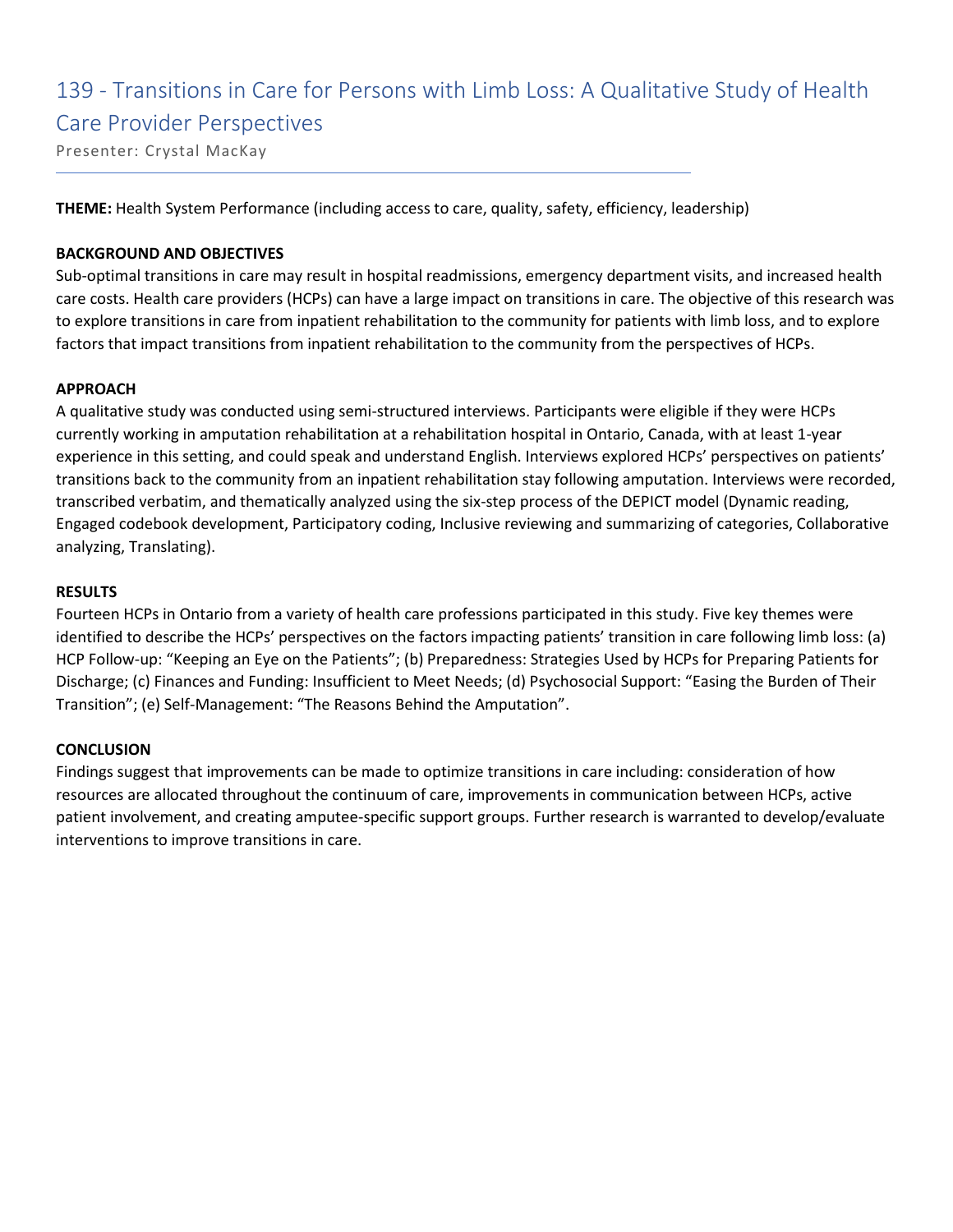# 140 - Treatment differences associated with six-month and one-year survival following stereotactic surgery for brain metastases

Presenter: Samantha Fowler

#### **THEME:** Cancer

#### **BACKGROUND AND OBJECTIVES**

Brain metastases develop in 25-45% of cancer patients and pose a significant risk for mortality. For patients whom surgical resection is not possible, whole-brain radiation therapy (WBRT) and stereotactic radiosurgery (single dose; SRS) or radiotherapy (fractioned dose; SRT) are the leading treatment options. Survival following these treatments varies by demographic and clinical characteristics. The objective of the present study was to examine the relations between these characteristics and survival following SRS/SRT for brain metastases.

#### **APPROACH**

We used a clinical database of patients who underwent SRS/SRT at the Saint John Regional Hospital from July 2012 to July 2020. We selected patients who had this treatment for brain metastases (n = 163) and included the following variables: age (≥ 65/< 65), sex (male/female), primary cancer diagnosis, number of brain lesions (1/≥ 2), treatment type (single/fractioned), WBRT (Y/N), six months (Y/N) and one-year survival (Y/N). We used chi-square tests to determine whether the proportion of patients who survived six months and one year following surgery differed across demographic and treatment groups.

#### **RESULTS**

Analyses revealed the proportion of patients surviving at six months and one year did not differ among demographic (age, sex) or clinical (number of lesions) groups (p > 0.05) but treatment factors were related to shorter and longer-term survival. Patients who underwent SRS were more likely to survive at six-months (63.2%) than those who had SRT (40.3%;  $\chi$  = 7.36, p = 0.007,  $\Phi$  = 0.23). WBRT was also related to six-month survival; more patients who had WBRT (70.8%) survived than those who did not (45.5%;  $\chi$  = 7.65, p = 0.006, Φ = 0.23). The SRS/SRT effect was sustained at one-year ( $\chi$  = 4.99, p = 0.025,  $\Phi$  = 0.19), whereas the association with WBRT was non-significant at this time (p > 0.05).

#### **CONCLUSION**

Results suggest patients who received a single treatment are more likely to survive short- and longer-term than those who received fractioned treatment, whereas WBRT conferred only a short-term survival advantage. These results may be due to the clinical differences (e.g., performance status, disease burden) at presentation that informs treatment decisions.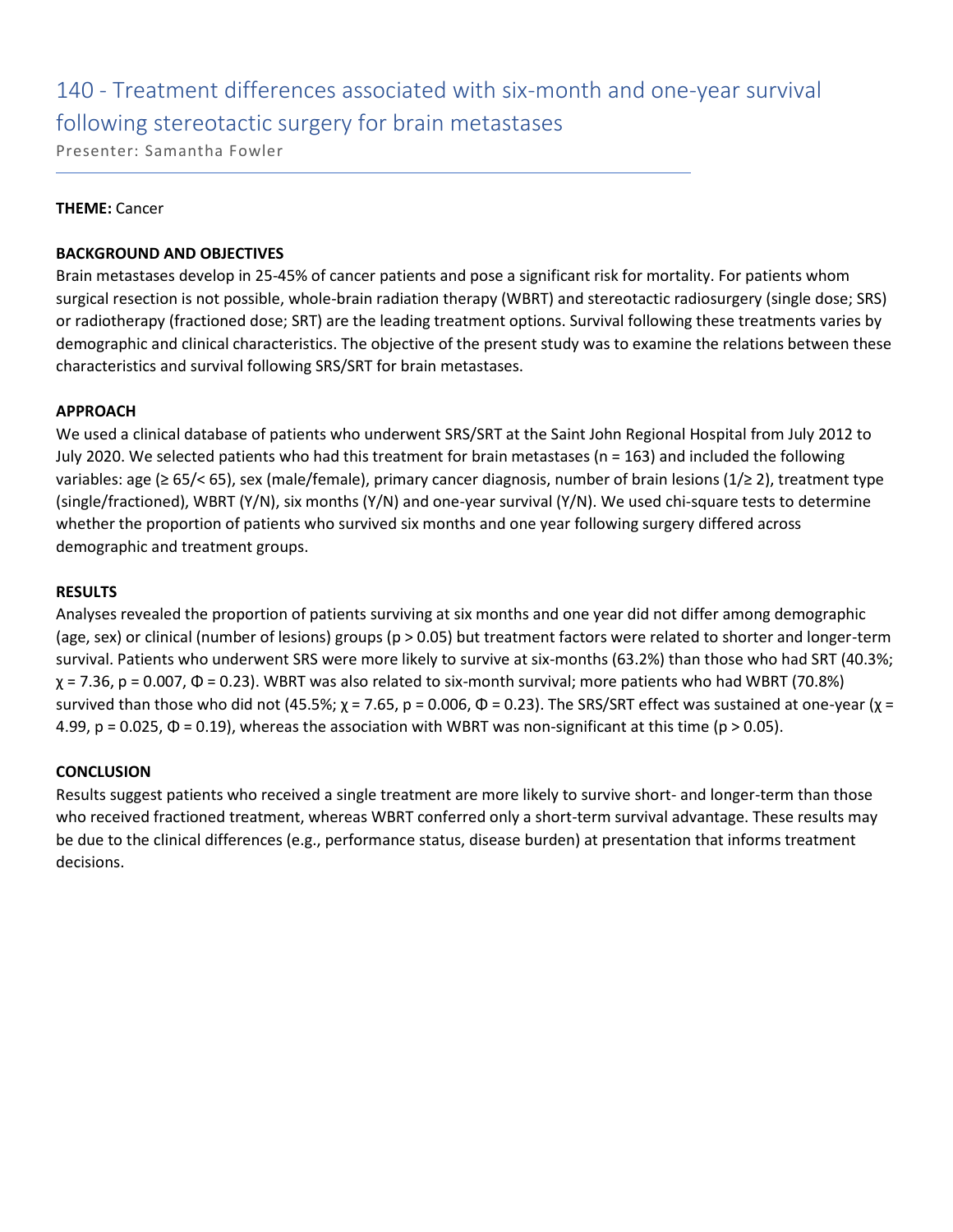# 141 - Trends in hyperpolypharmacy and use of major drug classes in the 10 years prior to nursing home admission in Ontario, Canada

Presenter: Laura C. Maclagan

#### **THEME:** Home Care, Long Term Care and Aging

#### **BACKGROUND AND OBJECTIVES**

Polypharmacy is common among residents of long-term care (LTC) homes and is associated with poor health outcomes including falls, fractures, and mortality. Although the high prevalence of polypharmacy in LTC is well-documented, little work has explored trends in the community prior to admission. We examined trends in the prevalence of hyperpolypharmacy and use of major drug subclasses prior to, on, and after the date of LTC admission among older adults in Ontario, Canada.

#### **APPROACH**

This retrospective cohort study identified persons aged 75+ years who were newly admitted to long-term care between April 1st 2017 and February 28th 2020 using health administrative data. We assessed the prevalence of hyperpolypharmacy (≥10 medications) and use of major drug subclasses from ten years prior to LTC admission through to one and a half years after admission, by quarter. Medications with a dispensing date plus days supplied overlapping the start of each quarter were defined as prevalent. Residents who died following admission were censored. Linear regression models were used to describe trends in the prevalence of hyperpolypharmacy over time.

#### **RESULTS**

We identified 61,470 residents newly admitted to LTC during the study period (mean age 86.6 [SD: 6.0], 65.9% female, 77.9% with dementia). The prevalence of hyperpolypharmacy increased over time from 3.6% ten years prior to admission to 11.3% at the quarter prior to admission—0.21% per quarter (p<0.001). On the date of admission, antidepressants (46.9%), statins (41.3%), ACE-inhibitors/ARBs (39.3%), proton pump inhibitors (37.4%), and antipsychotics (23.3%) were the most dispensed medication subclasses. Following LTC admission, the trend in hyperpolypharmacy stabilized (-0.02% per quarter, p=0.70). By one and a half years following admission, the prevalence of hyperpolypharmacy was 11.2%.

#### **CONCLUSION**

We observed steady increases in the prevalence of hyperpolypharmacy over the 10 years preceding LTC admission and a stabilization in the one and a half years after admission. Future work should examine medication reconciliation and deprescribing initiatives to mitigate these increases in hyperpolypharmacy.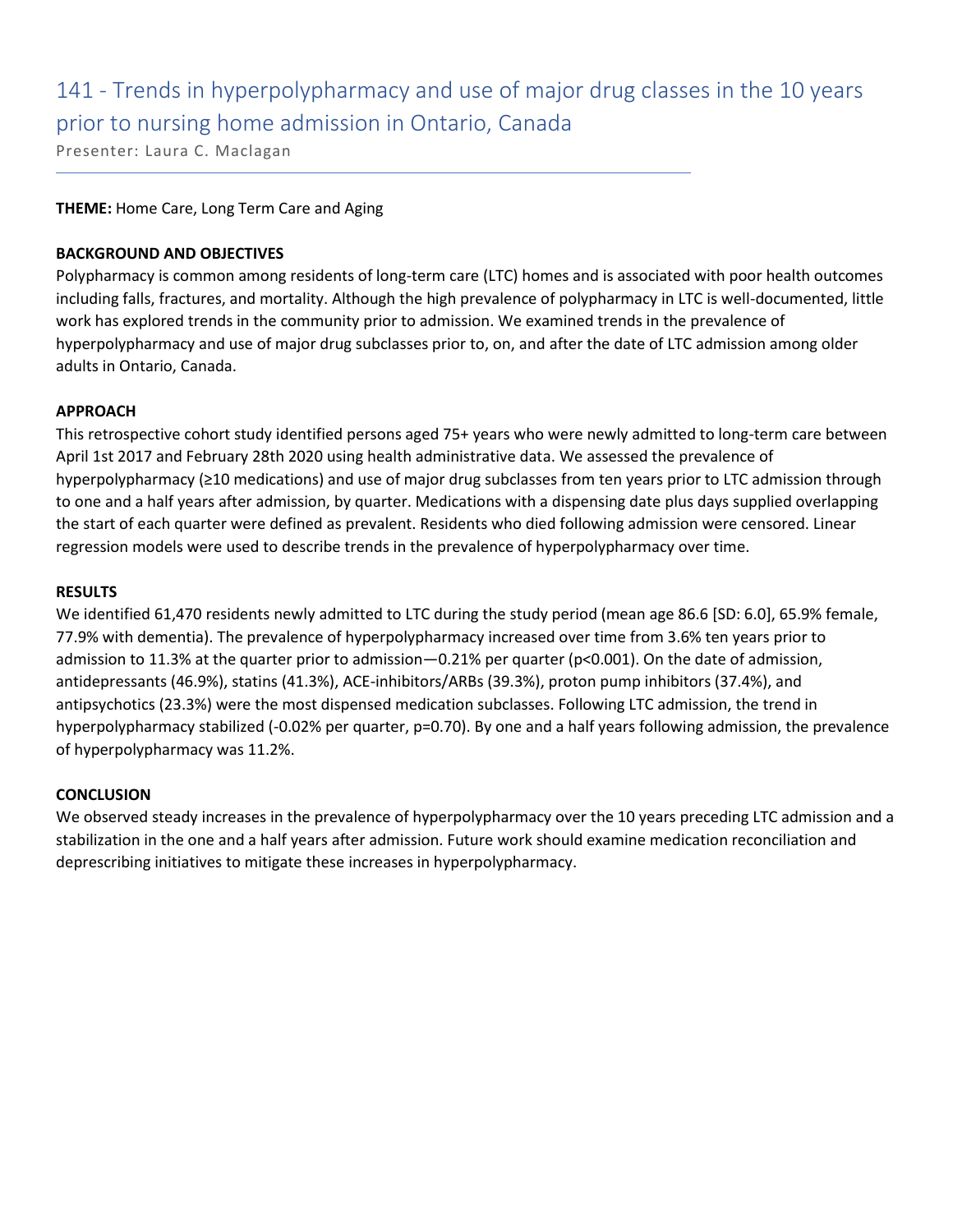# 142 - Trends in Inuit health services utilization in Manitoba: findings from the

### Qanuinngitsiarutiksait study

Presenter: Josée Lavoie

#### **THEME:** Indigenous Health

#### **BACKGROUND AND OBJECTIVES**

This study aimed to develop detailed profiles of Inuit accessing health services in Manitoba using administrative data routinely collected by Manitoban agencies, to support the development of Inuit-centric services. It was conducted in partnership with the Manitoba Inuit Association and Inuit Elders from Nunavut and Manitoba.

#### **APPROACH**

In this study, we documented the patterns of service utilization for all Inuit accessing services in Manitoba, whether residents of Manitoba or residents of the Kivalliq region. This choice was informed by priorities set by the Manitoba Inuit Association. We focused on two interrelated cohorts: Inuit from the Kivalliq region who come to Winnipeg to access specialized services and Inuit living in Manitoba.

#### **RESULTS**

Findings revealed that health services are primarily accessed in Winnipeg. Half of all health services accessed by Inuit from the Kivalliq region are for in-patient care. The other half is for advanced out-patient care including specialist consults. For Kivalliq Inuit, birthing is the most prevalent reason why hospitalization occurs, followed by diseases of the respiratory system. Noteworthy, rates of hospitalization for conditions treatable in primary healthcare for Kivalliq Inuit are considerably lower than those for Manitobans living in the northern part of the province (where comparable constraints exist).

#### **CONCLUSION**

For Inuit adults, rates of hospitalization for these conditions are comparable to those of Manitobans living in small communities. Inuit living in Manitoba are most often hospitalized for mental health reasons, although other reasons are nearly as prevalent. Our results support the need for more Inuit-centric health programming in Winnipeg.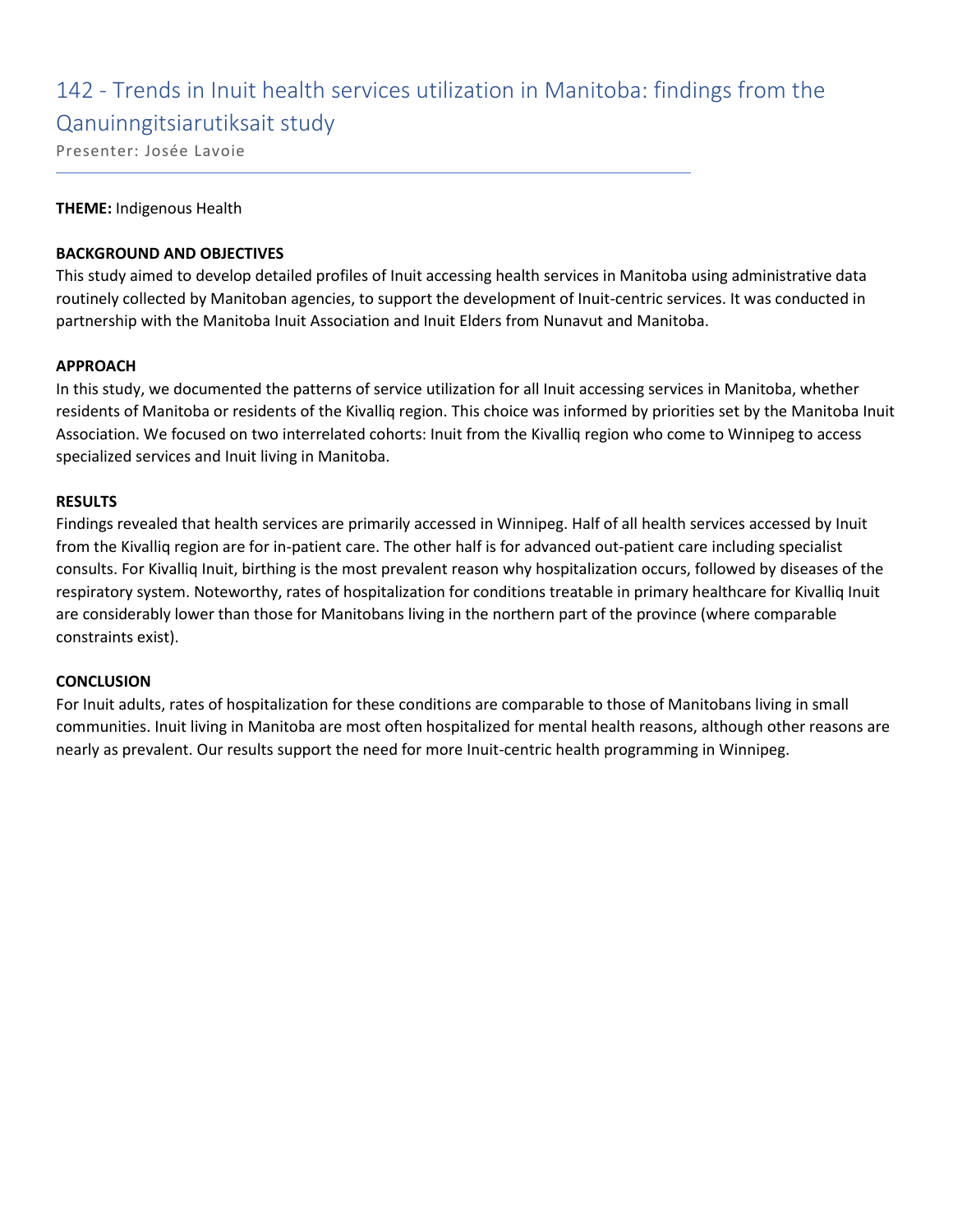# 144 - Understanding the experiences of persons with age-related vision loss (ARVL) in accessing and using community resources and services

Presenter: Ishita Aggarwal

**THEME:** Health System Performance (including access to care, quality, safety, efficiency, leadership)

#### **BACKGROUND AND OBJECTIVES**

Age-related vision loss (ARVL) is the third leading chronic condition among adults. Vision loss impacts many aspects of daily life, including independence, mobility, social interactions, and health management, resulting in significant personal and societal burden. Navigating and accessing vision and community support services can be especially challenging. This study aimed to understand patient perspectives regarding the accessibility, effectiveness, and efficiency of these services at various points in the vision loss journey, enabling recommendations for improvement.

#### **APPROACH**

Semi-structured interviews with adults with ARVL were used to map patients' journeys through the healthcare system and explore their perspectives on accessing vision care services and related supports. Interviews were 45–90 minutes, were audio-recorded and transcribed verbatim. Two raters used content analysis to assign codes and identify key themes. Saturation was reached when new data did not further challenge the themes. Patient journeys were also mapped into tables that listed each support/service accessed chronologically, with positive and negative experiences associated with each one. Journey data was then integrated with identified themes, providing a deeper understanding of the patient perspective.

#### **RESULTS**

Fifteen participants with ARVL (14 female; ages 60-97 years) were interviewed. Causes of ARVL included dry/wet macular degeneration (N=9), other retinopathy (N=2), ocular dystrophy (N=2), glaucoma (N=2), and hemianopia (N=1). Analysis revealed several patient-, provider-, health system-, and environment-focused factors impacting patient experiences of access to vision loss resources/services. Patient-focused factors include individuals' ability to selfadvocate and availability of familial and other social support. Provider-focused factors include professionals' attitudes and communication quality during clinic visits and ease of scheduling follow-up appointments. Health system-focused factors include referral processes, wait times, and awareness and availability of complementary health programming, such as occupational therapy and mental health support. Finally, environment-focused factors include the readability of signage in public spaces and on roads, and advances in technology.

#### **CONCLUSION**

This study revealed a number of individual, provider, health system, and broader environmental factors influencing access to services for patients with ARVL. Designing and implementing interventions to address these factors will likely improve delivery of care, increase patient satisfaction and quality of life, and save costs.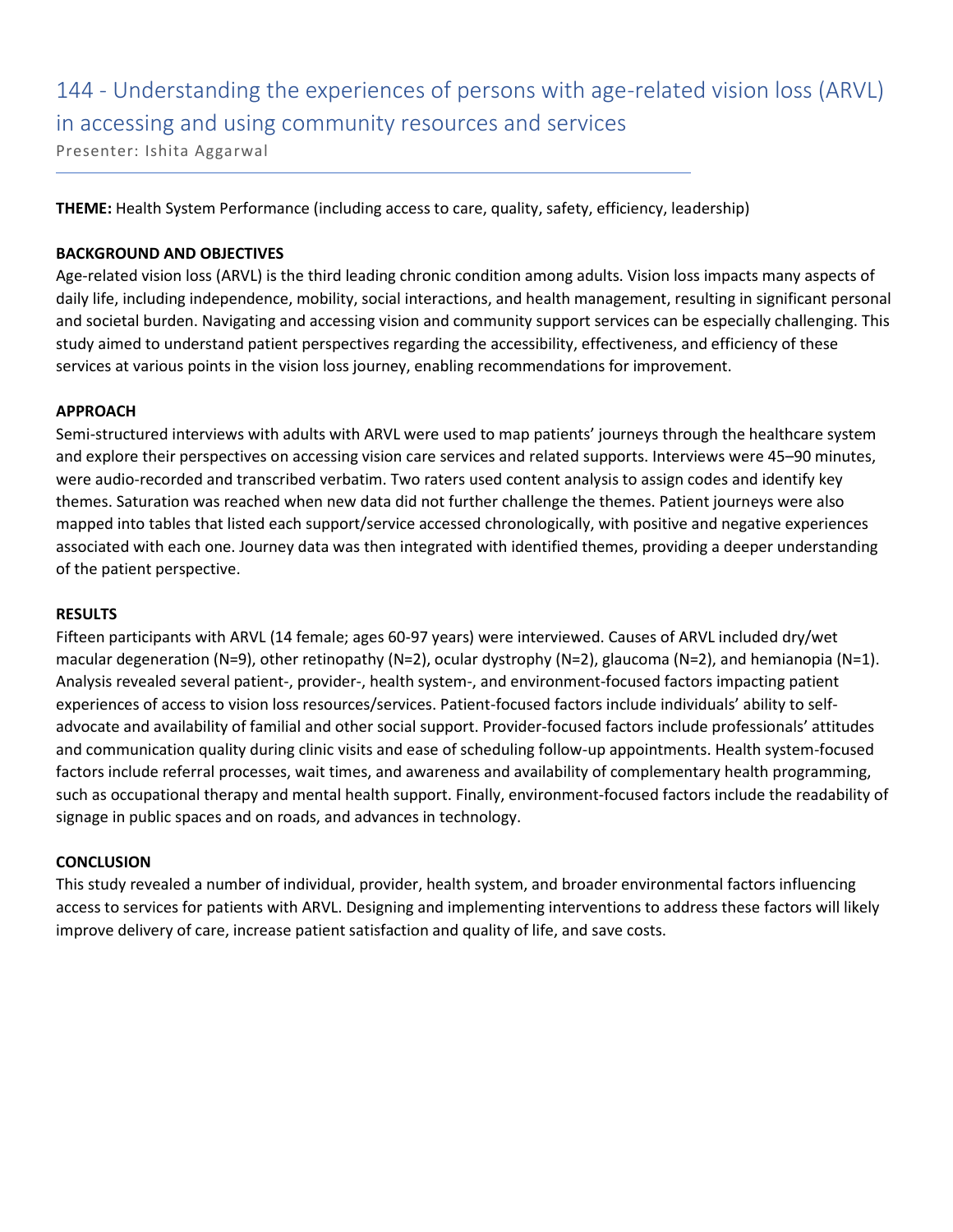### 145 - Understanding the Social Interactions and Relationships Involved in Medication Dispensing and Administration Processes: A Social Network Analysis Presenter: Troy Francis

**THEME:** Health System Performance (including access to care, quality, safety, efficiency, leadership)

#### **BACKGROUND AND OBJECTIVES**

Past research has shown that controlled substances have been 'diverted' (stolen) from healthcare facilities. There remains a gap in understanding which social factors are the main contributors to drug diversion and how healthcare workers (HCWs) interact within the medication use process (MUP). The proposed project aims to reveal the types of social interactions, relationships, and tasks between HCWs that contribute to drug diversion within the MUP of healthcare facilities, using Social Network Analysis.

#### **APPROACH**

This study will employ exploratory sequential mixed methods using previously collected clinical observations data and cross-sectional network surveys in two units of a large academic community hospital in Toronto, Canada. Consenting HCWs involved in the MUP of each unit will be purposively recruited for cross-sectional surveys. The survey will collect data on demographics, social relations, and attitudes on drug diversion. The use of Bayesian network descriptive statistics and sociograms will provide a visual and empirical basis for comparisons across clinical units. Key outcome measures to determine influence, brokerage, and communication flow will be centrality and cohesion.

#### **RESULTS**

This study will allow for the understanding of how communication and social relationships may contribute to drug diversion risk in the MUP, which has a direct impact on patient and HCW safety due to opioid abuse. Applying a social network paradigm to diversion can broaden the understanding of the mechanisms by which knowledge translation is effective in the medication use process by examining the social structures that facilitate or impede evidence-informed practice. This will help hospitals summarize the current state of implemented safeguards for the management of controlled substances within their organization and will inform appropriate changes to workflow processes. Hospitals will be able to use this knowledge to identify opportunities for future interventions and to inform ongoing efforts to prevent diversion through guideline development.

#### **CONCLUSION**

This study will provide valuable insight into the social relations and tasks involved in securing the MUP in healthcare facilities from diversion. By considering the social structures of each unit we hope to provide awareness to the HCW workflow processes which may contribute to diversion risk within the MUP.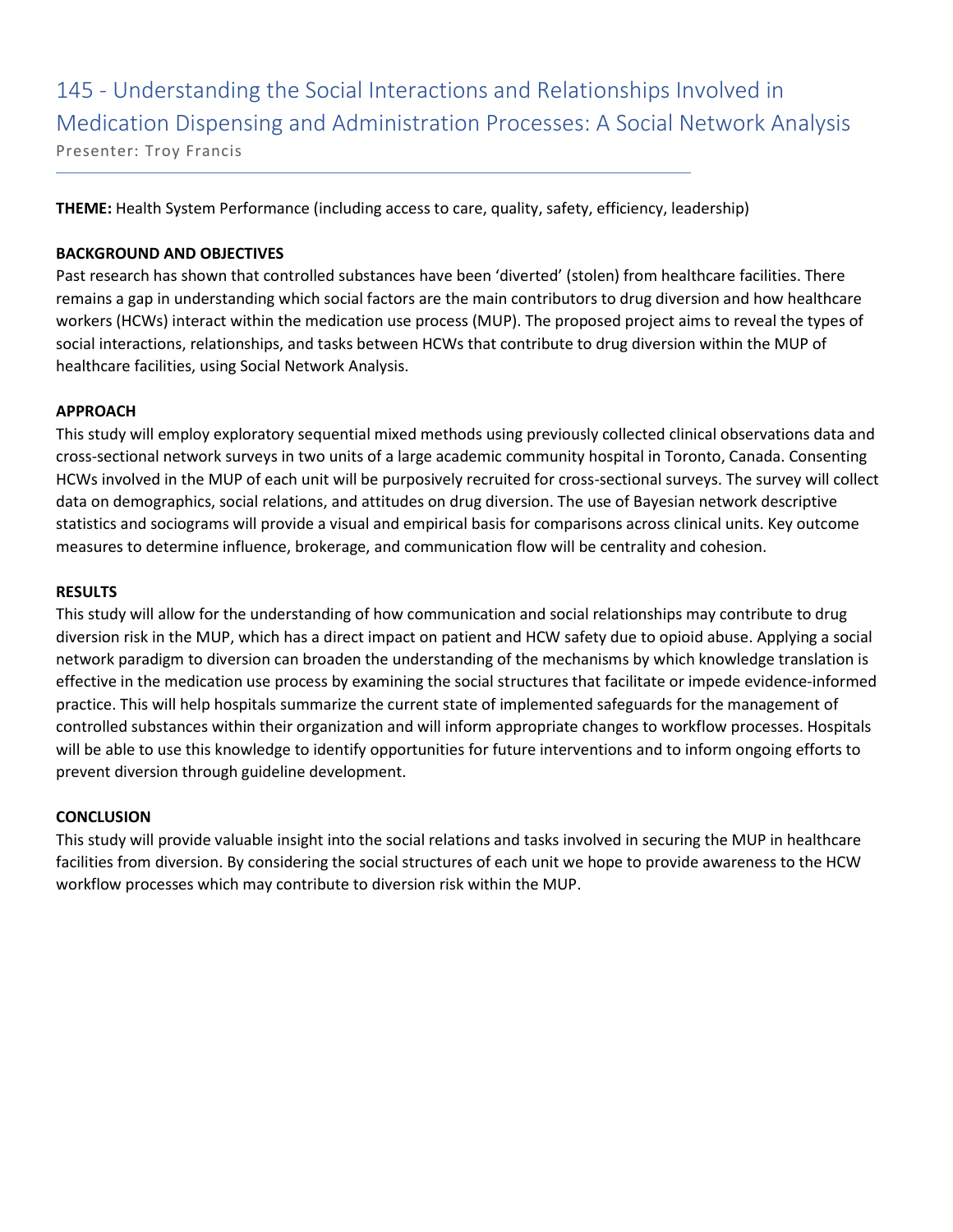### 146 - Unforeseen Benefits: Outcomes of the Qanuinngitsiarutiksait study

Presenter: Leah McDonnell

#### **THEME:** Indigenous Health

#### **BACKGROUND AND OBJECTIVES**

This presentation reports on a series of unforeseen, yet positive contributions realized in the Qanuinngitsiarutiksait study, undertaken between 2015 and 2021. The contributions we report on are in addition to the main outcomes of the study, as here we focus on positive impacts the study has had directly on and for the Inuit community in Manitoba.

#### **APPROACH**

Scientific publications predominantly focus on research outcomes. Increasingly, community partnerships and relationships are mentioned, especially in research conducted with Indigenous communities. In partnership-based research, Indigenous communities expect researchers to contribute in a multitude of ways that go beyond doing research, to support community priority setting and action. In this paper we document the many positive unforeseen benefits the research project Qanuinngitsiarutiksait has had on the Inuit community in Manitoba.

#### **RESULTS**

Benefits include strengthening of the Manitoba Inuit community through hosting community feasts, games, and virtual events; creating opportunities to increase the visibility of Inuit and Inuit Elders public events, such as inclusion of Inuit recognition in as provincial and territorial land acknowledgements; supporting the growth of the Manitoba Inuit Association (MIA) in terms of staffing/programming, and presence at provincial policy tables; leveraging relationships towards the development of Inuit-centric primary healthcare services in Winnipeg; creating a method to identify Inuit in provincial administrative datasets which were used to track COVID-19 infection rates in the Inuit community. As a result, MIA's visibility increased, and Inuit Elders have become essential contributors of Indigenous knowledge at Manitobabased events. This transformation appears to be sustainable.

#### **CONCLUSION**

Efforts resulted in more programming opportunities, increased visibility and greater integration of MIA at policy tables. Qanuinngitsiarutiksait's partnership-based approach multiplied immediate benefits to the Inuit community and created a research environment more likely to produce valid and relevant results and strengthened MIA's ability to engage in research as a partner.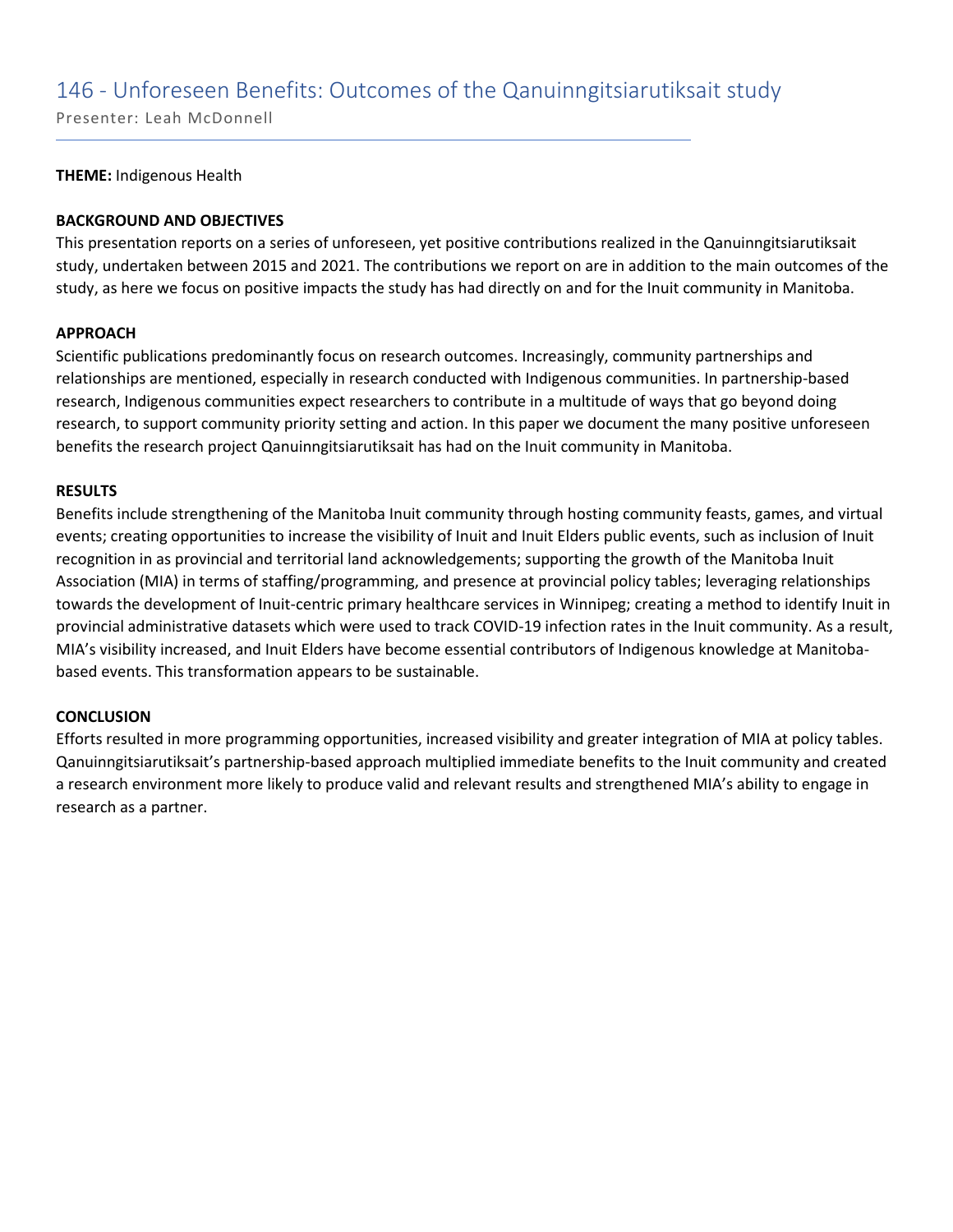# 147 - Uptake and Challenges of Using Patient-reported Outcomes in Alberta's Pediatric Health Systems: A Multi-methods Study

Presenter: Sumedh Bele

#### **THEME:** Maternal and Child Health

#### **BACKGROUND AND OBJECTIVES**

Delivering Patient and Family-centered Care (PFCC ) includes capturing outcomes directly reported by patients and families and understanding their experience with the care. One of the ways to facilitate the delivery of PFCC is through the use of Patient-reported Outcomes (PROs). However, there is a lack of understanding of the current uptake and challenges of using pediatric PROs in Alberta. Our study addresses this research gap.

#### **APPROACH**

A multi-methods study design was deployed, including qualitative and quantitative methods. Pediatric clinicians and academic research with the experience and interest in using PROs were invited to complete a quantitative survey to understand current uptake and knowledge of using pediatric PROs in Alberta. This survey included questions such as the name of PROs currently being used, types of PROs, mode of administration, type of health setting. Additionally, key stakeholders were purposively sampled for qualitative interviews to understand their perspectives on the current challenges in implementing pediatric PROs and support required to implement them within Alberta Health Services.

#### **RESULTS**

Data collection and analysis are currently underway, and the final results will be available at the conference. So far, 24 participants have completed the quantitative survey. Participants work as clinicians or as researchers in academic institutions. There is much diversity in the mode of administration and types of pediatric PROs currently being used in Alberta. We have already reached thematic saturation after 14 qualitative interviews. Primary data analysis shows that most participants acknowledge the importance of using PROs to provide PFCC, but some of them raised the issue of lack of clear guidelines on using PROs data in clinical care to improve healthcare delivery. The absence of system-level support, such as integration within electronic medical records systems, is considered a significant system-level challenge.

#### **CONCLUSION**

The routine use of PROs in pediatrics care relies on comprehensively understanding uptake, knowledge, and challenges in implementing PROs in pediatric health systems. Therefore, the findings of this multi-methods study from the largest integrated health system in Canada could be directly applicable to other pediatric healthcare settings in Canada.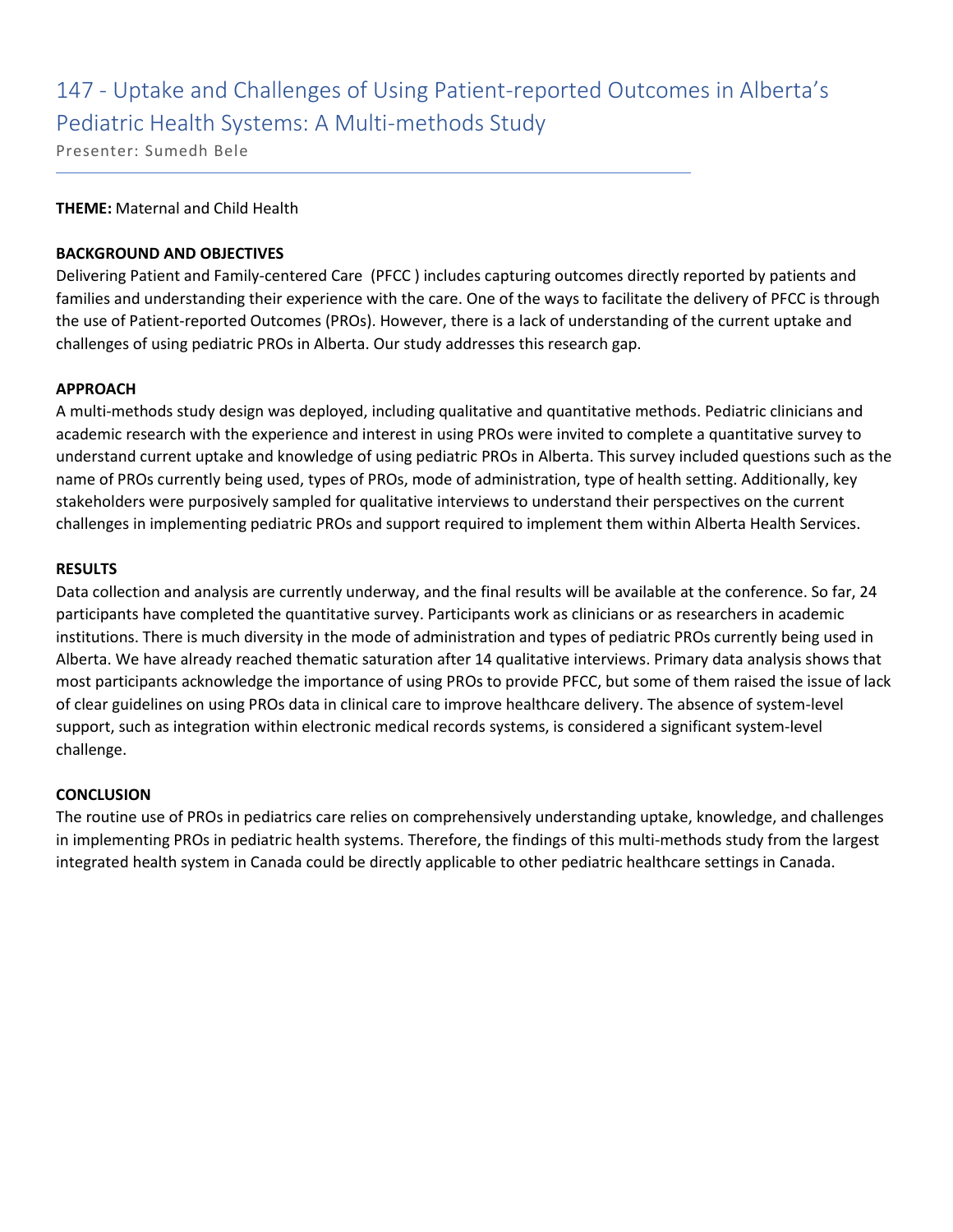### 148 - Using Facebook to promote the uptake of colorectal cancer screening

Presenter: Arlinda Ruco

#### **THEME:** Cancer

#### **BACKGROUND AND OBJECTIVES**

The use of social media presents a unique opportunity for cancer screening programs to motivate individuals to get screened. However, we need a better understanding of what types of social media messages for colorectal cancer (CRC) screening are preferred. The objective of this study was to develop social media messages promoting CRC screening uptake to identify messages preferred by the target audience.

#### **APPROACH**

We conducted a qualitative descriptive study and collected data through focus groups with Facebook users of screeneligible age. Participants were presented with social media messages and asked to provide feedback. Messages were informed by the Health Belief Model, current evidence regarding screening communication and health communication and social media best practices. Focus groups were audio-recorded and transcribed and analysis was completed by two independent coders. If messages generated sufficient discussion, we developed a recommendation regarding the use of the message in a future social media campaign. General considerations about social media campaigns were also noted.

#### **RESULTS**

A total of 45 individuals participated in six focus groups. We developed recommendations for 7 out of the 18 messages tested; 1 was classified as strongly consider using this message, 4 as consider using this message and 2 as proceed with caution. The data suggest that participants preferred social media messages that were believed to be credible, educational, and with a positive or reassuring tone. Preferred messages tended to increase awareness about CRC risk and screening and prompted participants to ask questions, and to want to learn more about what they could do to lower their risk. Messages that were viewed as humorous, strange or offensive or that had a negative or excessively fearful tone were less well received by study participants.

#### **CONCLUSION**

Facebook users prefer social media messages for CRC that have a positive or reassuring tone, are educational, and that have a credible ad sponsor. Campaign planners should proceed with caution when considering messages that use humor or a fearful tone to avoid undermining their campaign objectives.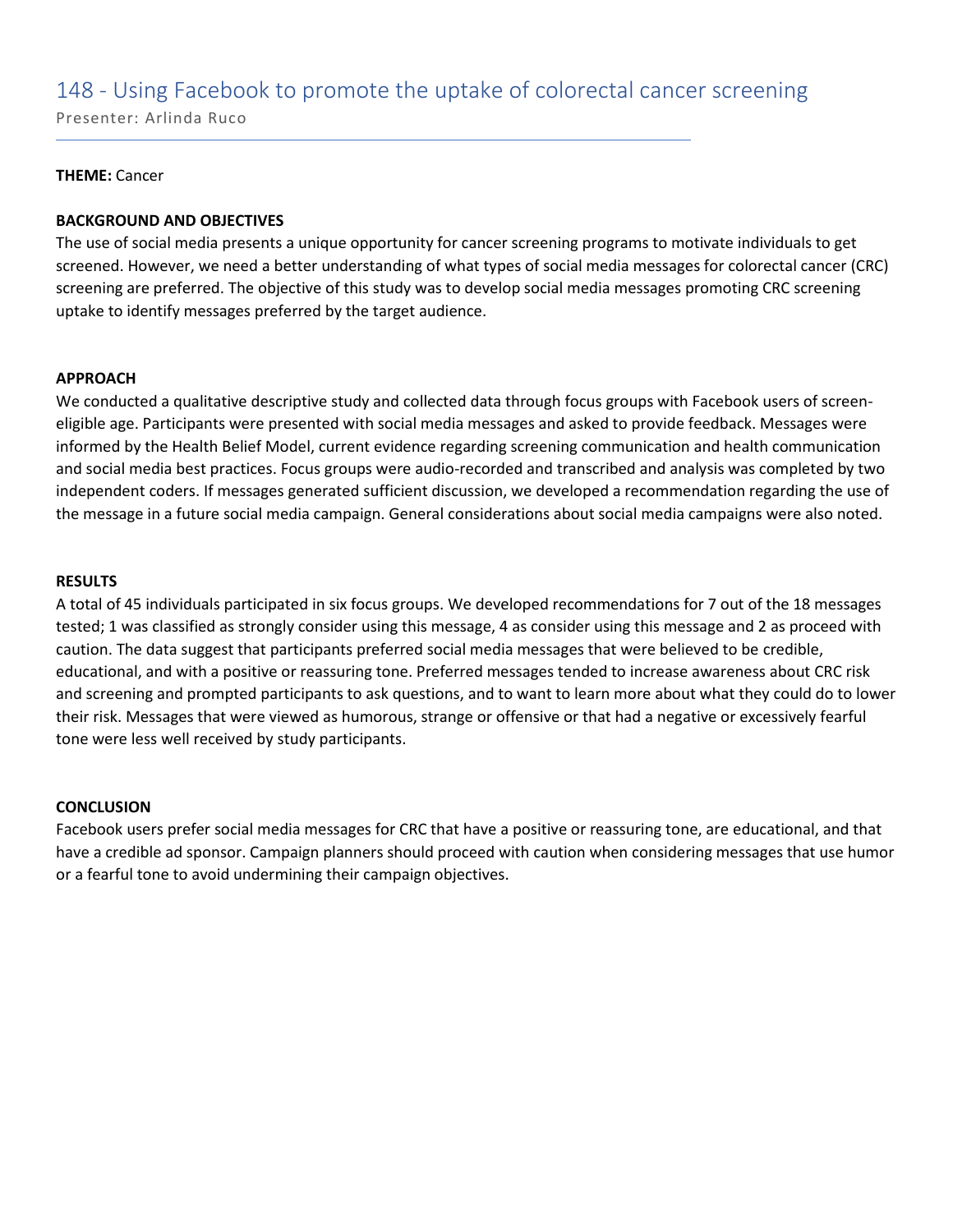149 - Using routine fidelity assessments to identify quality gaps and inform system improvements: findings from the Early Psychosis Intervention Ontario Network Presenter: Avra Selick

**THEME:** Health System Performance (including access to care, quality, safety, efficiency, leadership)

#### **BACKGROUND AND OBJECTIVES**

Early Psychosis Intervention (EPI) is an evidence-based treatment model for youth experiencing their first episode of psychosis. EPI programs have been implemented across Canada, with 45 programs operating in Ontario. Like other evidence-based practices, EPI programs may not be implemented as intended, potentially negatively impacting client outcomes. The aim of this study was to review four years of fidelity data to understand service quality in Ontario EPI programs.

#### **APPROACH**

Almost half of Ontario EPI programs (n=21) received fidelity assessments between 2017- 2021. Participation was voluntary and each year programs were included based on a first come, first served basis until capacity was met. Fidelity assessments were conducted by two trained assessors using the 33 item First Episode Psychosis Services Fidelity Scale. Items were rated on a five point scale based on interviews with staff, clients and families, a chart review and administrative data. A rating of 4 indicated satisfactory performance. Mean program scores and item scores were calculated for the total sample, by assessment year and by program size.

#### **RESULTS**

Overall, most Ontario EPI programs were performing with satisfactory or near satisfactory levels of adherence to the model. Mean fidelity scores per program ranged from 3.1 to 4.4, with an overall average of 3.9. At the individual item level, however, results varied and there was a subset of items that programs were consistently challenged to deliver. This pattern held true across time and program size. Low scoring items included psychiatrist caseload, delivery of specialized psychosocial treatments (e.g., supported employment, cognitive behavioural therapy), and hospitalization prior to referral to treatment. Most of these items can only be addressed in a limited way at the program level and require system level intervention.

#### **CONCLUSION**

Routine fidelity assessments are an important strategy to identify service gaps and to inform efforts to improve quality of care. Effective, high quality EPI service delivery cannot be achieved by individual program level efforts alone; coordinated system level intervention is required.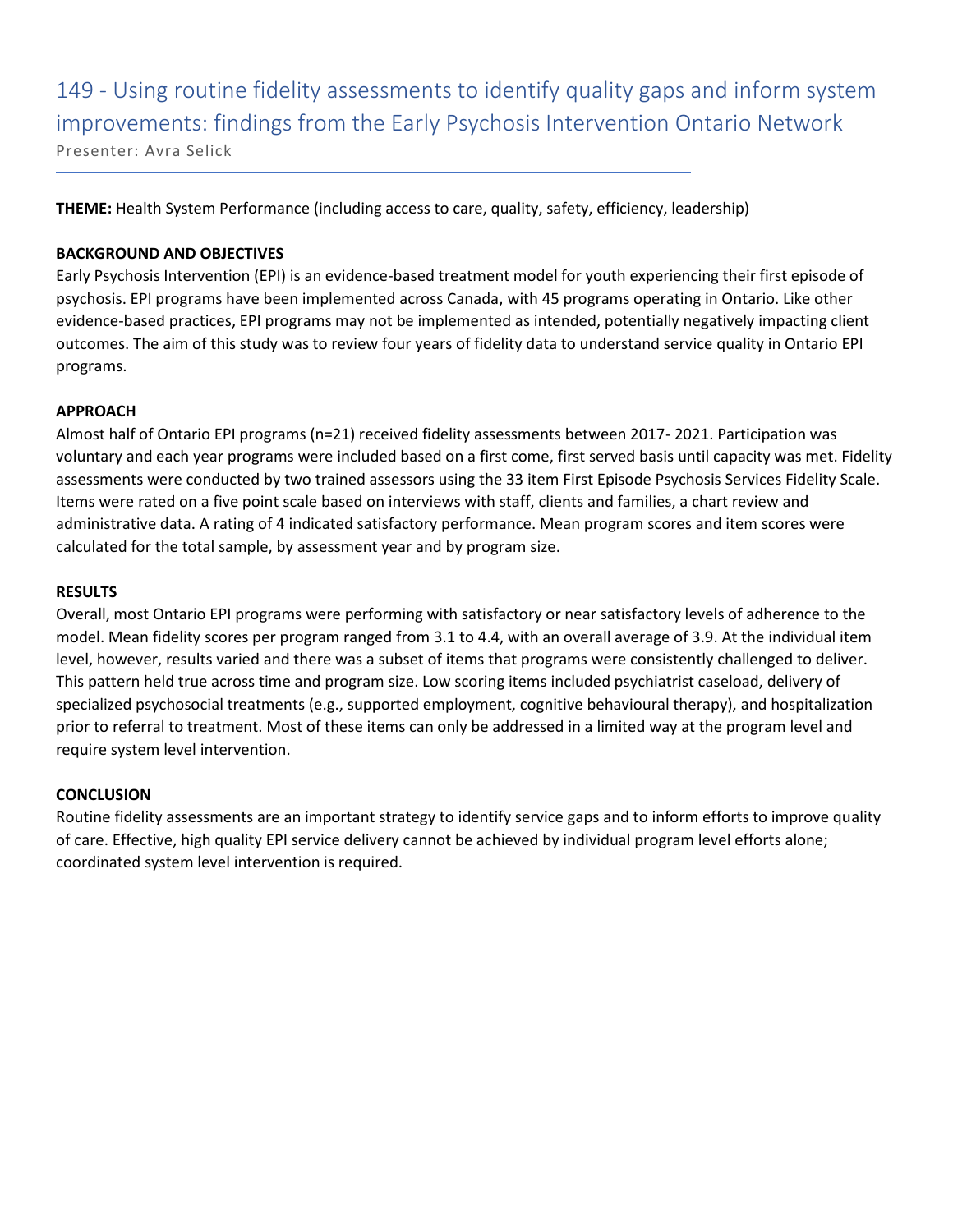### 150 - Using segmentation and population indicators to support integrated care.

Presenter: Walter Wodchis

**THEME:** Health System Performance (including access to care, quality, safety, efficiency, leadership)

#### **BACKGROUND AND OBJECTIVES**

The Ontario Ministry of Health introduced Ontario Health Teams (OHTs) to advance population health and integrated care for attributed populations ranging from 35,000 to nearly 1 Million inhabitants each. This presentation describes the data and approaches being used to support the development of OHTs.

#### **APPROACH**

Extensive health administrative data that are available for all Ontario residents are used to segment OHT attributed populations and to provide improvement indicators related to health services in acute, primary care and community sectors. Indicators include potentially preventable emergency department and hospital visits, continuity of primary care, health services and home care use at the end of life and for frail older adults. Data are shared provincially through reports and monthly webinars with 300+ attendees. Individual OHTs receive data and interpretive guidance to direct their efforts.

#### **RESULTS**

From the health administration data we found the greatest variation in indicators for potentially avoidable emergency department visits, unnecessary acute care hospital days, continuity of primary care and premature mortality. Segmenting the population according to different health care needs ranging from non-users to high users and end-of-life populations provide additional insights to target improvements including for example particular gaps in screening amongst relatively low users of healthcare.

#### **CONCLUSION**

The data being provided by our research team help each OHT focus on areas where they have the greatest opportunities for improvement. Using population segmentation is providing improved information to target specific populations for improvement ranging from individuals with relatively low healthcare utilization to those with high needs and costs.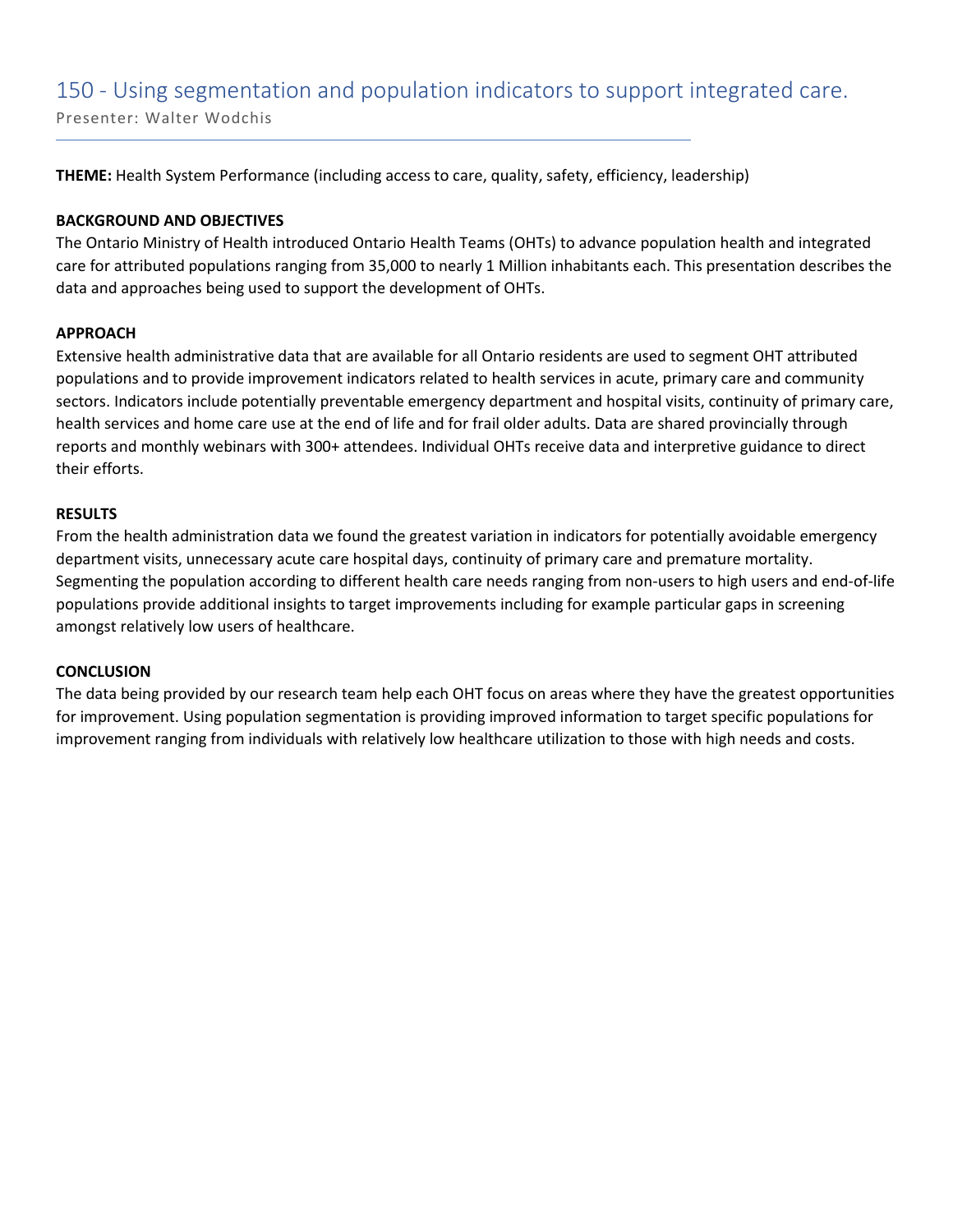151 - Validating the content and estimating the feasibility of the Child Community Health Inclusion Index: An evaluation tool for measuring health inclusion of children with disabilities in the community.

Presenter: Paul Yoo

#### **THEME:** Equity and Vulnerable Populations

#### **BACKGROUND AND OBJECTIVES**

Participation is a human right and a key component of health and development in children with disabilities. Inclusive communities and environments can facilitate the community participation of children of disabilities. No measures comprehensively assess the inclusion of children with disabilities in Canadian communities. This study aims to establish the content validity, improve the clarity, and estimate the feasibility of the Child Community Health Inclusion Index (CHILD-CHII).

#### **APPROACH**

A purposeful convenience sample of stakeholders including health care professionals, teachers, special educators, researchers, counselors, and policymakers participated in the validation process and were recruited to apply the tool on facilities in different community sectors (Health, Education, Public Spaces, Community Organizations). A modified e-Delphi technique was conducted. The importance and clarity of each item were rated on a Likert scale in two separate rounds. Depending on consensus, items were retained, modified, or omitted. Following the Delphi technique, the tool was then tested for feasibility measured as four indicators addressing the length of the tool, difficulty obtaining the information in order to respond to the items, clarity of the items in live settings, and value of the tool and the generated information, all rated on a Likert scale.

#### **RESULTS**

48 participants completed the first round of the Delphi technique and 38 completed the second. 106 items were presented of which 101 items were rated important with high consensus and were retained. 17 items were modified for clarity and presented in the second round. In the second round, all 17 modified items were deemed clearer. 12 separate participants applied the CHILD-CHII on community facilities. 92% of participants indicated the tool was long or much too long; 66% reported the tool was clear or very clear; 58% rated the tool to be valuable or very valuable; ratings for difficulty differed without a clear consensus.

#### **CONCLUSION**

The CHILD-CHII and its validated content assess aspects of the community that align with social determinants of health, the community well-being framework and the WHO ICF. Although comprehensiveness and content validity were ascertained, pragmatic aspects of feasibility such as length may be a barrier to the application of such measures and will need to be considered in the final version. Measuring these aspects is fundamental to inform the development of health promotion interventions and policies to improve inclusion, participation and health of children with disabilities in the community.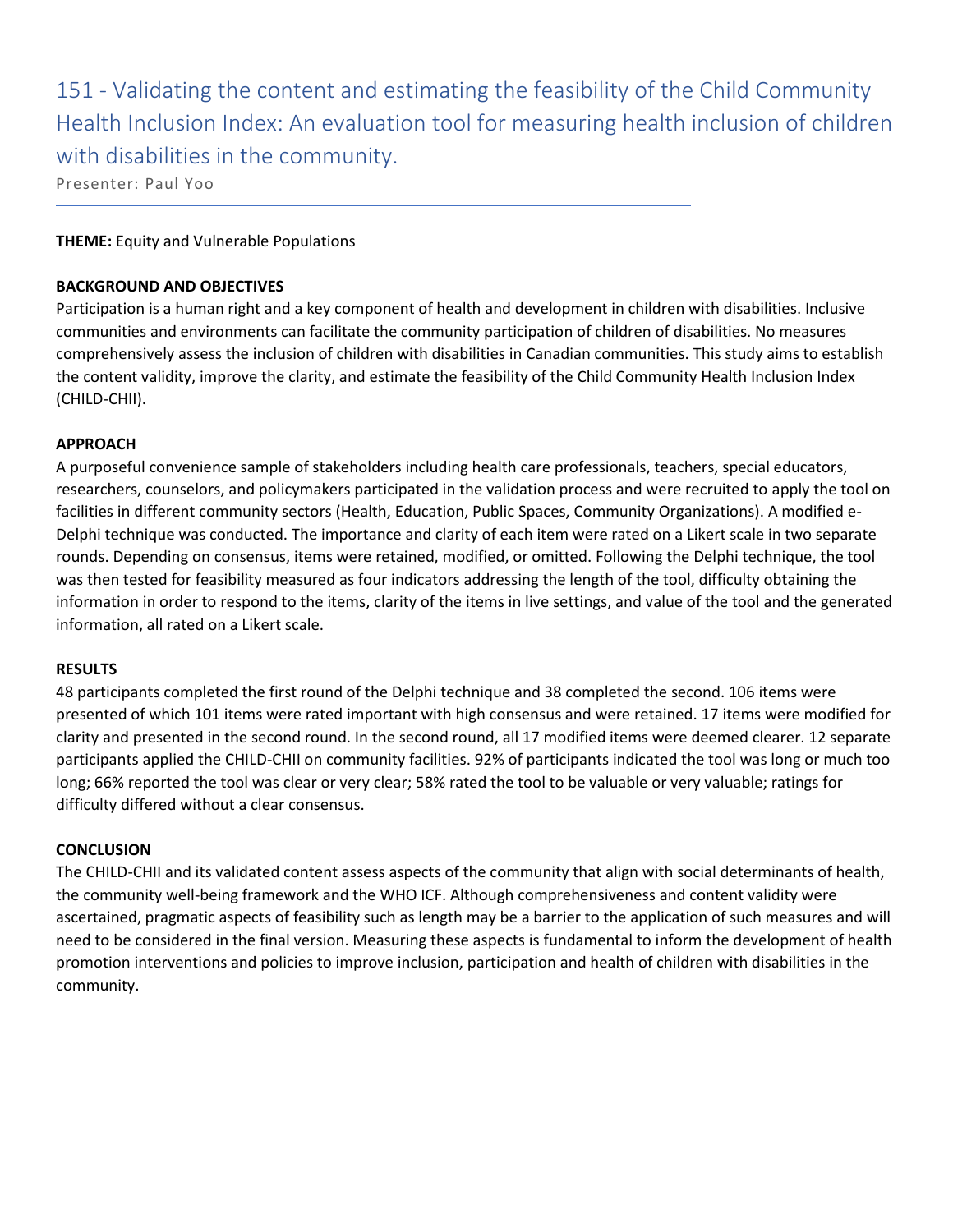152 - Virtual care use during the COVID-19 pandemic and its impact on healthcare utilization in patients with chronic disease: a population-based repeated crosssectional study

Presenter: Vess Stamenova

#### **THEME:** COVID-19

#### **BACKGROUND AND OBJECTIVES**

It is currently unclear how the shift towards virtual care during the 2019 novel coronavirus (COVID-19) pandemic may have impacted chronic disease management. The goals of our study were to provide a description of the levels of use of virtual care services relative to in-person care in patients with chronic disease across Ontario, Canada and to describe levels of healthcare utilization in low versus high ¬virtual care users.

#### **APPROACH**

We used linked health administrative data to conduct a population-based, repeated cross-sectional study of all ambulatory patient visits in Ontario, Canada (January 1, 2018 to January 16, 2021). Further stratifications were also completed to examine patients with COPD, heart failure, asthma, hypertension, diabetes, mental illness, and angina. Patients were classified as low (max 1 virtual care visit) vs. high virtual care users. A time-series analysis was done using interventional autoregressive integrated moving average (ARIMA) modelling on weekly hospitalizations, outpatient visits, and diagnostic tests.

#### **RESULTS**

The use of virtual care increased across all chronic disease patient populations. Virtual care constituted at least half of the total care in all conditions. Both low and high virtual care user groups experienced a statistically significant reduction in hospitalizations and laboratory testing at the start of the pandemic. Hospitalization volumes increased again only among the high users, while testing increased in both groups. Outpatient visits among high users remained unaffected by the pandemic but dropped in low users.

#### **CONCLUSION**

The decrease of in-person care during the pandemic was accompanied by an increase in virtual care, which ultimately allowed patients with chronic disease to return to the same visit rate as they had before the onset of the pandemic. Virtual care was adopted across various chronic conditions, but the relative adoption of virtual care varied by condition with highest rates seen in mental health.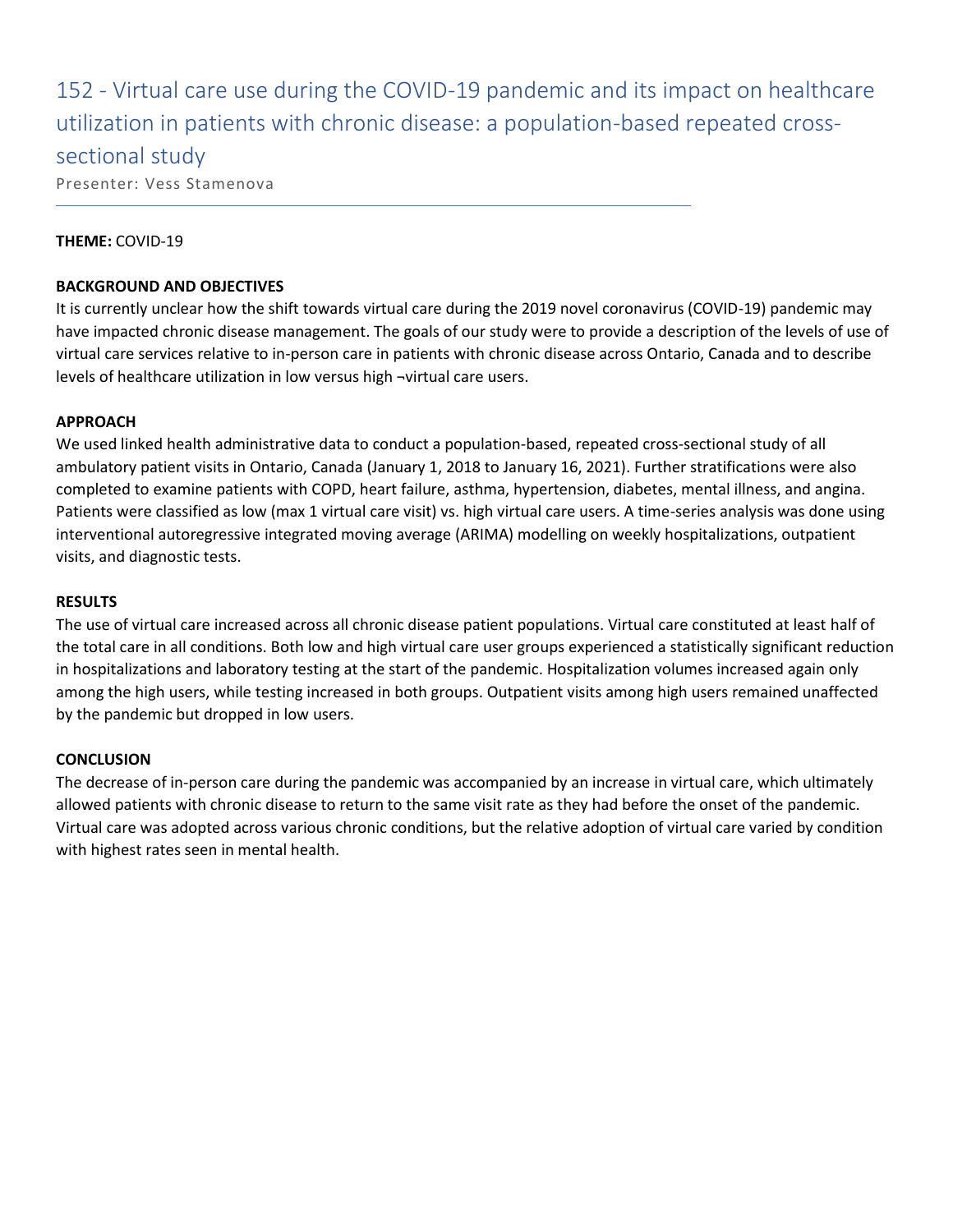# 153 - What is known about the current state of contact tracing for COVID-19 in

### hospitals? A scoping review

Presenter: Brynn O'Dwyer

#### **THEME:** COVID-19

#### **BACKGROUND AND OBJECTIVES**

Contact tracing (CT) has been a key strategy that aims to control the COVID-19 pandemic. A successful and effective contact tracing strategy may not only help to alleviate COVID-19 related capacity concerns within health systems, but also ensure the health and safety of patients and employees. This project aims to present an overview of existing literature on different COVID-19 contact tracing strategies that have been used in hospitals, the strengths, and weaknesses.

#### **APPROACH**

Following the JBI Scoping Review guidelines, we conducted a scoping review of the literature to identify the breadth and depth of articles published on CT strategies used in hospitals during the COVID-19 pandemic. A search strategy (2019- 2021) was used across three electronic databases (Medline, PUBMED, CINAHL). Search terms covered three domains including 1) COVID-19 related terms 2) CT-related terms 3) hospital-related terms. Only studies describing the use of CT strategies used in hospitals, and presenting details about, were included in this literature overview.

#### **RESULTS**

26 published articles were extracted that referred to the use of CT in diverse hospital settings (academic, tertiary, acute and quaternary). The studies were conducted across 11 different countries. The main strategies identified for CT were interview-based, technology-based or a combination of both. Interview-based strategies used telephone interviews for information retrieval, while technology-based strategies included various applications of information technology. Evidence demonstrated that interview-based strategies support a comprehensive understanding of epidemiological linkages; however, they are often labour exhaustive. Technology-based strategies increased the timeliness of CT in complex workflows but often depend on user acceptance and compliance. Combined strategies provided thorough information while increasing efficiency in resources, however, these strategies often necessitated the collection of large amounts of data.

#### **CONCLUSION**

Interview-based strategies for CT were reported most frequently. Although they provide a detailed information, the timeliness and efficiency of CT using these strategies is limited. Technology-based CT strategies may address these limitations by providing rapid response. More research is required to further understand their success in hospitals.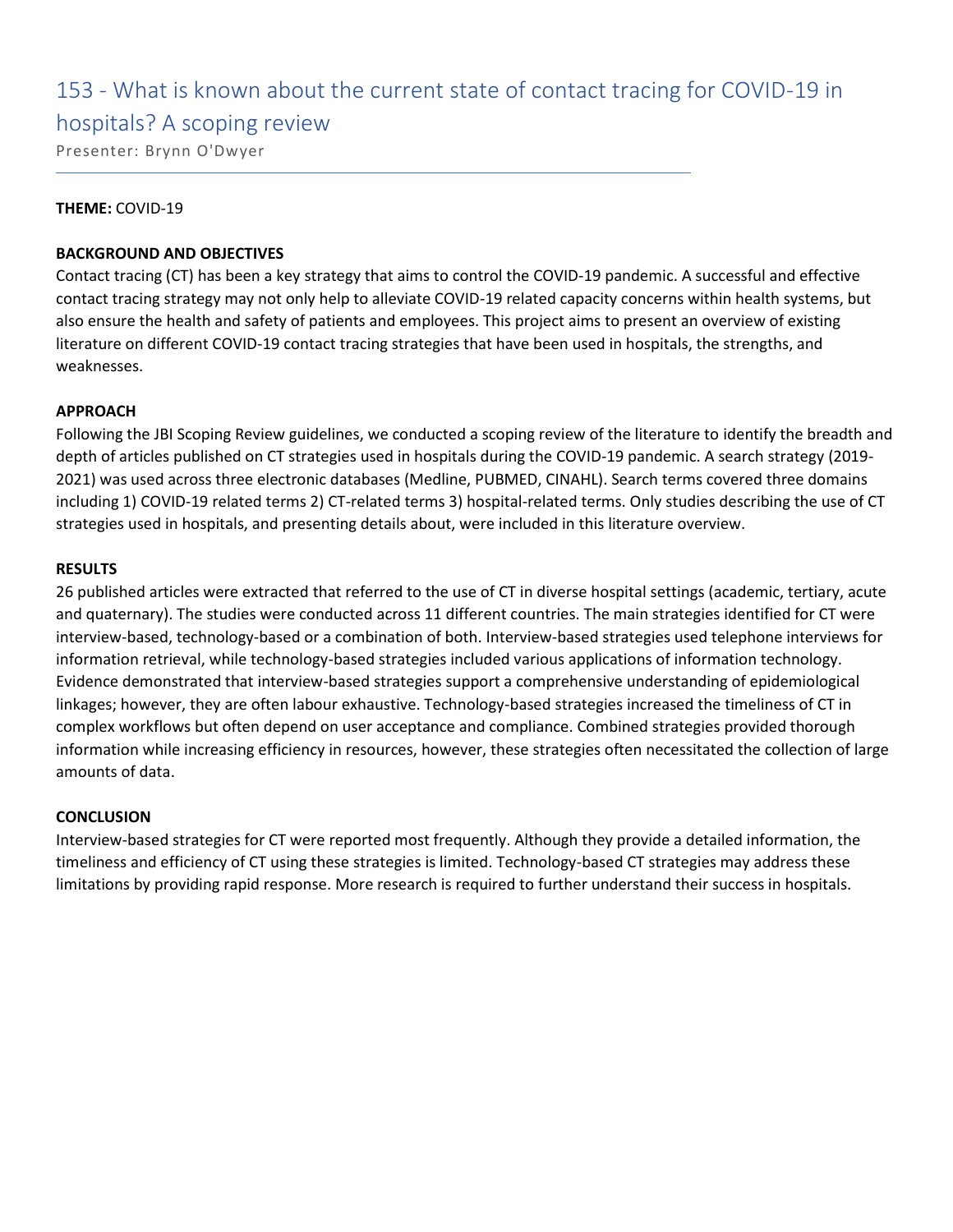# 154 - Who holds the power? A qualitative study exploring team-based care for patients experiencing delayed care transitions

Presenter: Lauren Cadel

**THEME:** Health System Performance (including access to care, quality, safety, efficiency, leadership)

#### **BACKGROUND AND OBJECTIVES**

Team-based approaches for discharge planning are common, with several benefits and challenges. However, little is known about how healthcare providers function as a team when dealing with patients experiencing a delayed discharge. Delayed discharges are complex, often affecting patient safety and outcomes. We explored what was working well with team-based discharge processes, as well as challenges experienced, in order to understand how teams can function to better support transitions for patients experiencing a delayed discharge.

#### **APPROACH**

This descriptive qualitative study included key stakeholders from two diverse health regions in Ontario. Participants included healthcare providers, managers, and organizational leaders, who had experience with delayed discharges. All participants took part in in-depth interviews conducted in-person, by telephone, or teleconference between December 2019 and October 2020. The interviews were recorded and transcribed for analysis. The transcripts were coded and analyzed inductively and deductively using a directed content analysis approach. Relevant codes were exported and reviewed in-depth in team meetings. The study team discussed overarching concepts and key ideas, which were merged and developed into categories.

#### **RESULTS**

We organized our findings into three main categories based on how teams can better function to support delayed discharges: (1) collaboration with physicians makes a difference, (2) leadership should support frontline healthcare providers, and (3) partnerships across sectors. Regular engagement between physicians and other healthcare providers facilitated better collaboration and overall working relationships. This led to improved consistency of information provided to patients and caregivers. Authentic engagement between senior leadership and frontline healthcare providers was also critical for improving team functioning. Providers valued having their feedback sought and integrated into initiatives targeting the problem. Improved partnerships across sectors included the better integration of the community sector into the discharge planning process (e.g. standardized integrated care, embedded care coordinators).

#### **CONCLUSION**

Discharge delays are a complex and confusing time for patients and families. Given the emphasis on team-based care, understanding the challenges and opportunities with team functioning is critical. Acting on the recommendations outlined has the potential to improve how teams function in supporting patients experiencing a delayed discharge.